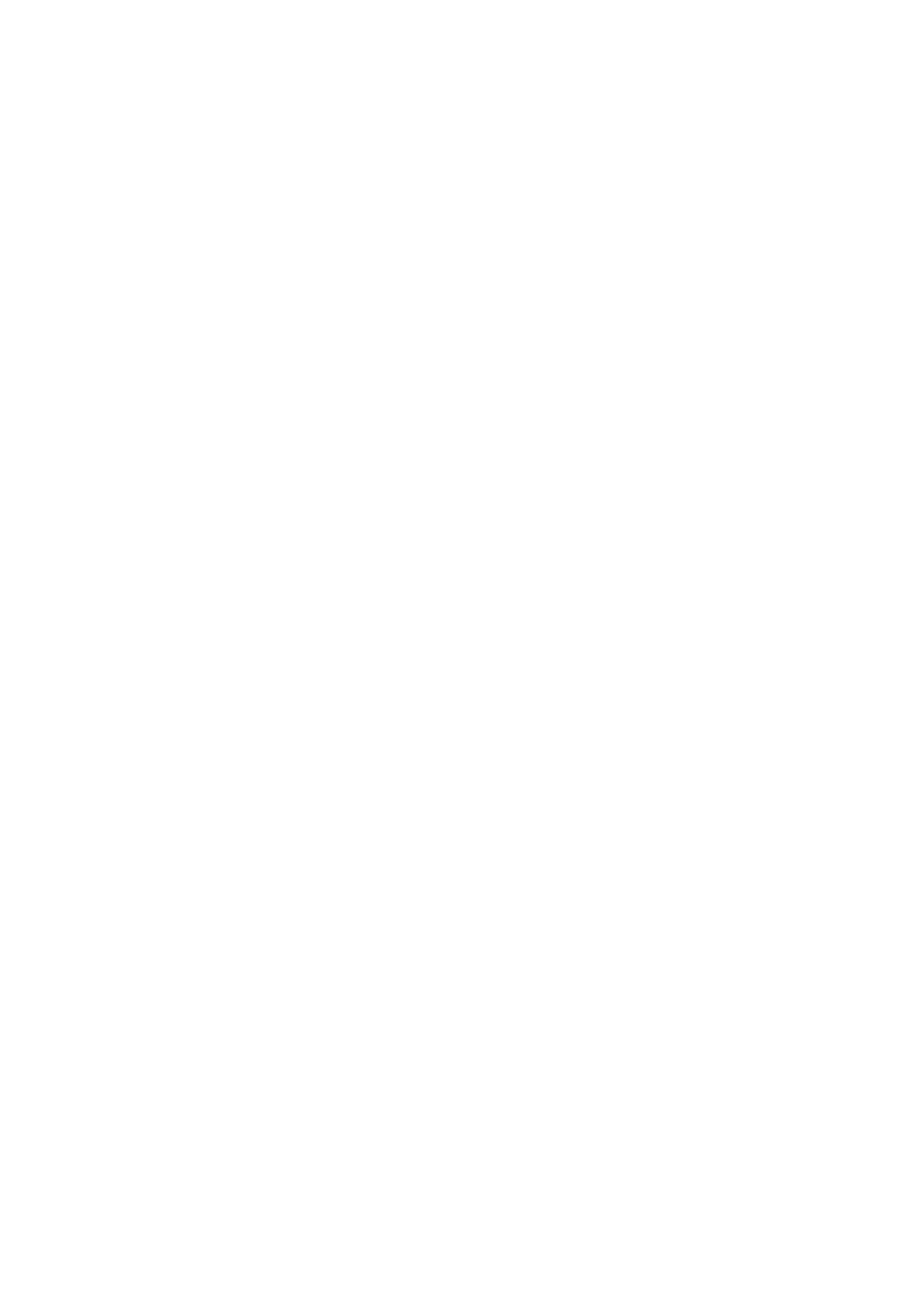#### **100** 年度中醫門診總額地區預算分配模式對醫療資源

#### 及民眾就醫權益之影響評析研究計畫

## 洪錦墩 中臺科技大學

#### 摘要

中醫醫療服務為全民康保險一部份,但中醫醫療資源的分布仍相當不平均,且集中於臺灣西 部及都會區,如何解決中醫醫療資源分布均衡,確保每位被保險人就醫權益成為重要政策目標。 本研究之目的在瞭解中醫實施總額預算後,其地區總額分配模式變動對中醫醫療資源分布之影 響,並針對分配模式加以評估及提出建議。

研究以時間序列分析歷年臺灣地區總額點值,對整體臺灣鄉鎮層級中醫師人力之地理分布均 衡的影響,並比較在中醫總額地區預算分配試辦計畫前後之變化。再區分中央健保局轄下六個業 務組各季總額點值之變化,以及中醫師人力 GINI 係數之變動情形,以釐清總額點值對於中醫師 人力地理分布之影響,以進一步評估解釋點值引導中醫師人力分布均衡之可能性。同時以政策德 菲法,瞭解學者專家對於中醫總額制度分配公式之意見整合,嘗試提出總額公式的修正建議,提 供未來中醫門診總額地區預算分配更適切模式及建議。

研究結果發現,中醫總額實施後,以時間數列分析結果來看,中醫師人力資源分布,確因點 值差異有所改善,且時間差約在兩季之後,隨著全台點值變動相關,但變動幅度低於中醫師地理 分布的自然均衡趨勢。德菲研究之主要結論為中醫總公式可以考量的優先因素有戶籍人口佔率、 中醫利用人口佔率、人口風險因子、區域執業成本、中醫診所數量及無中醫師服務鄉鎮人口數等。

研究建議為中醫醫療資源嚴重分布失衡問題,乃屬歷史發展所造成之問題,需要時間來進行 改善,政府公權力介入將是最迅速有效的解決方式。在中醫利用比率及資源分配改善前,短期或 可考慮優先滿足有中醫醫療需求的全民健康保險民眾之就醫權益,在有預算專款致力於改善中醫 師地理分布的前提下,中醫總額公式建議簡化目前複雜的分配公式,短期可以考慮納入中醫醫療 利用人口與區域人口共同為分配基準,以逐年資源分布及民眾使用率情況,再逐步轉為以人口健 康風險評估後之區域預算分配為宜。

## 關鍵詞:中醫、總額預算、德菲法、時間序列分析

I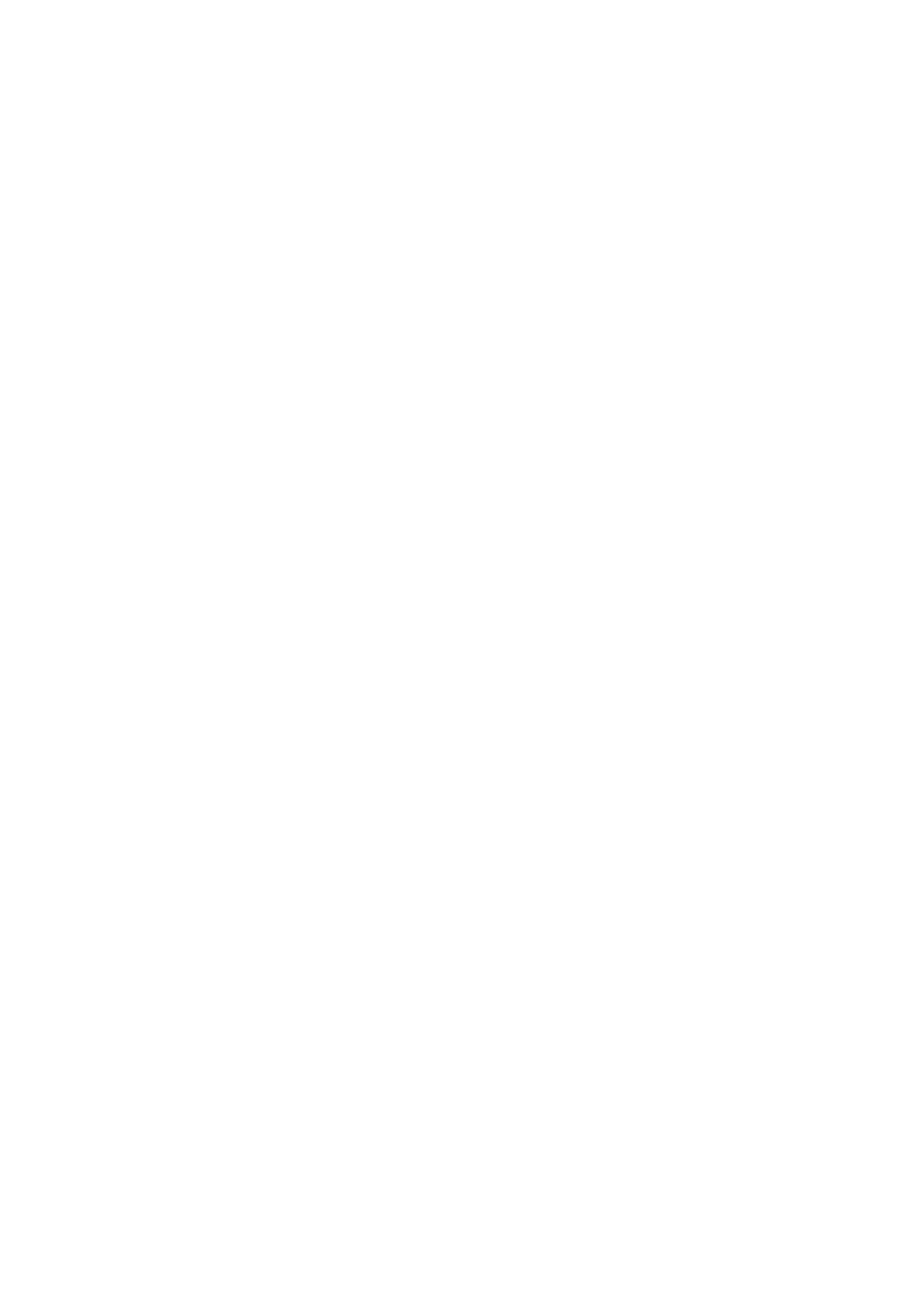## **The Impact of Chinese Medicine Global Budgeting Under National Health Insurance on the Distribution of Health Resources**

Chin-Tun Hung Central Taiwan University of Science and Technology

## **ABSTRACT**

Chinese medical service is part of National Health Insurance, but distribution of resource of Chinese medical service is quite unbalance, mostly served in western Taiwan and Metropolitan area. It is crucial policy to solve the balance of Chinese medical service and ensure insured right of having medical resource freely. The purpose of this study was to understand the effect of implementing Chinese medicine global budget on distribution of the medical resource of Chinese medicine by capping over expenditure. It was also expected to evaluate and suggest distributive model.

This study used time series method to analyze the effect of global point value on Chinese medicine physicians' distribution, and compare the change before and after Chinese medicine global budget distributive demonstration program. Furthermore, it was also to identify the effect of global point value on manpower's geographic distribution of Chinese medicine physician by comparison change between global point value of each season of six administrative districts of the Bureau of NHI (BNHI) and value of GINI coefficient of Chinese medicine physician's manpower. Meanwhile, we used Delphi Method to develop the Chinese medicine global budget distributive formula through the participation of specialist in anonymity.

Major findings of this study are summarized as follow:

- 1.After implementing Chinese medicine global budget, the manpower of Chinese medicine physicians has improved via difference in point value after two seasons.
- 2.The Chinese medicine global budget distributive formula based on Delphi Method suggested that the priority of distributive formula included proportion of household, proportion of utilization of Chinese medical service, risk factor, regional practice cost, number of Chinese medical service clinic, and number of population which has no Chinese medical service in the township.

We suggest that the unbalanced problem of Chinese medicine's resource was caused by its history factors and needed more time to improve. The best solution to this problem is that government agencies are governed to implement policies by law.

Before utilization and resource distribution of Chinese medical service are improved, the authorities may give priority to insured rights for medical treatment in the short-term. Under government's budget for special fund improving geographic unbalanced distribution of Chinese medical service, distributive formula of Chinese medical service global budget can be simplified. Both the number of population and area population who use Chinese medical service can be regarded as distributive basis. It is appropriate for using regional budget distribution of population health risk assessment after increasing utilization of Chinese medical service.

## **Key words: Chinese medicine, Global budget, Delphi technique , Time series analysis**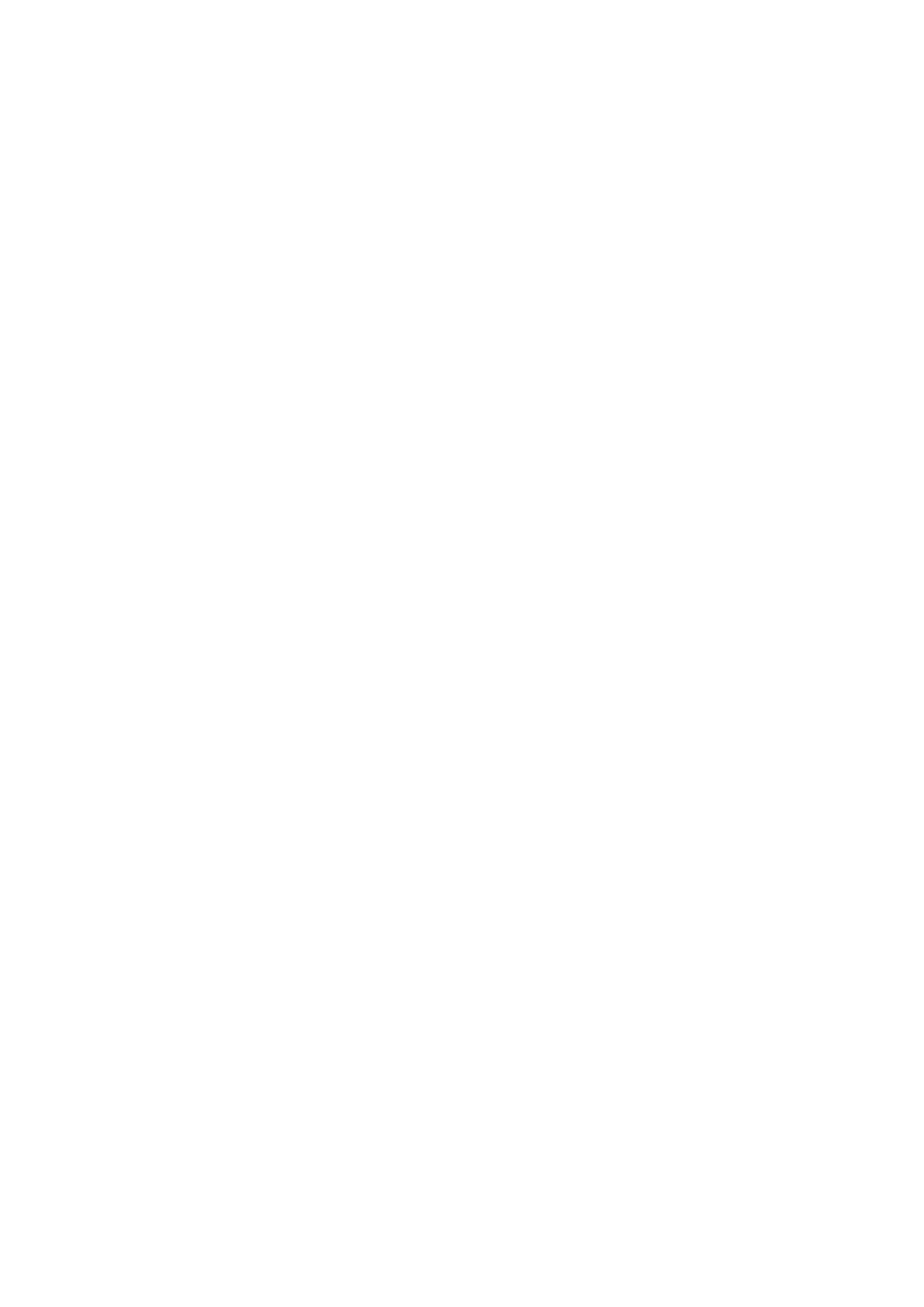## 目錄

| 第壹章 |                                    |
|-----|------------------------------------|
|     |                                    |
| 第二節 |                                    |
| 第貳章 |                                    |
| 第一節 |                                    |
| 第二節 |                                    |
| 第三節 | 牙醫門診醫療給付費用總額支付制度發展過程 ……………………………13 |
| 第四節 |                                    |
| 第五節 |                                    |
| 第參章 |                                    |
| 第一節 |                                    |
|     | 26                                 |
|     |                                    |
|     |                                    |
|     |                                    |
|     |                                    |
|     |                                    |
|     |                                    |
|     | 第五節 中醫門診總額實施後對於各業務組醫療費用上升趨勢之影響46   |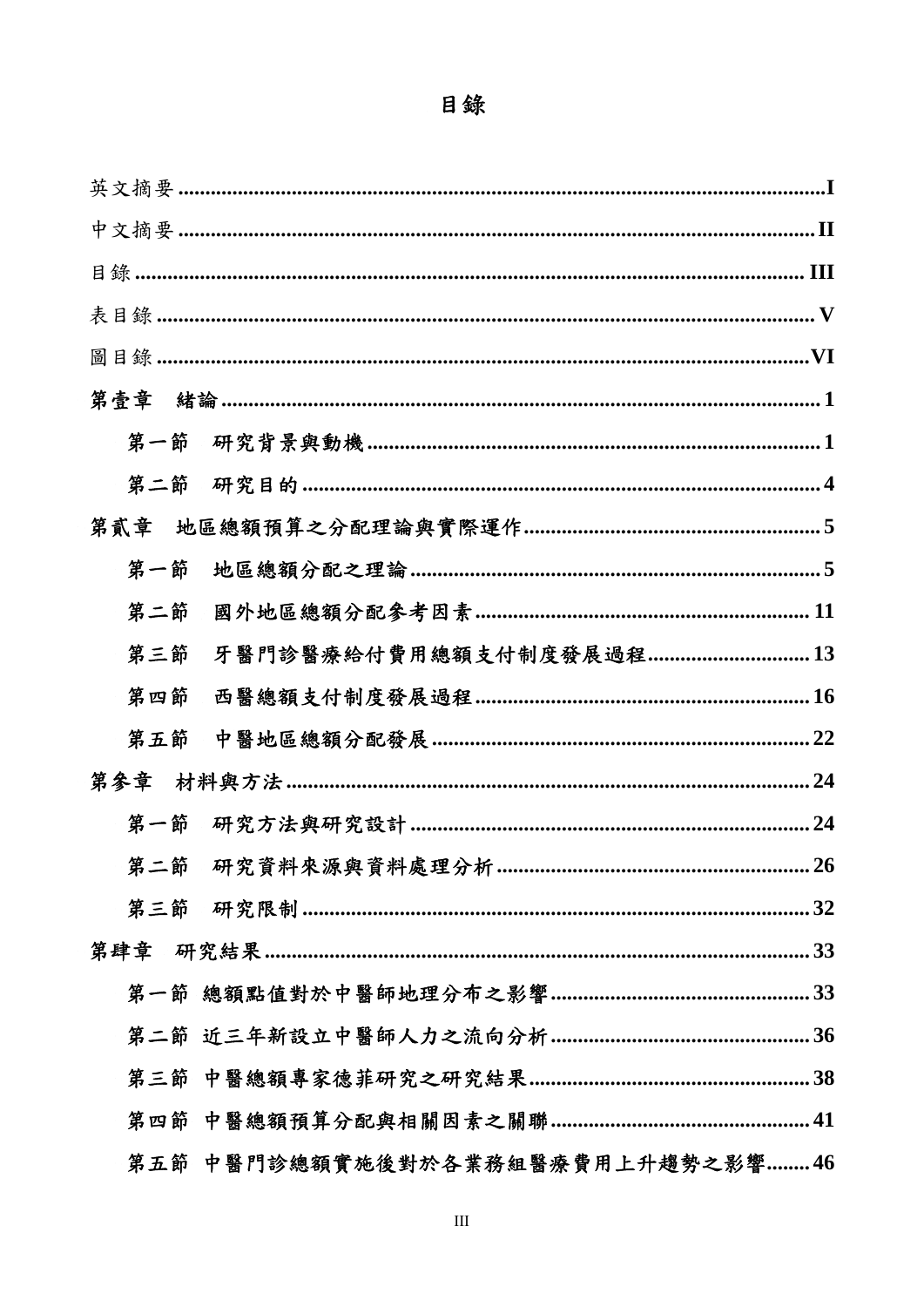| 第一節 |  |  |  |  |
|-----|--|--|--|--|
|     |  |  |  |  |
|     |  |  |  |  |
|     |  |  |  |  |
|     |  |  |  |  |
|     |  |  |  |  |
|     |  |  |  |  |
|     |  |  |  |  |
|     |  |  |  |  |
|     |  |  |  |  |
|     |  |  |  |  |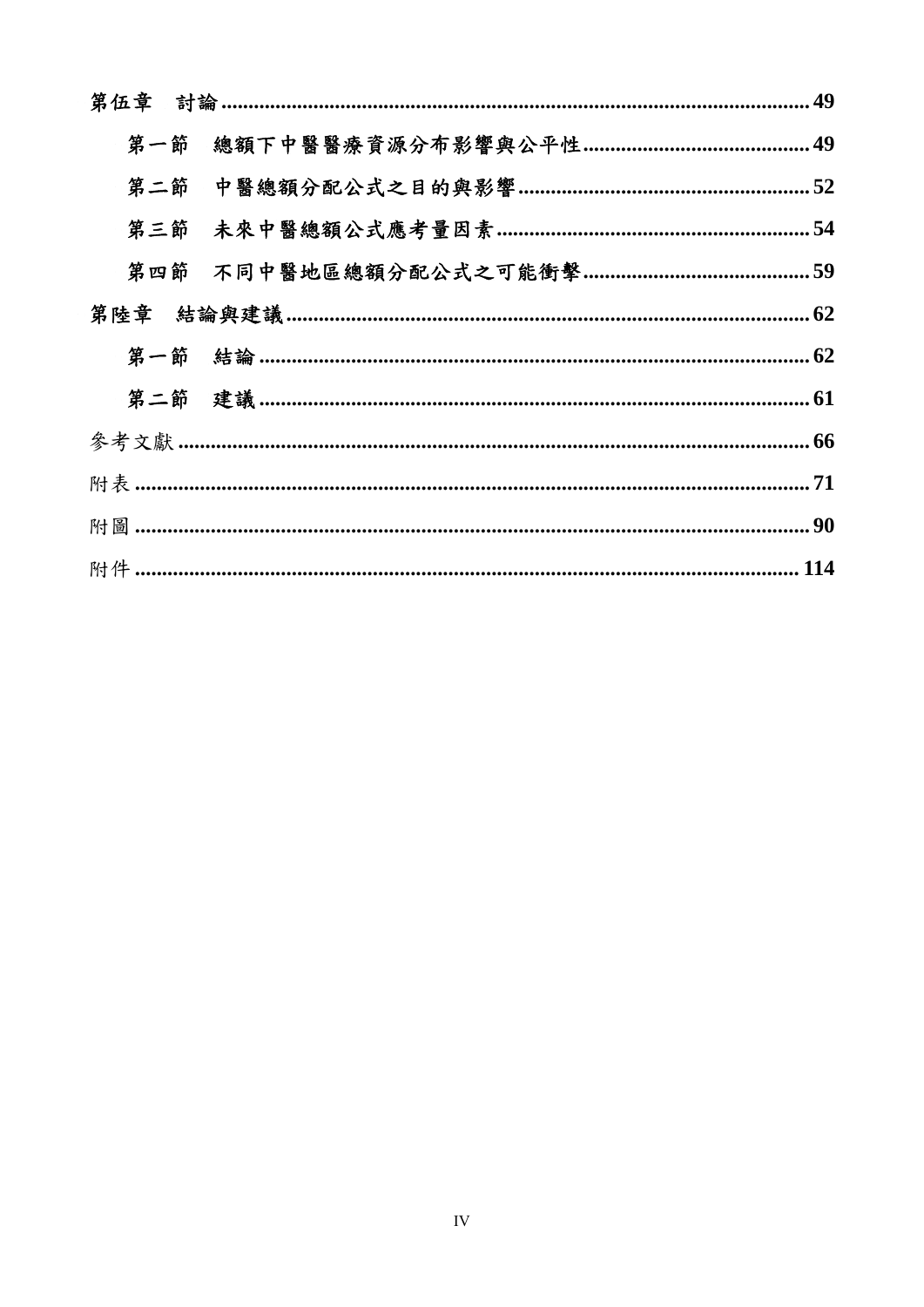## 表目錄

|  | 表 4-1、總額預算實施對中醫師地理分布影響評估-時間數列分析 71       |  |
|--|------------------------------------------|--|
|  | 表 4-2、1996年至2009年各季各業務組中醫總額每點支付點值  75    |  |
|  | 表 4-3、1996 年至 2009 年中醫師地理分布 GINI 係數趨勢 77 |  |
|  | 表 4-4、2007至2009年各業務組新設立中醫師人力之流向分析  79    |  |
|  | 表 4-5、2007至2009年各縣市新設立中醫師人力之流向分析  80     |  |
|  |                                          |  |
|  | 表 4-7、2007至2009年各鄉鎮區新設立中醫師數前十名之區域特性  82  |  |
|  |                                          |  |
|  |                                          |  |
|  |                                          |  |
|  |                                          |  |
|  |                                          |  |
|  |                                          |  |
|  |                                          |  |
|  |                                          |  |
|  |                                          |  |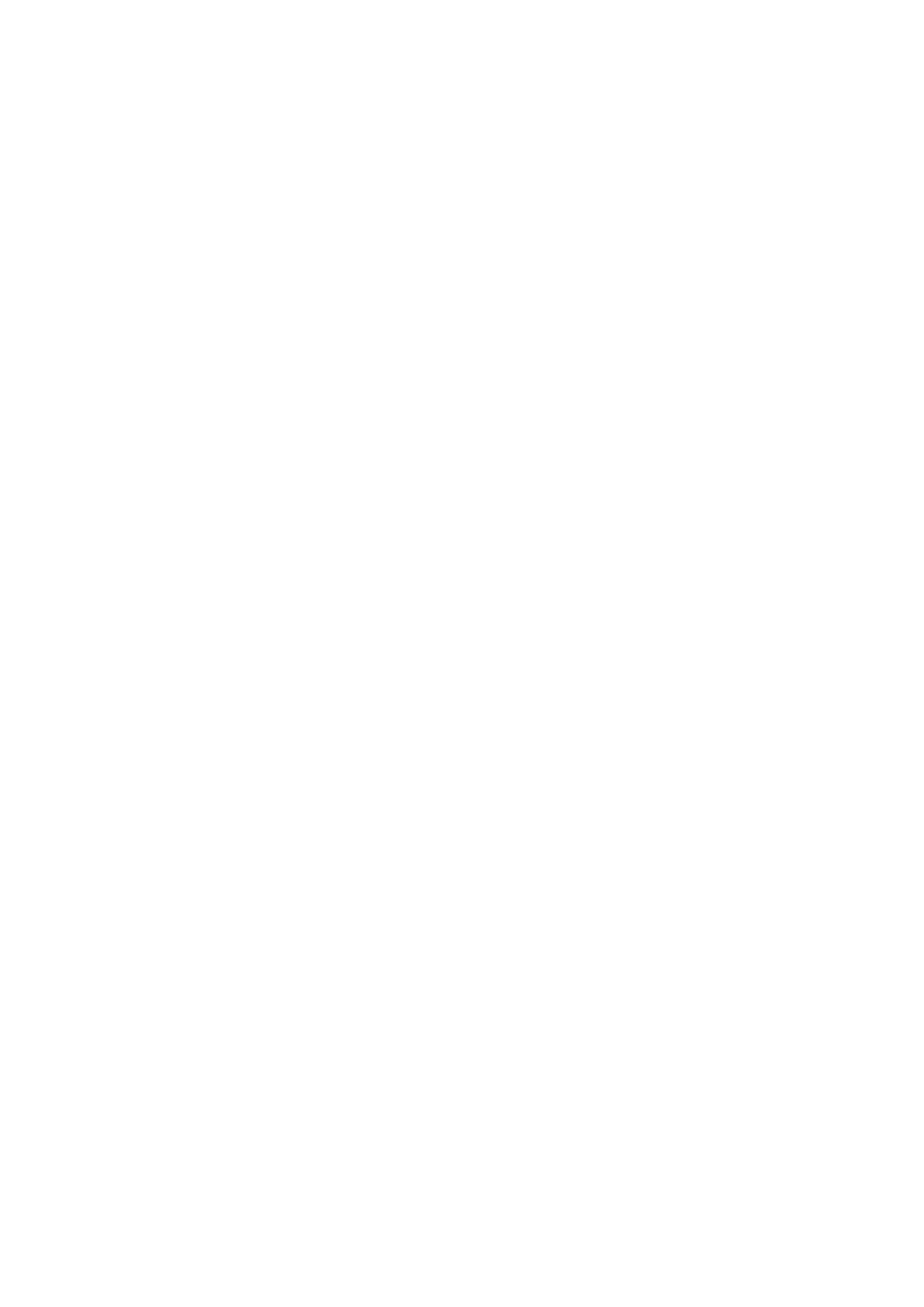## 圖目錄

| 圖 4-1、中醫總額浮動點值與中醫師地理分布 Gini 係數趨勢圖:台灣地區    |
|-------------------------------------------|
|                                           |
| 圖 4-2、中醫總額浮動點值與中醫師地理分布 Gini 係數趨勢圖:台北業務組   |
|                                           |
| 圖 4-3、中醫總額浮動點值與中醫師地理分布 Gini 係數趨勢圖:北區業務組   |
|                                           |
| 圖 4-4丶中醫總額浮動點值與中醫師地理分布 Gini 係數趨勢圖:中區業務組   |
|                                           |
| 圖 4-5、中醫總額浮動點值與中醫師地理分布 Gini 係數趨勢圖:南區業務組   |
|                                           |
| 圖 4-6、中醫總額浮動點值與中醫師地理分布 Gini 係數趨勢圖:高屏業務組   |
|                                           |
| 圖 4-7丶中醫總額浮動點值與中醫師地理分布 Gini 係數趨勢圖:東區業務組   |
|                                           |
| 圖 4-8丶中醫總額浮動點值與中醫師地理分布 Gini 係數 CCF 圖:台灣地區 |
|                                           |
|                                           |
|                                           |
| 圖 4-11、1998-2009年中醫總額各業務組總申報點數占率  101     |
| 圖 4-12、中醫總額分配占率與相關因素比較圖:台北業務組  102        |
| 圖 4-13、中醫總額分配占率與相關因素比較圖: 北區業務組  100       |
| 圖 4-14、中醫總額分配占率與相關因素比較圖:中區業務組 101         |
| 圖 4-15、中醫總額分配占率與相關因素比較圖:南區業務組  105        |
| 圖 4-16、中醫總額分配占率與相關因素比較圖:高屏業務組  106        |
| 圖 4-17、中醫總額分配占率與相關因素比較圖:東區業務組 107         |

VI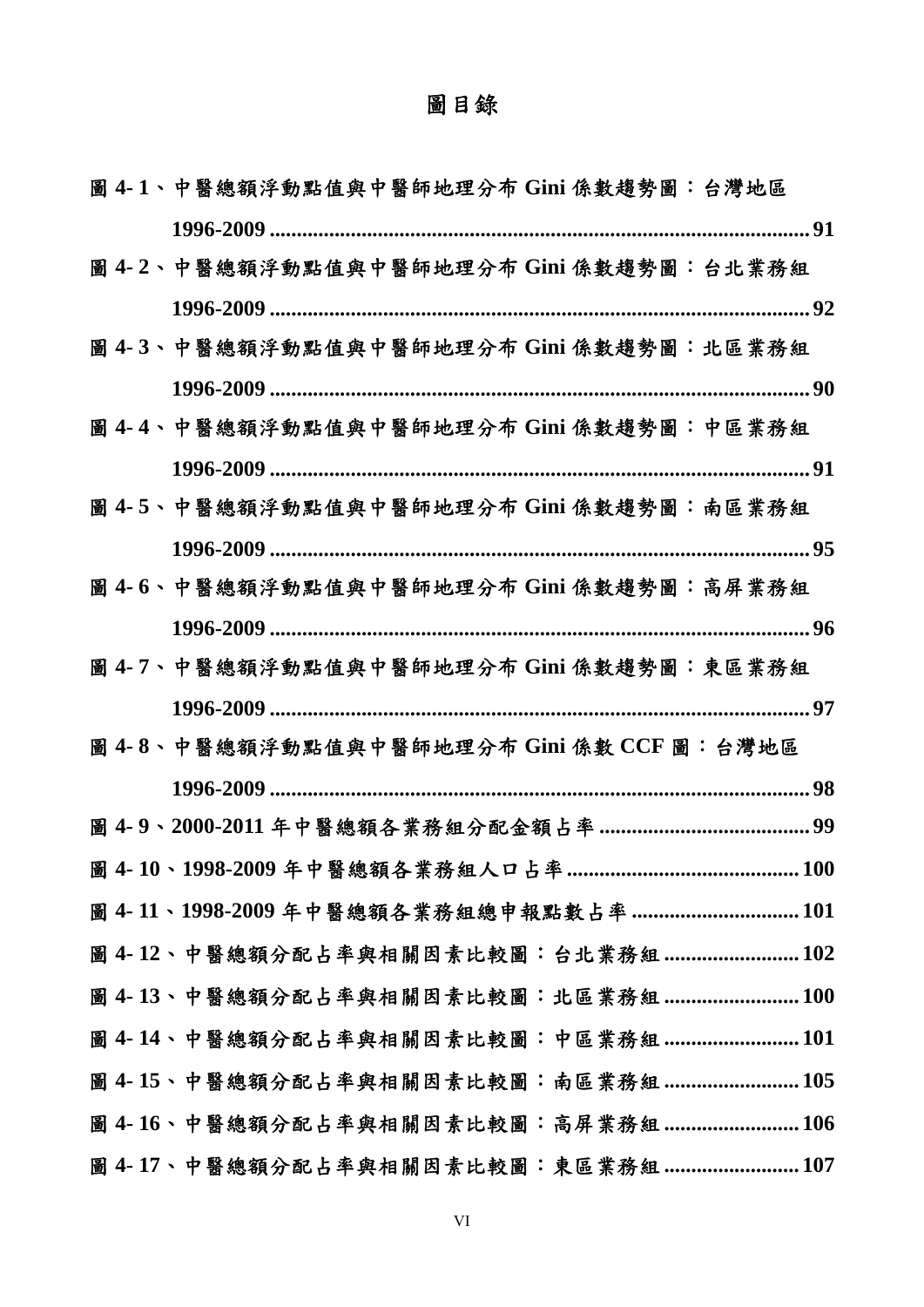|  |  |  | 圖 4-18、1998-2009年中醫總額各季總申報點數分區趨勢圖  108    |
|--|--|--|-------------------------------------------|
|  |  |  |                                           |
|  |  |  | 圖 4-20、1998-2009年各季中醫總額實施前後每位醫師平均申報總點數各分區 |
|  |  |  |                                           |
|  |  |  | 圖 4-21、1998-2009年中醫總額實施前後各季每位醫師平均申報總點數趨勢圖 |
|  |  |  |                                           |
|  |  |  |                                           |
|  |  |  |                                           |
|  |  |  |                                           |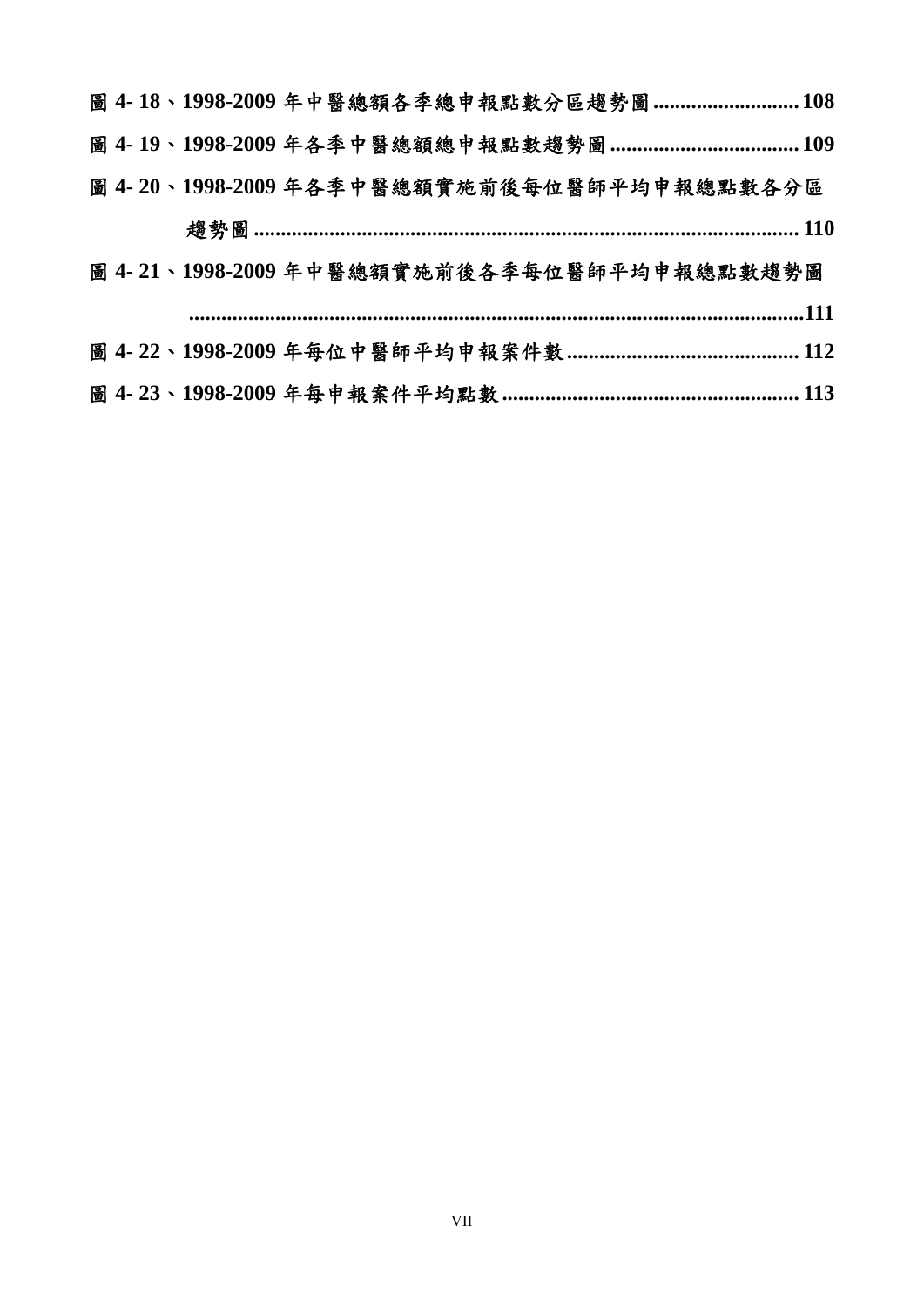## 第壹章緒論

本章為緒論部份,共分二節,第一節說明本研究的研究背景與動機,第二 節為本研究之研究目的,以下分別敘述之。

## 第一節研究背景與動機

臺灣全民健康保險的特色是民眾保費低、給付涵蓋範圍廣,民眾之醫療需 求由門急診到住院、由西醫、中醫到牙醫醫療服務、由醫療服務到預防保健, 大小疾病幾乎無所不包。由於中醫門診服務亦屬全民健康保險給付範圍,而非 附加保險,也就是所有全民健康健康保險之被保險人,均享有中醫醫療給付的 基本權益,中央健保局有義務提供所有被保險人中醫醫療服務需要之基本權 利,亦即有接近中醫醫療股務公平之機會。但因中醫醫療資源過度集中於臺灣 中部地區,造成中部地區民眾有較高接近中醫醫療服務利用之機會,也產生中 部地區民眾有較高的中醫醫療利用率。蔡文正、龔佩珍(2001)探討中醫醫療利用 成長與醫師數增加的關係研究,發現醫療供給與醫療利用存在相當程度之關 連。許多民眾居住地區因缺乏中醫醫療機構提供服務,而無法享有全民健保應 提供之中醫醫療服務。因此如何解決中醫醫療資源分布均衡問題,確保民眾中 醫醫療就醫權益,成為重要課題。

為能提升各地區保險對象就醫權益及促進各地區醫療資源,朝更均衡分布 方向發展,衛生署對牙醫門診、中醫門診、西醫基層、醫院等各部門醫療給付 費用總額之分配政策,係先將全國依中央健康保險局六業務組(原健保分局)所轄 範圍區分為六地區,再採「錢跟著人走」之概念分配地區預算。但為降低對總 額支付制度實施前資源耗用較多(醫療費用較高)地區之衝擊,乃以「各地區校正 人口風險後保險對象人數」及「總額制度開辦前一年各地區保險對象實際發生 醫療費用」等二項為分配參數。因此 2000 年中醫門診總額實施初期,依「各地 區校正人口風險後保險對象人數」分配預算的比率僅佔5%,而依「中醫門診總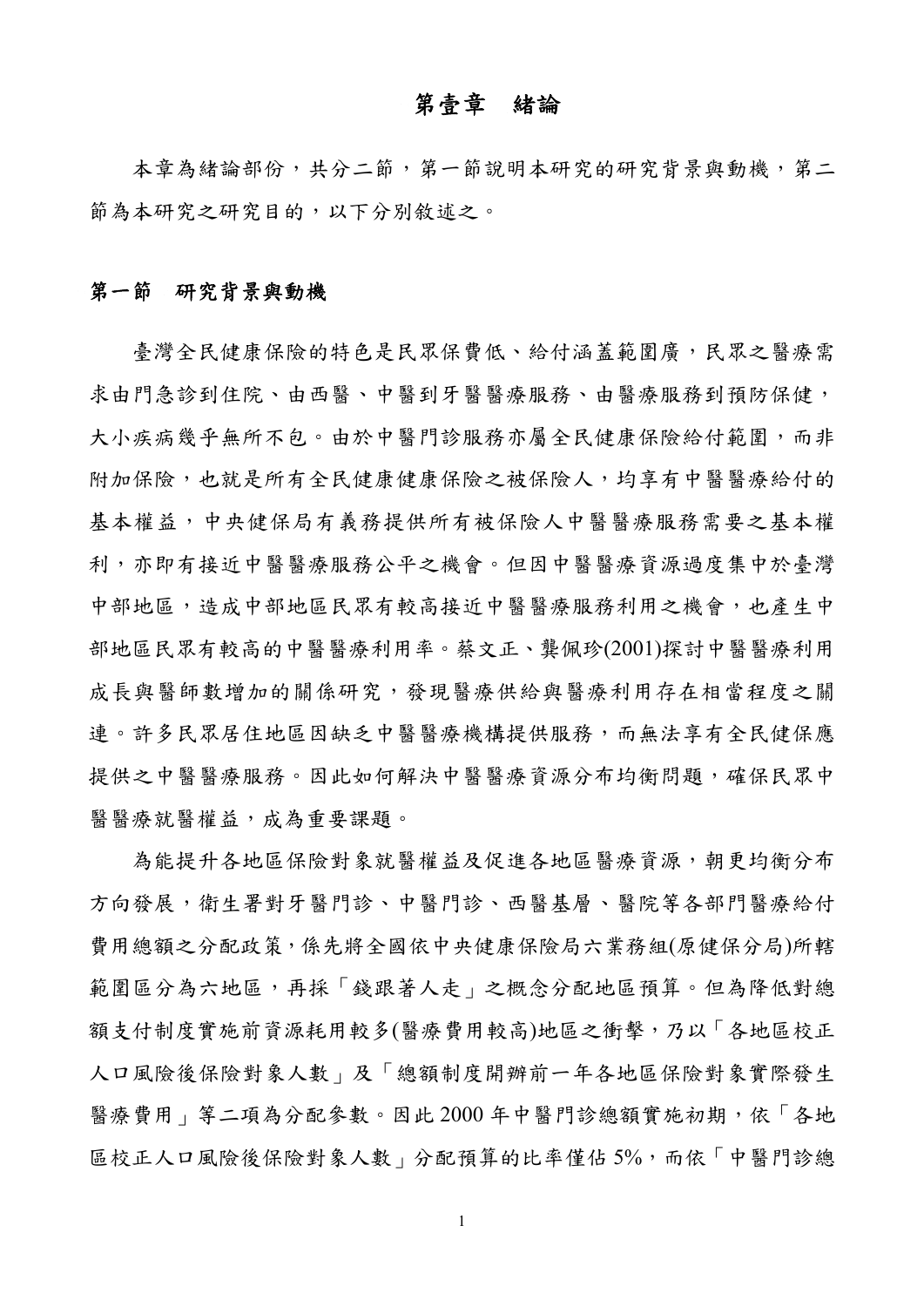額開辦前一年各地區保險對象實際發生醫療費用」分配預算的比率則為 95%。 中醫門診總額實施五年間(2000 年至 2005 年),依「各地區校正人口風險後保險 對象人數」分配預算的比率,於 2005年調至30%,因部分地區點值低於全國平 均值 10%以上,尤其以中區的點值最低,故中醫師公會全國聯合會提出 2006 年 地區預算分配改採試辦計畫方式,改以醫療利用情形為分配基礎,全國費用先 分東、西二區(東區佔 2.22%,其他五區佔 97.78%),西部之五區再依各區醫療費 用點數、就醫人數及醫療利用管控指標等作為分配基礎。自 2006 年至 2010 年, 中醫門診總額地區預算均依此模式分配,2011 年起則又有些許調整,因此瞭解 中醫地區總額分配對於各區點值影響之後,對於整體中醫師人力分佈是否造成 分佈均衡之影響效果。

改善地區醫療資源均衡分布,不僅是世界的趨勢(World Health Organization, 2000),也是所有國家政府在醫療照護體系改革所努力的目標(Peabody, Yu, Wang, & Bickel, 1995)。臺灣地區長期以來,一直存在醫療資源分配不均的問題,特別 是中醫醫療服務(江東亮, 1988;楊志良、蕭慶倫、盧瑞芬, 1990;楊漢湶, 1992), 雖然全民健保開辦後,醫療資源分布有局部改善的成效(洪碧蘭、楊志良,1998; 張慈桂、李燕鳴、蕭正光,1998),但仍有相當可以改善的空間及部分的醫療服 務,如中醫與急診醫療服務。總額預算制度實施除控制醫療費用上漲趨勢,亦 肩負均衡醫療資源分佈的使命。特別在實行全民健保後,有些學者甚至認為如 果全民健保無法均衡醫療資源分布,提供民眾適切的醫療服務,則開辦全民健 保將失去意義(陳孝平,1999;盧瑞芬、謝啟瑞,2000),因為醫療資源的分布與 可近性,對民眾的健康狀況有相當程度之影響(Zuvekas & Weinick, 1999)。

由於中醫醫療服務有其特殊的屬性,加上全民健保亦同時提供西醫的門急 診及住院等服務,因此中醫總額分配公式無法完全比照歐美各國之經驗,而必 須深入瞭解歷年不同中醫門診總額地區預算分配架構、參數設定及意義;並加 以整理不同分配方式下,對各區分配到的中醫健保預算,及其可能之影響。不 同分配方式(如從「依投保分局分配」改成「依就醫分局分配」、由預先分配改成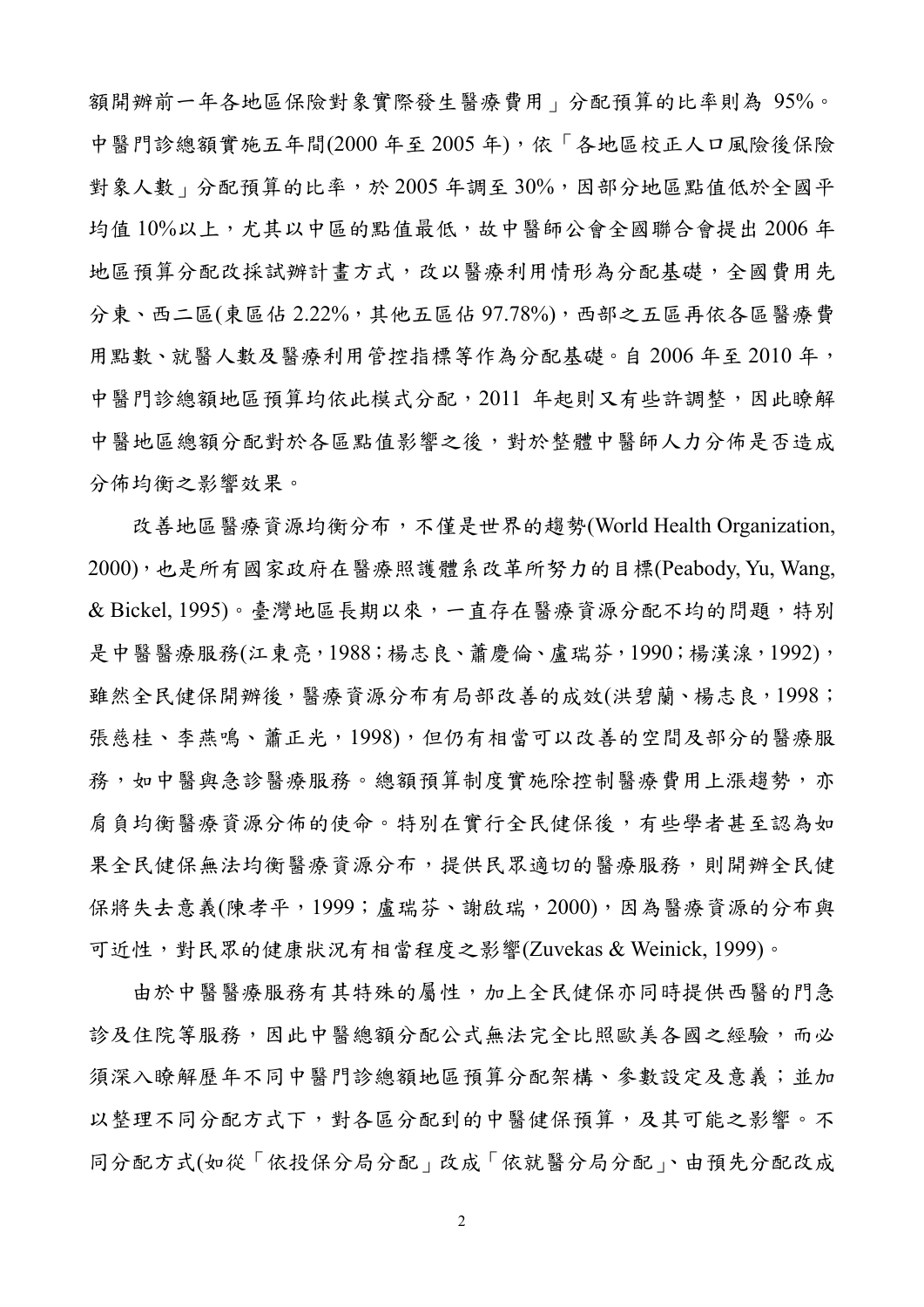事後分配等),使各區分配到之中醫健保預算亦有所不同,此將影響地區預算分 配之決策及中醫界的接受度。

於第一年之研究後,為評估中醫地區預算分配模式對各面向之影響及衝擊 程度,本研究希望進一步以時間序列模式等不同之統計模式,評估過去總額制 度實施後,對於中醫醫療資源分佈之影響,是否更加均衡城鄉醫療資源抑或惡 化,對於各區醫療費用上升趨勢之影響是否產生誘導醫師衝量問題,擬探討六 分區資源分配之差異,再與人口進行比對,瞭解資源分配是較好還是較差,必 要時可以將所在地中醫機構,即供給面因素一起納入評估,並探討中醫門診總 額地區預算分配時,需要特別考量之因素,盼能研提未來中醫門診總額地區預 算更適切之分配模式及建議。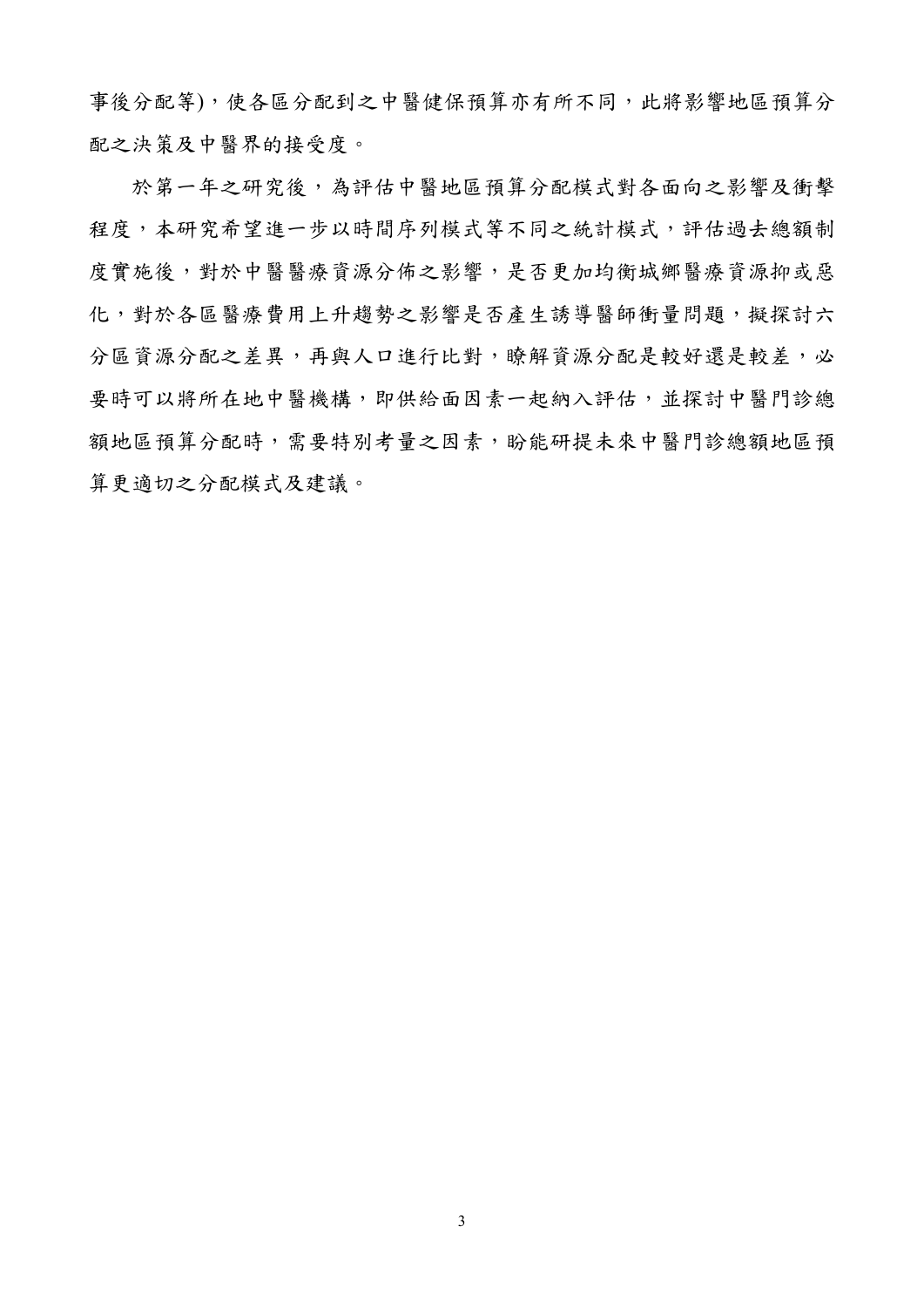## 第二節研究目的

本研究計畫主旨希望以中醫點值及中醫師人力GINI係數之分析結果進行時 間序列的關聯分析,評估中醫總額預算實施多年後,其分配模式對中醫醫療資 源分布,以及民眾利用之影響,並提出提供未來中醫門診總額地區預算分配更 適切模式及建議。另於民眾就醫權益的意涵方面,主要著重於中醫師人力資源 地理分布之改變,本研究擬以中醫師人力於鄉鎮市區地理分布的 GINI 係數作為 指標,代表民眾就醫權益之影響。相關研究目的條列如下:

- (一)分析中醫地區預算分配模式對均衡城鄉醫療資源分布之效果:以 GINI 係數 等指標工具,運用時間數列分析評估中醫師人力分布 GINI 係數及中醫門診 總額點值歷年變動趨勢,並對照總額分配公式中分配參數,以及漸進提高 人口占率所產生之影響。
- (二)中醫門診總額地區預算分配試辦計畫,對於各區醫療費用上升趨勢之影響 (是否有衝量誘因及影響程度評估),並檢視探討與總額分配公式相關參數 之關聯性。
- (三)評析不同中醫門診總額地區預算分配模式可能對醫師醫療行為之影響。
- (四)探討中醫門診總額地區預算分配時需特別考量之因素,如中西醫之替代效 果、民眾中醫醫療利用特性、中醫醫療資源分布現況等。
- (五)召開學者專家會議,針對中醫總額分配提出問題;並就中醫總額分配公式 問題進行專家德菲研究。
- (六)分析中醫總額制度實施前後,相關分配模式是否對中醫師人力及中醫醫療 利用產生相關影響,以及總額分配公式中相關分配參數,對於醫療資源分 布均衡之可能效應。
- (七)探討國內外相關總額分配模式,研擬未來中醫門診總額地區預算更適切分 配模式及建議(含預算分配因子),可提供中醫門診總額分配制度之參考。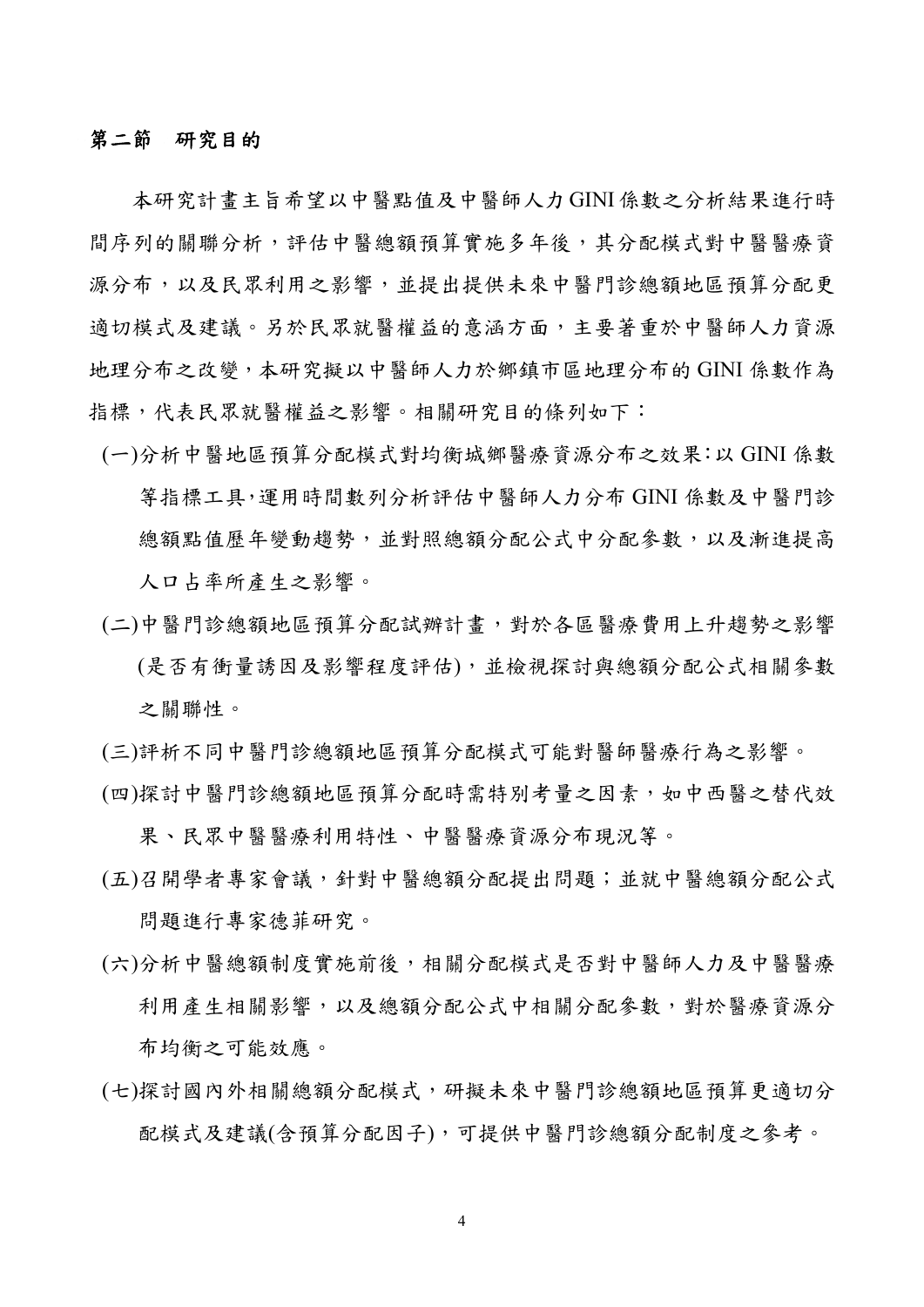## 第貳章地區總額預算之分配理論與實際運作

本章為文獻回顧部份,共分為四節,第一節為地區總額分配之理論,第二 節為國外地區總額分配參考因素,第三節為牙醫總額支付制度發展過程,第四 節為西醫總額支付制度發展過程,第五節為中醫地區總額分配,等以下分別加 以詳述之。

#### 第一節地區總額分配之理論

醫療費用國家總額預算的設定公式,可以考慮特別強調國內生產毛額及國 內生產毛額平減指數的重要性,這樣的建議是因為總體醫療費用往往受到人民 付費能力而非健康需要的影響。但在地區層級或個體層級的分析中,健康需要 的因素理應獲得優先的考量,其理由至少包括以下幾點:第一、一個國家之內 不同地區的國民平均所得雖有不同,但醫療費用的分配完全以所得來加以決 定,並不符合社會公平或醫學倫理的判斷;第二、如果一國之內不同地區的發 展程度同時伴隨著醫療資源分佈的不公平現象,則政府有責任設定公平的計算 方式來分配資源,而不是依循現狀,讓醫療資源分配的不公平現象持續或甚至 惡化;第三、個體的醫療費用研究顯示,個人的健康需要才是最重要的決定因 素,所得的影響幾乎可以忽略。(Getzen, 1990, 1991, 1992, 1997, 2000a, 2000b,李 卓倫、周麗芳、紀駿輝,2000)

醫療費用地區總額預算的設定,具有以下幾個重要的政策考量:第一、分 配考量需基於人民的健康需要;第二、是否需承認既有資源分佈的現況,第三、 公式設定是否需要肩負透過總額財務機轉來達成醫療資源重分配的效果。以上 三點是制定地區總額公式先必須釐清政策上的需要,因為其不同之考量決定了 公式制訂必須納入之因素與相對的權重,與制訂公式上不同的思維。且在整體 醫療體系造成之衝擊與影響程度也有所不同。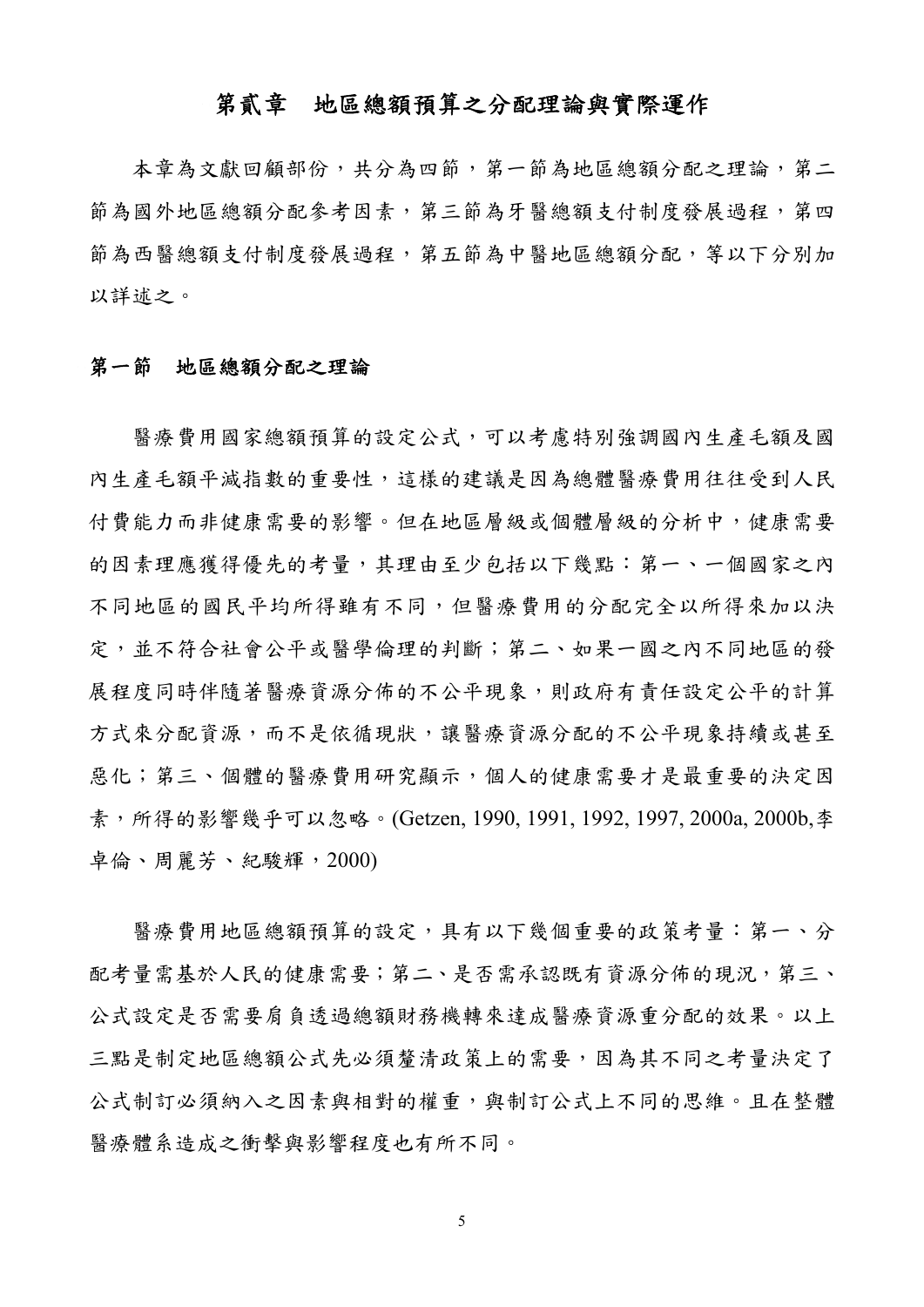地區別醫療費用總額預算的設定之概念,類似英國國民保健服務制度之 下,地區別醫療費用預算的運作模式,而且其主要目的在於改善醫療資源分配 不均的現象,如英國倫敦等都會地區享有豐沛的醫療資源,而偏遠鄉村地區則 有醫療資源不足的醫療不平等的現象產生的問題。英國自從實施國民保健服務 制度後之三十年間即 1948 年到 1978 年間,醫療資源或衛生經費在不同地區之 間的分配,主要依據仍以過去的醫療支出為每年度預算之基礎,亦即受限於歷 史上既有的資源分配方式較多,而非以考慮各地區人民的健康需要為基礎,分 配原則似乎以供給面為主而非考慮需求面的需要。直到1970年代初期,英國衛 生部門開始意識到這種漸近式的醫療系正是導致不公平及無效率的重要因素, 於是由衛生部成立資源分布工作小組(Resource Allocation Working Party , RAWP),重新思考預算與資源的分佈原則提出規劃建議。資源分布工作小組即 於相關報告提出其主要任務在於促使具有相同健康風險的人民,能有相同的機 會接近健康照護。(Department of Health and Social Security [DHSS], 1976)考量 各地民眾健康需要因素所建構之地區預算分配公式,稱為加權論人計費公式 (Weighted Capitation Formulas)。此一公式以錢跟著人走之精神,決定該年度英 國健康經費在各地區所分配到的金額。(National Health Service Executive [NHS Executive], 1997)此一加權論人計費公式的基礎研究,不僅適用於醫療費用的分 配,其他公共衛生經費及醫療院所的投資興建,也可以由此分配公式中獲得啟 示。台灣在面對地區醫療費用總額與醫療資本總額的設定問題時,值得參考英 國的相關做法。英國國民保健服務可用資源的總額來自政府預算,此與台灣實 施國家總額預算的情形相類似,但資源配置以健康需求(Health demand)作為 標準,即以民眾自覺醫療服務需求後有進一步尋求醫療服務的結果做評估基 礎,這樣的評估模式深受醫療供給量的影響,而供給量係受制於特定的歷史因 素所造成的。因此英國資源分佈工作小組建議依據兩個標準來分配醫療資源, 第一是相對醫療需要(Health need),第二是服務提供的成本(Cost)作為資源分配 的依據。就醫療需要評估而言相當不易,因為可計算相對醫療需要的方法不止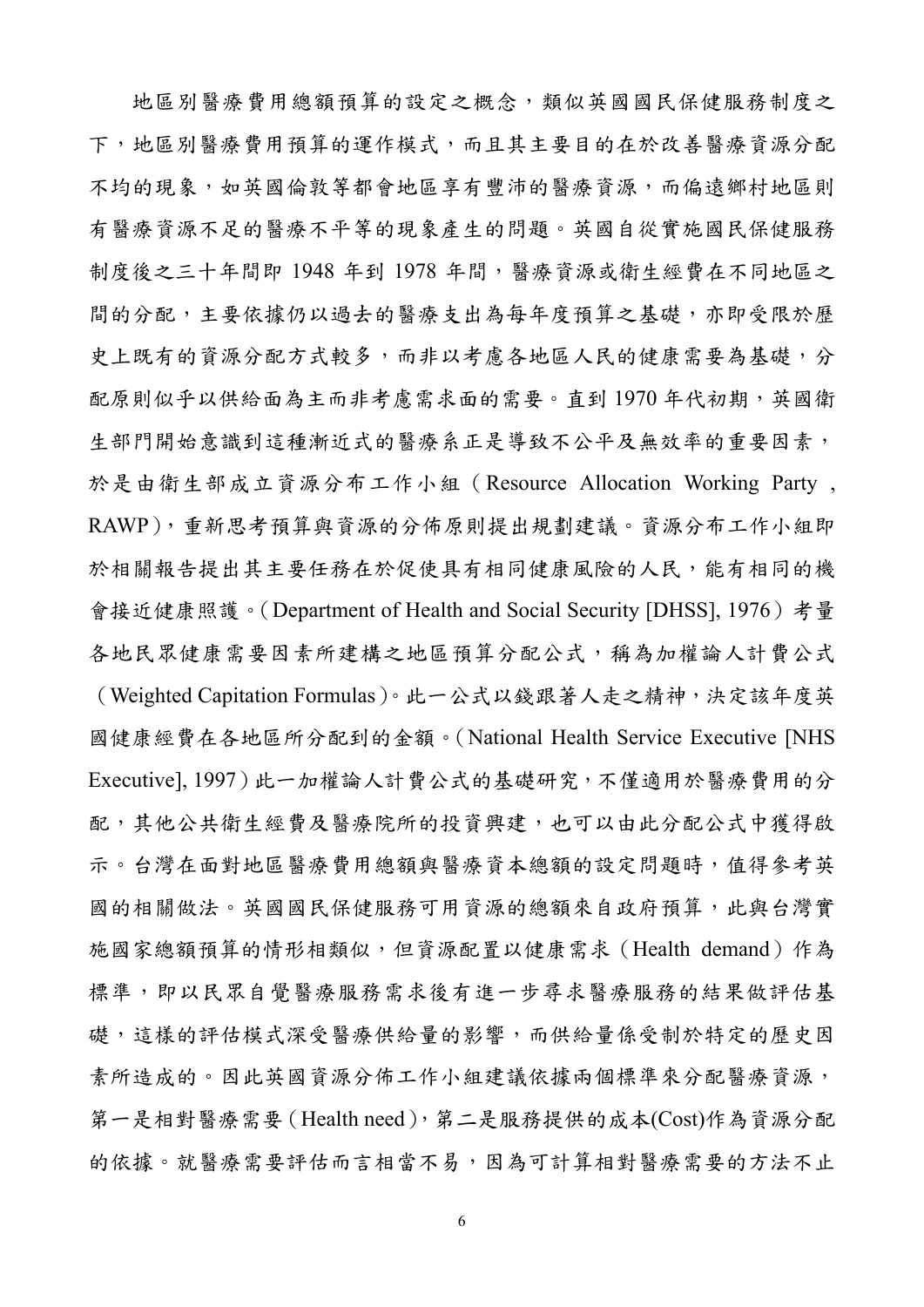一種,但方法的選擇必須在敏感度(sensitivity)與複雜性(complexity)兩者間 作取捨或權衡,其中前者考慮的是公式中的因素,能否反映人民的生理、心理 及社會的健康需要,必須考慮到現存可用資料的可信度與收集資料的難易度。 而且所建議的公式,基本上只考慮對資源的相對需要程度,至於資源從何而來 或資源如何獲得,則必須由其他的政策配套措施來完成。(李卓倫,2000)

醫療費用地區總額預算公式中,計算的起始點當然是地區人口數的多少, 而且此一人口數以年中人口的推估值作為代表最為恰當。其次為將粗人口數依 據性別年齡別的全國性醫療服務利用來做調整,而以國家的總體平均利用情況 作基準,則可以避免地區別醫療資源供給現況的影響。其調整的計算方式類似 標準化死亡率的計算。不過,性別與年齡只是眾多影響醫療費用原因的一部份, 其他如社會、職業、遺傳、環境等因素,也都有其影響。想要將這些因素全部 列入公式中作調整,其困難並非無法決定那些因素比較具有決定性,而在於如 何將其影響予以量化,並去除掉各因素間的重疊部份,許多變項如職業、貧窮、 社會地位及污染程度之間,均存在高度的相關性及交互作用。計算居民的健康 需要,因此可以嘗試尋找更能直接代表疾病罹患情況的指標。醫療院所門診及 住院人數是直接的罹病指標,但此一指標同時隱含健康需要及容易接近醫療的 程度。就醫等候時間可以作為未被滿足的健康需要指標,但其測量的信度不高, 而且仍然與供給情況有相關。自我健康測量的家戶問卷調查,如國民健康訪問 調查也是評估預算分配可用資料來源之一,但其結果深受居民對疾病的認知與 回答程度所影響,而且所回答的診斷分類也不可靠,且這樣的研究往往耗時且 需相當的經費,又無法能有精確的結果最為經費分配的依據。

民眾之醫療利用資料往往深受供給面之影響,因此為了尋求信度較高而且 與供給狀況無關的罹病指標,死亡率似乎也是一個可以考慮的擬似指標,死亡 率統計涵蓋所有的人群,現存資料可用而且允許不同地區分別計算,死亡資料 的品質比起其他統計資料要來得可以接受,而且最好地區別的粗死亡率,可以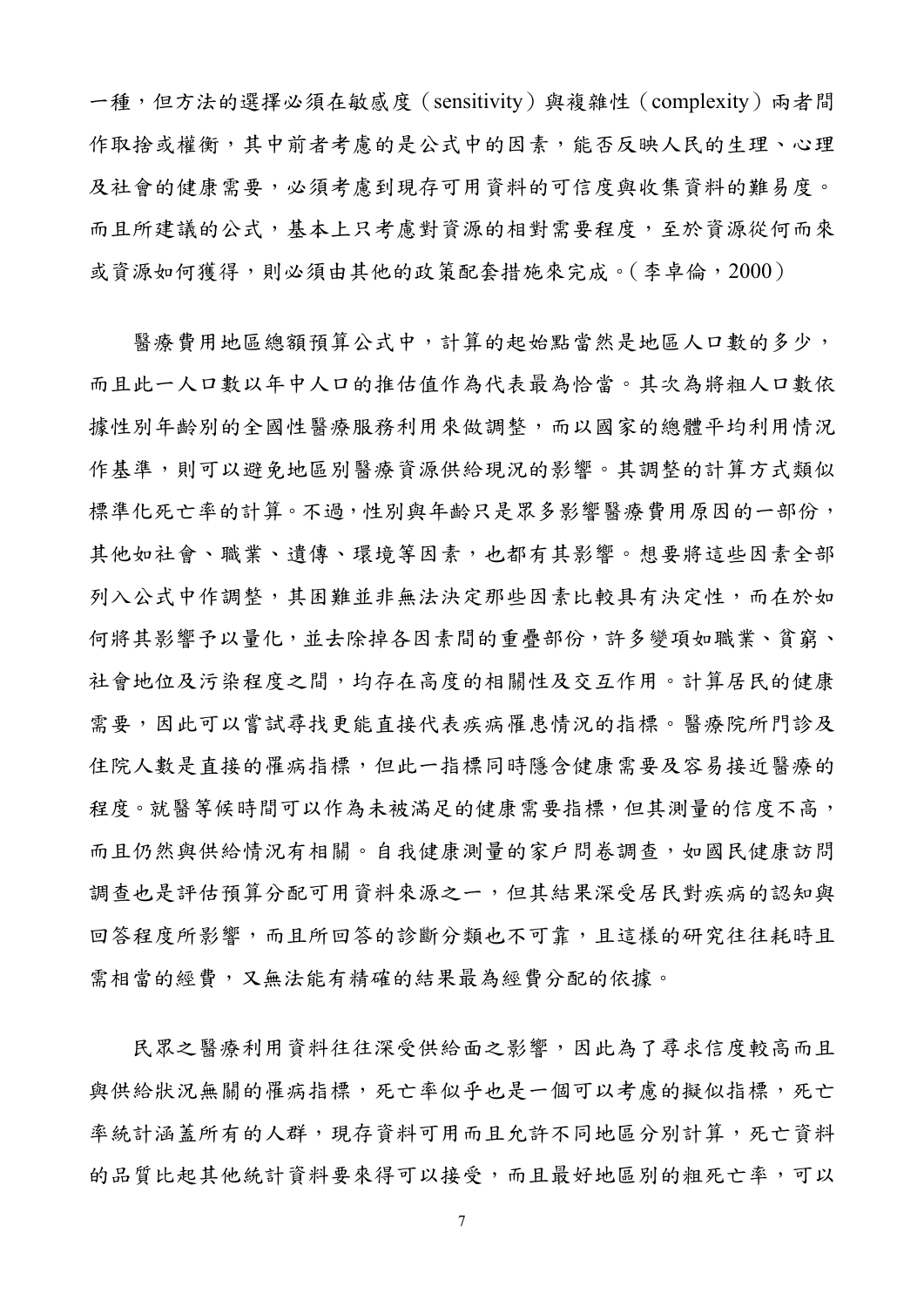顯示出大幅度的差異。最好是有本土的實證研究足以顯示罹病率的分佈型態與 死亡率相同,而且地區別罹病率的差異,似乎可以解釋大部份死亡率的差異。 因此英國 1976 年版本的公式建議以全國人口為基準的各地區標準化死亡比 (Standardised Mortality Ratio, SMR), 來進一步調整各地區人口數作為預算分配 的依據。但標準化死亡比能夠反映罹病情況與醫療資源的耗用程度均非常有 限,由於標準化死亡比無法真正反映資源的耗用情況與健康需要,且近年有些 研究也認為死亡率亦可能受到醫療供給面的多寡影響。英國 1997 年以後的預算 分配公式的版本,便不由標準化死亡比的概念作為出發點,而改以後來的將醫 療服務區分為三大類作推估,分別為急性病症、心理病症及社區健康服務,再 進行當地人口於此三部份之醫療費用的平均支出,作為基礎來計算加權人口數 (The University of York, 1994, University of Kent Plymouth, 1996),台灣欲以類似 的方法來作為計算公式,則必須先進行類似的研究才有可能,如影響可避免死 亡疾病的相關因素。未來才有可能以加權人口數為基礎之地區預算分配計算公 式的建構。

以地區總額分配模式來看,計算地區總額醫療費用的重要工作為調整地區 成本,調整不同區域間提供醫療服務之成本差異,如台北市執業的成本應與南 投縣有不同之差異,如一般物價、房價、交通、工資等生活的各個層面皆有差 異,因此都會區的醫療服務提供成本應高於非都會地區。地區總額分配公式中 所建議的成本調整係建立在其他周延的實證研究結果之上,因此必須在這些類 似的研究完成之後方能執行。地區性的成本加權值,被稱為市場力因素,加權 的目的主要在彌補提供醫療服務時,某些無可避免的地區性差異,這些差異包 括人力成本、都會區執業加權、非金錢成本、土地、建築及設備等六項。這六 項因素係分別計算後,一般而言是以人力成本的影響最大,因為醫療服務成本 約有半數以上來自人力成本,因此瞭解地區工資水準也是探討地區成本加權的 首要工作。地區總額分配的主要指標應有三個,第一為人口年齡指標,第二為 區域健康需要指標(包括急性、精神及社區健康需要等層面),第三為市場力指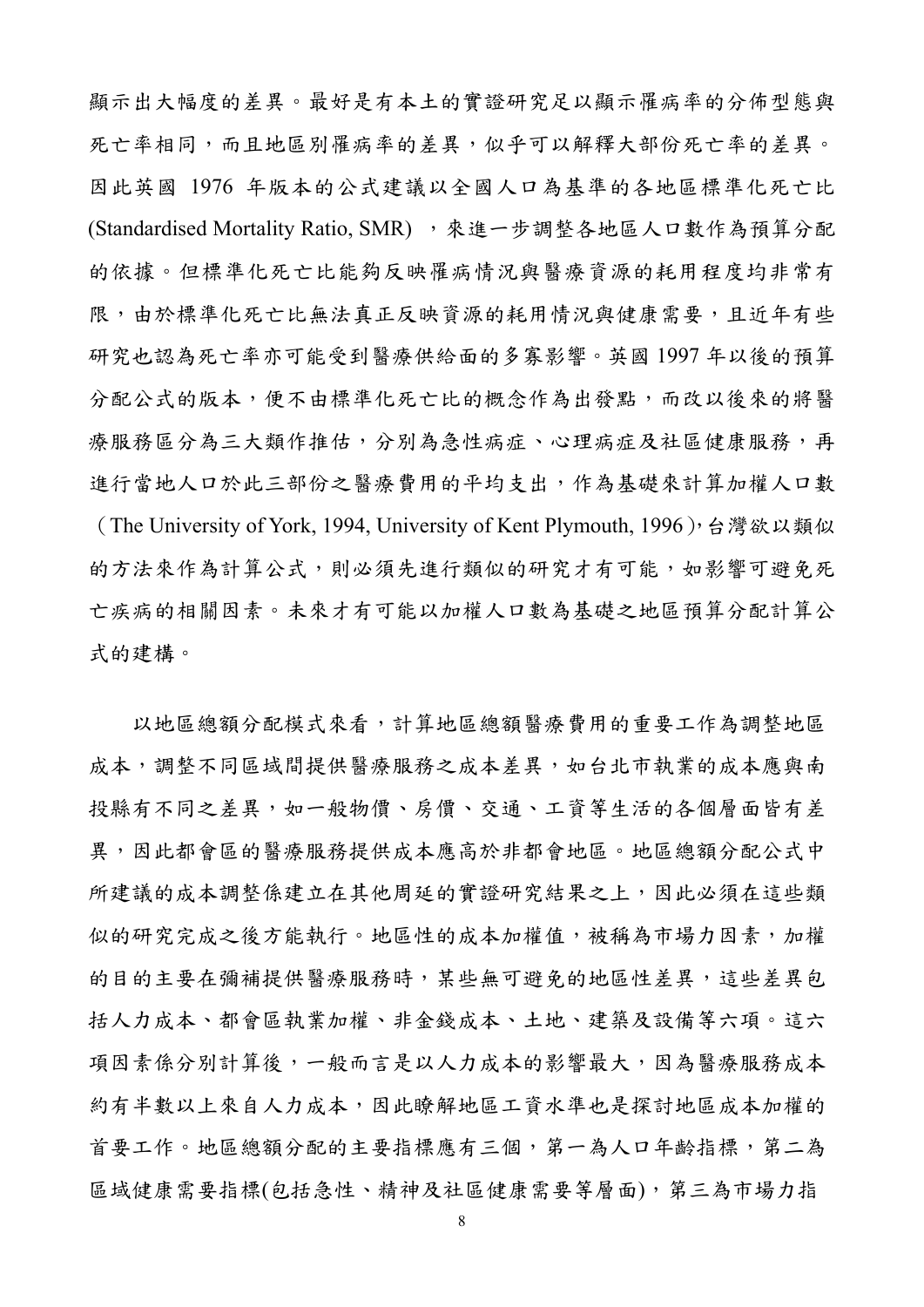標。(Warwick University, 1996)加權論人計費或加權人口數的計算,就是將 地區人口數同時乘上以上三種指標的影響權重。由於地區總額公式所計算的是 一個目標數,因此可以據此衍生出四個概念,第一個觀念就是加權論人計費目 標(weighted capitation targets):它是各地區醫療費用總額的公平分配或合理分配 (fair shares),也是依據公式所計算而得的結果;第二個觀念是現狀基準線(current baseline):也是現況之下各地區實際分配到的總額,對於各個特定的年度而言, 現狀基準線會等於前一年度的地區總額,加上當年度的調整金額;第三個觀念 為現況與目標的距離(distance form target):如果目標數高於現況,則此地區稱為 總額不足區,此一差距可以用絕對金額來呈現,也可以用相對百分比來代表; 第四個觀念則是改變的速度(pace of change):亦即地區實際分配總額往目標數接 近的速度,在英國這個速度的快慢,由衛生部每年依據其總衛生預算的成長情 況來作決定,在臺灣則可能取決於國家總額的成長。英國在設定其地區總額預 算的過程,已經經過25年的討論與不斷的修改,更重要的是它建立在諸多完善 的研究基礎之上。1995 年資源分配小組曾提出地區加權人口公式的四個評估標 準,值得臺灣參考。一個好的地區加權人口公式,應該符合四個評估標準:(1) 與理論相符合,以使公式內容具有邏輯性、適當性、相關性和可變性;(2)具實 用性,所使用的方法必須可以計算,統計資料可靠,以使計算過程不用加入過 多的人為判斷;(3)公式應該簡單易懂,雖然某些所引用數據的細節也許會較為 複雜;(4)公式的計算結果應該避免提供醫療院所反向的或不良的行為動機(李卓 倫,2004)。

地區總額分配是基於針對需要,給予不同健康需要民眾不同之醫療服務供 給,因此必須評估測量不同地區居民對健康照護的相對需要,實務上相當不容 易,且無良好且敏感的測量分析工具。因此可以說實際上並沒有完美的公式, 可以解決所有的資源分配問題,沒有最好的公式,僅能說公式相對適不適合的 問題,不論是國家層級或地區醫療費用總額的協商決定,所有預算分配公式的 內容,永遠必須在更高的敏感性與較低的複雜性二者之間取得平衡點,通常必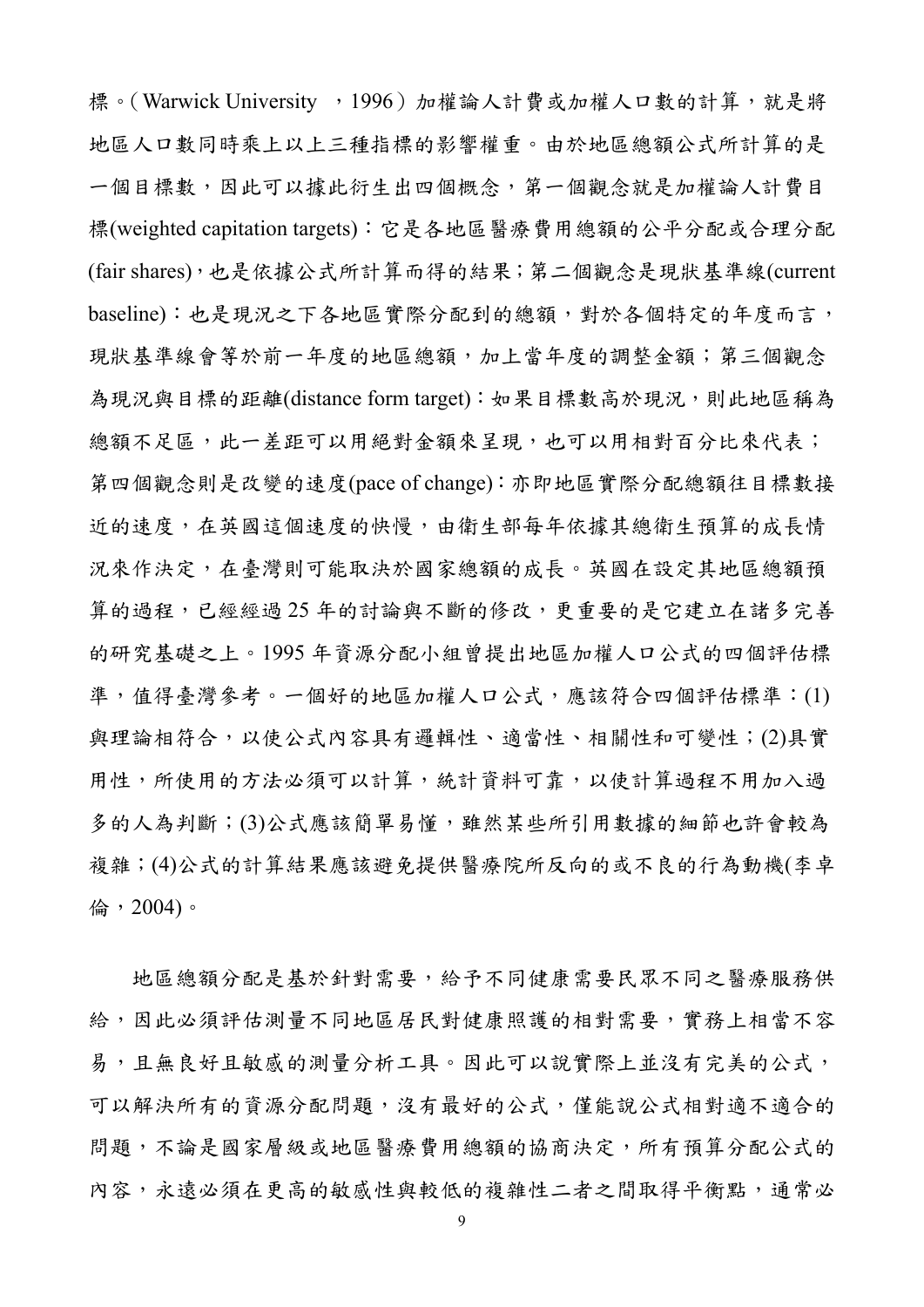須藉由更多醫療保健服務可用的資料,才可能提高公式反映區域醫療費用的敏 感性,如同英國採加權論人計費的地區總額計算方式。但是其公式的內容應該 能隨著新資料的或研究結果出現,得以隨時獲得進一步修正,才能真正持續反 映預算分配的公正性。另一方面,地區預算分配公式又必須符合較低的複雜性, 這樣的要件除了容易瞭解並解讀其涵蓋因素、權重之外,更重要是利於行政操 作運用。其他,如政治因素亦是左右政策的重要影響因素,利益團體的糾葛與 角力,往往使地區預算的分配,由學術問題轉為政治問題。

總額預算制度的實行,除了對國家層級的總體醫療費用設定進行研究外, 台灣同時亦需要有評估地區總額預算的基礎研究,其研究主要內容須包括地區 醫療利用的影響因素、民眾醫療利用之偏好與需求,並分別探討各類醫療服務 及社區健康照護,也包括對地區執業成本作比較計量。特別是針對醫療使用之 偏好,如中醫醫療服務之使用,在台灣更是不同於其他國家,因為具有相當獨 特的醫療保險給付,且其使用者也有特別之偏好。

除此之外, 地區總額公式的擬定雖然可以比較容易確保不同地區之間擁有 較公平的醫療資源分配,但並不保證基層醫療保健服務在地區層級藉此得以落 實提供或確保,而是在地區總額分配後進一步各類資源的分配決定。另外較重 要的概念是何謂「地區」,特別是地區總額之分配區域大小的差異,影響民眾就 醫可近性與接近醫療權益相當重要,未來台灣極需要在這些方面繼續研究。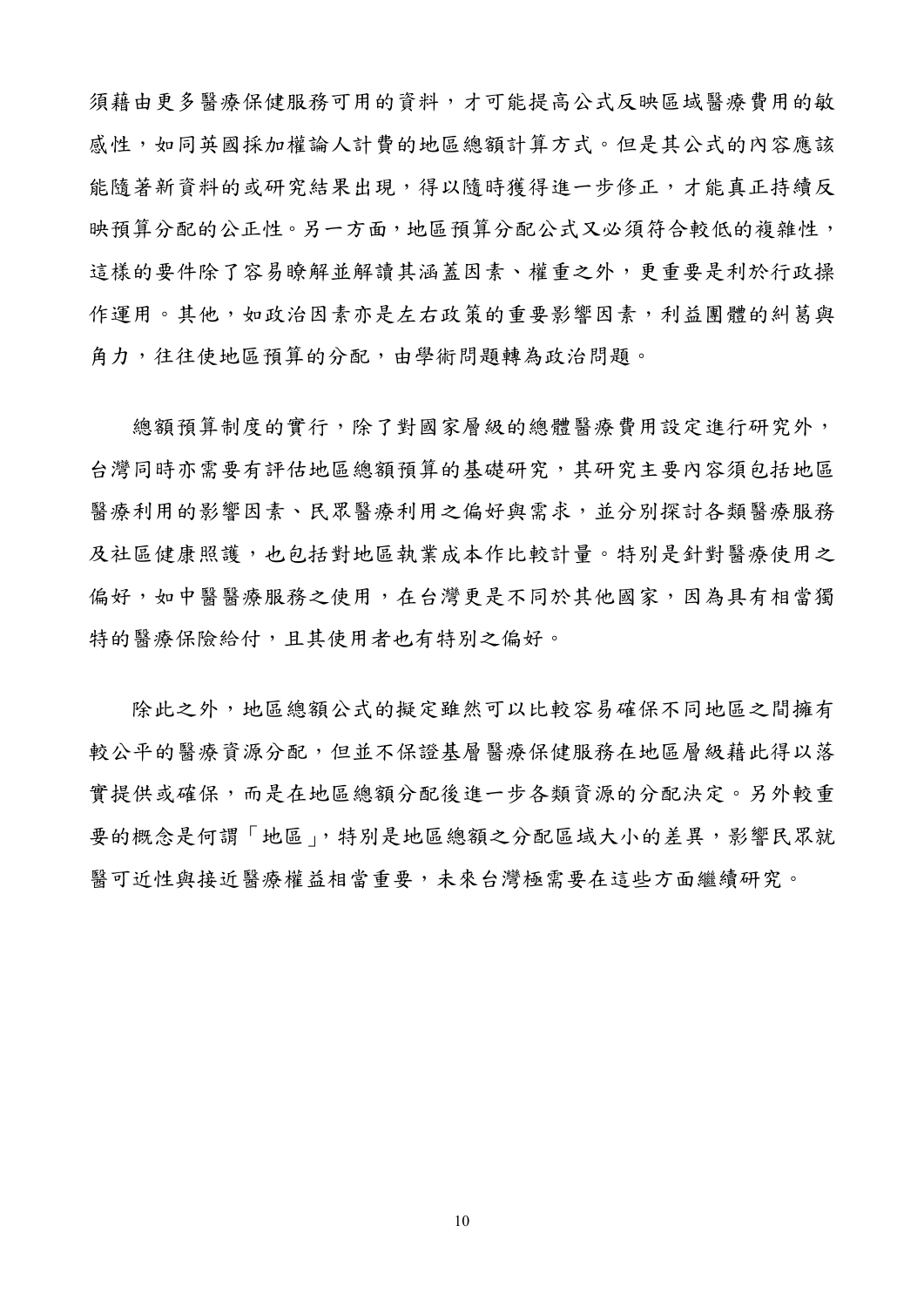### 第二節國外地區總額分配參考因素

關於國外有關於地區總額之分配及其考慮相關因素,如表 2-1 所彙整。每個 國家有其國情與歷史發展之不同,僅能做為參考,恐不能直接套用或引用。基 本應是考慮醫療費用發生之基本因素,及個人健康風險校正問題會被納入整體 區域預算分配之考量,包含人口年齡、性別、教育、婚姻狀態、健康狀態、疾 病型態、標準化死亡比、種族、中低收入、無家可歸遊民、外來人口、轉診型 態、實際醫療成本、都市化程度、福利狀況、醫療資源、藥品費用、緊急醫療 服務、過去醫療費用等因素均可能是地區總額分配參考因素。但必須注意的是, 各國分配之區域大小、交通與地理條件差異均大,其實也都影響了區域總額預 算之分配。

由總體醫療支出的控制著手,醫療費用控制在先進國家的經驗顯示,是較 易成功地達成目標,總額支付制度遂成為先進國家維持健康保險財務穩定的一 項重要方法(Abel-Smith, 1984; Culyer, 1989; 梁亞文、洪錦墩、李卓倫, 2005; 徐志誠,2008)。總額預算制度在促進醫療資源合理分布與可近性的效果方面而 言,先期學者研究結果呈現意見分歧的情況,如 Carr-Hill、Rogal、Gauthier 及 Barrand 等人之研究(Carr-Hill, 1994; Rogal, Gauthier, & Barrand, 1994), 認為施行 總額制度可促進醫療資源重分配及增進就醫可近性,但如 Chu 與 Iglehart(1991), 則指出總額制度並無促進醫療資源重分配及增進就醫可近性之效果。而造成此 部分差異的可能原因,應是源自實施總額相關制度之規劃目的及實行對象的不 同。Carr-Hill(1994)比較國際經濟合作發展組織(Organization for Economic Cooperation and Development, OECD)國家實施總額預算情形,認為總額預算支付 制度在醫療費用的撙節上,可收立竿見影之效,且又具促進就醫公平性的效果。 Weil(1990)亦同樣有類似之研究結論支持此觀點,認為總額預算可節省醫療支 出、促進醫療資源均衡分布及就醫可近性,但可能因而減少醫師的所得收入(黃 昱瞳,2001;楊桂花,2002)。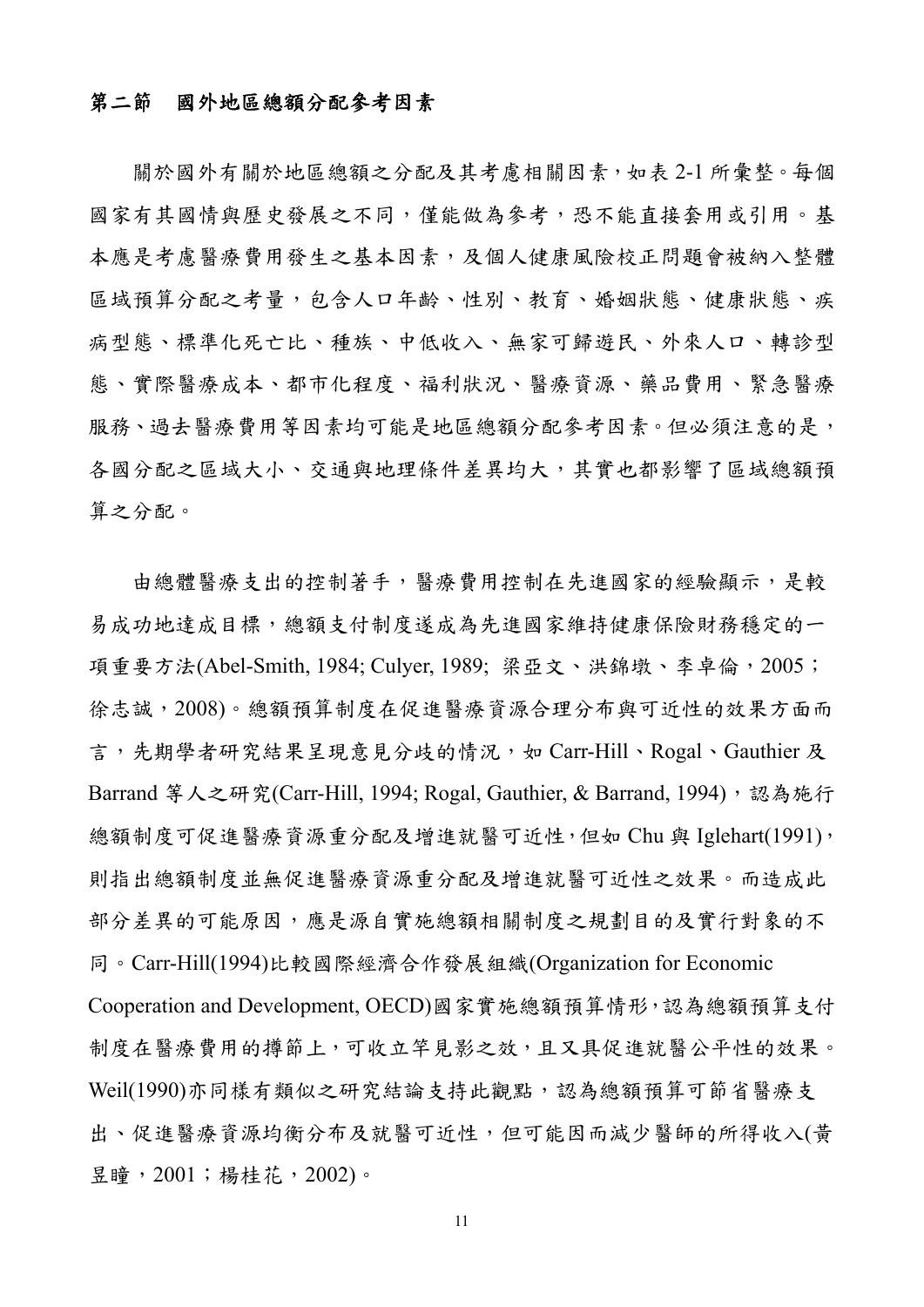Evans(1988)建議加拿大省級政府在經費分配上應訂定地區別之門診總額, 且地區別總額之分配,應以居住該地之人口需求為分配依據,而非以醫療供給 為出發點,即以全省人口性別、年齡別的費用為標準,再依各地區之性別及年 齡別人口數分布加以分配;Glaser(1987)以人口性別、年齡別、社經地位及標準 死亡比為資源分配依據,實施結果發現區域間資源分布差異縮小,但區域內每 人醫療支出變異,卻大於區域間的變異,因此建議按人口需求來分配各區預算。

由以上的文獻研究結果發現,總額預算在費用節省及成長控制方面,是明 確且可預期的。而在促進資源均衡分布及可近性方面,雖就結果比較似乎未有 一致的定論,但仔細考量其個別總額預算制度實施的背景與對象內涵後,則仍 傾向支持總額預算的實行,具備促進醫療資源分布及提升就醫可近性的效果(黃 昱瞳,2001)。

國內研究中,以張睿詒及林文德等人的總額支付制度下地區預算分配風險 校正之評估研究 (張睿詒, 2005) 指出, 年齡別、性別、疾病型態與前一年之 利用點數,均可能影響一個人於年度之醫療費用。研究同時指出,在中醫的地 區總額分配結果上,亦發現中醫之地區分配與過去醫療費用有較高的相關,此 部分與蔡文正等人(2001)之研究亦有相同之結論,亦即地區醫療費用申報點 數與醫療機構分佈呈現高度相關。

因此,中醫地區總額公式是否可以參考國外相關的公式來進行預算分配, 實際上非常不容易,加上民眾對於中醫醫療的偏好差異、與西醫醫療服務間的 替代互補關係亦非常難以釐清,而且中醫總額預算制度已實施多年,既有的公 式架構已產生區域之既得利益,因此要參考國外分配因素進行大幅改革誠屬不 易。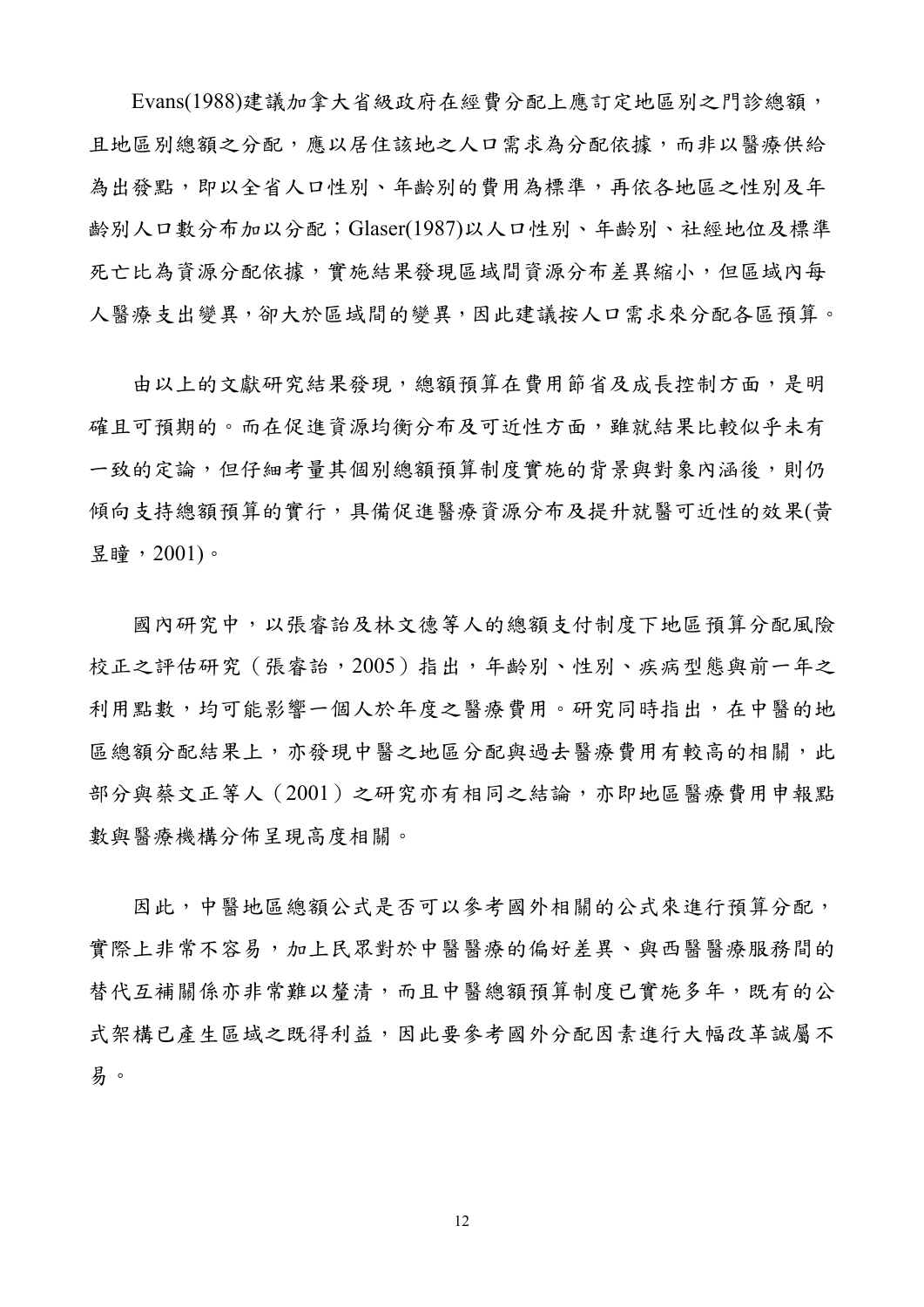## 第三節牙醫門診醫療給付費用總額支付制度發展過程

牙醫醫療是台灣最早實施總額預算之部門,以下簡述其制度之運作作為與 中醫總額之比較參考

- 一、牙醫門診醫療給付費用總額支付制度涵蓋範圍
- (一)包含範圍:醫院、診所牙醫師開立的門診服務及藥品。
- (二)不包含範圍:教學成本、山地離島加成及新的預防保健計畫。
- 二、87 年度至 100 年度(1998 年至 2011 年)牙醫門診醫療給付費用總額之地區預 算分配內容,詳述如下:
	- (一)87 年度至 88 年度 6 月牙醫門診醫療給付費用總額協定結果,地區預算分 配,10%依各區校正「人口風險」的保險對象人數,90%依牙醫門診總額 支付制度開辦前 1 年各區保險對象實際發生醫療費用比率分配,原則上以 5 年為期,逐步達成預算 100%依據校正風險後之各區保險對象人數分 配,第 2 年起依保險對象人數分配之比率暫定為 20%、40%、70%、100%, 惟實施前仍需提費協會協商確定。
		- (二)88 年 7 月至 89 年度牙醫門診醫療給付費用總額協定結果,地區預算分 配,20%依各區校正「人口風險」的保險對象人數,80%依牙醫門診總 額支付制度開辦前 1 年各區保險對象實際發生醫療費用比率分配。
		- (三)90 年度牙醫門診醫療給付費用總額協定結果,地區預算分配,40%依各 區校正「人口風險」的保險對象人數,60%依牙醫門診總額支付制度開 辦前 1 年各區保險對象實際發生醫療費用比率分配。
		- (四)91 年度牙醫門診醫療給付費用總額協定結果,地區預算分配,50%依各 區校正「人口風險」的保險對象人數,50%依牙醫門診總額支付制度開 辦前 1 年各區保險對象實際發生醫療費用比率分配。往後各年各區校正 「人口風險」後保險對象人數所占分配比率訂為 70%、90%、100%,原 訂地區總額依保險對象人數比率分配緩衝期,由5年修正為7年。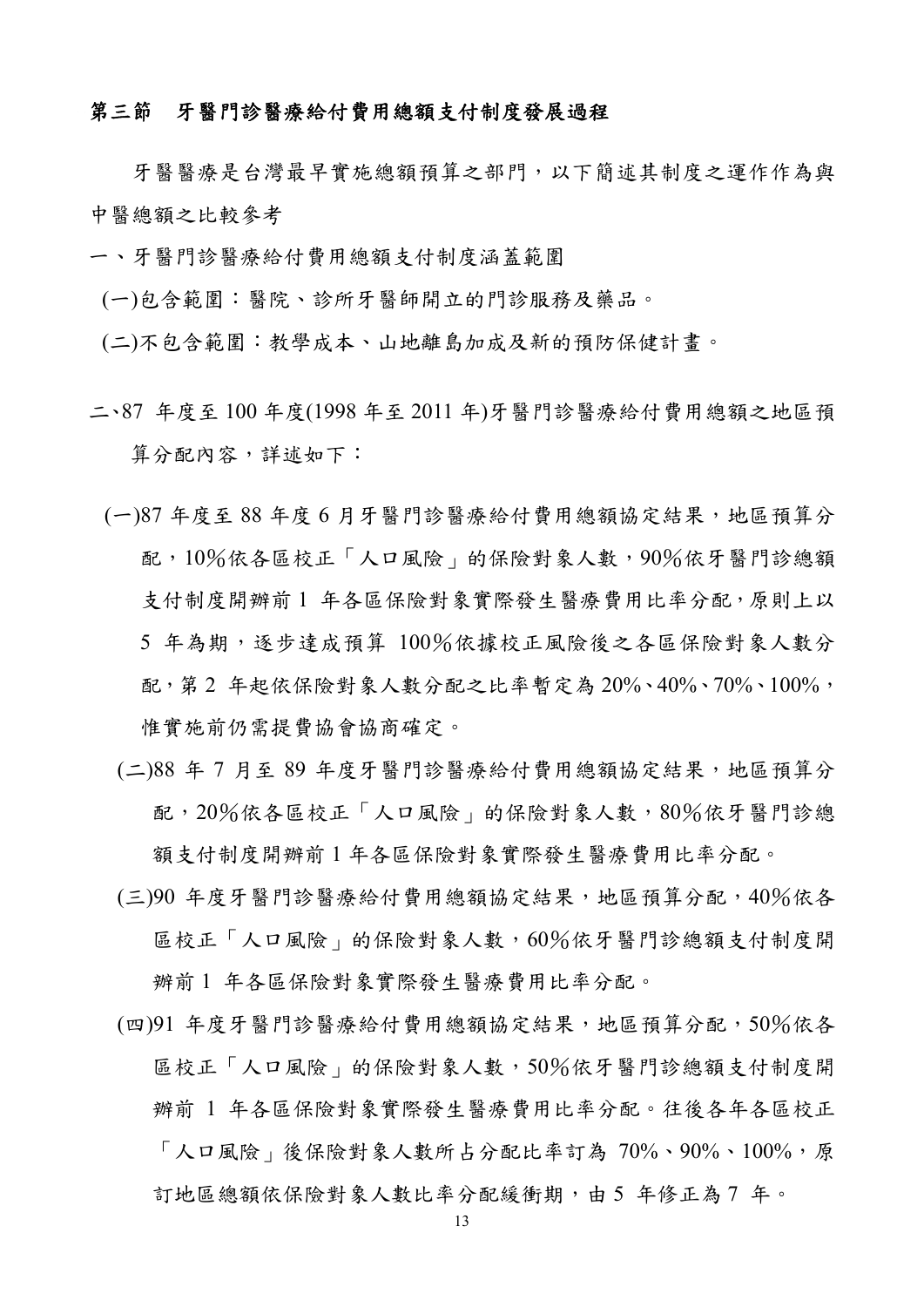- (五)92 年度牙醫門診醫療給付費用總額協定結果,地區預算分配,70%依各 區校正「人口風險」的保險對象人數,30%依牙醫門診總額支付制度開辦 前 1 年各區保險對象實際發生醫療費用比率分配。
- (六)93 年度牙醫門診醫療給付費用總額協定結果,地區預算分配,70%依各 區校正「人口風險」的保險對象人數,30%依牙醫門診總額支付制度開 辦前 1 年各區保險對象實際發生醫療費用比率分配。
- (七)94 年度牙醫門診醫療給付費用總額協定結果,地區預算分配, 80%依各 區校正「人口風險」的保險對象人數,20%依牙醫門診總額支付制度開 辦前 1 年各區保險對象實際發生醫療費用比率分配。
- (八)95 年度牙醫門診醫療給付費用總額協定結果,地區預算分配,100%依各 地區校正人口風險後保險對象人數分配。
- (九)96 年度牙醫門診醫療給付費用總額協定結果,地區預算分配,100%依各 地區校正「人口風險」後的保險對象人數分配。
- (十)97 年度牙醫門診醫療給付費用總額協定結果,地區預算分配,自一般服 務之成長率中,移撥 0.681%成長率之預算,進行區域內調整,以提升各 區之就醫可近性與醫療服務品質。其餘相關預算 100%依各地區校正人口 風險後保險對象人數分配。
- (十一)98 年度牙醫門診醫療給付費用總額協定結果,地區預算分配,100%依 各地區校正人口風險後保險對象人數分配。
- (十二)99 年度牙醫門診醫療給付費用總額協定結果,地區預算分配,自一般 服務費用分別移撥 5,000 萬元及 0.5%成長率,用於「牙醫門診總額支付 制度醫療特殊艱困地區提升照護 100 獎勵方案」,以及挹注品質保證保留 款;一般服務費用,於扣除上開 5000 萬元及 0.75%品質保證保留款(含原 協議之 0.25%成長率及挹注之 0.5%成長率)後,100%依各地區校正人口風 險後保險對象人數分配。
- (十三)100 年度牙醫門診醫療給付費用總額協定結果,地區預算分配,自一般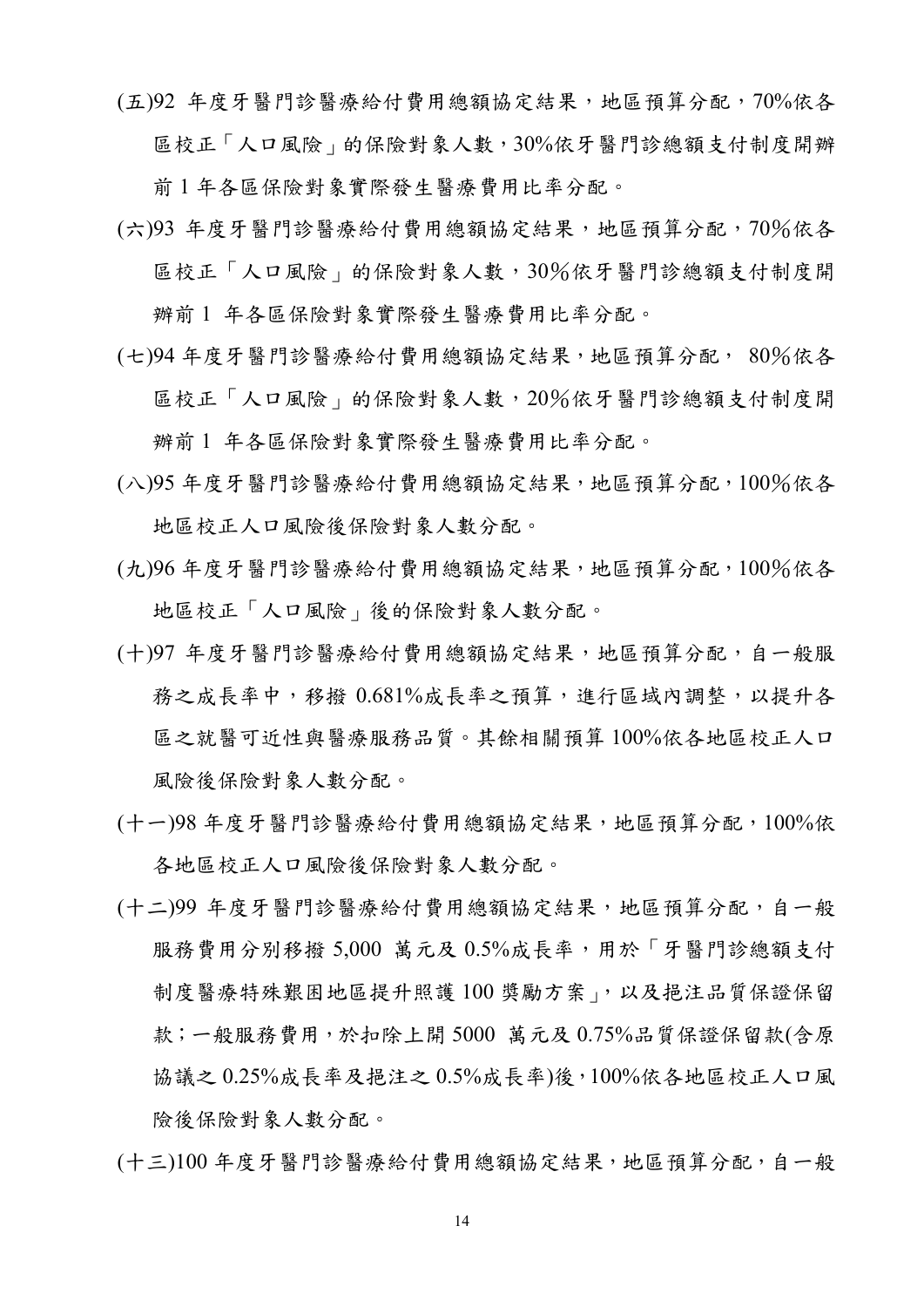服務費用移撥 5,000 萬元,用於「全民健康保險牙醫門診總額醫療資源 不足且點值低地區獎勵方案」;一般服務費用,於扣除品質保證保留款及 上開 5,000 萬元後,100%依各地區校正人口風險後保險對象人數分配。

牙醫總額支付制度各分區點值之核算方式(全民健康保險醫療費用協定委員 會,2010):

(一) 浮動點值

- 1. 一般服務浮動每點支付金額= [調整後分區一般服務預算總額
	- + 當地就醫分區未跨區新增醫藥分業地區未聘有藥師交付藥局調劑件數 × N]
	- 投保該分區至其他五分區跨區就醫浮動核定點數 ×前季點值
	- 投保該分區核定非浮動點數- 當地就醫分區未跨區自墊核退點數]
	- / 投保該分區當地就醫一般服務浮動核定點數
- 2. 全局浮動每點支付金額= 加總[調整後分區一般服務預算總額
	- + 當地就醫分區未跨區新增醫藥分業地區未聘有藥師交付藥局調劑件數 \$s N
	- 核定非浮動點數- 自墊核退點數] / 加總一般服務浮動核定點
- (二)平均點值
- 1. 分區平均點值=[ 調整後分區一般服務預算總額
	- + 當地就醫分區未跨區新增醫藥分業地區未聘有藥師交付藥局調劑件數 × N] /[一般服務核定浮動點數+ 核定非浮動點數 + 自墊核退點數]
- 2. 牙醫門診總額平均點值=加總[依調整後分區一般服務預算總額
	- + 當地就醫分區未跨區新增醫藥分業地區未聘有藥師交付藥局調劑件 數 × 34+ 專款專用暫結金額+ 品質保證保留款預算]
	- /加總[一般服務核定浮動點數+ 核定非浮動點數+ 自墊核退點數+ 專款專用已支用點數]

牙醫總額在運作上已相當順暢且牙醫並無中醫有資源在六分區差異過大之 現象,故在公式上並無太大之爭議。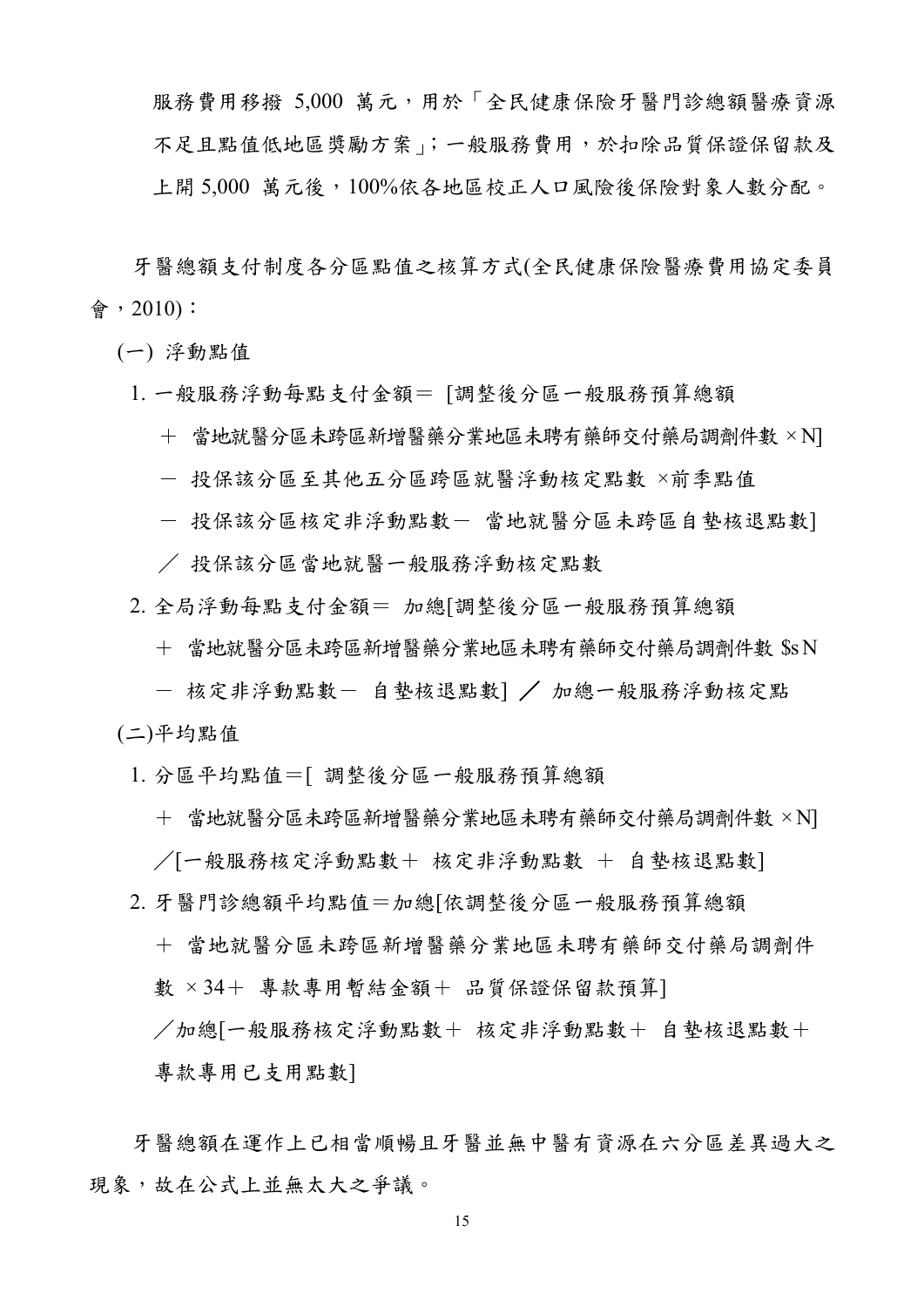#### 第四節西醫總額支付制度發展過程

一、西醫基層總額

(一)西醫基層總額支付制度涵蓋範圍

- 1. 以西醫診所開立且在全民健康保險醫療費用協定委員會協定時,屬全民 健康保險給付範圍的西醫門住診醫療服務(含分娩及門診手術)、藥品(含 藥事服務費)及預防保健,為本醫療給付費用總額涵蓋範圍。西醫診所係 指向衛生局登記為診所(不含中醫診所及牙醫診所)的特約醫事服務機構。
- 2. 醫療給付費用總額時,預知新的法令、政策、或預期保險給付範圍(或支 付項目)的改變,對實施年度醫療給付費用總額的影響,包含於本總額範 圍內。
- 3. 居家照護與精神疾病社區復健項目不包含於本總額範圍內。
- 4. 醫療給付費用總額只涵蓋營運成本,不包含資本成本。
- 5. 依全民健康保險法第四十條規定,因戰爭變亂,或經行政院認定並由政 府專款補助的重大疫情及嚴重的地震、風災、水災、火災等天災所致的 保險事故,不包含於本總額範圍內。
- 6. 協定醫療給付費用總額後,主管機關依法修訂山地離島地區醫療服務促 進方案,因增加服務項目或地區範圍,及公告新增實施醫藥分業地區, 因處方交付特約藥局調劑所增加費用,不包括於本總額範圍內。
- (二)90 年度至100年度(2000年至2011年)西醫基層總額醫療給付費用之地區 總額分配方式,詳述如下:
	- 1. 90 年度至 91 年度西醫基層醫療給付費用總額協定結果,地區總額分配方 式,95%以實施前一年各地區保險對象實際醫療費用,5%以各地區經「人 口風險因子及轉診型態」校正後的保險對象人數分配之,「人口風險因子 及轉診型態」校正方法為先校正人口風險因子,其中年齡、性別指數占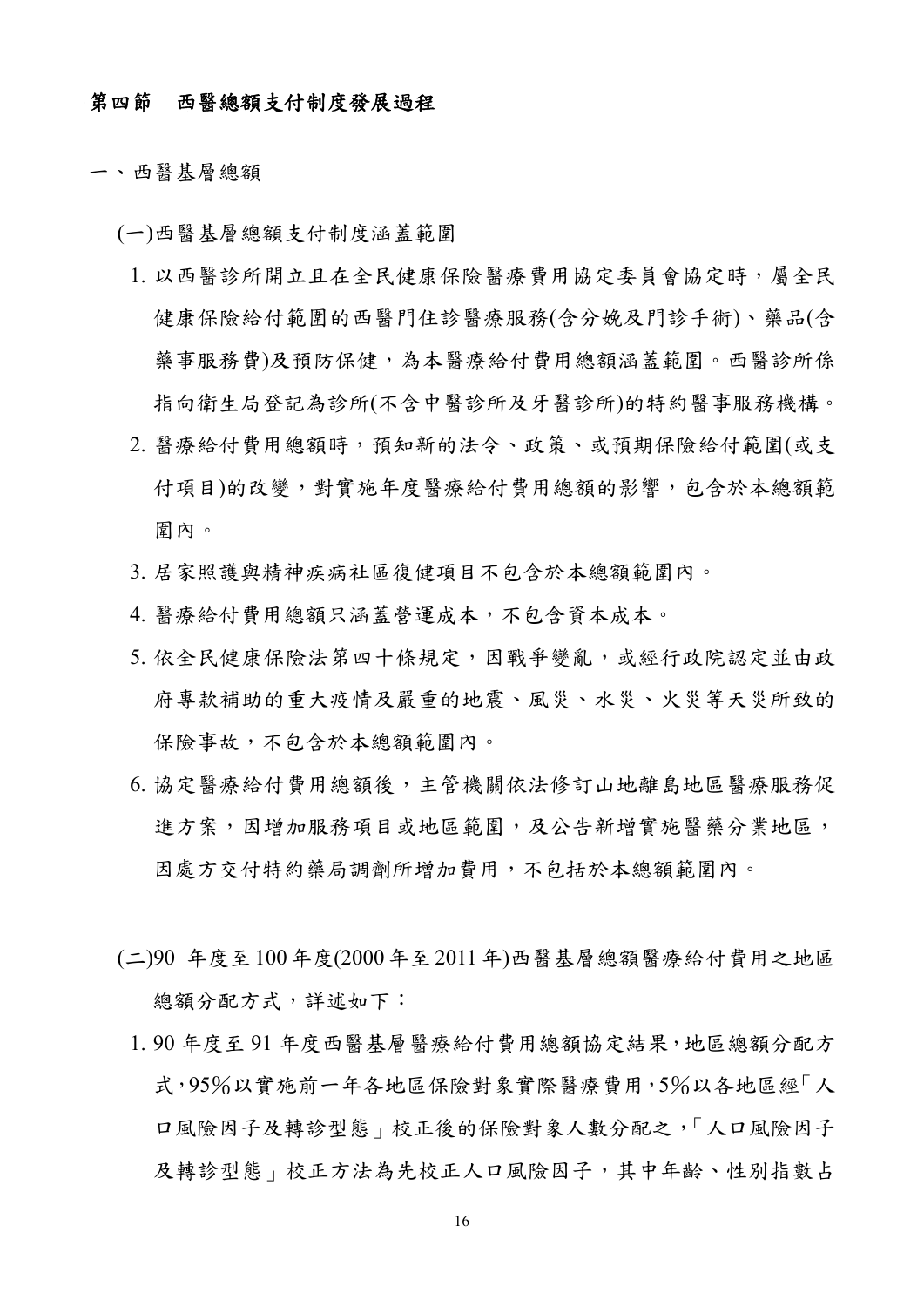90%、標準化死亡比占 10%,再校正轉診型態,即基層門診市場占有率。 2.92 年度西醫基層醫療給付費用總額協定結果,地區總額分配方式,15% 以各地區經「人口風險因子及轉診型態」校正後保險對象人數,85%以 前一年各地區實際發生醫療費用比率分配。

- 3.93 年度西醫基層醫療給付費用總額協定結果,地區預算分配,25%以各 區校正「人口風險因子及轉診型態」的保險對象人數,75%以西醫基層 總額支付制度開辦前一年各區保險對象實際發生醫療費用比率分配 (原 則上以七年為期,逐步達成預算 100%依據校正風險後之各區保險對象人 數分配)。
- 4.94 年度西醫基層醫療給付費用總額協定結果,地區預算分配,40%以各 地區校正「人口風險因子及轉診型態」後保險對象人數,60%以西醫基 層總額支付制度開辦前一年各地區保險對象實際發生醫療費用比率分 配。
- 5.95 年度西醫基層醫療給付費用總額協定結果,地區預算分配,60%以各 地區校正「人口風險因子及轉診型態」後保險對象人數,40%以西醫基層 總額支付制度開辦前一年各區保險對象實際發生醫療費用比率分配。
- 6.96年度西醫基層醫療給付費用總額協定結果,地區預算分配,65%以各 地區校正「人口風險因子及轉診型態」後保險對象人數,35%以西醫基 層總額支付制度開辦前一年各區保險對象實際發生醫療費用比率分配。
- 7. 97 年度西醫基層醫療給付費用總額協定結果,地區預算分配,先撥 1.5 億 予中區,其餘相關預算,以各地區 94 至 96 年之三年平均總額預算數之 占率分配,且各地區預算成長率與 96 年預算數相較,皆不得低於 2.5%。
- 8.98 年度西醫基層醫療給付費用總額協定結果,地區預算分配,65%以各 地區校正「人口風險因子及轉診型態」後保險對象人數,35%以西醫基層 總額支付制度開辦前一年各地區實際發生醫療費用比率分配。
- 9. 99年度西醫基層醫療給付費用總額協定結果,地區預算分配,65%以各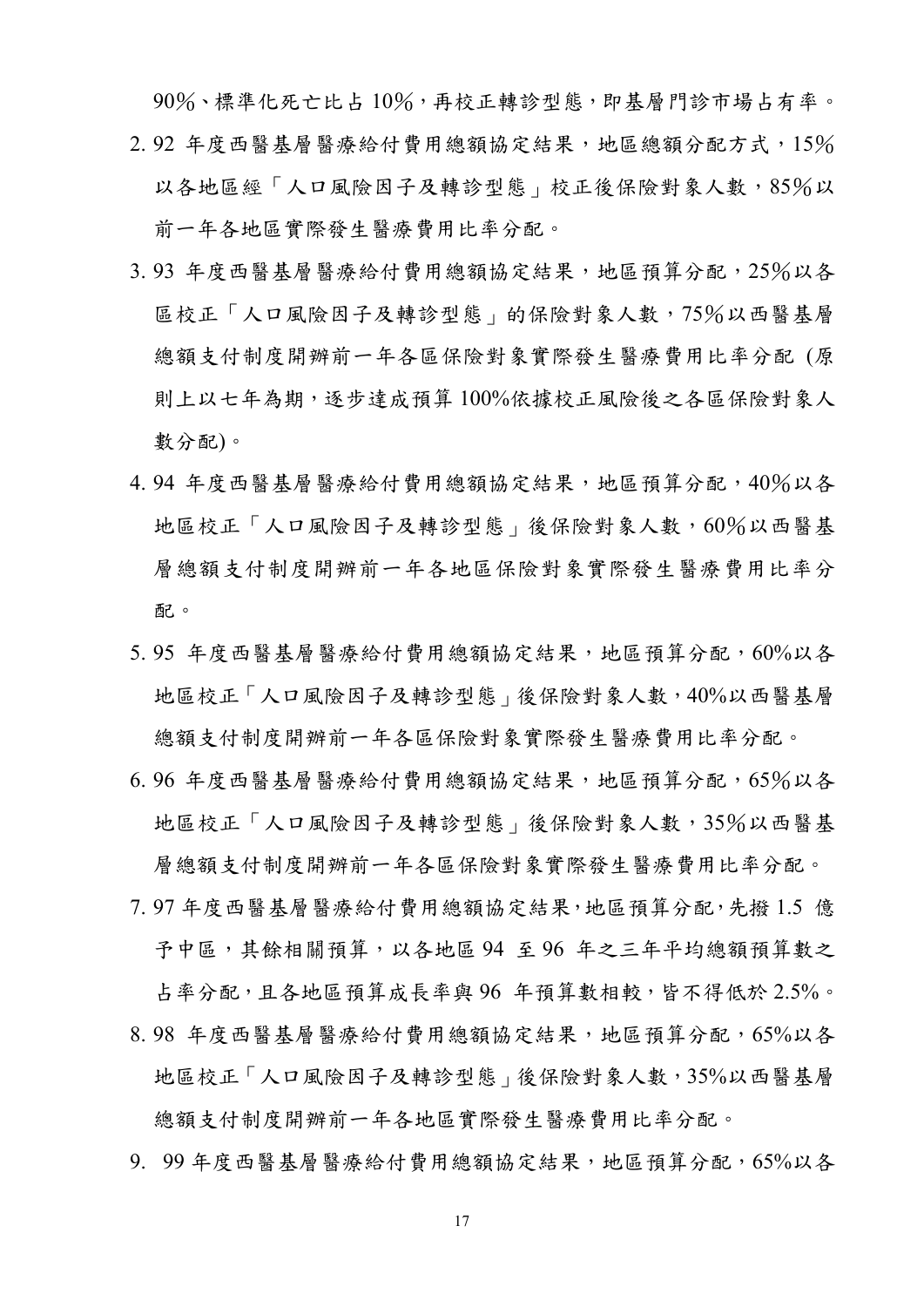地區校正「人口風險因子及轉診型態」後保險對象人數,35%以西醫基 層總額支付制度開辦前一年各地區實際發生醫療費用比率分配。

10. 100 年度西醫基層醫療給付費用總額協定結果,地區預算分配,扣除品 質保證保留款後,65%以各地區校正「人口風險因子及轉診型態」後保 險對象人數,35%以西醫基層總額支付制度開辦前一年各地區實際發生 醫療費用比率分配。

西醫基層總額支付制度各分區點值之核算方式(全民健康保險醫療費用協定 委員會,2010):

(一) 浮動點值

- 1. 一般服務浮動每點支付金額= [分局一般服務預算總額
	- + 當地就醫分局未跨區新增醫藥分業地區未聘有藥師交付藥局調劑件數 × N]
	- 投保該分局至其他五分局跨區就醫浮動核定點數

×前季全局浮動點值 - 投保該分局核定非浮動點數

- 當地就醫分局未跨區自墊核退點數]
- / 投保該分局當地就醫一般服務浮動核定點數
- 2. 全局浮動每點支付金額= [加總分局一般服務預算總額
	- + 當地就醫分局未跨區新增醫藥分業地區未聘有藥師交付藥局調劑件數 × N]
	- 加總核定非浮動點數 加總自墊核退點數
	- / 加總一般服務浮動核定點數

(二)平均點值

分區平均點值= [ 分局一般服務預算總額

 + 當地就醫分局未跨區新增醫藥分業地區未聘有藥師交付藥局調劑件數 × N] /[一般服務核定浮動點數+ 核定非浮動點數+ 自墊核退點數]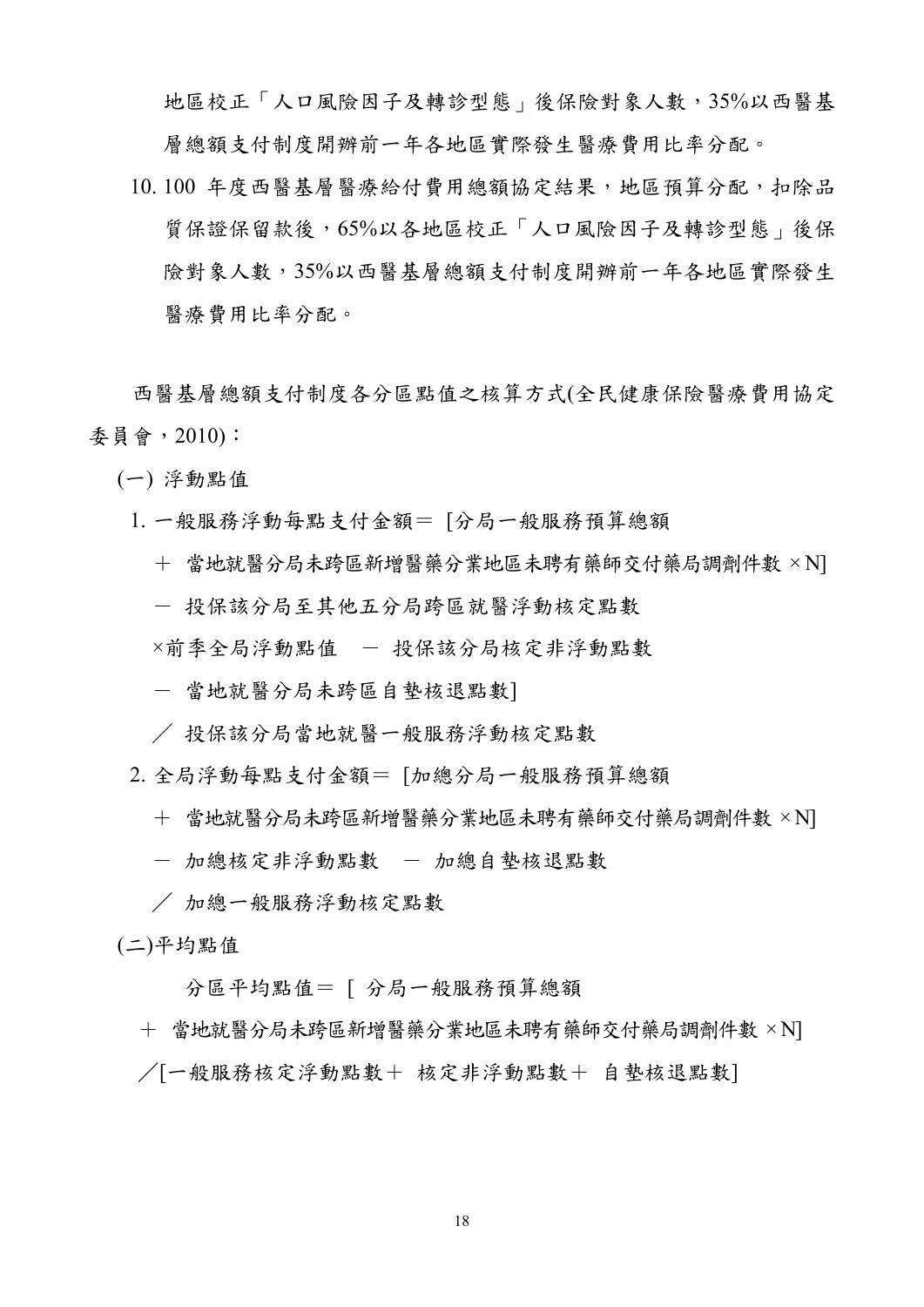(一)醫院總額支付制度涵蓋範圍

- 1. 以醫院開立或提供且在全民健康保險醫療費用協定委員會協定時,屬全 民健康保險給付範圍的西醫門住診醫療服務(含分娩及門診手術)、藥品 (含藥事服務費)及預防保健為本醫療給付費用總額涵蓋範圍。醫院係指向 衛生局登記為醫院的特約醫事服務機構。
- 2. 90 年底前已支付的支付標準未列項目,視為支付標準的一部分,並涵蓋 於本總額範圍內。
- 3. 醫療給付費用總額時,預知新的法令、政策、或預期保險給付範圍(或支 付項目)的改變,對實施年度醫療給付費用總額的影響,包含於本總額範 圍內。
- 4. 居家照護及精神疾病社區復健,不包含於本總額範圍內。
- 5. 本總額範圍只涵蓋營運成本,不包含資本成本。
- 6. 依全民健康保險法第四十條規定,因戰爭變亂,或經行政院認定並由政 府專款補助的重大疫情及嚴重的地震、風災、水災、火災等天災所致的 保險事故,不包含於本總額範圍內。
- 7. 協定醫療給付費用總額後,主管機關依法修訂山地離島地區醫療服務促 進方案,因增加服務項目或地區範圍,及公告新增實施醫藥分業地區, 因處方交付特約藥局調劑所增加費用,不包含於本總額範圍內。
- (二) 91 年度至 100 年度(2002 年至 2011 年)醫院總額醫療給付費用之地區分 配方式,詳述如下:
	- 1. 91 年度醫院醫療給付費用總額協定結果,醫院第一期醫療給付費用總額 不採地區預算方式分配。
	- 2.92年度醫院醫療給付費用總額協定結果,地區分配方式,5%以各區校正 「人口風險因子及轉診型態」的保險對象人數,95%以各區前一年實際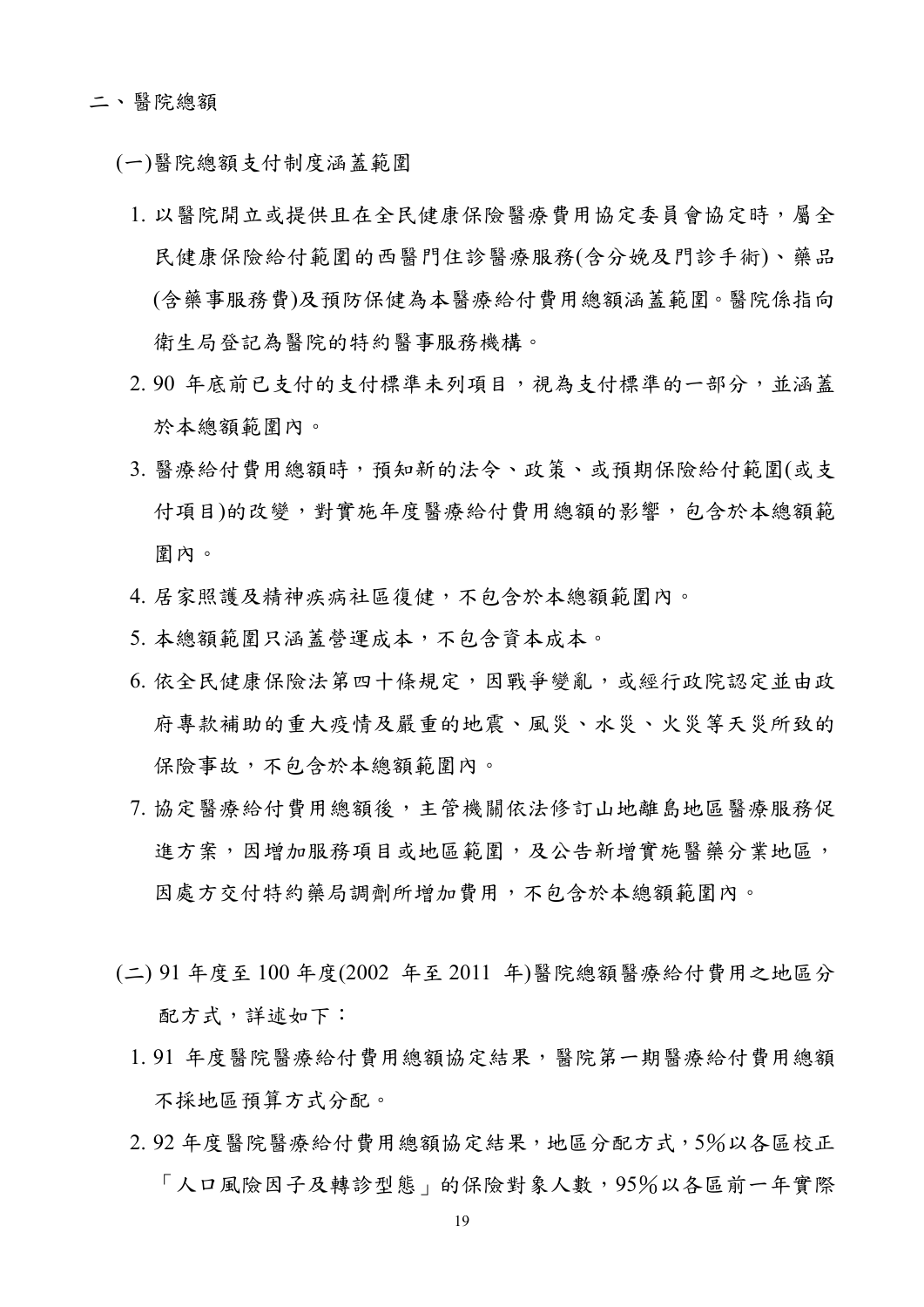發生醫療費用比率分配(原則上八年內,逐步達成預算 100%以據校正「人 口風險因子及轉診型態」的保險對象人數占率),其中「人口風險因子及 轉診型態」校正為先校正人口風險因子,年齡性別指數占80%,標準化 死亡比占 20%,再校正醫院門診市場占有率。

- 3.93 年度醫院醫療給付費用總額協定結果,地區分配方式,分為一般門診 服務以及住診服務,皆為 10%以各區校正「人口風險因子及轉診型態」 後的保險對象人數,90%以醫院總額支付制度開辦前一年各區保險對象實 際發生醫療費用比率分配。
- 4. 94 年度醫院醫療給付費用總額協定結果,地區分配方式,門診服務部份, 15%以各地區校正「人口風險因子及轉診型態」後保險對象人數,85 以 依醫院總額支付制度開辦前一年各地區保險對象實際發生醫療費用比率 分配;住診服務部份,10%以各地區校正「人口風險因子」後保險對象人 數,90%以醫院總額支付制度開辦前一年各地區保險對象實際發生醫療費 用比率分配,其中「人口風險因子」校正方式為年齡性別指數占 50%, 標準化死亡比占 50%。
- 5. 95 年度醫院醫療給付費用總額協定結果,地區分配方式,門診服務部份, 38%以各地區校正「人口風險因子及轉診型態」後保險對象人數,62% 以醫院總額支付制度開辦前一年各地區保險對象實際發生醫療費用比率 分配,其中「人口風險因子及轉診型態」校正為先校正人口風險因子, 年齡性別指數占80%,標準化死亡比占20%,再校正醫院門診市場占有 率;住診服務,同門診服務,但「人口風險因子」校正為年齡性別 指數占 50%,標準化死亡比占 50%。
- 6. 96 年度醫院醫療給付費用總額協定結果,地區分配方式,同 95 年度之分 配方式。
- 7. 97 年度醫院醫療給付費用總額協定結果,地區分配方式,門診服務部份, 45%依各地區校正「人口風險因子及轉診型態」後保險對象人數,55%依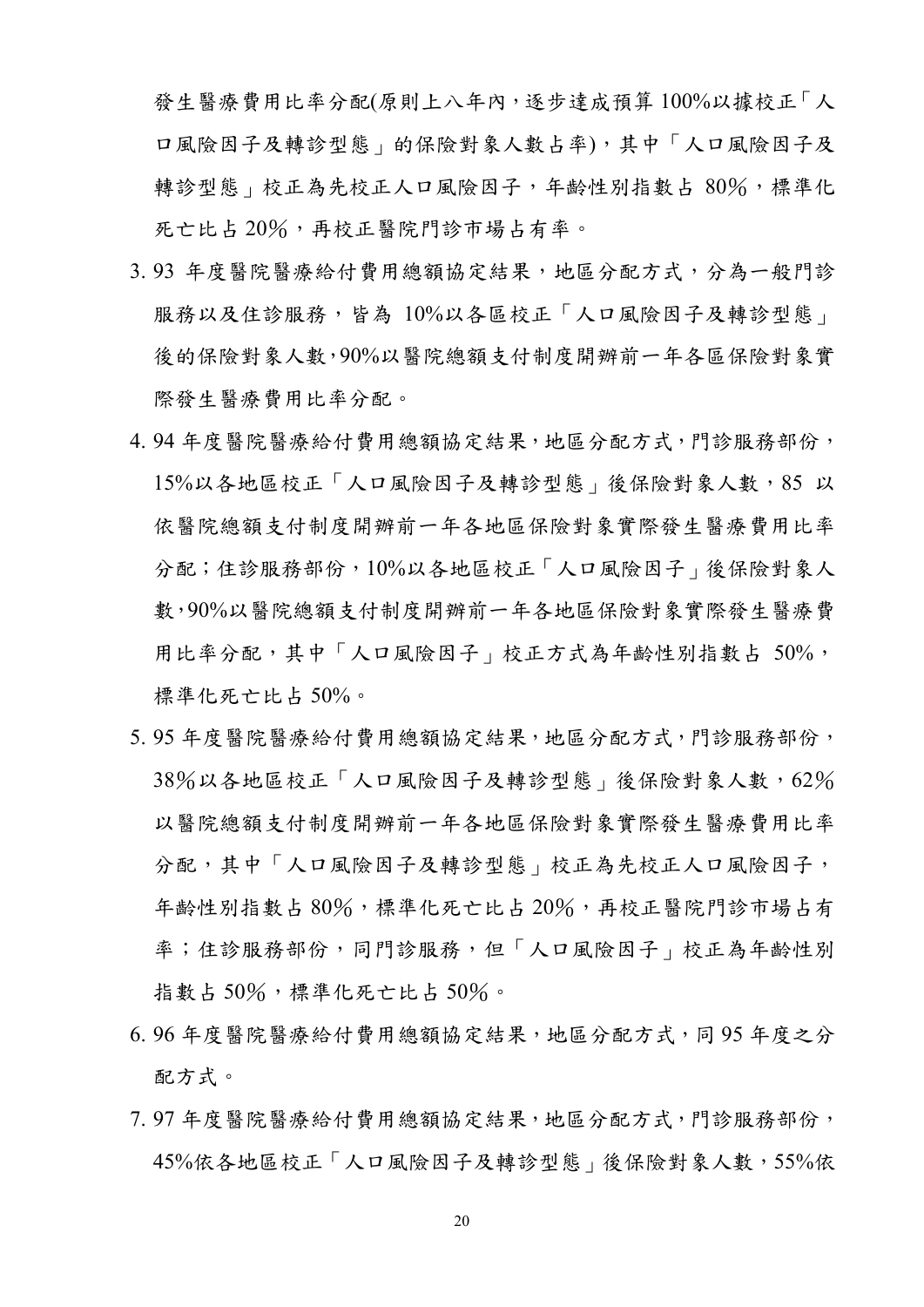醫院總額支付制度開辦前一年各地區保險對象實際發生醫療費用比率分 配;住診服務部份,40%依各地區校正「人口風險因子」後保險對象人數, 60%依醫院總額支付制度開辦前一年各地區保險對象實際發生醫療費用 比率分配。

- 8. 98 年度醫院醫療給付費用總額協定結果,地區分配方式,同 97 年度之分 配方式。
- 9. 99 年度醫院醫療給付費用總額協定結果,地區分配方式,同 98 年度之分 配方式。
- 10. 100 年度醫院醫療給付費用總額協定結果,地區分配方式,同 99 年度之 分配方式。

醫院總額支付制度各分區點值之核算方式(全民健康保險醫療費用協定委員 會,2010):

(一) 浮動點值

分局該季門診浮動點值={該分局該季門診預算- $^5$  $\Sigma_{i=1}$ (該分局該季保 險對象至其他五分局跨區就醫浮動點數 × 就醫分局前季點值)- 該 分局保險對象非浮動點數(包括 A 分局保險對象至其他五分局跨區就醫非 浮動點數) × 1} ÷ 該分局浮動點數(不包括 A 分局保險對象至其他五 分局跨區就醫浮動點數)

(二)平均點值

 分局該季門診平均點值= 該分局該季門診預算 ÷ A 分局保險對象浮 動及非浮動點數(包括該分局保險對象至其他五分局跨區就醫之浮動及非浮 動點數)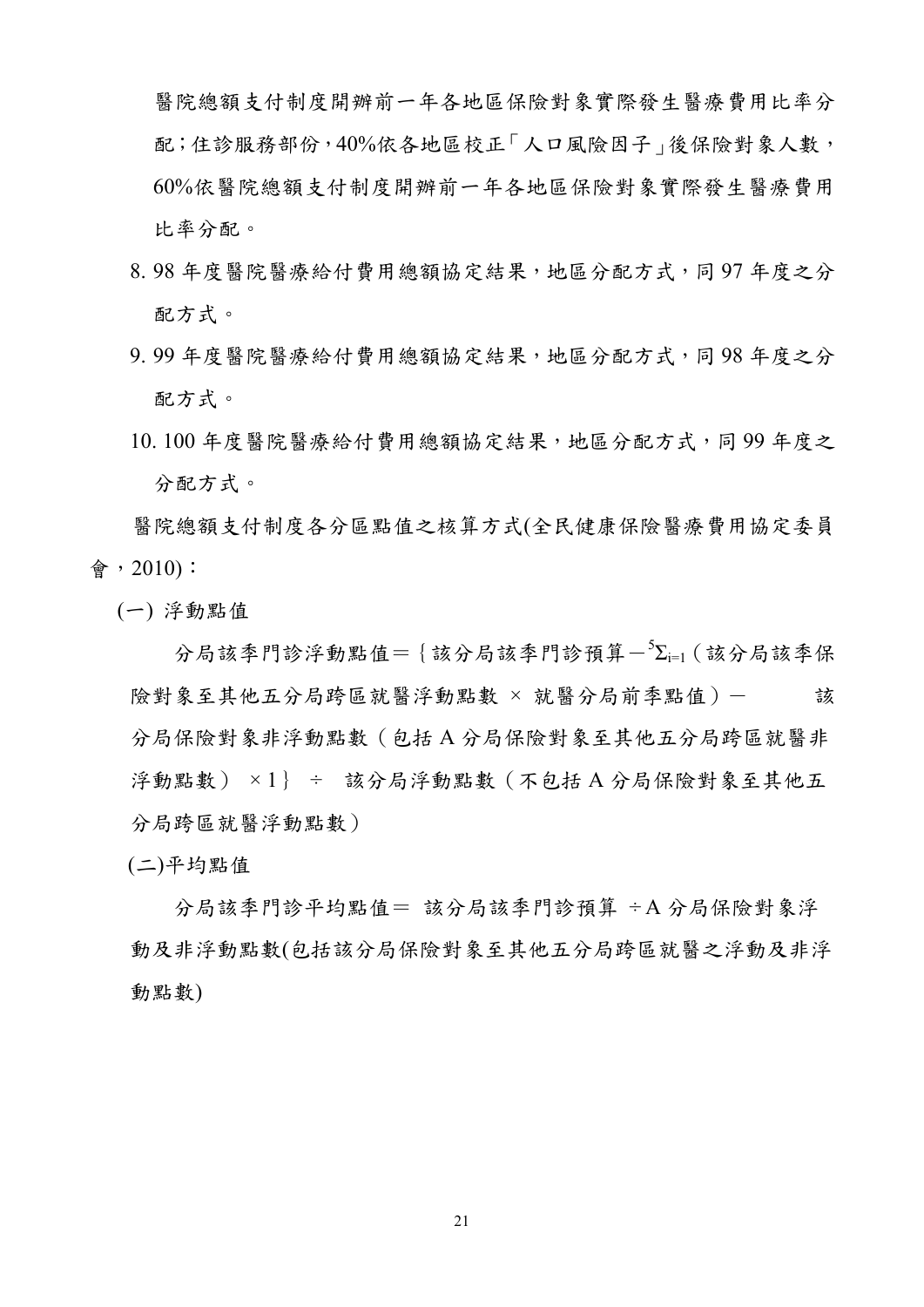#### 第五節中醫地區總額分配發展

行政院行政院衛生署於 1999 年 5 月 5 日與中醫界共同成立「中醫門診總 額支付制度推動小組」,歷經三次推動小組會議討論後,完成政策層面的規劃, 並於1999年8 月20 日交付全民健康保險醫療費用協定委員會協議(全民健康保 險醫療費用協定委員會,2010)。

89 年至 90 年度中醫總額開辦初兩年,分區分配之規劃,5%依各區校正「人 口風險」的保險對象人數,95%為以開辦前一年各地區實際醫療費用比率分配。 91 年起逐年提升,91 年人口風險因子提升為 15%,開辦前一年各地區實際醫療 費用比率分配則為 85%;92 年度時,人口風險因子為 20%,開辦前一年各地區 實際醫療費用比率分配為 80%;93 年度至 94 年度期間,人口風險因子為 30%, 開辦前一年各地區實際醫療費用比率分配為 70%。

95年度時,因94年度時部分地區點值低於全國平均值10%以上,尤其中區 點值最低,故中醫師公會全國聯合會提出地區預算分配改採試辦計書方式,改 以醫療利用情形為分配基礎,全國費用先分東、西二區(東區 2.22%,其他 5 區  $97.78\%)$ , 西部之 5 區各季預算分配, 90%以 94 年各分區各季依校正指標(重複 就診率、用藥日數重複率)校正後申請醫療費用點數之占率分配預算;10%以 94 年各分區各季前開校正後申請醫療費用點數,經加權指標(包括:平均就醫次數、 醫療費用點數成長率、藥費申請點數占率成長率、診察費次數大於 6 次以上占 率、交替比率、申報診察費率、慢性病案件平均給藥日份、就醫人數成長率)加 權計算後之申請醫療費用點數之占率分配預算;接下來至98年度,中醫門診總 額地區預算均依此模式分配。

99 年度至 100 年度第區預算分配模式再次調整,五分區各季預算分配,5% 預算以「各區去年同期戶籍人口數占率」分配,80%預算以「95年度第4季至 98 年度第 3 季之五分區實際收入預算占率」分配,5%預算以「各區去年同期 每人於各分區就醫次數之權值占率 的分配,5%預算以「各區去年同期人數利用 率成長率(p)與醫療費用點數成長率(r)差指標加權校正後之占率」分配,5%預算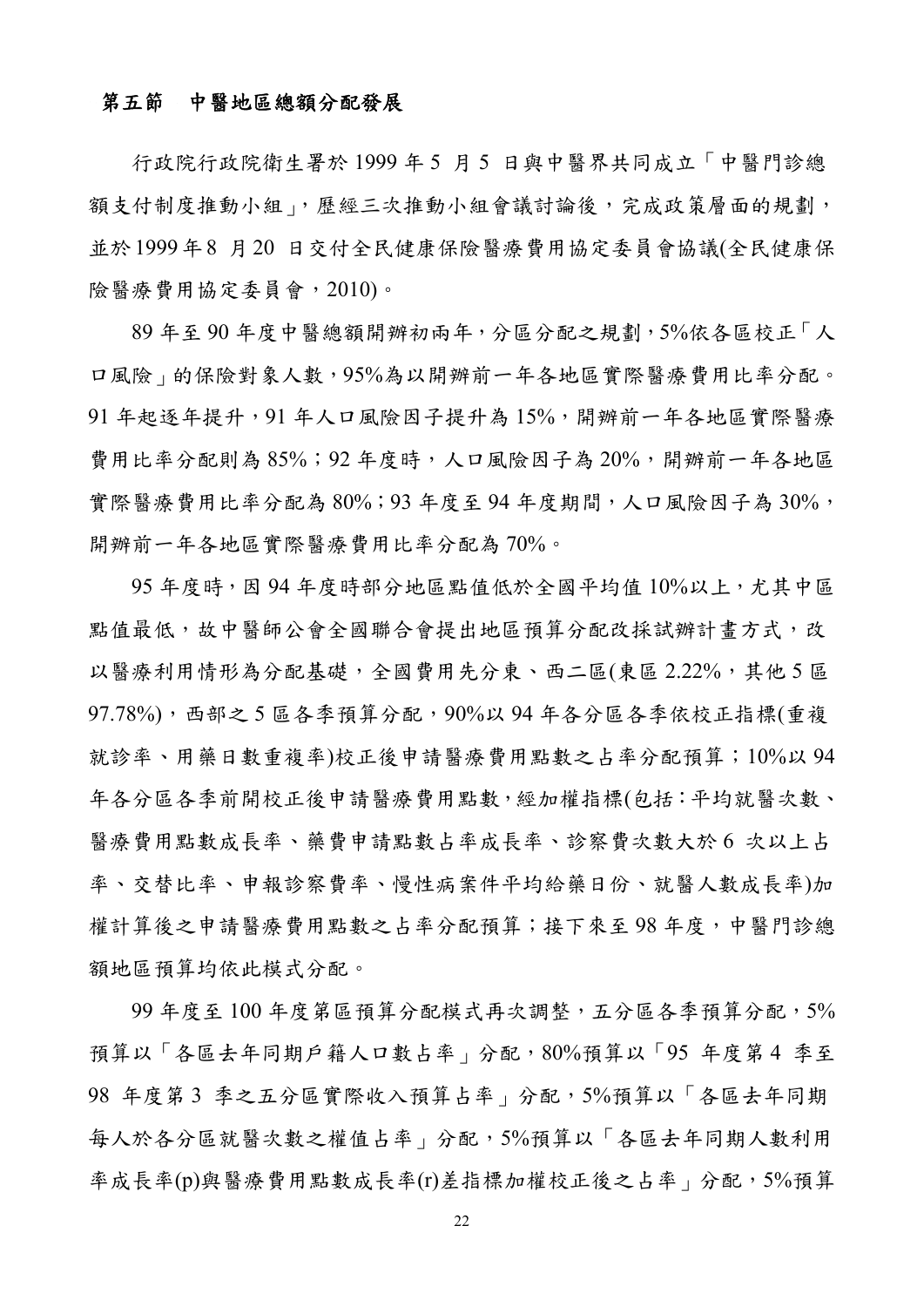以「各分區各鄉鎮市區每萬人口中醫師數」指標加權校正後之占率分配(當年前 一季)。

中醫門診總額支付制度各分區點值之核算方式(全民健康保險醫療費用協定 委員會,2010):

(一)藥費及藥品調劑費分別依藥價基準及以每點一元自地區預算預先扣除。

(二)浮動點值

- 1. 東區浮動每點支付金額=[預算(東區)-東區核定非浮動點數-東區自墊 核退點數]/東區一般服務浮動核定點數。
- 2. 各分區浮動每點支付金額=[預算(各分區)-各分區核定非浮動點數-各 分區自墊核退點數]/各分區一般服務浮動核定點數。
- 3. 全區浮動每點支付金額=[全區一般服務預算總額-全區核定非浮動點 數一全區自墊核退點數1/全區一般服務浮動核定點數。

(三)平均點值

- 1. 東區平均點值=[預算(東區)/[東區一般服務核定浮動點數+東區核定非 浮動點數+東區自墊核退點數] 。
- 2. 各分區平均點值=[各分區預算/[各分區一般服務核定浮動點數+各分區 核定非浮動點數+各分區自墊核退點數] 。
- 3. 全區平均點值=[全區一般服務預算總額/[全區一般服務核定浮動點數+ 全區核定非浮動點數+全區自墊核退點數] 。

 中醫地區總額的分配一直是個難題,原因在於中醫醫療資源分佈差異 過大,引發現有分配模式可能遷就於機構分佈現狀,中醫既是全民健保給 付項目,中醫預算無法依人口分佈來進行,則無法達成全民健保下民眾接 近中醫醫療資源性公平性。但如何兼顧既有形成中醫醫療服務機構的地理 分布與所有民眾權益確保下兩項前提,是地區總額分配公式的核心價值; 公式須提供提供部分經濟誘因引導新設立中醫醫療機構前往設立,且同時 應避免公式的計算結果應該避免提供醫療院所反向的或不良的行為動機。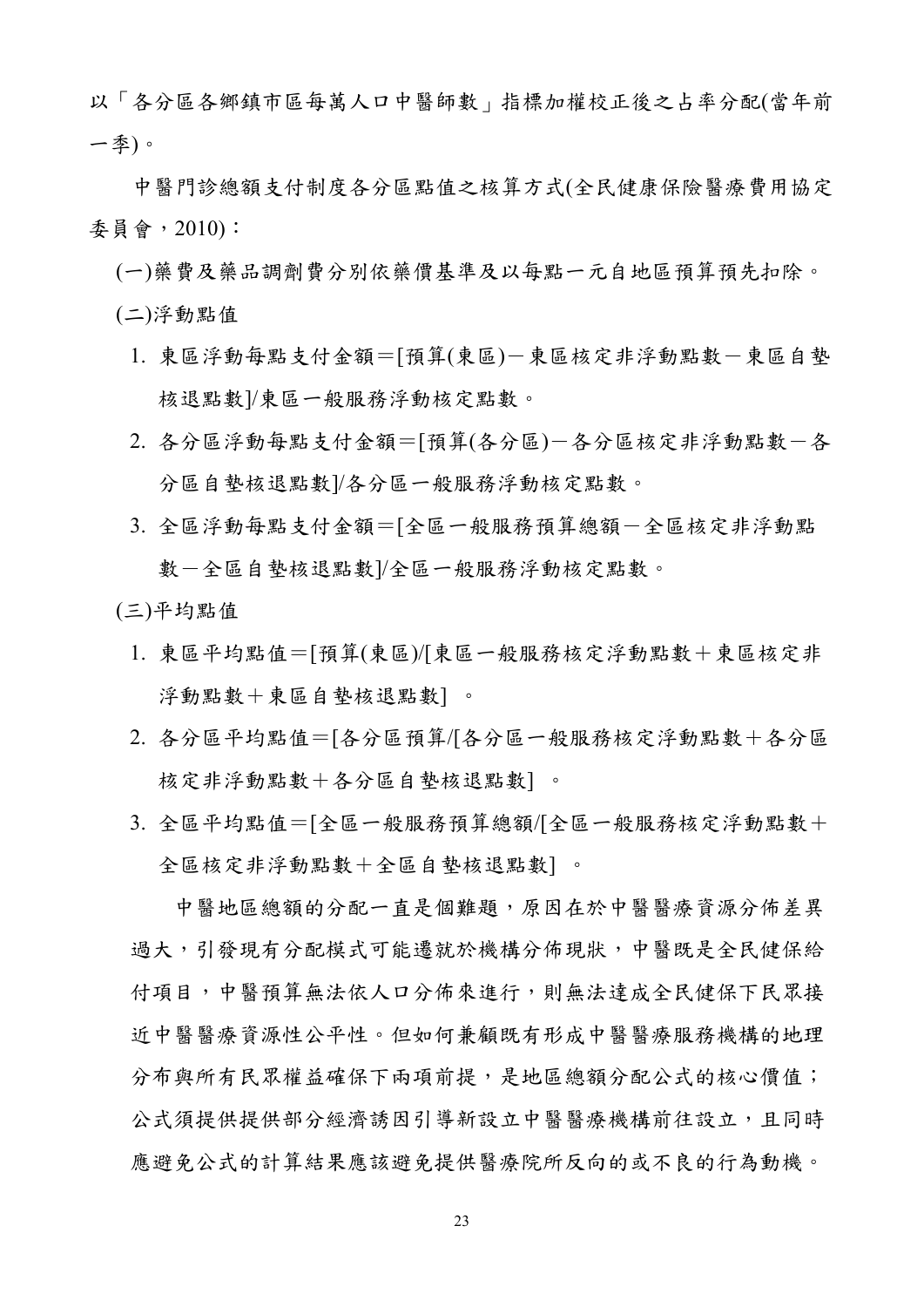## 第參章材料與方法

本章敘述本研究為達成研究目的所使用之材料與方法,此部份共分四節闡 述。第一節說明本研究的研究方法與研究設計,第二節為說明的研究資料來源 與資料處理分析,第三節為研究之預期結果,第四節為本研究之研究限制部份 說明,以下分別加以敘述之。

### 第一節研究方法與研究設計

在地區層級或個體層級的分析中,健康需要的因素理應獲得優先的考量, 其理由至少包括以下幾點:第一、一個國家之內不同地區的國民平均所得雖有 不同,但醫療費用的分配完全以所得來加以決定,並不符合社會公平或醫學倫 理的判斷;第二、如果一國之內不同地區的發展程度,同時伴隨著醫療資源分 佈的不公平現象,則政府有責任設定公平的計算方式來分配資源,而不是依循 現狀,讓醫療資源分配的不公平現象持續或甚至惡化;第三、個體的醫療費用 研究顯示個人的健康需要,才是最重要的決定因素,所得的影響幾乎可以忽略。

本研究希望透過第一年計畫中之 1996 年至 2008 年歷年中醫醫療資源分布 情況,並依人口之分布、醫療利用與醫療資源供給進行相關分析,輔以各項指 標如每萬人醫師數、GINI 係數,再補充加入 2009 年的資料, 針對中醫師人力受 中醫門診總額分配之影響,以時間數列分析加以評估;同時透過政策分析方法, 就中醫門診總額分配公式提出建議。

研究延續第一年計書以中醫醫療服務供給面與需求面之逐年分季方式之分 析資料。在供給面方面:運用 GINI 係數分析每年每季中醫師人力於健保分局層 級、縣市、鄉鎮歷年之數值,並進一步分析其變動情況與趨勢,改以時間數列 分析總額下點值之政策影響。比較 2005 年前(衛生署規劃方案)與 2006 年後(中 醫試辦計畫)所用之模式,分析地區預算分配模式對醫療資源、醫師行為、民眾 利用情形、醫療費用管控等之影響,並探討 2010 年起中醫地區預算分配模式,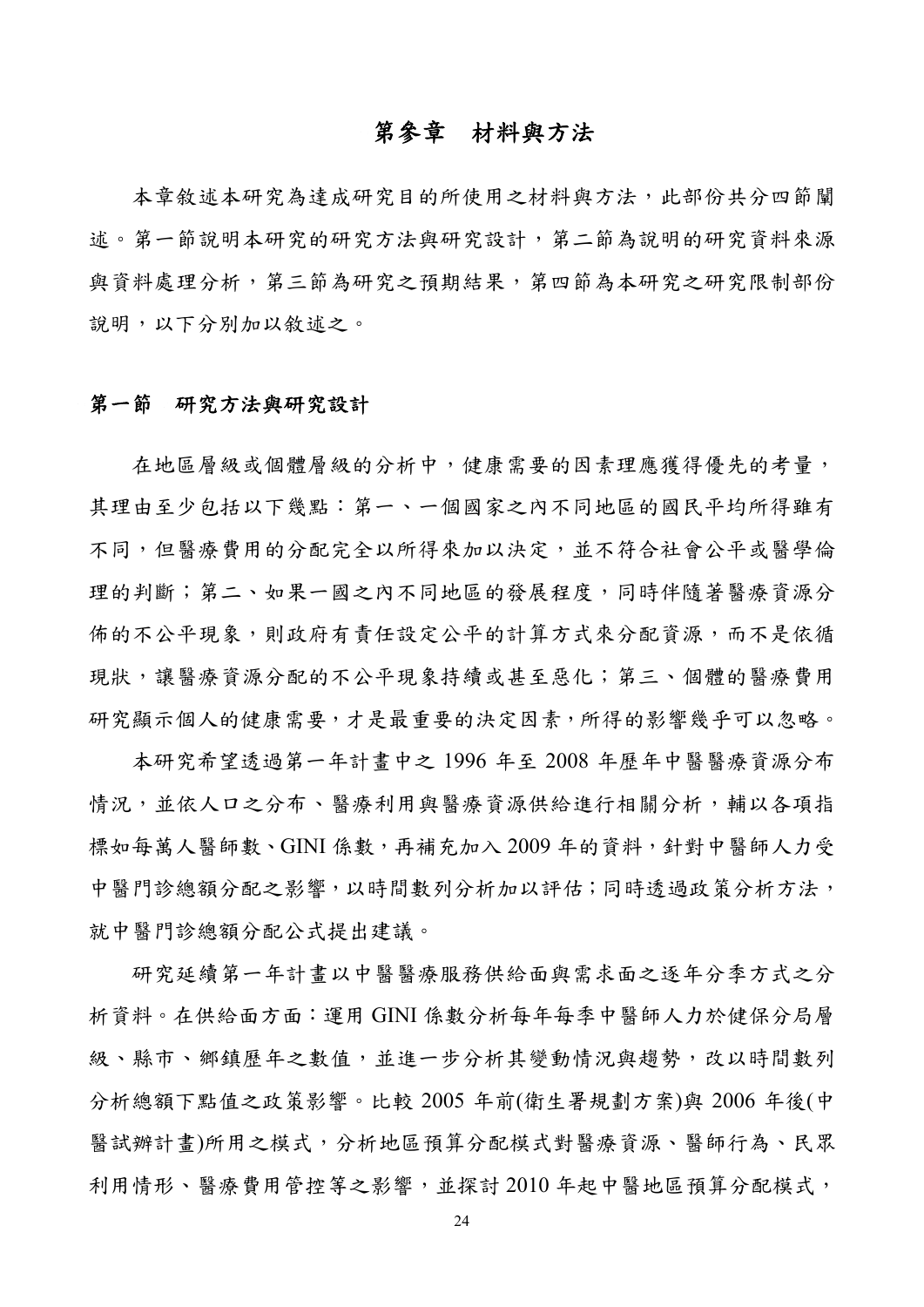其分配方式及所用分配參數,進行未來模擬分析。

 關於中醫總額分配公式之建議,則嘗試以政策德菲法,以兩回合重覆測量 的德菲問卷實是探詢相關專家的意見,並尋求相對具共識的公式納入因素提出 參考建議。收集專家評估較重要的中醫地區總額分配公式可參考之因素,討論 這些因素的正負向作用與學理上提出之參考理論或其所代表反應之因素。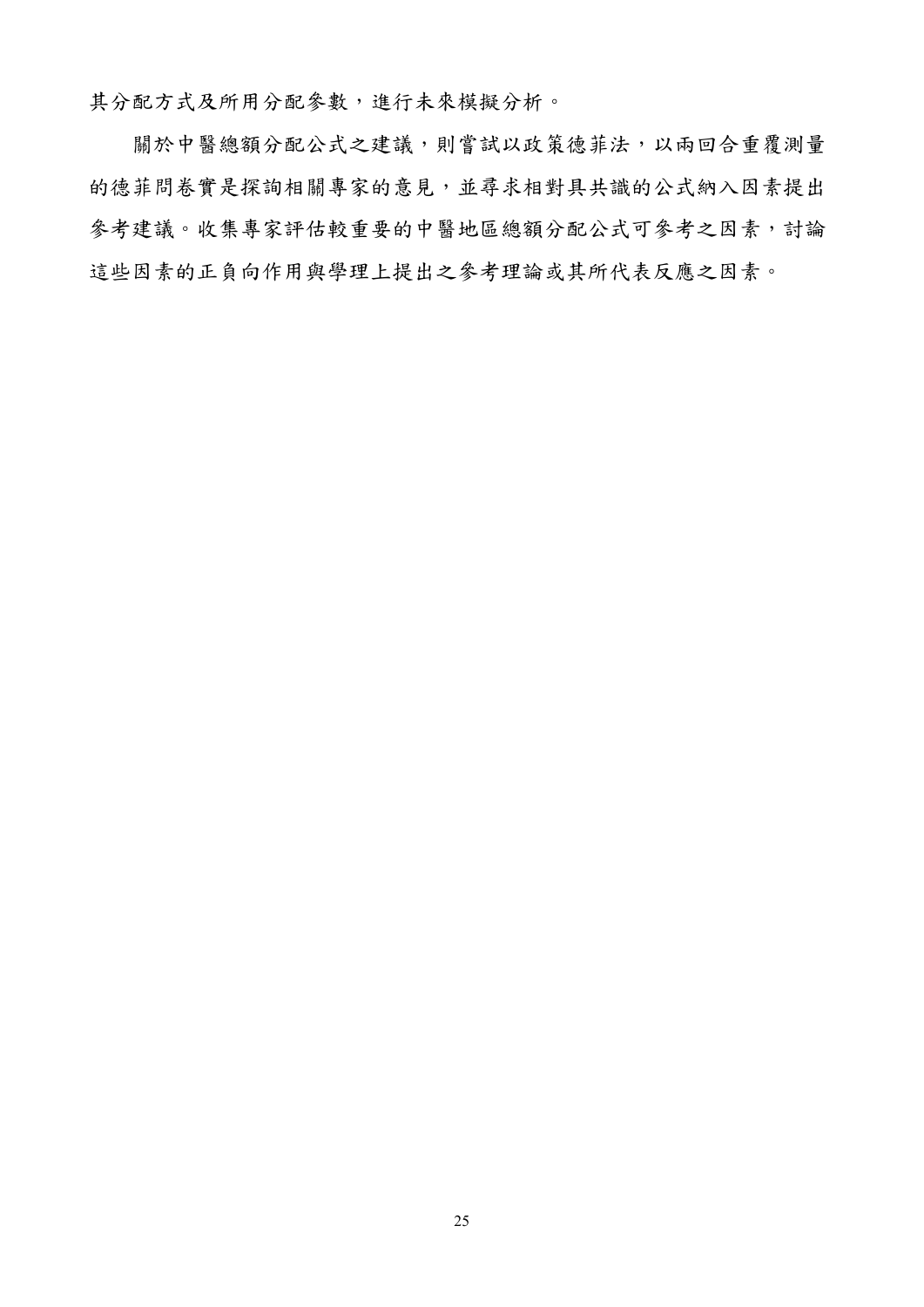## 第二節研究資料來源與資料處理分析

## **(**一**)**研究資料來源

由於主要考量是在全民健康保險中醫醫療服務資源分布與民眾中醫醫療 利用,因此研究分析之資料主要以前一年計畫所購自國家衛生研究院的「全民 健康保險學術研究資料庫」資料進行進一步分析,該資料內容主要是中央健康 保險局特約醫療機構的申報資料,因此資料範圍並未包含未特約機構及民眾自 費就醫部份。同時,所分析之資料亦不代表健保局最終核付予各醫療機構的實 際數值。本研究所使用的資料,除延續前一年計畫購置的健保資料庫資料(2005 年至 2008年)外,另新購 2009年的資料,內容包括 2009年「醫事機構基本 資料檔(HOSB)」、2009 年「醫事人員基本資料檔(PER)」(光碟編號:AN9801)、 2009 年「中醫門診處方及治療明細檔(CD)」(光碟編號: TN98ID01 - TN98ID05) 及 2009 年「承保資料檔(ID)」(光碟編號:TN98ID01 - TN98ID05)。

在中醫師相關分析,係依據「中醫門診處方及治療明細檔」中已加密之中 醫師代號(PRSN\_ID)及醫事機構代號(HOSP\_ID),分別合併「醫事人員基本資 料檔、及「醫事機構基本資料檔」後,再依據相關目的進行個別歸戶,以求得 相關執業中醫師數據及執業地點的資料。由於中醫師可能同時於不同機構看 診,因此所得到的部分數據,不宜直接加減計算,例如一縣市執業醫師數 ≠ 該 縣市內鄉鎮市區執業醫師數加總;同理,醫院執業醫師數十診所執業醫師數, 也不一定等於總執業醫師數。執業中醫師數與中醫醫療機構數均以其當月有申 報健保給付者視同當月份執業中,若有跨越或數月申報者將無法檢出,可能造 成數量略微低估。

在門診就診次數計算部份,由於申報資料當中,可能包含同一診次多次利 用的資料,例如取得慢性病連續處方箋病患回診調劑藥品、針灸或傷科病患回 診等,然這些後續的利用不應計算為單一診次數,因此在就醫診次計算時,本 研究採用兩個條件,作為前述狀況的判定標準:1.案件分類代號(CASE\_TYPE) 為「28」(中醫慢性病連續處方調劑)者,以及 2.診察費項目代號(TREAT CODE)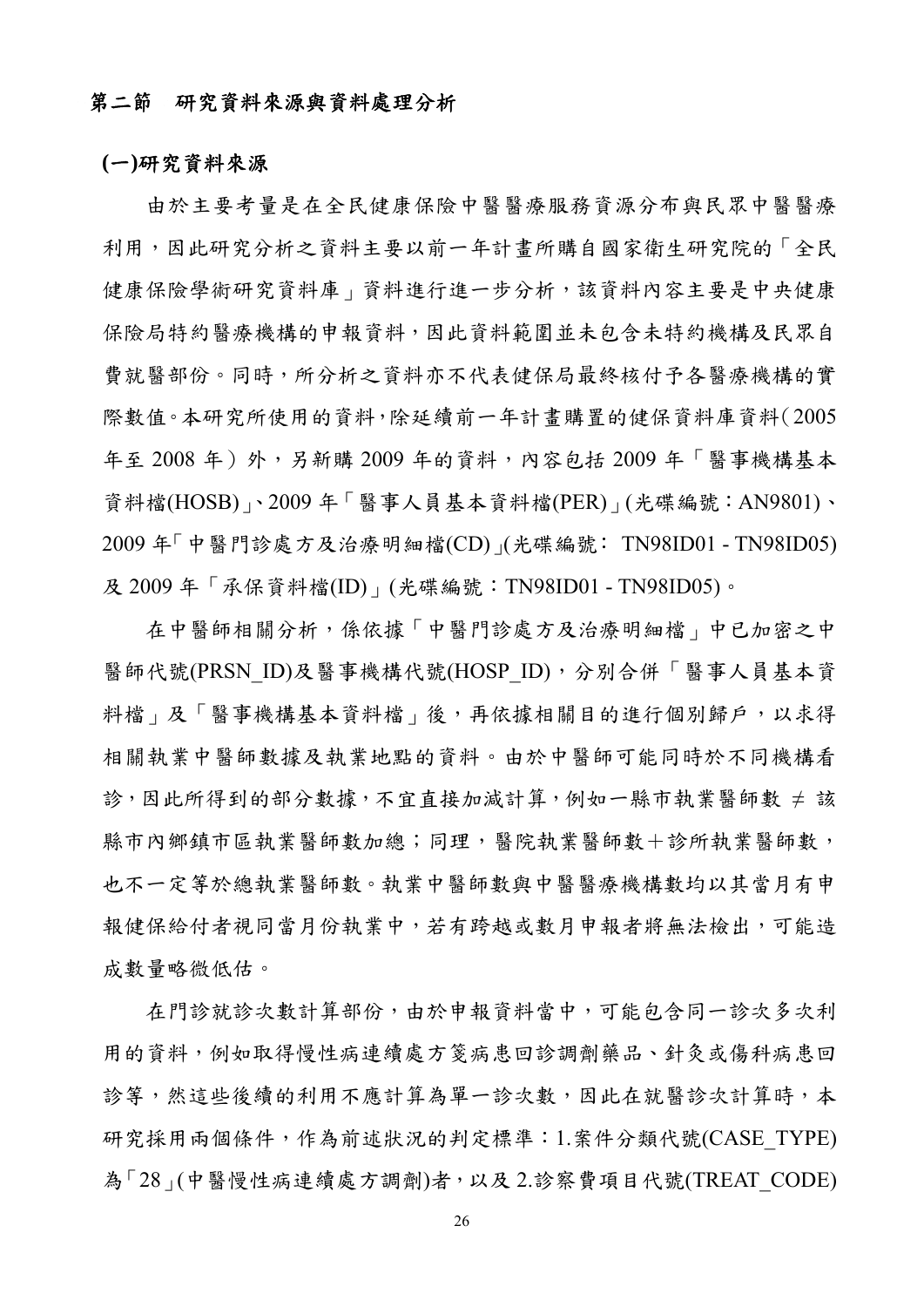為空白者。但在醫療費用的計算部份,則未刪除前述項目內容,所有申報費用 均加總計算。

在 2009 年的醫師歸戶資料中,由於部份醫師可能於同一年度更換執業機 構或同時於兩個以上的機構執業,若採醫師個人代碼(PRSN ID)進行歸戶,該 醫師執業機構的特性,將有選取上的困難,因此本研究採用醫事機構代碼 (HOSP\_ID)加醫師代碼(PRSN\_ID)合併為新的身份代碼,再個別歸戶計算其他 數據資料。此外,中醫師執業地區西醫師數據,則是以「醫師人員基本資料檔」 中「醫事人員類別(PRSN TYPE)」為 A(西醫師)者,依據其「執業場所 (WORK PLACE) | 合併「醫事機構基本資料檔」後, 取得該機構所在鄉鎮市 區代碼,再進行歸戶計算各鄉鎮市區之執業中醫師人數。本研究之新執業中醫 師之定義,以實際對該區域中醫醫療資源之增加有意義的新執業中醫師為主, 因此僅計算新設立中醫機構之中醫師數,即便中醫師有多處執業之情形,對於 該區域之中醫醫療資源仍有實質之增加;而中醫師若於季中轉換執業地點,除 在開業ㄧ年內該新設立機構亦已歇業或轉換地點,單純中醫師之相互流動應對 該區域醫療資源不造成顯著影響,因此本研究以一般一年內歇業或轉換地點的 中醫醫療機構並不多見為基礎,據此假設計算每年各縣市鄉鎮新設醫療機構之 新執業中醫師數,應該足以代表該地區新執業之中醫師數。

## **(**二**)**專家政策德菲法問卷與會議

為取得中醫總額分配相關政策之優先順序與相關議題之共識,預計邀請衛 生署中醫相關官員、中醫臨床及學術專家、中醫公會代表、牙醫門診、西醫基 層總額之專家與健保六分區之中醫代表外,並請委託單位提供建議名單,共邀 請 26 位專家,選取專家名單與委託單位進行討論研商,委託機關審核討論後 已確定如附件三。分別就中醫總額分配模式,及針對計書擬定總額分配制度對 中醫醫療影響分析結果,加以評審及提供修正意見,並進行中醫總額分配相關 政策及議題的專家德菲問卷調查,問卷回收後,統計各題之集中趨勢及答題者 之第一回合問卷,再進行一次意見調查,作為專家意見結果。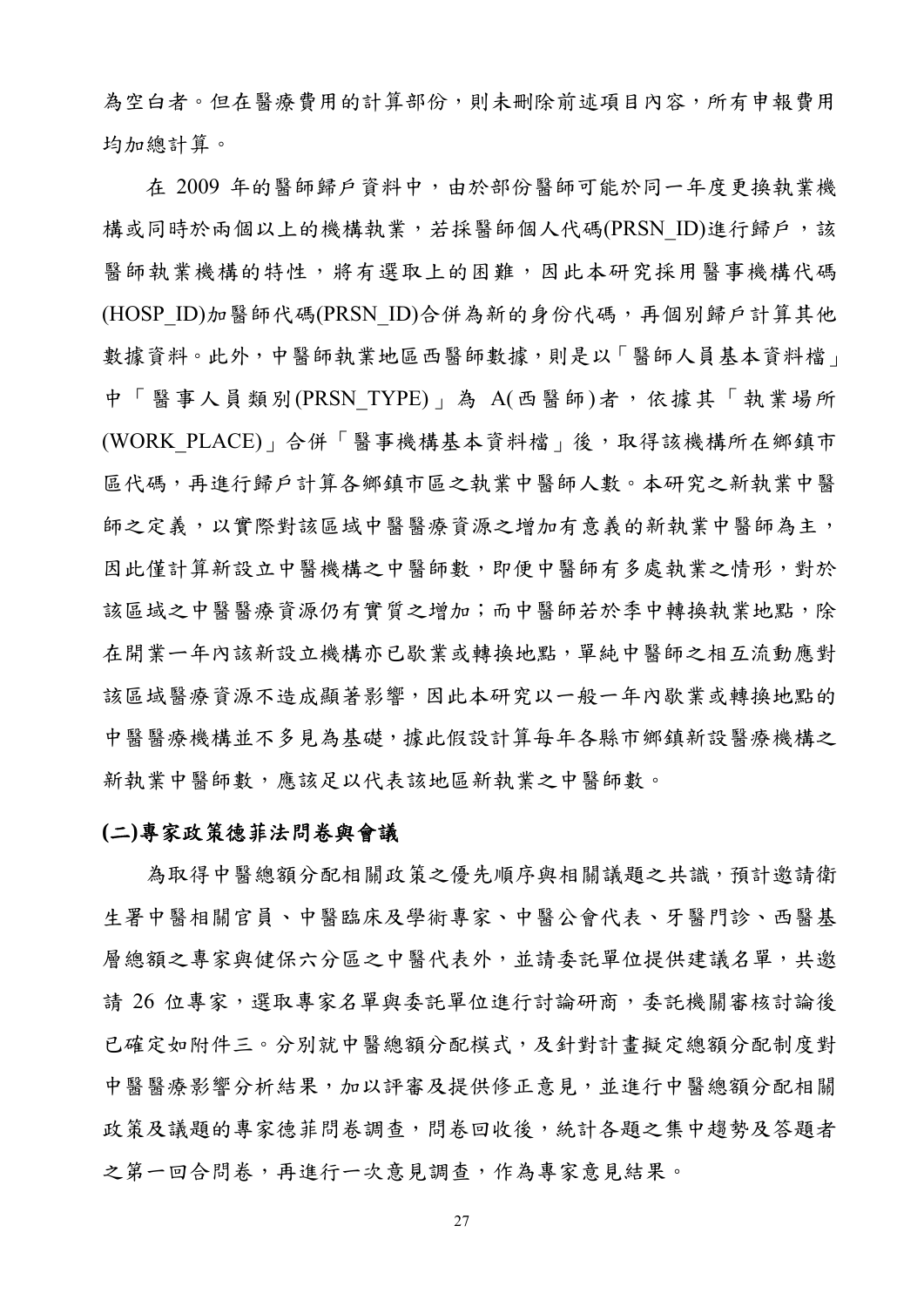醫療衛生政策相關的領域中,常面臨高度變化的醫療政策,對於預測未來 的多變情況下,常應用德菲法為研究方法。本研究為瞭解中醫界之相關專家與 代表意見,進一步採行專家德菲法之研究,嘗試整合中醫總額分配規劃之政策 意見及看法。

1. 德菲問卷之發展:

為建構專家德菲問卷,研究首先參考國內相關總額文獻與政策,嘗試瞭 解中醫整體總額分配制度規劃之各類意見,以及專家在制度設計與面臨問題 之分歧點,包含專家評估總額公式需考量因素之重要性。而逐步建構問卷架 構主軸,再經由2位研究團隊人員及4位專家(專家經歷背景資料如附件四), 共 6 位專家學者進行專家效度修正與討論後完成問卷(如附件二)。

2. 德菲問卷之實施:

德菲法是種兼具量化與質性之科技整合研究方法。研究過程中針對設定 的議題,透過專家匿名,以德菲法問卷進行二回合調查,誘導專家以其專業 知能、經驗及意見建立一致性的共識,進而解決複雜議題。其不僅排除質性 研究不夠嚴謹的缺點,同時將量化研究之科學性、系統性應用得淋漓盡致。 特別是總額公式設定牽涉不同區域之中醫師之利益,採用德菲問卷將有效降 低專家學者間之壓力。

3. 問卷之主要內容:

專家政策面擬以德菲方式進行,由國內中醫界與學術界的專家學者,針 對中醫整體總額分配規劃進行專家意見之調查,並由二回合的結果尋得共 識,最後提出中醫整體總額分配規劃之相關建議。

(1)中醫整體總額分配規劃之態度評估。

**(2)**中醫整體總額分配規劃各項議題之評估,包括對地區預算未來具體分配 模式及參數之意見調查。

**(**三**)**資料處理分析

延續第一期計畫之研究結果,取得並整理中醫醫療資源分布地理分布資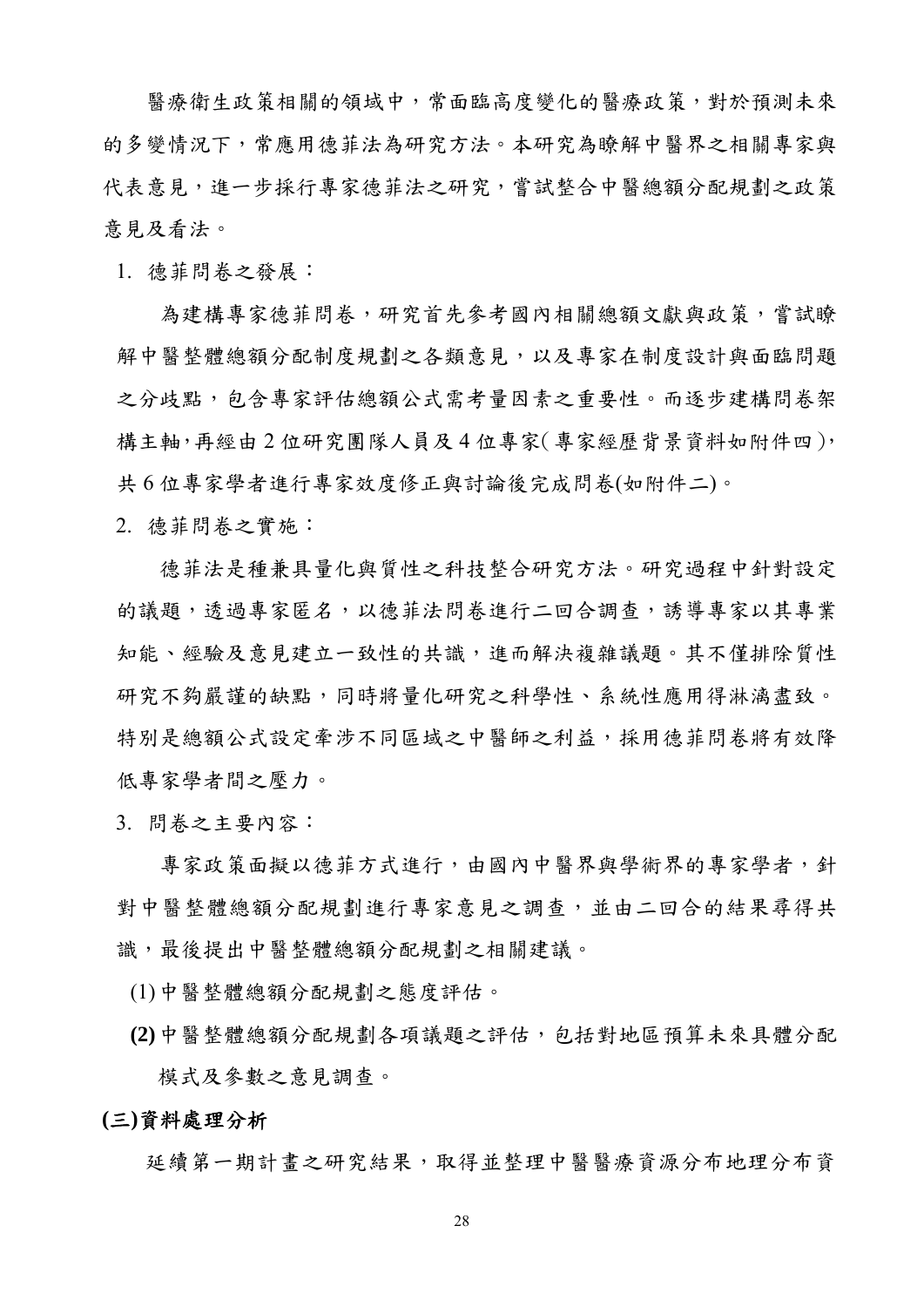料,為進一步瞭解中醫門診總額制度對中醫醫療資源實質影響,本研究將持續 以 GINI 係數作為中醫師人力分布之主要參考指標,在中醫師人力之地理分布 均衡程度之影響,考量門診總額點值計算是以每季為計算單位,因此也以季為 單位進行中醫師人力分布之 GINI 係數值建立,若從 1996 年 3 月至 2009 年 12 月底(本年度增加 2009 年四個季的點值)共應可建立 56 個中醫師人力分布之 GINI 係數點值,再以時間數列分析來看中醫師人力分布的變動情況,並探討 這段時間中醫總額分配制度的改變,評估政策改變之影響,以針對中醫總額制 度分配公式提出進一步的建議。

藉由上述研究資料蒐集處理,可依各鄉鎮人口數與醫師數、醫療費用及就 診人次配合,運用 Microsoft Excel 2003 套裝軟體,分別繪製出各醫療資源指標 分布的 Lorenz 曲線。再依 GINI 指標計算方式求出各期間的 GINI 係數,而將 歷年 GINI 係數與 2009 年新計算之健保業務分區及全國中醫師人力之 GINI 係 數值結合組成本研究分析數列資料。

由於政策評估通常都會有一個或一個以上的介入(intervention)政策,且政 策的介入應是處於持續進行的變動影響,若能以連續性序列資料進行系統性的 分析,將較易反映其變遷趨勢,而可較精確評估制度介入前後變動的差異(林 茂文,1992;Box, Jenkins, & Reinsel, 1994)。常見的研究設計方法包括個案對 照研究法(case-control study)、世代研究法(cohort study)、時間數列設計(time series design)等。時間數列分析可以協助研究者瞭解某向關注指標(如出生率) 的歷史變動趨勢,並協助研究者預估未來走向,或是被用來監控關注指標是否 有異常變動,以及被用來評估政策介入的成效等(黃昱瞳,2008)。

本研究運用時間數列分析(time series analysis)方法,先找出三項醫療資源 指標 GINI 數列之原始數列變動模式,再導入 Box 與 Tiao (1975)所提出的介入 分析模式(intervention analysis model)以進行評估分析。本研究以每季各全國與 各業務組兩個層級的 Gini 係數,分別組成兩大類本研究分析數列資料。並設定 研究觀察時間,本研究從 1996年3月至 2009年12月底,若依每季分別計算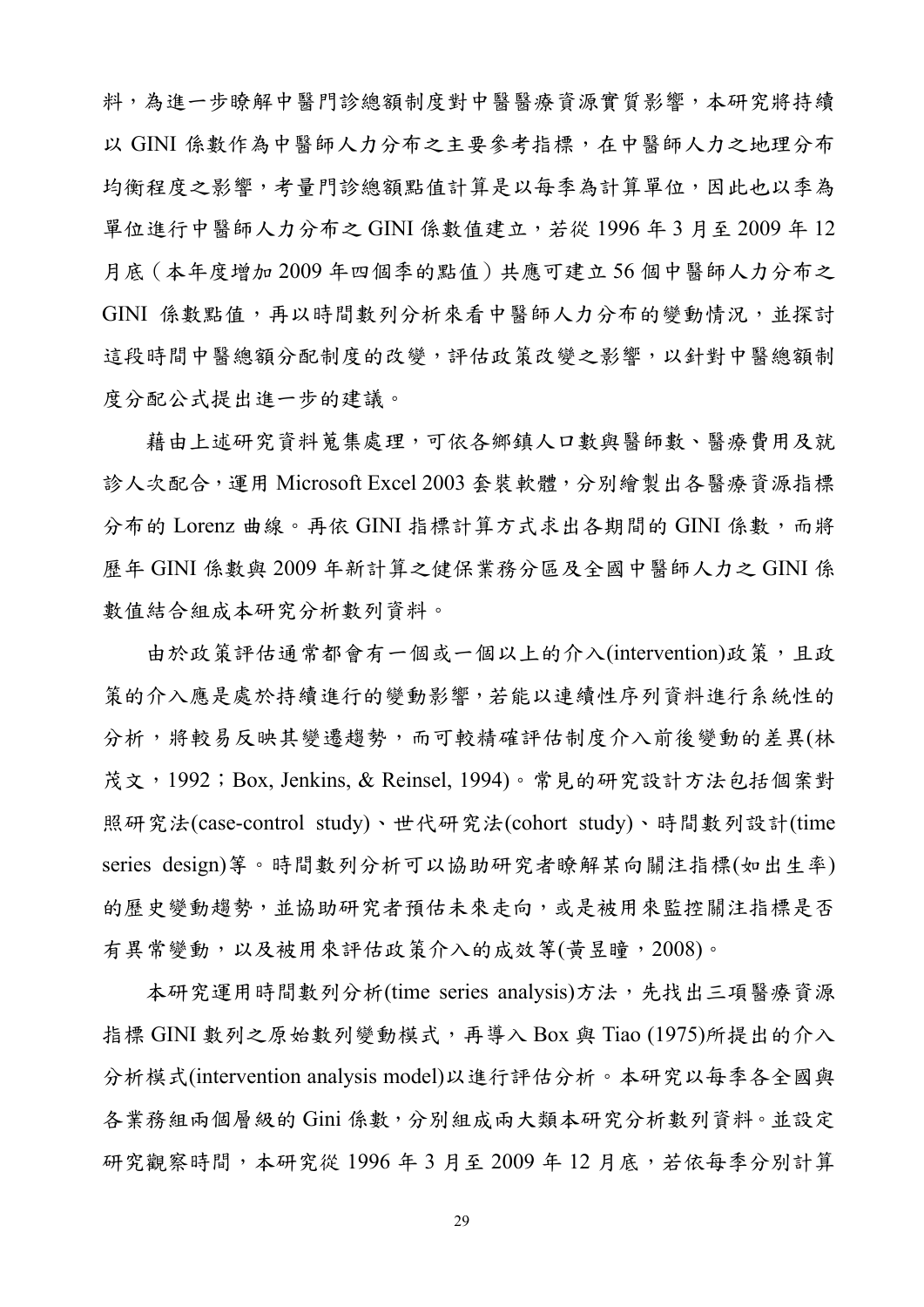中醫師人力分布之 GINI 係數值,應可建立 56 個中醫師人力分布之 GINI 係數 點值,以分析其餘時間變動後是否有特定時間點 GINI 係數值的變動,在搭配 中醫健保總額相關政策措施的時間光譜分析比對,分析可能之影響效果,包含 政策所產生的遲延效果。另以業務組(分局)角度來看,每季點值差異對於該業 務組內鄉鎮層級 GINI 係數值的變動情形,亦有 6 條時間序列分析,以反映區 域分佈受點值之影響。

一般使用時間數列分析於政策評估上,常因介入是確定的,所以使用鄒檢 定(Chow-test)、截斷式迴歸(piecewise regression)、趨勢分析(trend analysis)、 ARIMA 模式及介入分析(intervention analysis)等方法居多,其概念均是透過虛 擬變項(dummy variable)的方式,將政策介入帶入分析模式中。在 Veney & Kaluzny (2004)所提的趨勢分析,其實與截斷式迴歸是相當類似的,其概念是 在控制了研究數列的自我相關及變動趨勢後,評估介入變項及介入變項與趨勢 的交互作用,以瞭解下列 3 種可能的介入效應如圖 1(黃昱瞳, 2008)所示,政 策的介入可能產生平移下降、斜率(趨勢)改變、或是平移下降及斜率改變兩者 效應均存在。相反的當政策影響作用為相反時,則結果可能相反,介入效果亦 可能產生上揚之作用,此時可能產生平移上升、斜率(趨勢)改變、或是平移上 升及斜率改變兩者效應均存在。



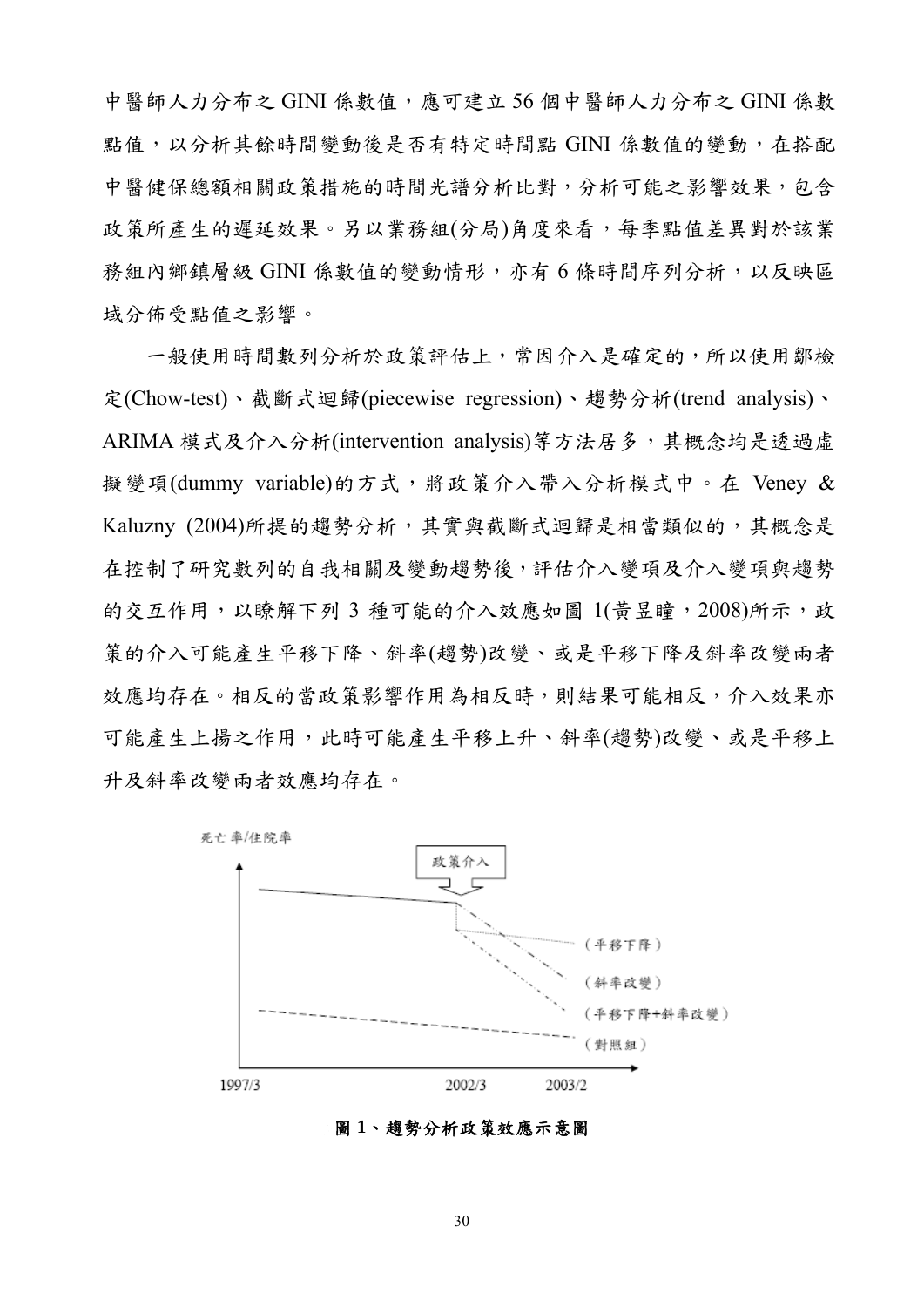時間數列分析首先透過數列之自相關函數(autocorrelation function, ACF)及 偏自相關函數(partial autocorrelation function, PACF)進行數列變動模式的判 斷,以確認該數列之變動過程為自我迴歸模式(auto-regressive, AR)、移動平均 模 式 (moving-average, MA) 、自我迴歸移動平均模式 (auto-regressive moving-average, ARMA) 或自我迴歸整合移動平均模式 (auto-regressive integrated moving-average, ARIMA)( $\frac{1}{2}$ ,  $\frac{1}{2}$ ,  $\frac{1}{2}$ ,  $\frac{1}{2}$ ,  $\frac{1}{2}$ ,  $\frac{1}{2}$ ,  $\frac{1}{2}$ ,  $\frac{1}{2}$ ,  $\frac{1}{2}$ ,  $\frac{1}{2}$ ,  $\frac{1}{2}$ ,  $\frac{1}{2}$ ,  $\frac{1}{2}$ ,  $\frac{1}{2}$ ,  $\frac{1}{2}$ ,  $\frac{1}{2}$ ,  $\frac{1}{2}$ , 1994)。

本研究分析工具乃以時間數列分析預測軟體 SCA (Scientific Computing Associates)進行統計分析,SCA 軟體內建人工智慧演算功能,可有效地解決時 間資料分析多種可能模型選擇上的困擾,並能對時間資料中常見的多個外部干 預及離異數據自動偵測及修正,並估計出修正後的預測模型(Liu & Hudak, 1992),因此成為進行時間數列分析廣受採用的軟體之一。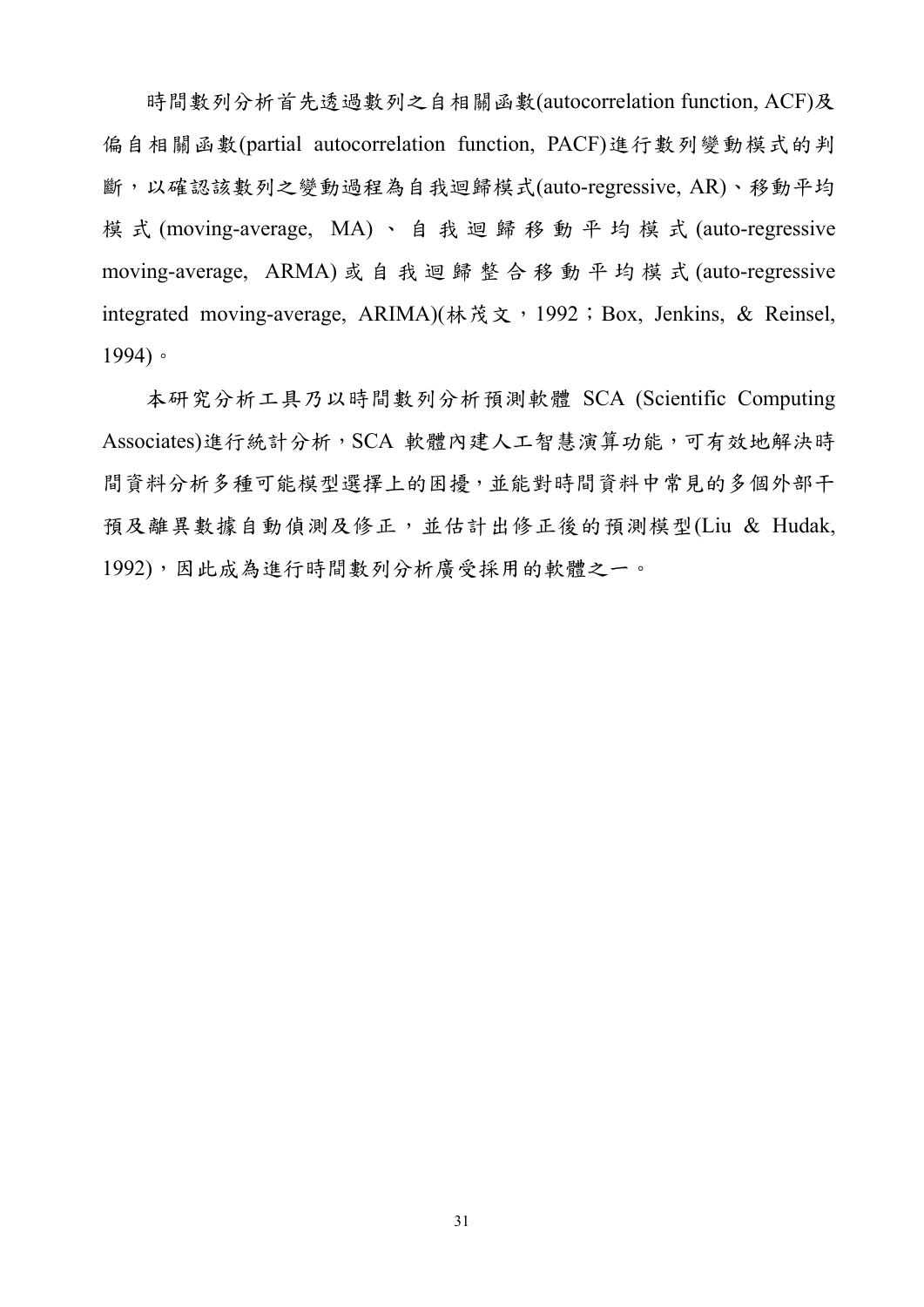#### 第三節研究限制

本研究之研究限制如下:

- 1.本研究在中醫師人力的地理分佈與新設立機構中醫師流向部分,均是以國家衛 生研究院所提供之全民健保資料庫為基礎;而相關總額分配之預算等費用及利 用資料,則取自政府部門之統計報告與網頁公布之資料。這些資料均屬於二手 資料,資料的正確性與否為本研究之研究限制。
- 2.研究所提之民眾就醫權益,僅是一個概念。本研究基本上想探討是中醫醫療資 源在鄉鎮層級之地理分佈均衡與否,研究假設在資源分佈均衡地區較資源分佈 不均衡時,民眾有較佳的就醫權益確保。
- 3.關於 GINI 係數運用之限制,本研究在地理分佈上採用經濟學之 GINI 係數運 用於區域人口累積比率與對應累積中醫師數比率是否公正。因此僅能以整體概 念來看其研究下之區域單位與人口間比率變動對整體分佈結果,並無法解釋中 醫師流動情況與原因。
- 4.全台灣之中醫師人力歷年之 GINI 係數,並不能與各業務組轄下鄉鎮中醫師人 力之 GINI 係數進行比較。
- 5.人口之健康風險差異所產生需求的差異,於本研究之分析並未納入。當區域人 口結構差異對醫療需求產生之影響,並未納入 GINI 係數之人口因素加以加權 計算。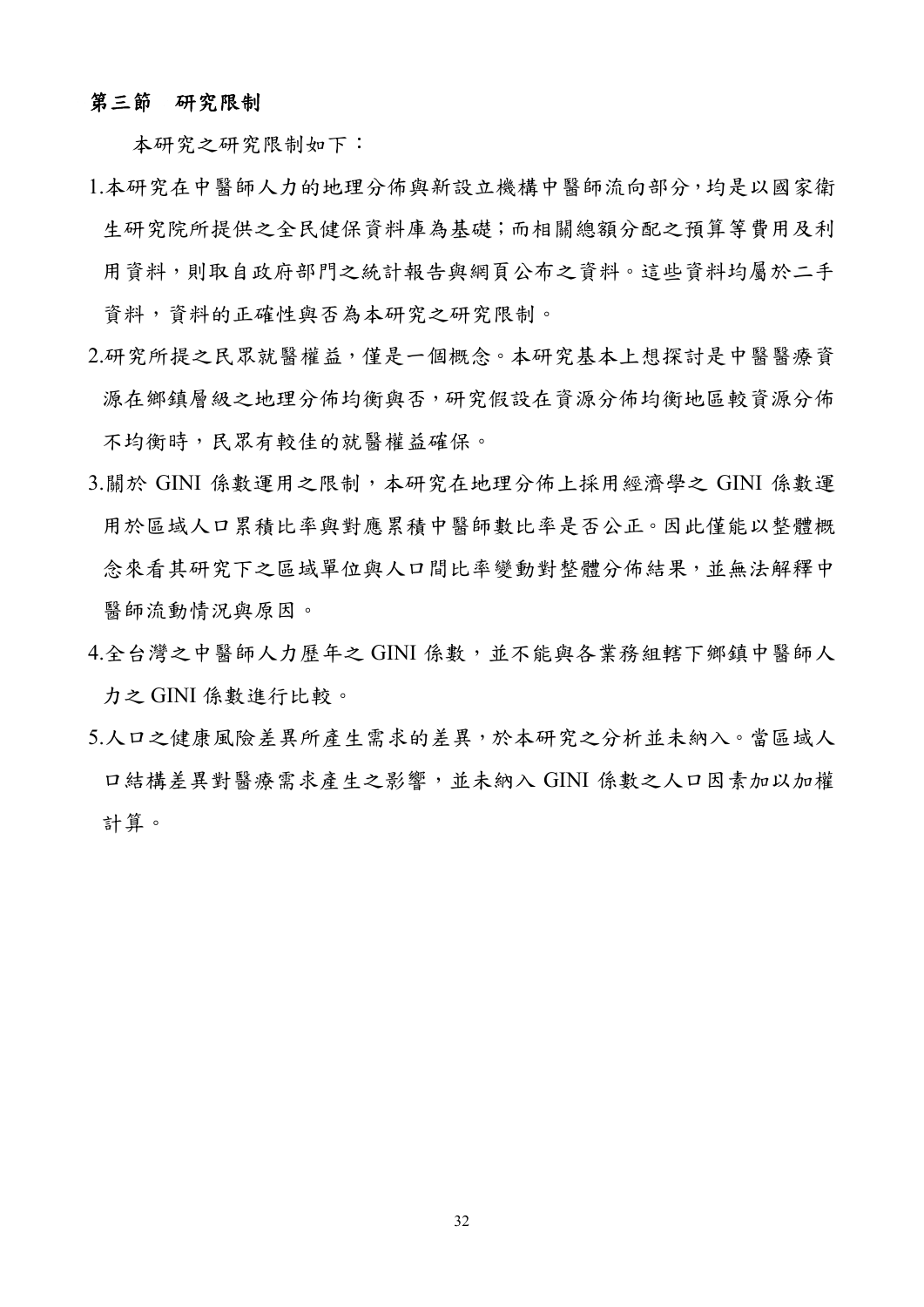# 第肆章研究結果

本章為研究結果部份,共分五節,第一節為總額點值對於中醫師地理分布 之影響分析;第二節為近三年新設立中醫師人力之流向分析;第三節為中醫總 額專家德菲研究之研究結果;第四節為中醫總額預算分配與人口因素之關聯; 第五節為中醫門診總額實施後,對於各業務組醫療費用上升趨勢之影響,以下 分別敘述之。

## 第一節 總額點值對於中醫師地理分布之影響

(一)總額預算制度實施前後中醫師人力之地理分布之變化

學理上總額預算之實施將造成區域間支付點數之差異,企圖以區域之點 值差異造成某種程度之經濟誘因,誘導中醫師與中醫醫療機構移向資源不足 區域。臺灣地區中醫健保給付自 2000 年第三季起實施總額制度,且依健保行 政區域劃分為六個區域,各區域因總額公式分配後依服務量計算點值,研究 發現東區點值呈現較高。因此本研究以時間數列自我迴歸方法(auto-regressive model)分析 1996 至 2009 年間中醫師人力分布 Gini 係數的變動趨勢, 是否因 中醫總額預算實施而有顯著改變,結果如表 4-1 所示;分析時之 Gini 係數採 取兩種區位分析,一是以全國鄉鎮為分析區位,另一是採健保行政分區轄下 之鄉鎮為區位,分別評估整體中醫師人力之地理分布。由表中可知整體而言 在總額預算實施後,中醫師人力之地理分布有統計顯著的改善,實施後 Gini 係數平均約下降 1.74,若以研究期間 Gini 係數平均 0.3795 來估算, 總額預算 實施後約改善了 4.58%的分布不均度;然而總額預算改善的效果在控制原先 (未實施總額)時間趨勢後,總額預算制度的影響並未隨著實施時間拉長,而有 逐年改善的效果(β=0.04, p=0.24)出現, 即總額預算制度隨著時間改善的效 果,並未大於未實施時自然改善趨勢(β=-0.11, p<0.01)。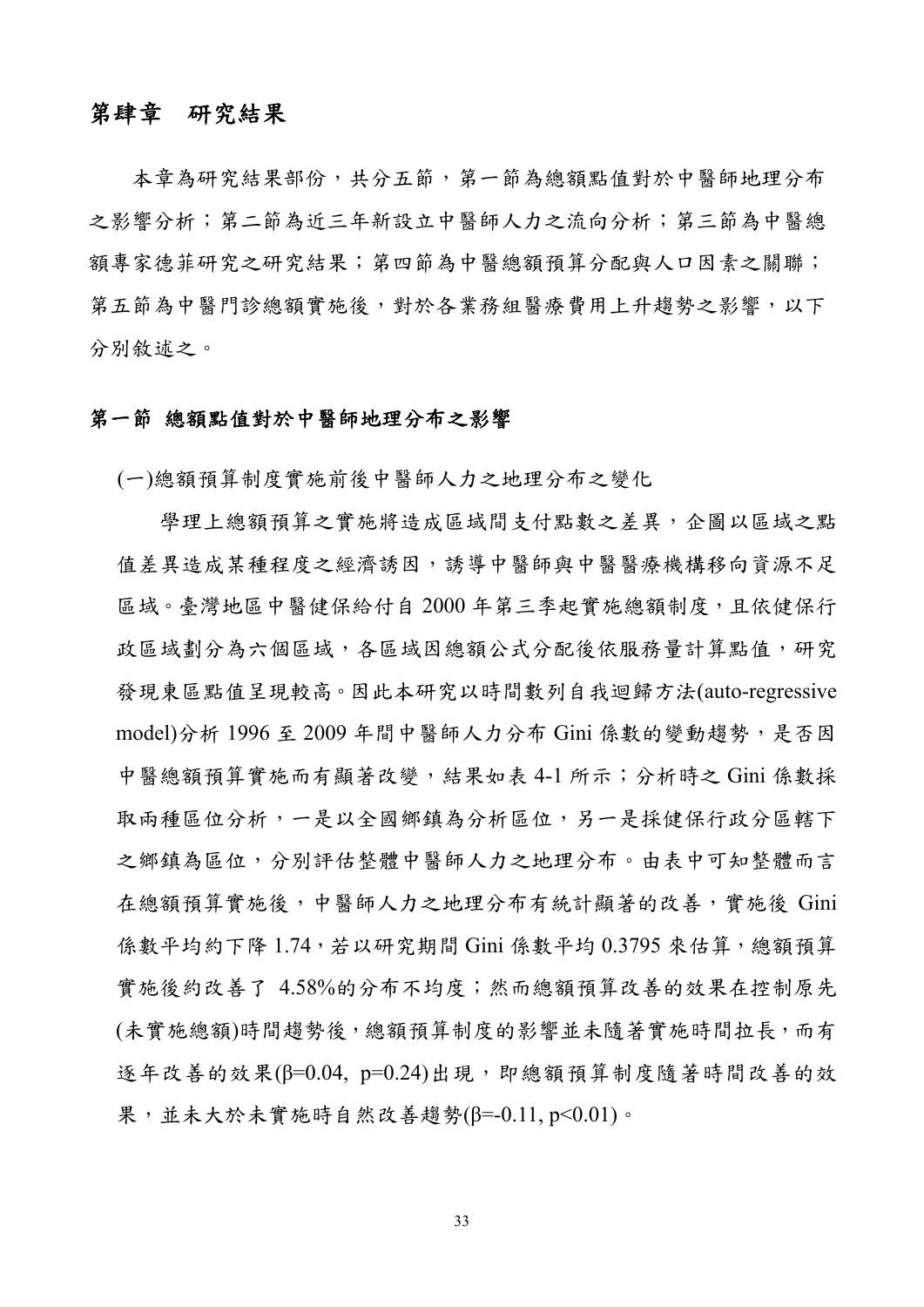(二)總額預算制度實施前後浮動點值與中醫師地理分布 Gini 係數之趨勢變化

中醫總額預算實施之浮動點值,是否影響中醫師人力地理分布?本研究 以中醫浮動點值(表 4-2)與中醫師地理分布 Gini 係數(參見表 4-3)進行初步比 較,並以雙軸趨勢圖來分析是否相關,由於在實施總額預算前並無浮動點值, 因此在實施前的觀察期間均以 1 點 1 元呈現。臺灣地區(不分業務組)之趨勢 如圖 4-11 所示,雖然在實施總額預算前中醫師地理分布之 Gini 係數即有下降 趨勢,但自 2002年起 Gini 係數與浮動點值似乎有相近的時間波動趨勢;若 以不同業務組個別來呈現(參見圖 4-2 至圖 4-7),則不同業務組間有些微差 異,除中區與南區有較明顯的差異外,其餘各業務組在兩個數列的趨勢與台 灣整體的趨勢大致相似。

(三)總額預算制度實施後浮動點值與中醫師地理分布 Gini 係數之趨勢相關

總額預算實施後,浮動點值是否影響中醫師人地地理分布,本研究以時 間數列分析之交叉相關函數(cross correlation function, CCF)探討浮動點值與 中醫師人力分布 Gini 係數之時間交叉關係,以檢定兩數列是否存有交叉相關 性及其落差期數,由於資料是以「季」為單位,研究設定分析前後兩年(各 8 個時間觀察點)之係數,由於兩數列之資料並非定態(stationary),因此數列 採用一階差分(first-order diffencing)。

全臺中醫總額浮動點值與中醫師地理分布 Gini 係數的 CCF 分析結果如 圖 4-8 所呈現,兩數列在落後 2 期時,相關係數達顯著統計(r=-0.343),表示 兩數列在落差兩期時呈現負相關,即當點值較高時,2 季後的 Gini 係數會較 低,Gini 係數低表示中醫師人力地理分布較均勻,意涵為當點值高時,在6 個月後其 Gini 係數呈現較低,似乎暗示點值與分布之關聯,即點值高時有改 善分布效果。然而若以各業務組總額浮動點值與中醫師地理分布 Gini 係數個 別進行 CCF 分析時,除東區業務組在第八期有顯著正相關(r=0.35)外,其餘 各業務組均未發現統計顯著相關,表示業務組內的點值與業務組內的中醫師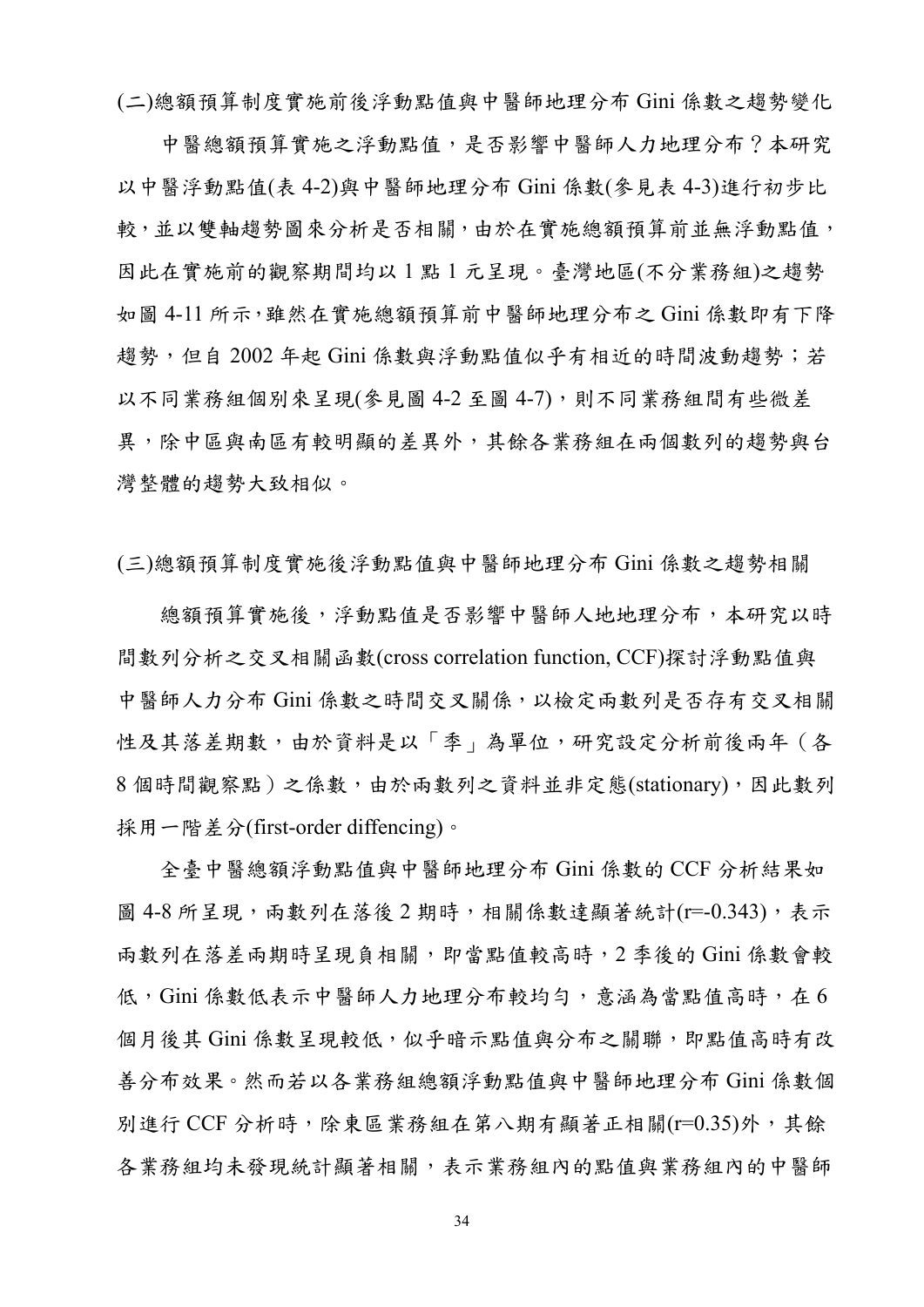人力分布相關性較弱,總額效應影響的層面可能是中醫師在不同業務組間的 分布為主。

雖然全臺中醫總額浮動點值與中醫師地理分布 Gini 係數呈現關聯,代表 了點值變動與 GINI 係數的關聯,但若將時間拉長則無產生時間效應。判斷上 應是總額實施前期之成效較明顯,2006 年後地區總額公式改變後時浮動點值 之變異趨緩而造成時間拉長後其效果不顯著的可能原因。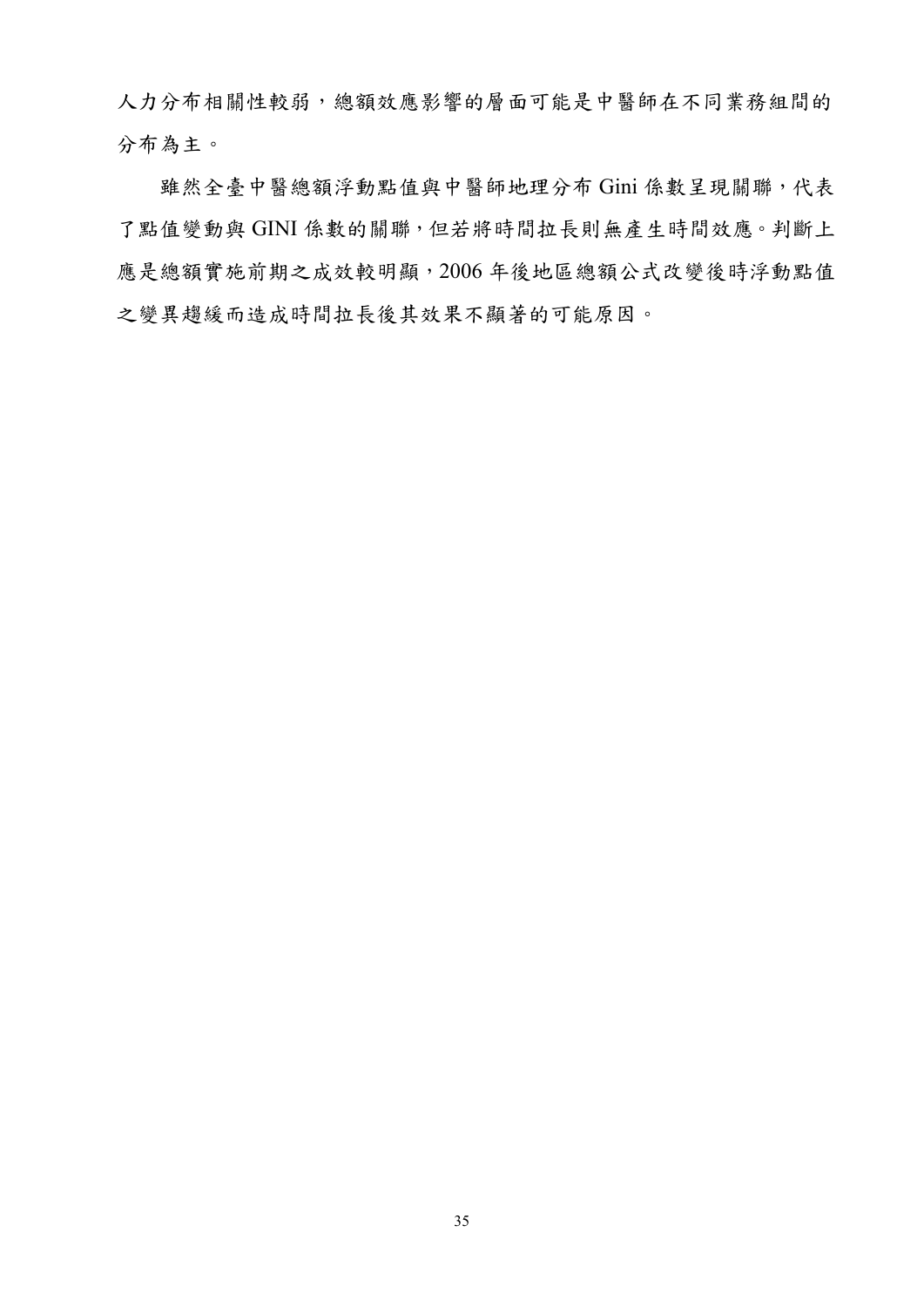## 第二節 近三年新設立中醫師人力之流向分析

本研究分析近三年即 2007 年至 2009 年間健保業務組、縣市及鄉鎮級新執 業之中醫師人力地理分布情況,如表 4-4 與表 4-6 所示。

以 6 個業務組來看,在 2007 年至 2009 年資料中呈現臺北業務組新設立機 構之中醫師人數最多,其次為其次為中區、高屏、北區及南區。東區新執業之 中醫師相當少。不過此分析並未納入各業務組轄下之人口數,因此是否合理尚 難以直接評斷。但是東區數值來看確實是應是相對較少中醫師前往新設立之區 域,對於東區中醫師執業所面臨之困境,請參見附件五(一位中醫師對總額分 配及整體醫療體系規劃的來函建言)。

由縣市層級來看三年間新執業中醫師數,以台北市為最高有 242 人,其次 為台北縣 221 人、台中市 107 人、高雄市 99 人以及桃園縣 78 人;這三年以 2008 年新執業中醫師人數相對較另兩年多。另外從鄉鎮層級來看,在新執業中醫師 數,於 2007 年以台北市松山區最多有 20 位,其次為臺北縣中和市 15 位、台北 市中山區 13 位、台北市北投區 13 位、高雄市苓雅區 10 位;2008 年以台中市南 屯區最多有 19 位,其次為台北縣新莊市 16 位、台北市大安區 15 位、台北縣中 和市 12位、台中市北屯區 11位; 2009年以台北市大安區 21 最多有 21位,其 次為台北市士林區 16 位、台北縣中和市 16 位、台北市中山區 13 位、高雄市前 金區 11 位。

由表 4-7 可知,近三年新執業中醫師數前 10 名之地區皆分布在臺北基隆大 都會區、高雄大都會區以及臺中彰化大都會區等人口數達一百萬人以上之大都 會區內;前 10 名之地區的人口密度大多在每平方公里萬人以上,相較於全台灣 之平均(以 2009 年為例)為每平方公里 369 人,以及密度最高之縣市一高雄市的 每平方公里 9948 人,這些新執業中醫師數前 10 名的地區多屬於高人口密度之 地區,以人口數來看,大部份地區也都有20萬人以上,相當於宜蘭縣、苗栗縣 等地區全縣人口數之一半。其餘幾個人口密度未達每平方公里萬人以上之地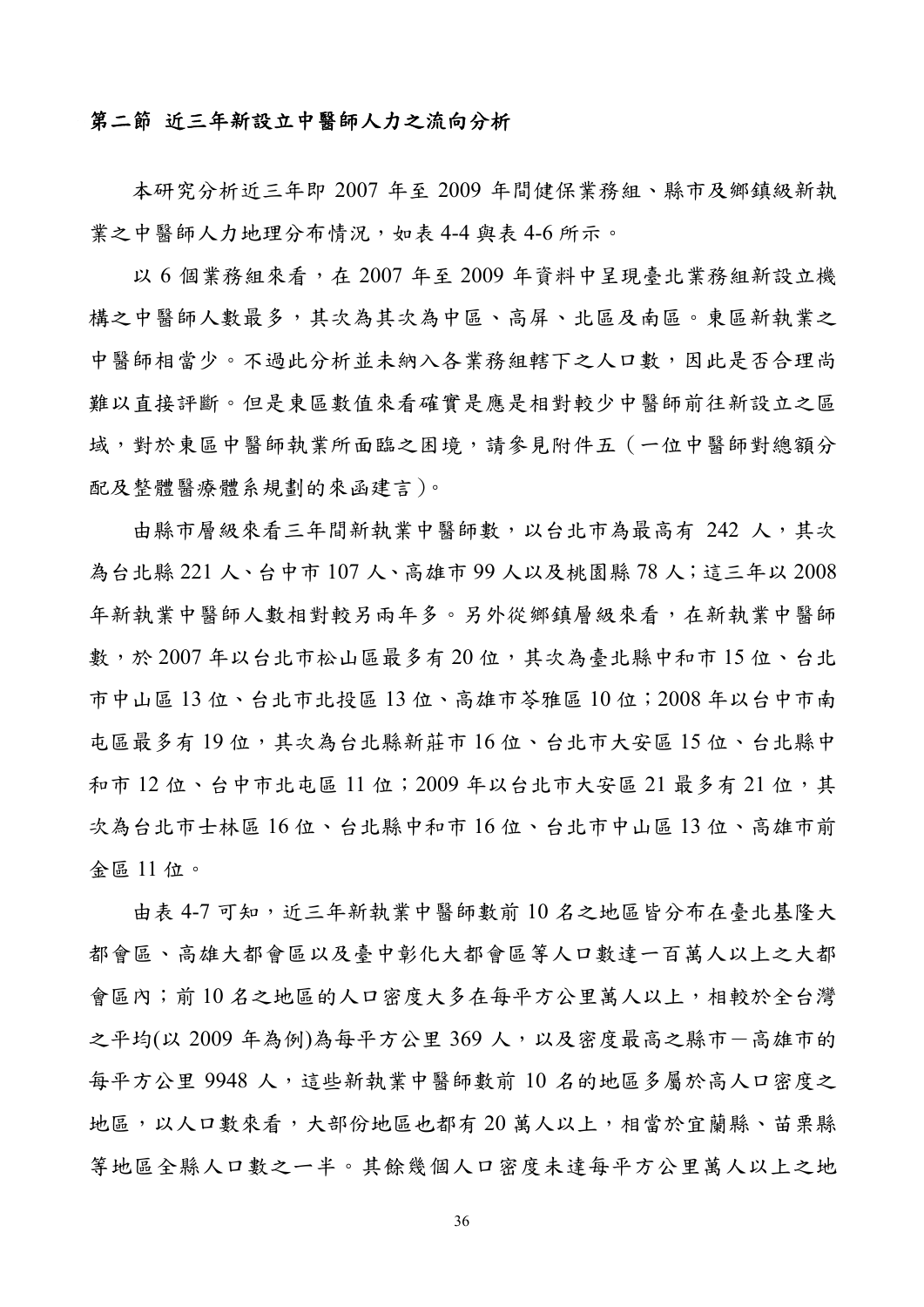區,歷年人口密度多呈現上升趨勢,如台中市東區由 2005 年的 7794.3 到 2009 年的 79957.68, 臺中市南屯區由 2005年的 4472.74 上升到 2009年的 4827.08, 高雄市楠梓區由 2005 年的 6342.63 上升到 2009 年的 6655.9。

由以上的研究結果顯示新執業中醫師數,在執業地點選擇上,仍較多選擇 台北縣市、台中縣市、高雄縣市及桃園縣等人口較多之都會區。與前一年的研 究有相類似之結果,都會區仍是新設立中醫醫療機構之執業中醫師的較佳選 擇,可能與其平均收入有關。

雖然較多數量之中醫師流向都會區與都會區周邊區域,但也逐漸有少部分 新執業中醫師進入較偏遠的鄉鎮執業,使在全臺灣地區中醫師人力分布的GINI 係數逐年下降,即於鄉鎮層級分布趨於平均。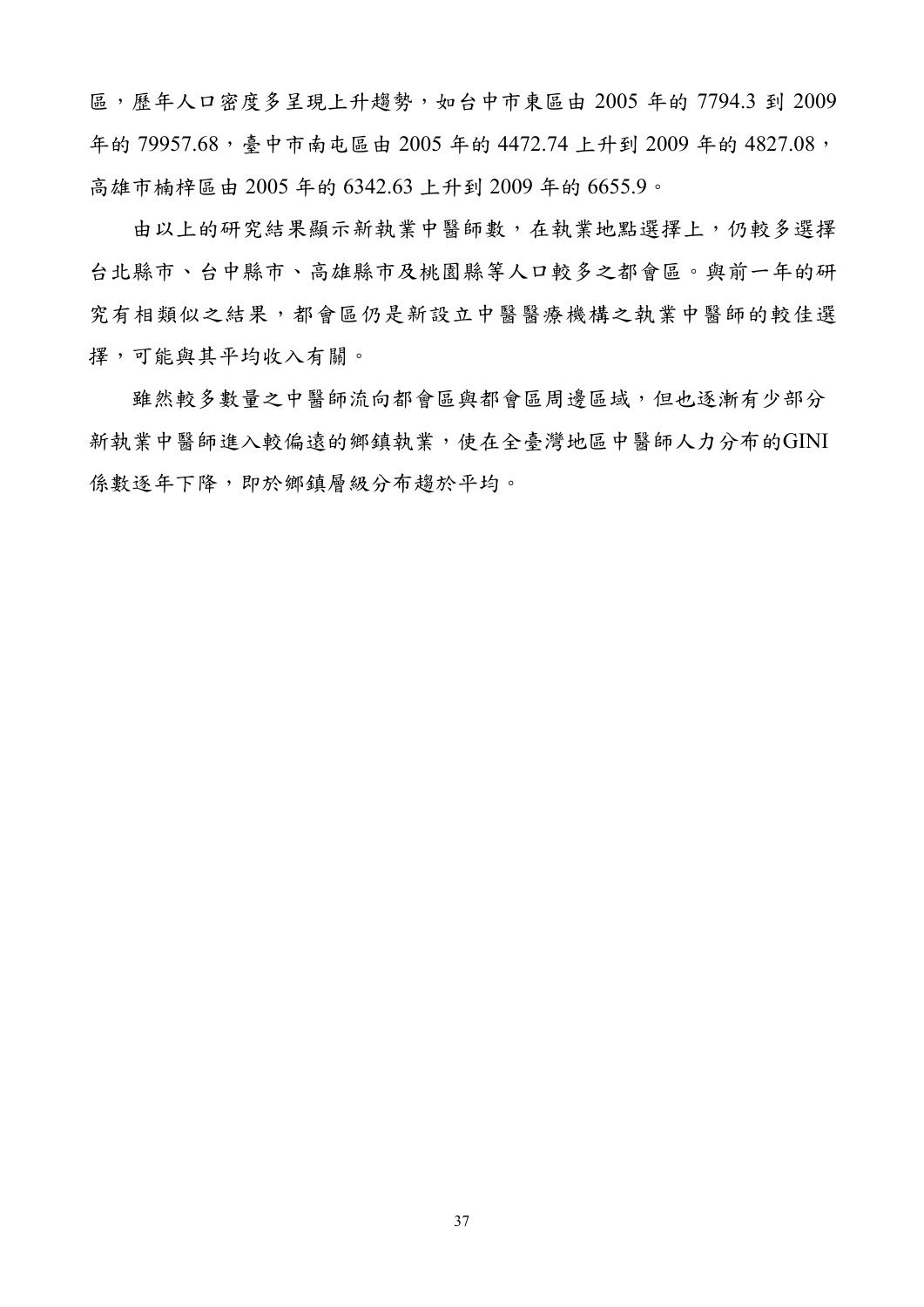## 第三節 中醫總額專家德菲研究之研究結果

本研究德菲問卷第一回共邀請 26 位專家學者(如附件一),其中有 23 位專家 回覆願意參與德菲問卷諮詢。專家基本資料統計如下:性別方面,男性共有20 位,女性共有3位,平均年齡為53.04歲;是否為學校專兼任教職方面,非教職 者有10位,兼任教職者有4位,專任教職者有8位,平均教職年資為11.5年; 目前是否執行中醫臨床醫療業務方面,共有10位目前有執行中醫臨床業務,平 均執業年資為 22.9 年,中醫師主要執業的場所中,3 位為私立西醫醫院附設中 醫部或中醫科,1位為私立中醫醫院,1位為聯合診所,5位為個人診所;是否 曾參與中醫健保相關行政業務方面,共有 13 位曾參與(部份專家兩種層級皆曾參 與),中央層級有 11 位、健保業務組 (分局)層級有 5 位。

第二回問卷統計結果如表 4-8 至表 4-10,對中醫總額分配基準態度評估方 面,5 分為非常贊同,3 分為普通,1 分為非常不贊同,在「中醫地區總額應以 六個健保業務組(原為健保分局)/縣市/鄉鎮為分配單位」題組部份, 以健保業 務組平均值 3.59 為最高, 鄉鎮 2.05 最低,標準差介於 0.80~1.21 之間;其餘總 額分配的考量部份,以「總額分配應考慮人口數」平均值 4.00分為最高,其次 為「總額分配應考慮中醫利用人口占率」、「總額分配應考慮過去申報點數」,「中 醫總額分配應以論服務量計酬為基礎」為最低;對目前中醫總額分配模式滿意 度部份,「對中醫總額區分東西兩區之分配模式的看法」平均值為 2.95,以及「對 100 年度中醫總額預算分配公式設計滿意 | 平均值為 2.82,專家整體滿意度在普 通以下;在中醫人力分佈影響因素方面,「總額點值對中醫師人力地理分布會產 生一定影響 | 平均值為 3.27 分雖然不低, 但標準差有1.16, 顯示專家意見在此 較為分歧,「民眾中醫醫療利用率會受到中醫醫療機構分布之影響」與「中醫醫 療機構分布會受到民眾中醫醫療利用率之影響」平均值各為 3.91、3.95 差異不 大,顯示無論以需求面或供給面來看,專家普遍認為皆有影響;最後在醫療資 源分配部分,「中醫資源不足區域設定中醫師開(執)業收入保障」平均值為 3.86 分最高,其餘「對新設立中醫診所開業地點受到保險特約限制」、「總額另撥專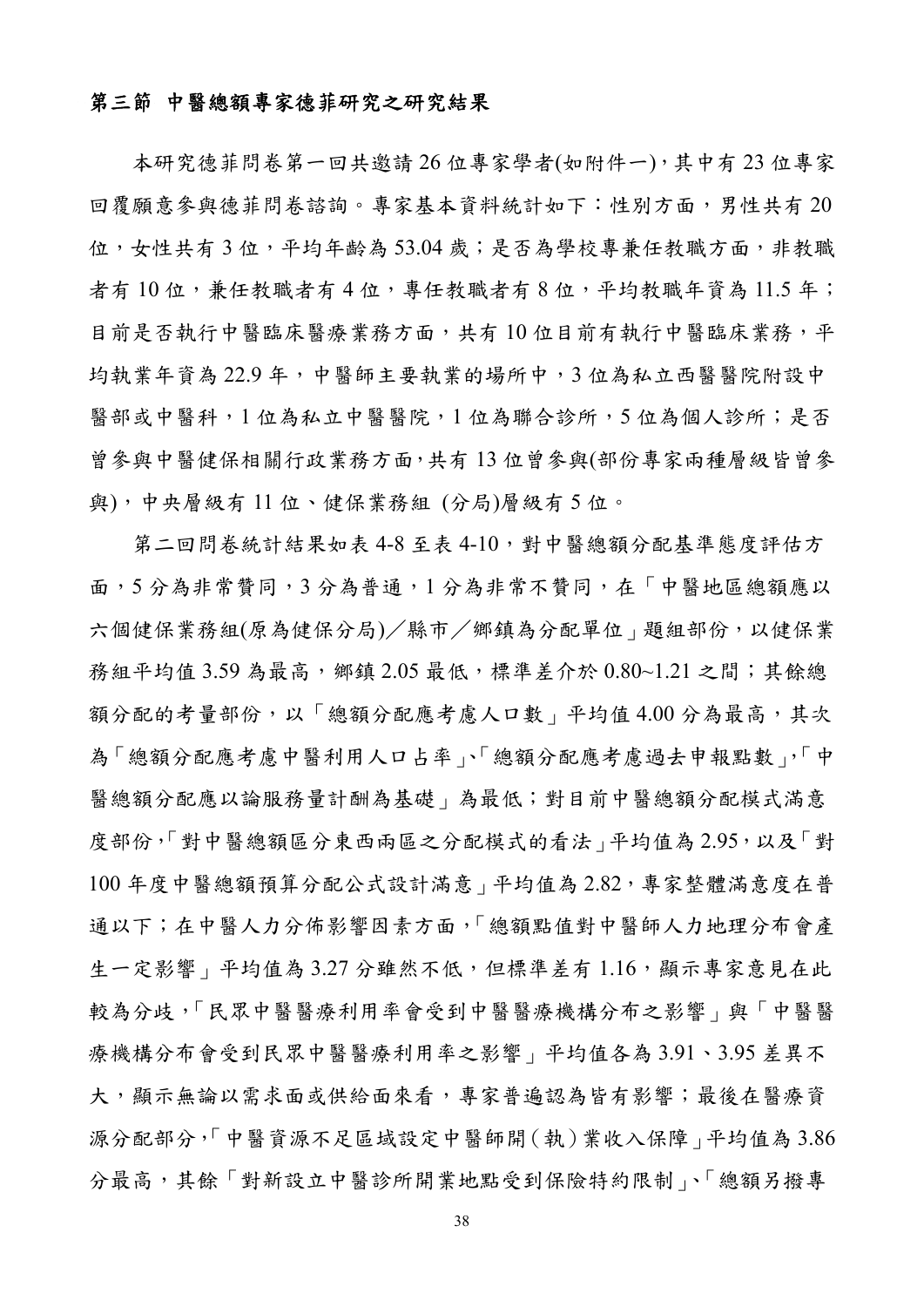款獎勵中醫資源缺乏區域新設中醫機構」各為 3.59 分和 3.55 分,顯示專家普遍 較偏向以法令制度保障,來改善醫療資源分配不均之問題。

中醫總額分配公式設定之評估方面,請專家依重要程度分別給予1~10分之 分數,其中「中醫利用人口占率」平均7.04為最高分,其次「地區老年人口占率」 平均6.87為次高分,其餘6分以上的還有「戶籍人口占率」、「人口風險因子」、「中 醫診所的數量」、「無中醫師服務鄉鎮人口數」等,以「西醫診所的數量」平均 4.04分為最低,標準差部份以「無中醫師服務鄉鎮人口數」、「前一年申報點數」 等較高。在占率考量方面,請專家勾由5%~95%之間選擇合適之比率,或勾選「不 適用 | (計算時視為0%),與重要性部分相同,皆以「中醫利用人口占率 | 為最 高,平均值為46.74%,以「地區老年人口占率」平均45.00%次之,最低同樣為 「西醫診所的數量」平均14.09%,30%以下者還有「標準化死亡比」,標準差部 份,以「地區老年人口占率」及「戶籍人口占率」較高。

若將專家學者依其背景,區分成有無執業經驗來看,有臨床執業經驗的專 家學者對於區域民眾利用率、中醫資源不足區域設定開執業收入保障、以專款 獎勵中醫醫療資源缺乏地區等項目有較高的關注。在公式考量因素上之重要性 評估,有臨床執業經驗的專家學者對於既有之中醫醫療資源現況如中醫醫療利 用人口佔率、中醫診所數量、無中醫師服務鄉鎮人口數、老年人口之比率、各 區去年同期人數利用率成長率(p)與醫療費用點數成長率(r)差指標加權校正後之 占率、前一年之申報點數等因素有較高的重要性評分。在公式之權重與佔率的 評估中,有執業經驗之專家學者認為應有較高比率權重的因素有中醫利用人口 佔率高達58.50﹪,其次為地區老年人口比率、前一年的申報點數、無中醫師服 務之鄉鎮人口數及中醫診所之數量。似乎有執業經驗的專家學者在中醫地區總 額分配上更期待分配之考量因素有較多因素能維持現狀之基準。而相反的,無 執業經驗之專家學者似乎對於現況維持的相關因素更能持平客觀。研究中西醫 醫療資源是否應納入考量因素,不論是否有執業經驗的專家學者均給予最低重 要性的評估,似乎暗示中西醫之門診醫療服務互補及替代性相當有限。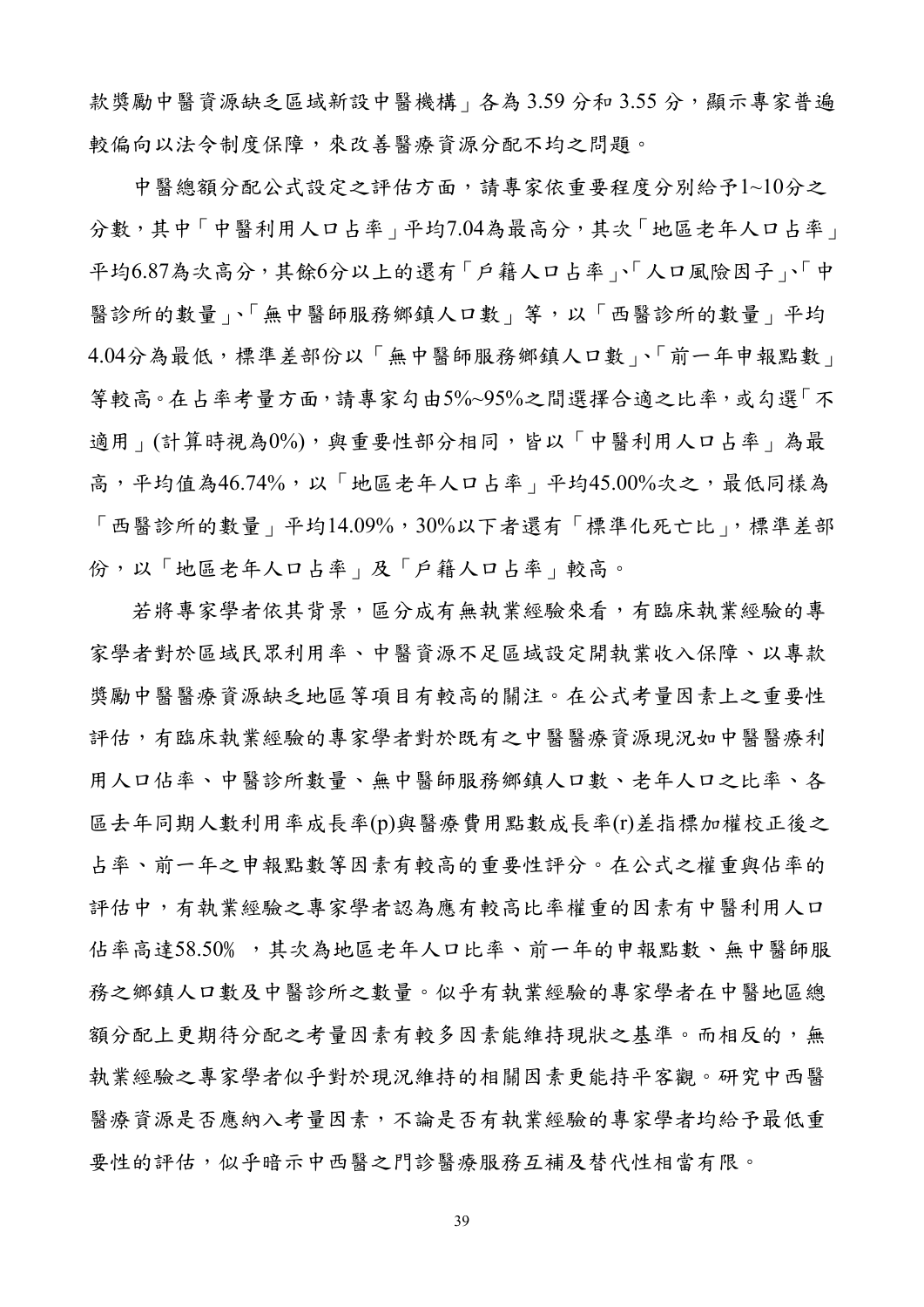整體問卷研究結果,專家學者在共識部分有較高得分認為應在中醫總額公 式納入考量之因素有中醫利用人口占率、地區老年人口占率、戶籍人口占率、 人口風險因子、中醫診所的數量、無中醫師服務鄉鎮人口數等因素是建議於中 醫總額公式納入考量。

問卷結果於專家會議中獲得之建議是,中醫醫療服務依過去分析結果老年 人使用之比率並不高,建議可以將其排除。另中醫總額公式是否要過度著重考 慮人口或中醫醫療利用人口比率因素值得斟酌,中醫總額公式應考慮現狀與分 佈均衡的目標並重。中醫總額公式是否需要肩負引導區域資源分佈功能,應可 以討論後,再考量公式應如何設計才是。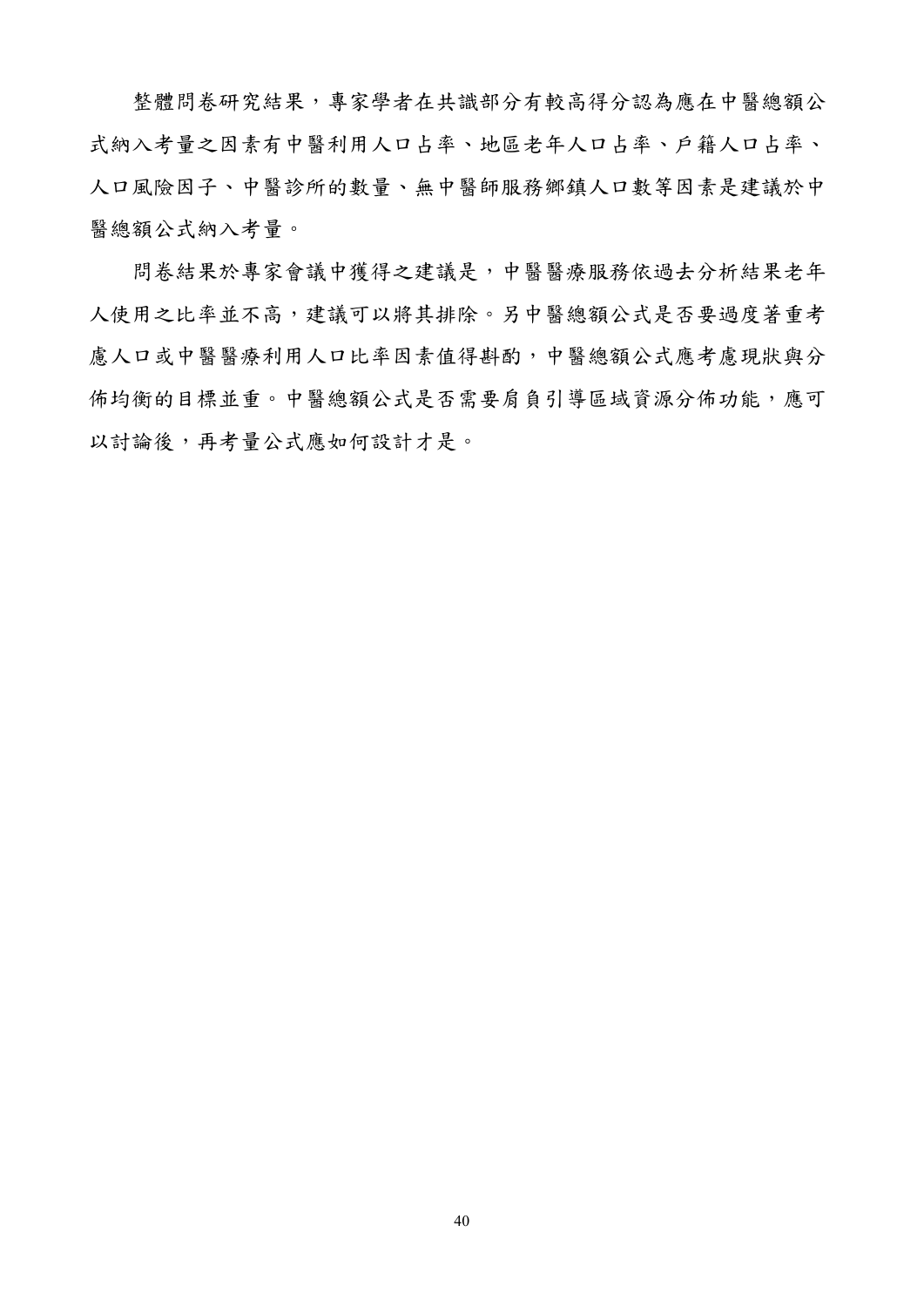## 第四節 中醫總額預算分配與相關因素之關聯

#### (一)中醫門診總額地區預算分配情形

中醫門診總額於 89 年開辦以來,分區分配方式主要經過兩次改變,整理 89 年第三季至 100 年第一季各業務組分配金額,如表 4-11 所示,按各業務組 分配金額占率繪製之柱狀圖,如圖 4-9 所示,可得知歷年各業務組占率變動 幅度不大,以台北業務組所佔比例為最高,歷年占率約在 28%~32%之間,其 次依序為中區業務組、高屏業務組、南區業務組、北區業務組,以東區業務 組歷年占率約 2.22%最低,遠低於其他業務組。

各業務組預算方配部份,89 年至 94 年分區分配方式主要依照各區健保 投保對象人數為分配基礎,校正「人口風險因子」與「開辦前一年各地區實 際醫療費用比率」,其中人口風險因子逐年調高,由 5%逐年調至 30%,開辦 前一年各地區實際醫療費用比率則由 95%降至 70%,由圖 4-9 可發現 89 年至 94 年,台北業務組(31.83%上升至 33.00%)與北區業務組(10.16%上升至 11.25%)分配金額占率逐年上升,中區業務組分配金額占率(25.61%下降至 23.68%)則明顯下降,南區、高屏以及東區業務組則僅有略為下降之趨勢。人 口風險因子係以「人口結構校正比例」計算,其中人口結構校正比例為「人 口占率」乘以「人口指數」,「人口指數」之計算是以全國各性別、年齡層之 平均醫療費用乘以該業務組各性別、年齡層之投保人口數後除以該業務組總 投保人口數,計算出該業務組校正後之平均每人醫療費用,最後除以全國人 民平均每人醫療費用,求得各業務組投保人口平均醫療費用為全國平均每人 醫療費用之倍數。由「人口結構校正比例」之計算可得知當業務組內人口越 多,則人口風險因子越高,因此 89 年至 94 年間,如圖 4-10 所示,北區業務 組人口占率高於分配金額占率且人口占率逐年上升,因此分配金額占率 89 年 至 94年上升1.09%;中區業務組則相反,因人口占率平均為19.35%,遠低 於 89年分配金額占率的 25.61%,故出現逐年下降之情況,至 94年分配金額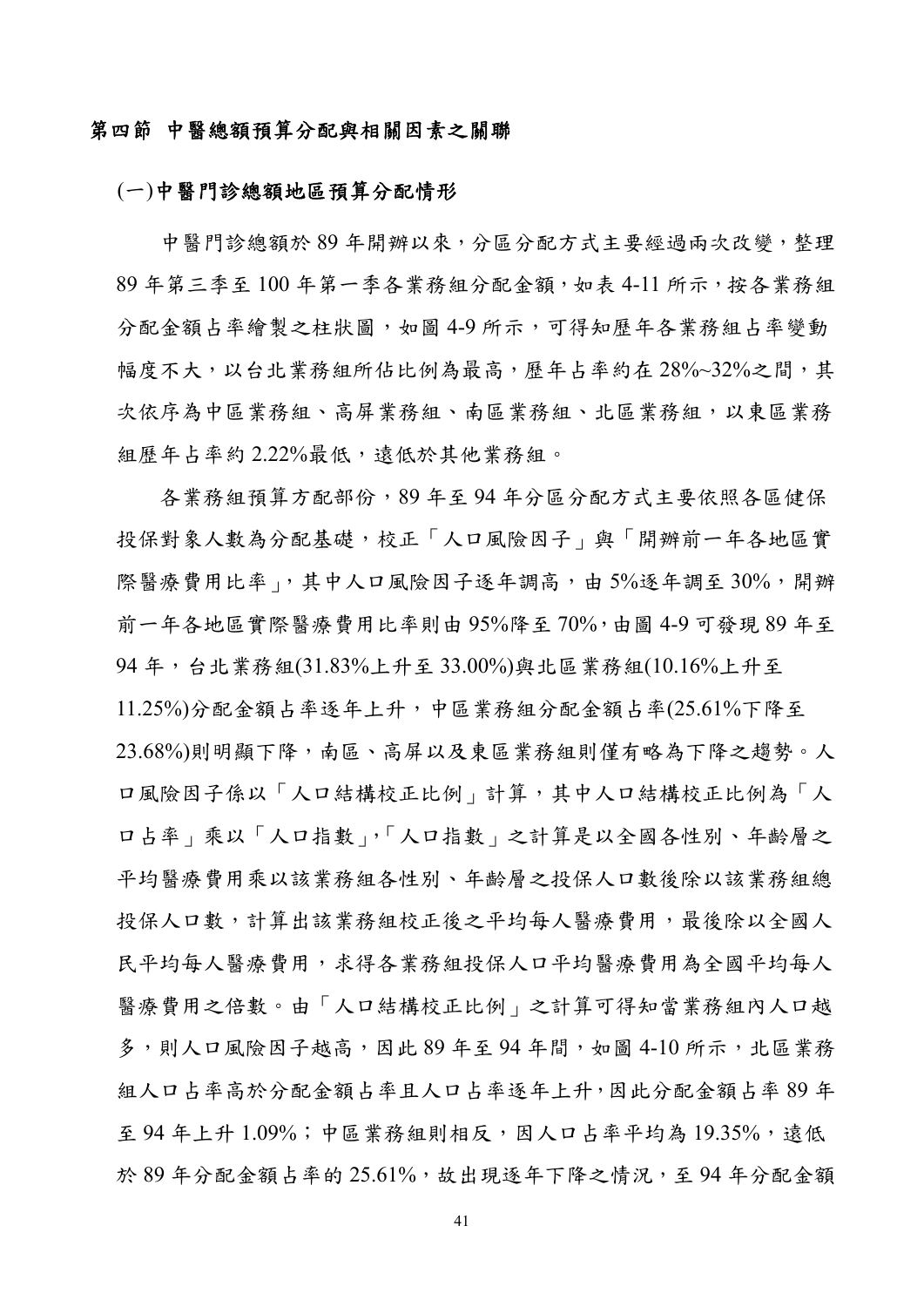占率已下降至 23.68%;台北業務組則因人口占率與開辦前一年各地區實際醫 療費用比率皆為最高,因此分配金額占率由 89 年度至 94 年度上升 1.17%。

93 年度至 94 年度由於各業務組點值落差明顯,因此分區分配方式自 95 年度起,中醫地區總額分配改為先分東西二區(東區 2.22%,其他 5 區 97.78%),西區之五分區各季預算分配,90%以各分區各季依校正指標(包含重 複就診率、用藥日數重複率)校正後該區中醫院所實際申請醫療費用點數之占 率分配預算,10%以94年各分區各季前開校正後申請醫療費用點數,經加權 指標(各業務組 8 項指標表現)加權計算後之申請醫療費用點數之占率分配預 算。如此分配方式下,台北業務組由 94 年的 33.00%立即下降至 95 年的 28.68%,中區業務組則相對由 23.68%上升至 27.02%,而原來差異均在 0.5% 以內的南區業務組與高屏業務組入局局屏業務組上升 1.02%,且南區業組 略微下降  $0.4\%$ ,而出現 1.87%的差距,北區業務組部份則略微上升  $0.34\%$ , 此後至 98 年間因分配指標比例固定僅細則略調,故各業務組占率變動幅度不 大。95 年起由於 90%是依申請醫療費用點數,並且校正重複使用之部份點數, 更貼近該區真正需求量,因此可發現五業務組之95年中醫總額分配金額占 率,多與前一年有明顯差異,差異最大為台北業務組,較前一年下降4.32%, 其次為中區業務組,較前一年上升 3.34%,高屏業務組、北區業務組各上升 1.02%及 0.34%,南區業務組則下降 0.38%;由圖 4-11 可知歷年各業務組申報 總點數占率,發現 95 年各業務組分配金額占率與 94 年各業務申報總點數差 異相當小,差異最高僅 0.23%,顯示 95 年的地區預算分配方式,非常接近各 業務組申報總點數。

99 年起 5 區共 97.78%之預算分配方式再度調整,改為,80%預算以「95 年第4季至98年第3季之五分區實際收入預算占率,分配,5%預算以「各 區去年同期戶籍人口數占率」分配,5%預算以「各區去年同期每人於各分區 就醫次數之權值占率」分配,5%預算以「各區去年同期人數利用率成長率與 醫療費用點數成長率差指標加權校正後之占率」分配,5%預算以「各分區各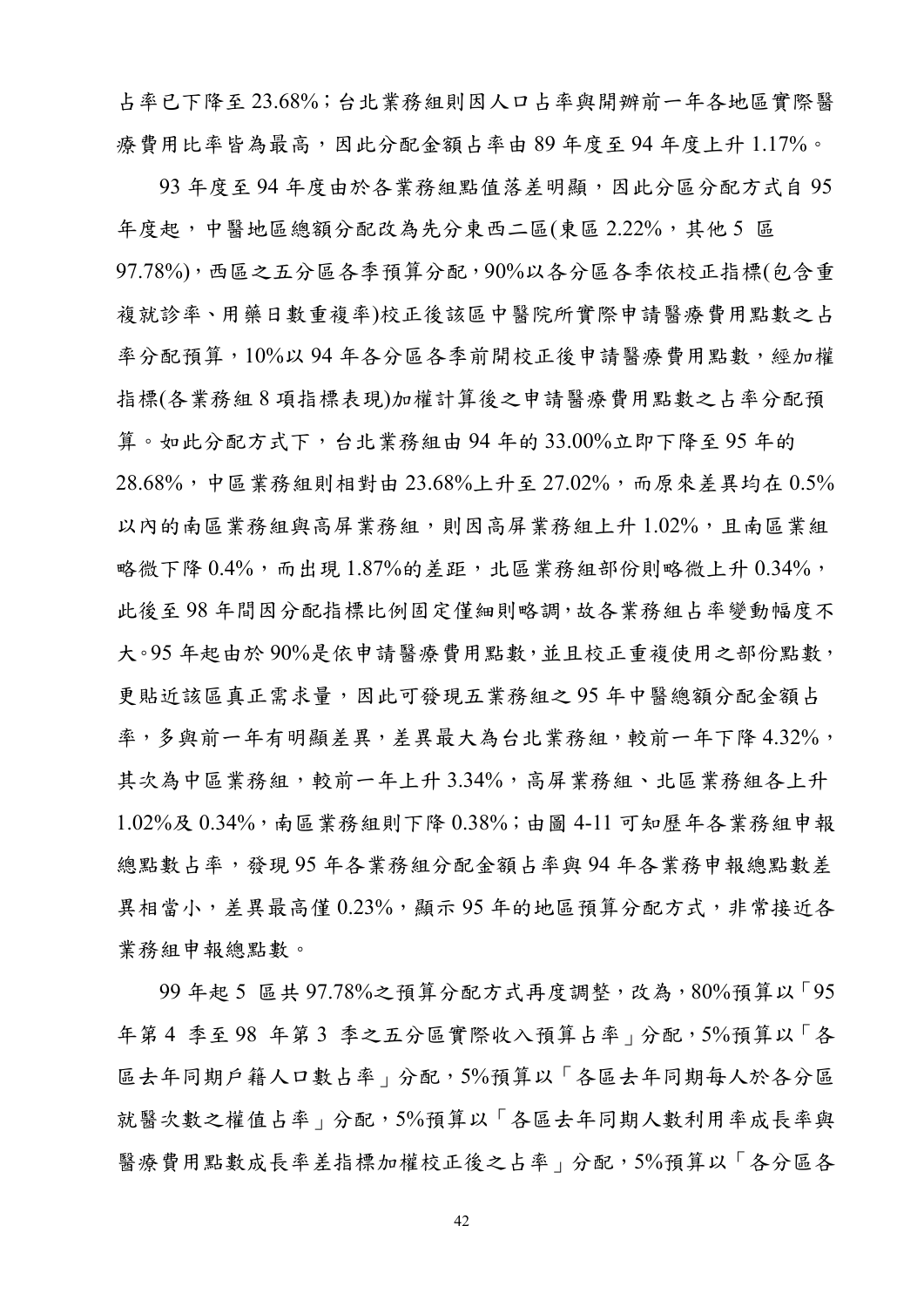鄉鎮市區每萬人口中醫師數」指標加權校正後之占率分配(當年前一季)。由 於新的預算分配方式,雖然 80%是以各區實際收入預算占率分配,但仍有 10% 是以各區去年就醫次數、利用人數及費用成長率等作分配,因此相較於 95 至 98 年間之各區總額預算占率,99 年並未有明顯差異,僅南區上升 0.39%較為 明顯,其餘各區均持平或略微下降。

(二)人口占率、中醫利用人口占率以及中醫總申報點數占率與中醫總額分配 之比較

圖 4-12 至圖 4-17 是六業務組之歷年中醫總額分配金額占率與相關因素 之比較圖,其中相關因素包括人口占率、中醫利用人口占率及中醫總申報點 數占率等。89~94 年各業務組分配金額係以該區健保投保人數為分配費用之 基礎,校正人口風險因子與實際醫療費用比率,尚未調整保險對象跨區就醫 之醫療費用,故以虛線部份呈現調整回歸就醫分局後所分配之費用;95~100 年各業務組分配金額已依該區中醫院所申請之醫療費用為主要分配基礎,費 用已按實際發生地區分配故無需再調整跨區費用。因此在 91 至 94 年度地區 總額公式除原有納入分配之各因素,另外納入針對於跨區就醫部分,需將費 用回歸至就醫分局的設定,在圖中則以虛線標示作為其實際分配之金額佔率 之參考,實線部份則反應出未回歸就醫分局費用時之原有公式分配情況。

台北業務組方面(圖 4-12),中醫總額分配金額占率在中醫總額實施之初 與人口占率相當接近,91年中醫總額分配金額占率開始上升,與中醫利用人 口占率越來越接近,93 年與 94 年兩占率幾乎相同;95 年因分區分配方式改 變,中醫總額分配金額占率由 33%驟降至 28.68%,與中醫總申報點數占率  $28.48\%$ 僅差異  $0.02\%$ ,其後各年中醫總額分配金額占率,皆與中醫總申報點 數占率幾乎相同。整體來看,雖然台北業務組中醫利用人口占率相當高,歷 年皆高於人口占率以及總申報點數占率,且歷年趨勢與總申報點數占率相 同,平均差異維持在 5%上下。但若以回歸就醫分局後之總額分配金額來看,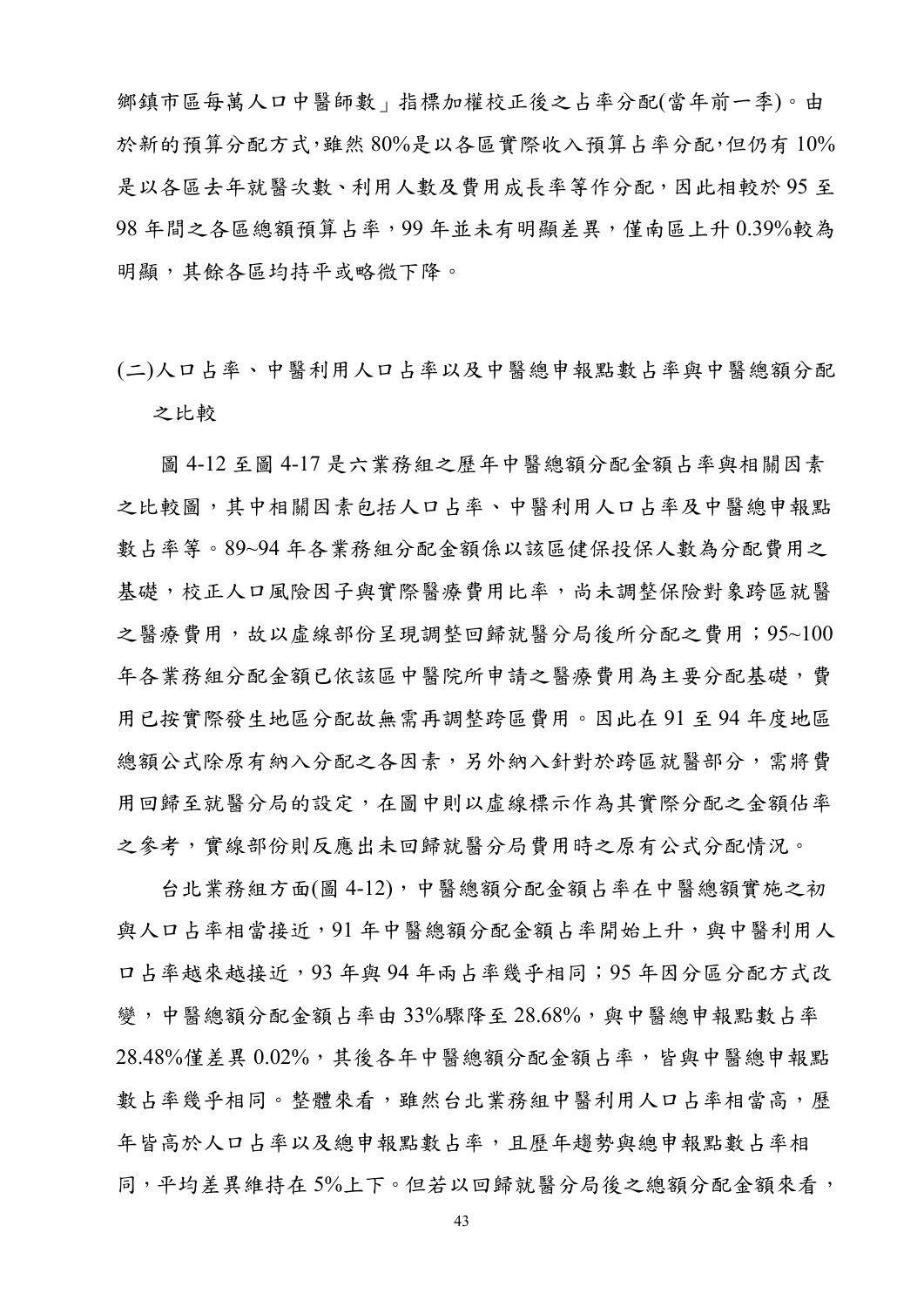整體所產生地區總額公式分配結果,似乎又接近於申報點數為主。

北區業務組方面(圖 4-13),中醫總額分配金額占率歷年皆低於人口占率、 中醫利用人口占率,在中醫總額實施之初,略低於中醫總申報點數占率,但 其後越來越接近中醫總申報點數占率,93年兩占率幾乎一致,其後數年皆與 中醫總申報點數占率相近。整體來看,北區在四項占率皆有逐年上升之情形。 若檢視回歸就醫分局之實際分配金額來看,亦是貼近申報金額。

中區業務組方面(圖 4-14),中醫總額分配金額占率在中醫總額實施之初 為 25.61%,介於中醫總申報點數占率 29.81%及中醫利用人口占率 23.53%之 間,89年至94年間可發現,中醫總額分配金額占率逐漸下降至約23%,越 來越接近中醫利用人口占率;95年分區分配方式改變,中醫總額分配金額占 率突然上升至 27.02%,其後數年皆與中醫總申報點數占率相當接近。整體來 看,中區業務組在中醫總申報點數占率方面與台北業務組相近,但中區的總 申報點數占率有逐年下降之情形;中區的中醫利用人口占率與人口占率皆遠 低於總申報點數占率,平均差異各約 5%和 9%。若以回歸就醫分局後之實際 取得金額來看,費用回歸就醫分局的機制使得分配之現狀趨於接近申報點數 現狀。

南區業務組方面(圖 4-15),中醫總額分配金額占率在 94 年以前約 14.8%, 近似於人口占率人口占率低 0.43%;95 年分區分配方式改變,中醫 總額分配金額占率開始與總申報點數占率相近,其後在人口占率與總申報點 數占率間浮動。整體來看,南區人口占率歷年來皆高於利用人口占率與總申 報點數,但人口占率略有逐年下降之情形,而利用人口占率與總申報點數則 在 95、96年曾略微上升。在費用回歸就醫分局之影響並不是很大,但仍使分 配之結果更接近於實際分配之點數。

高屏業務組方面(圖 4-16),中醫總額分配金額占率在中醫總額實施之初 為 15.32%,與總申報點數占率 15.21%相近,其後總申報點數占率逐年上升 至 16.4%左右,接近人口占率,中醫總額分配金額占率則持平,但因中醫利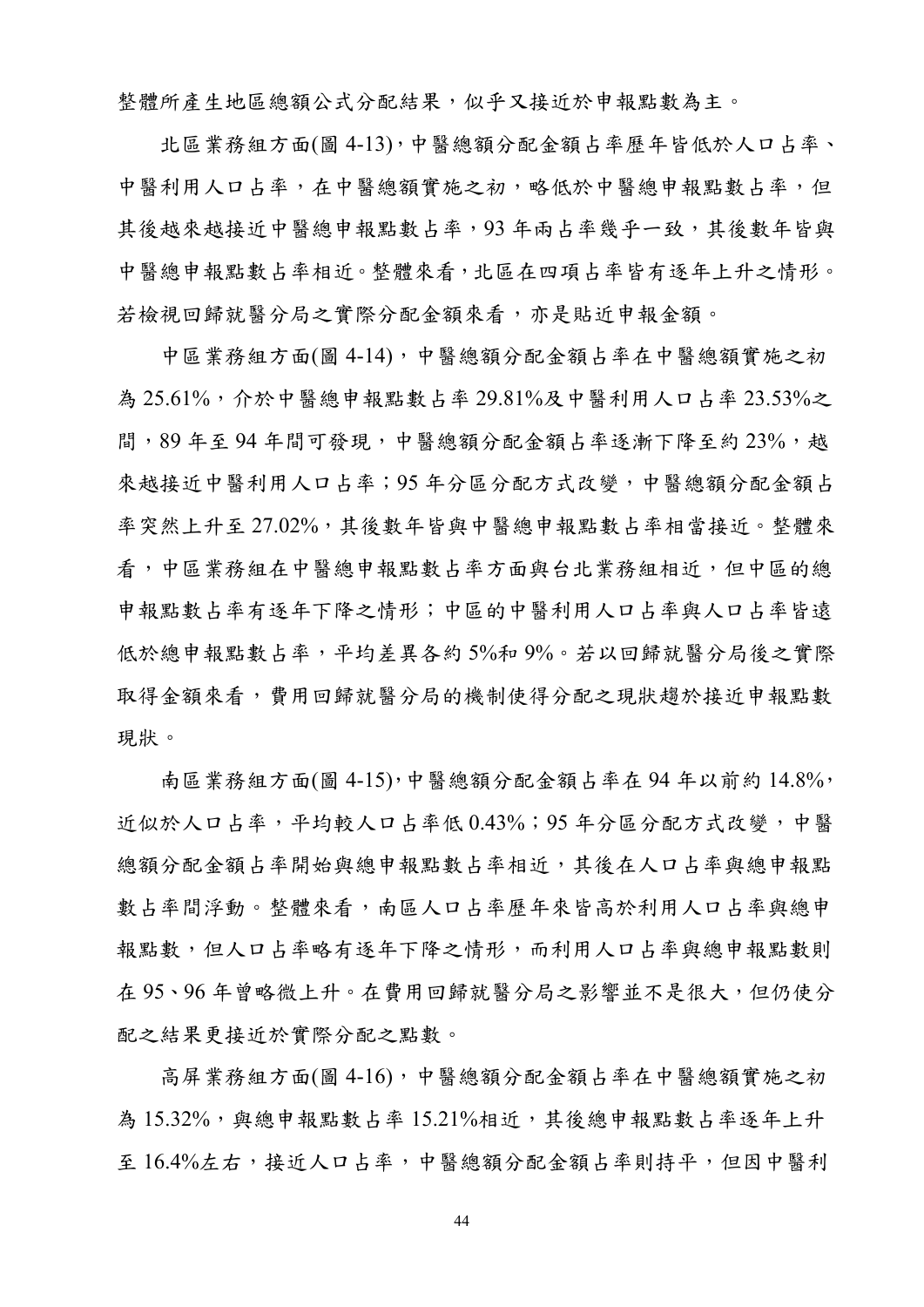用人口占率上升至 15%,因此在 92 年至 94 年間,中醫總額分配金額占率與 中醫利用人口占率相當接近;95 年分區分配方式改變後,中醫總額分配金額 占率上升至 16.18%,其後與總申報點數占率、人口占率皆相近。整理來看, 雖然高屏區人口占率略微下降,但總申報點數占率與利用人口占率皆有上升 情形。高屏業務組在費用回歸就醫分局別機制影響下,也是趨於與申報點數 接近。

東區業務組方面(圖 4-17),中醫總額分配金額占率歷年來皆維持在 2.22%,較人口占率為低,但比利用人口占率與總申報點數占率高。整體來看, 東區人口占率有略微下降之情形(89年2.69%,99年2.46%),利用人口占率 與總申報點數占率兩者趨勢相似,都曾在略微下降後,微幅上升至接近中醫 總額分配金額占率,但在 95 年後又出現下降情形。東區業務組在費用回歸就 醫分局別機制影響下,與本來的分配費用變化不大,但就其變動趨勢與申報 點數相關,但實際佔率則與中醫利用人口比率接近。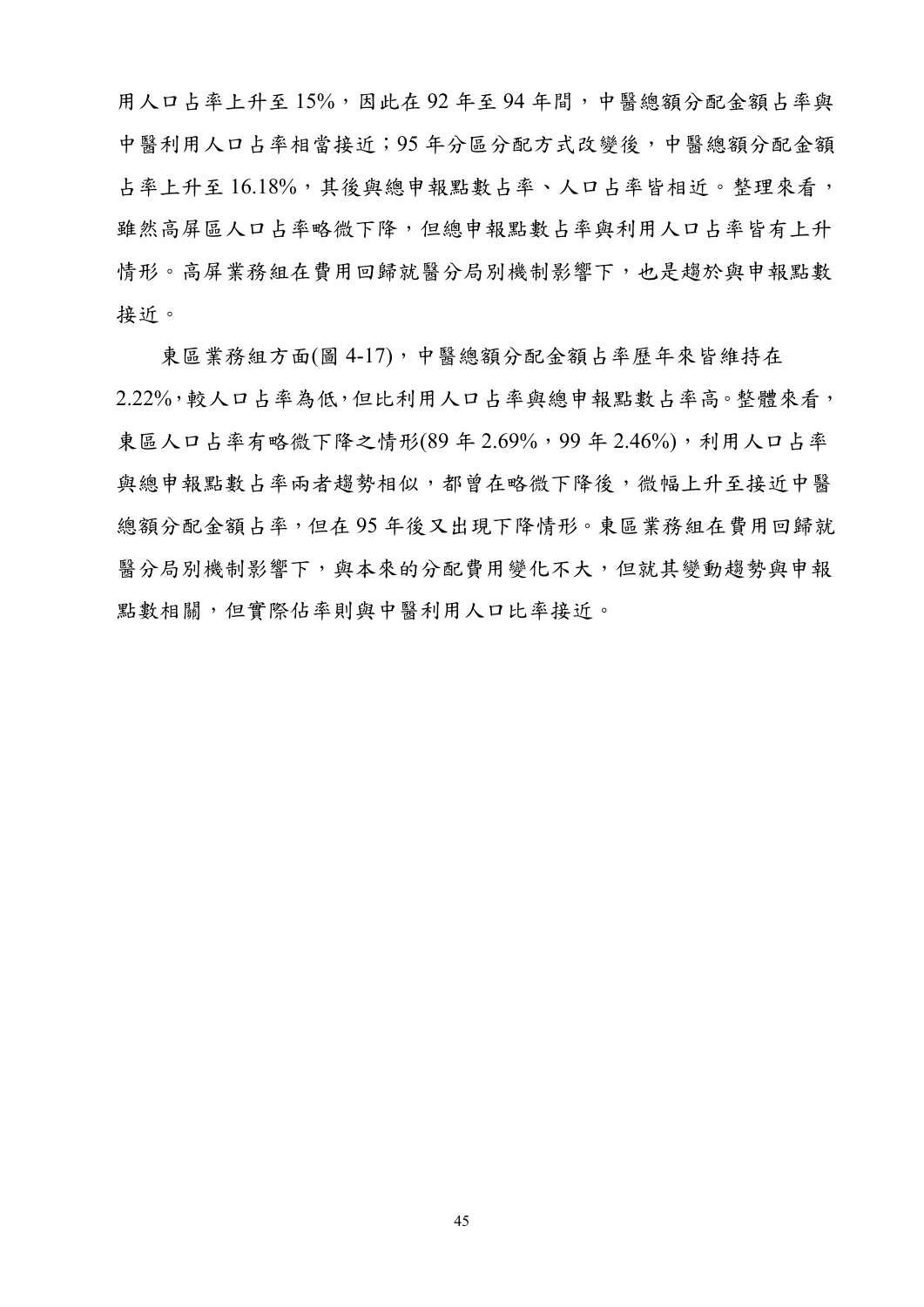## 第五節 中醫門診總額實施後對於各業務組醫療費用上升趨勢之影響

(一) 中醫門診總額實施後總申報點數之趨勢

中醫總額於 2000 年 7 月開始實施,附件一呈現實施前的 1998 年到實施 後的 2009 年中醫門診各季總申報點數以及平均每一醫師申報點數。在中醫門 診總額各季各業務組總申報點數趨勢部份(圖 4-18),可以發現台北業務組及 中區業務組總申報點數,由 1998 年的 7 億左右逐漸上升至 2009 年的 13 億左 右,總申報點數上升幅度較其他業務組高,另台北業務組更由 2005 年第二季 開始明顯高於中區業務組;高屏業務組、南區業務組及東區業務組等三業務 組上升趨勢接近,近年來高屏業務組上升趨勢較為明顯;東區業務組則於十 二年來,僅小幅度上升約兩千萬,仍未突破億。圖 4-18 以虛線分為中醫總額 實施前與實施後兩部份,發現總額實施之初兩年,並未有總申報點數突然增 加之情況,但約 2002 年起,台北及中區兩業務組開始突破 10 億,並且上升 幅度開始明顯較總額實施前來得快。圖 4-19 為全國總申報點數趨勢,同樣可 發現總額實施入再與總額實施前相似,但由 2002 年起開始顯著上升,由 31 億逐漸上升至 2009 年的 46 億,應與醫師診察費調升有關。另外,無論分 區或全國之趨勢圖,都可發現總申報點數,於每年第一季都有突然下降之情 形。應是與第一季遇到春節期間,民眾對於非急性的醫療需求服務通常在該 季會減少使用,導致費用與利用均有下降的趨勢。

中醫總額各季平均每一醫師申報點數分區趨勢部份(圖 4-20),可發現歷 年各季起伏較大,長期來看,僅東區業務組和北區業務組的平均申報點數有 上升趨勢,其餘各業務組雖然變動幅度大,但 1998 年與 2009 年並未有顯著 差異,因此也無法看出 2005 年以前及 2006 年以後的差異。各業務組間的比 較,發現與總申報點數相反,以東區業務組、高屏業務組及南區業務組之平 均每位醫師申報點數,較其他業務組的醫師來得高。總額實施前後之差異部 份,發現各業務組皆於總額實施前突然明顯下降,實施後以東區業務組、高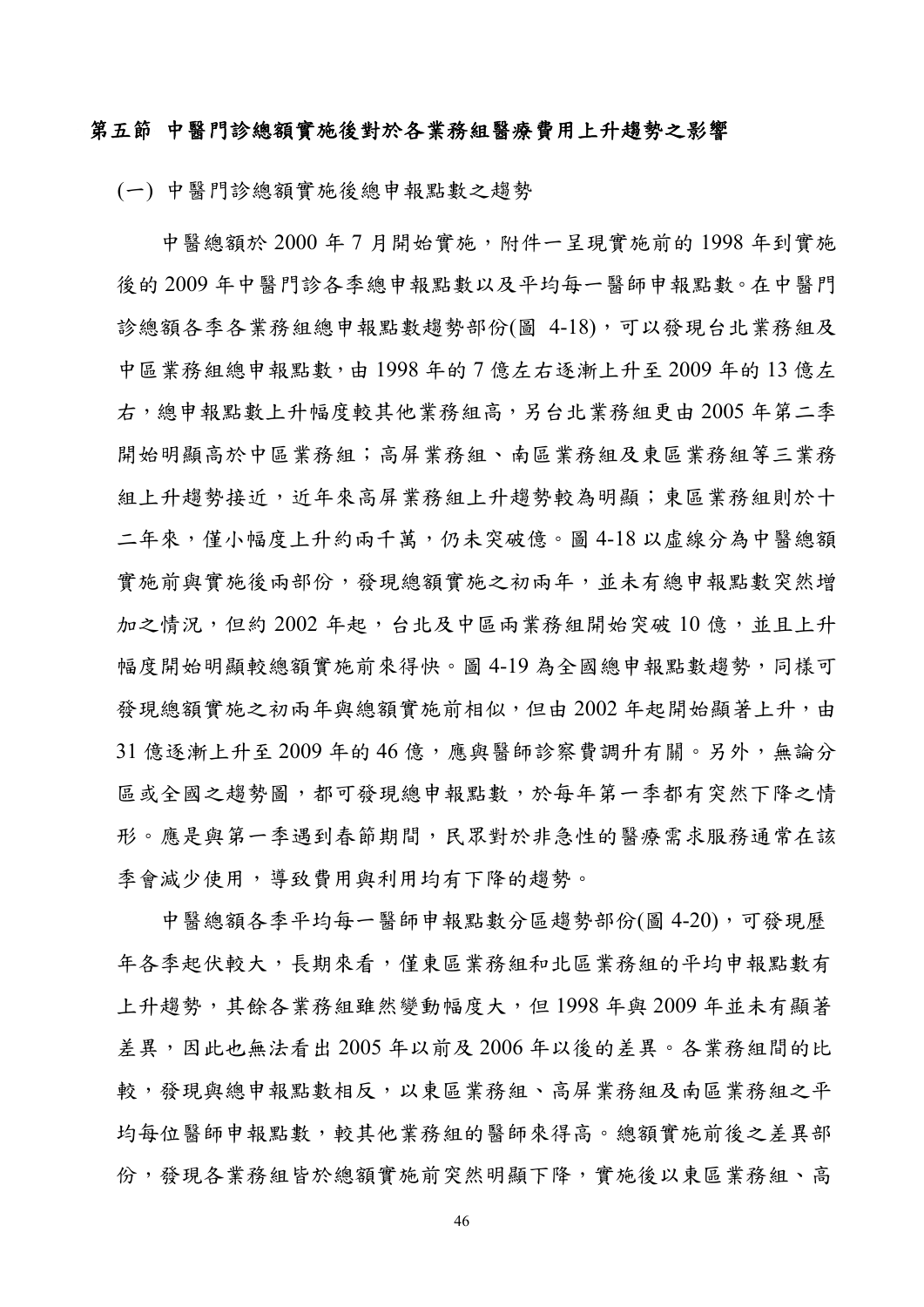屏業務組及南區業務組有逐漸上升之趨勢,但 2004 年以後,南區業務組不升 反降,高屏業務組則由 2008 年開始趨於平緩,僅東區業務組繼續呈現上升趨 勢;其餘各局則在總額實施前後未有顯著變化。圖 4-21 呈現 1998-2009 年各 季平均每一醫師申報點數之全國趨勢,發現總額實施前有下降之趨勢,總額 實施後開始逐漸回升,但 2005年之後,又有些微下降之趨勢;但長期來看, 平均總申報點數皆落在 80 萬到 100 萬之間浮動,並未有顯著之變化。

整體而言,無論分區或全國之趨勢圖,都可發現總申報點數,於每年第 一季都有突然下降之情形」,可能係受到春節放假及二月份診所看診日數較少 之影響。另 2002 年每申報案件平均點數突然上升,可能應與醫師診察費支付 點數調升所產生之影響有關。

(二)中醫門診總額實施後總申請案件數與平均每案件點數之趨勢

圖 4-22 為歷年各季各業務組每位中醫師平均申報案件數,由 1998 年至 2009 年整體可發現,各業務組平均申報案件數皆有明顯下降之情形,尤其以 南區業務組、高屏業務組及中區業務組下降較為明顯。與分配金額占率相反, 每位中醫師平均申報案件數以高屏業務組、南區業務組及東區業務組較高, 近年來約分布在 2000 件到 2500 件,而分配金額占率較高的北區業務組、中 區業務組及臺北業務組,近年來多分布在 1500 件到 2000 件之間;各組間每 位中醫師平均申報案件數之差異,歷年來未有太大變動,較特別的是高屏業 務組在 2004年第四季起開始,高於東區以及南區業務組,直至 2008年第二 季再度低於東區業務組。整體趨勢方面,由 2000 年初,發現每位中醫師平均 申報案件數突然下降,其後各年皆明顯較 1999 年之前為低, 2000 至 2005 年 間發現各業務組皆曾有略微下降 250 件後再度上升之情形,可能與中醫師團 體進行內部管控有關,各季起伏變得較為平緩,2006年第一季出現新低點, 其後 2006 至 2009 年間,可發現平均申報案件數較過去為低, 直至 2009 年第 二季平均件數再度拉高。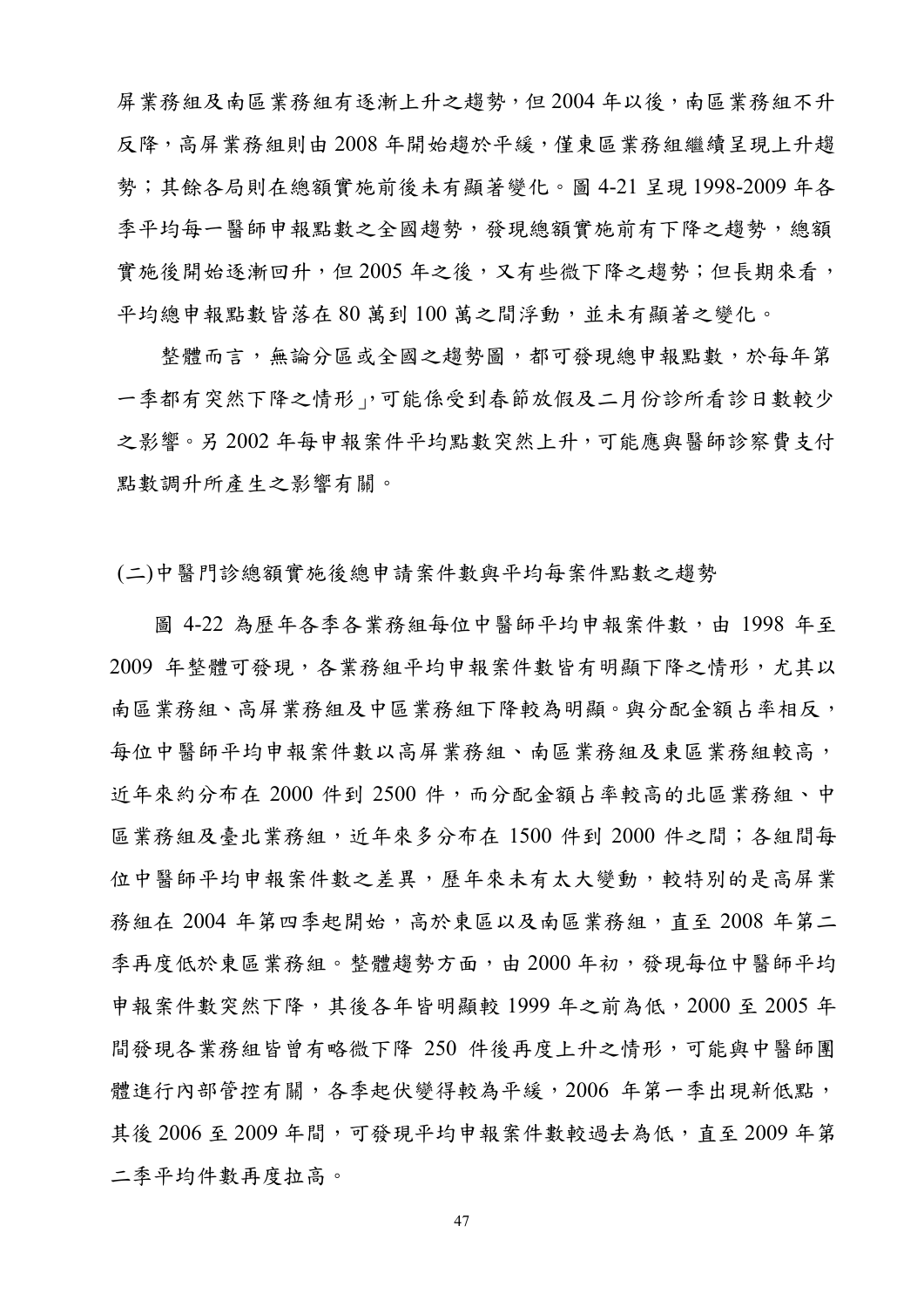圖 4-23 為歷年各季各業務組每申報案件平均點數,整體來看,1998至 2009 年各業務組皆有明顯上升之情形,且歷年變動趨勢相似,尤其北區業務組、 高屏業務組及中區業務組等三業務組幾乎相同。各業務組之間的差異,以台 北業務組最為明顯,在 2005年以前,皆明顯較其他業務組高出40點以上, 2006年以後,則與明顯上升之東區相近;南區業務組則為各業務組中最低者, 尤其 2005年以前,皆與其他業務組之每申報案件平均點數有明顯差異,直至 近年來才開始縮減差異;北區業務組則在 2002 至 2008 年間,曾稍微高於中 區業務組及高屏業務組。2000 第三季中醫總額實施後,各業務組每申報案件 平均點數開始有上升之情形,尤其在 2002 年突然明顯上升約 50 點,其後東 區業務組及南區業務組有逐漸上升之情形,北區業務組則為下降,其餘各業 務組則持平,並未因 2006 年總額分區分配公式改變,而有明顯之變動。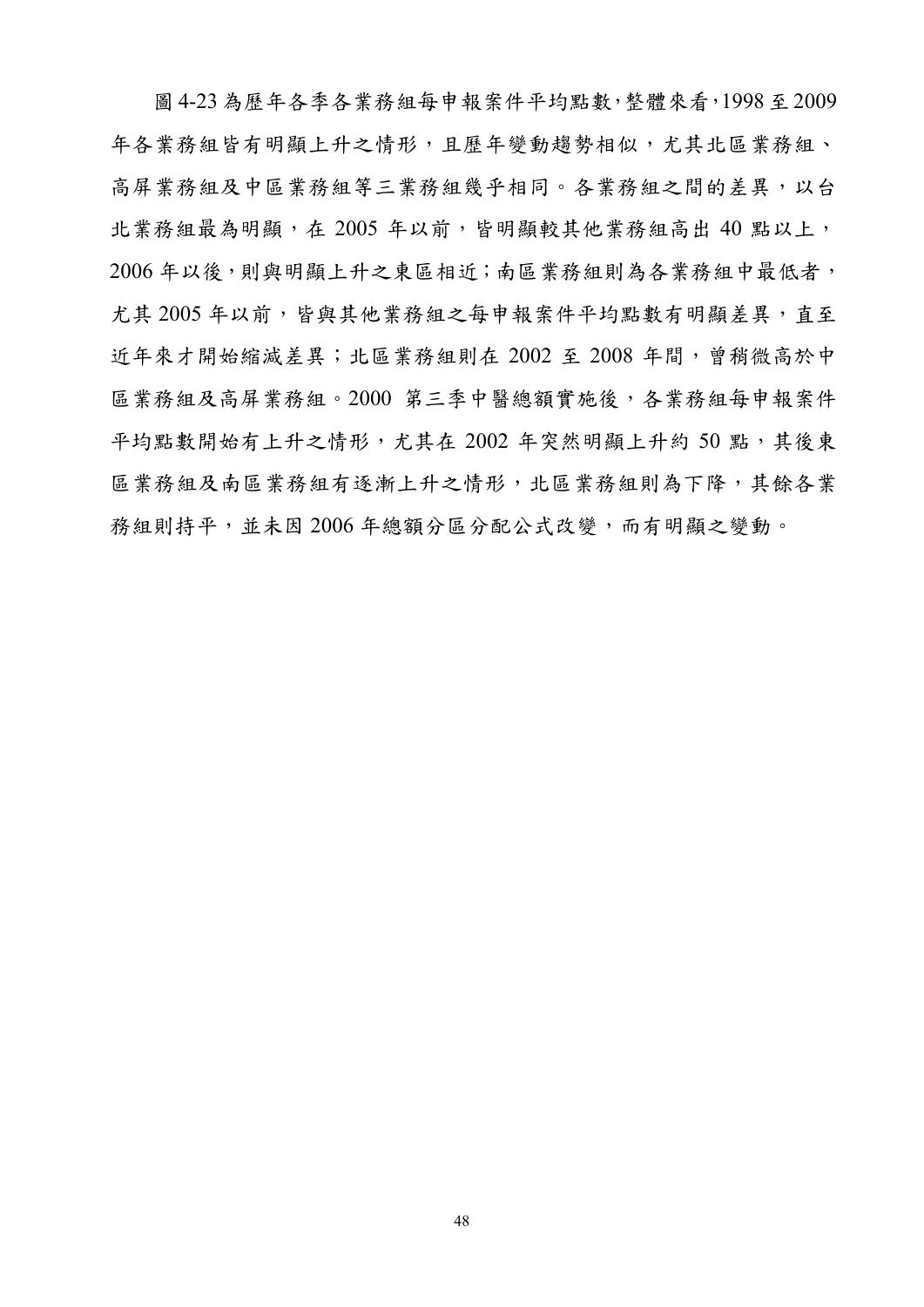# 第伍章 討論

本章為討論部份,共分四節,第一節為總額下中醫醫療資源分布影響與公 平性,第二節為中醫總額分配公式之目的與影響,第三節為未來中醫總額公式 應考量因素,第四節不同中醫地區總額分配公式之可能衝擊,以下分別敘述之。

## 第一節總額下中醫醫療資源分布影響與公平性

關於中醫總額支付制度下,對於中醫醫療資源分布影響與公平性,以下分 為總額點值對於醫療資源分布之效果與新設立機構之中醫師流向兩部份來看:

#### **(**一**)**總額點值對於醫療資源分布之效果

本研究以時間序列檢驗總額點值變動關係對於 GINI 係數之影響,結果發 現全台灣地區歷年中醫總額浮動點值與中醫師地理分佈 GINI 係數,兩數列在 落後 2 期時,相關係數達顯著統計,表示兩數列在落差兩期時呈現負相關, 即當浮動點值較高時,2 季後的 GINI 係數會較低,GINI 係數低表示中醫師 人力地理分佈較均勻。以各業務組總額浮動點值與中醫師地理分佈 GINI 係數 個別進行分析時,除東區業務組(健保分局)在第八期有顯著正相關外,其 餘各分局均未發現統計顯著相關,表示業務組內的點值與分局內的中醫師人 力分佈相關性較弱,總額效應影響的層面可能是中醫師在不同分局間的分佈 為主。因此表示在區分成六個業務組(健保分局)時,因為點值差異而造成 全台灣中醫師人力在鄉鎮層級之分布情況產生關聯,不過在同一個業務組轄 區下之各鄉鎮中醫師地理分布之 GINI 係數卻無差異,所代表意涵應是中醫師 在 6 個業務組分去下的點值差異,的確造成鄉鎮層級地理分布在總額預算實 施後約改善了 4.58%的分佈不均度,換言之,是中醫師在流入 6 個業務分區 是有些差別,但進入各分區後仍往各分區之都會區集中比率較高。

然而總額預算改善的效果在控制原先(未實施總額)時間趨勢後,總額 預算制度的影響並未隨著實施時間拉長,而有逐年改善的效果,即總額預算 制度隨著時間改善的效果,並未大於未實施時自然改善趨勢。基本上中醫師 人力在總額實施前,即有隨著時間改善鄉鎮層級的地理分布現況,分區後點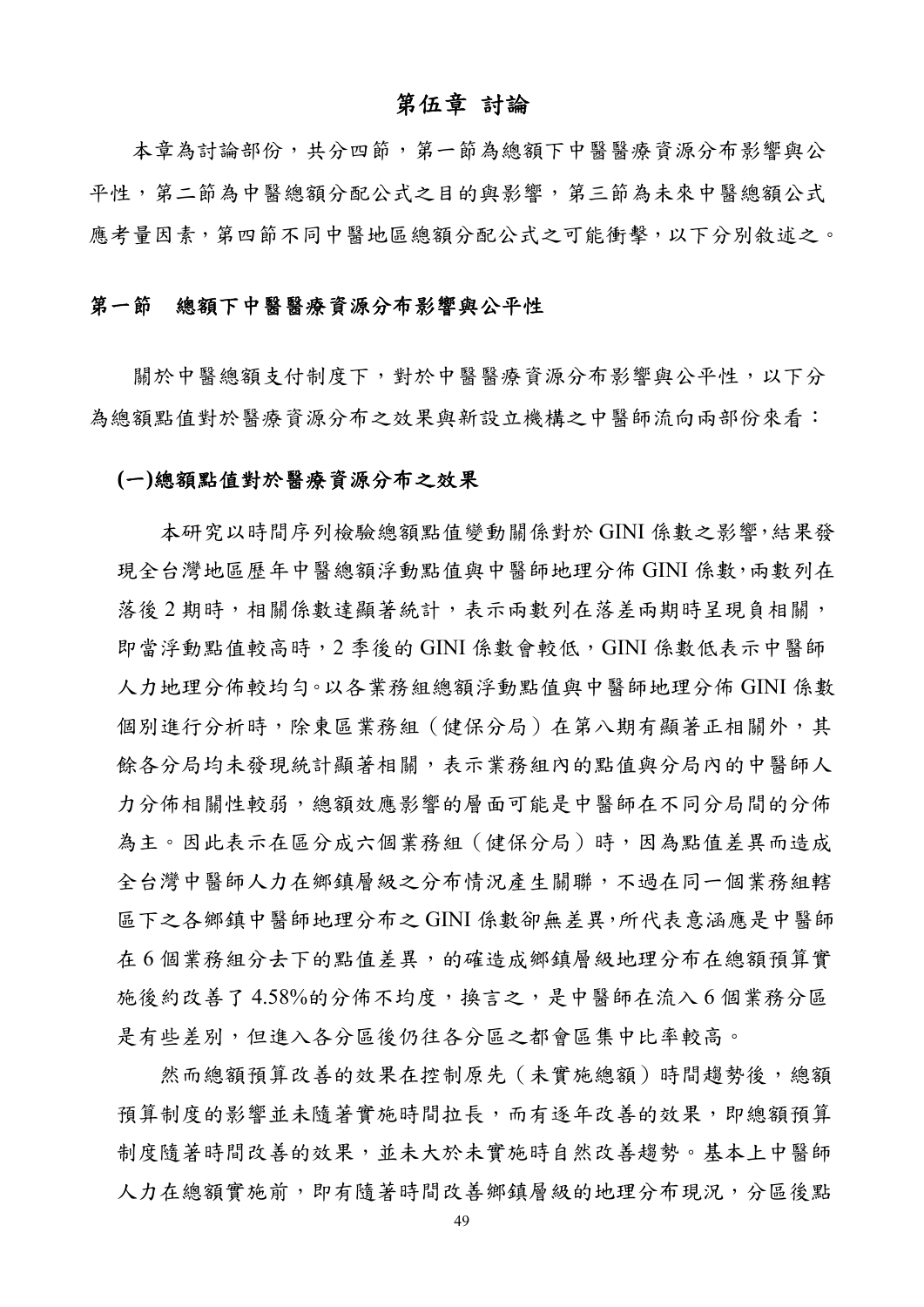值之差異,對於地理分布有微幅的改善,但仍遠小於自然改善之趨勢,較可 能的解釋是,總額點值的波動對於原有已經執業之中醫師應不至於有太大產 生移動執業地點到中醫師不足的區域,較有可能應是新流向的少量中醫師赴 點值較高且中醫師缺乏地區所致,故對於中醫師分布所產生的影響效果較 小。過去在黃偉堯的台灣地區醫師人力地理分布之變遷 (黃偉堯,1999)及 黃昱瞳的全民健保實施牙醫總額預算制度對醫療資源分佈的影響評估(黃昱 瞳, 2001), 都實證了經濟誘因對醫師執業地點有決定性之影響; 而黃昱瞳的 研究更直接證實總額點值對於牙醫師地理分布之影響。換言之,即使不以分 區總額預算分配方式,中醫師人力亦隨著時間的變動,而逐年有所改善只是 改善速度相當緩慢,必須等到在都會區域執業收入低於鄉村地區才有可能。 因此在以6個分區前提下企圖運用總額預算制度點值差異,來作為引導中醫 師執業地點分布平均方式,在政策上值得加以商榷。如果真的要依錢跟著人 走,並以總額支付制度點值效應,來產生醫師人力拉力或推力,達成醫療資 源分布均衡之效果,則可能在政策上,必須以更小的總額區域劃分,如以縣 市、醫療次區域或鄉鎮層級,可能會有更好的均衡效應。

## **(**二**)**新設立機構之中醫師流向

中醫總額制度對於新設中醫醫療機構與中醫師流向,應是最需要受到重 視一部份,實際上,原有集中於都會區域或中醫師密度較高的中醫師,較難 因為點值的影響,而遷移其原有執業地點至點值較高的區域,只有新設立機 構之中醫師,較有可能選擇點值較高或市場競爭較小之區域執業。而影響醫 師執業地點之因素相當多,李彩萍於 1988 年台灣地區醫師人力地理分布之改 變情形與影響因素之探討(李彩萍,1987)、黃偉堯於 1989 年所研究醫師間 的競爭對醫師人力地理分布的影響(黃偉堯 1989)及季麟揚於 1991 年台灣 地區 1989 年至 1991 年牙醫師人力之分布與變遷(季麟揚,1991)等,均分 析了醫師執業流向往往會考慮當地人口及生活機能問題。現行制度下,對於 赴偏遠地區執業之中醫師雖提供相當程度誘因,但願意前往者仍相當有限, 有可能是醫師認為日後要在該區域維持相當收入之營運有一定程度之困難。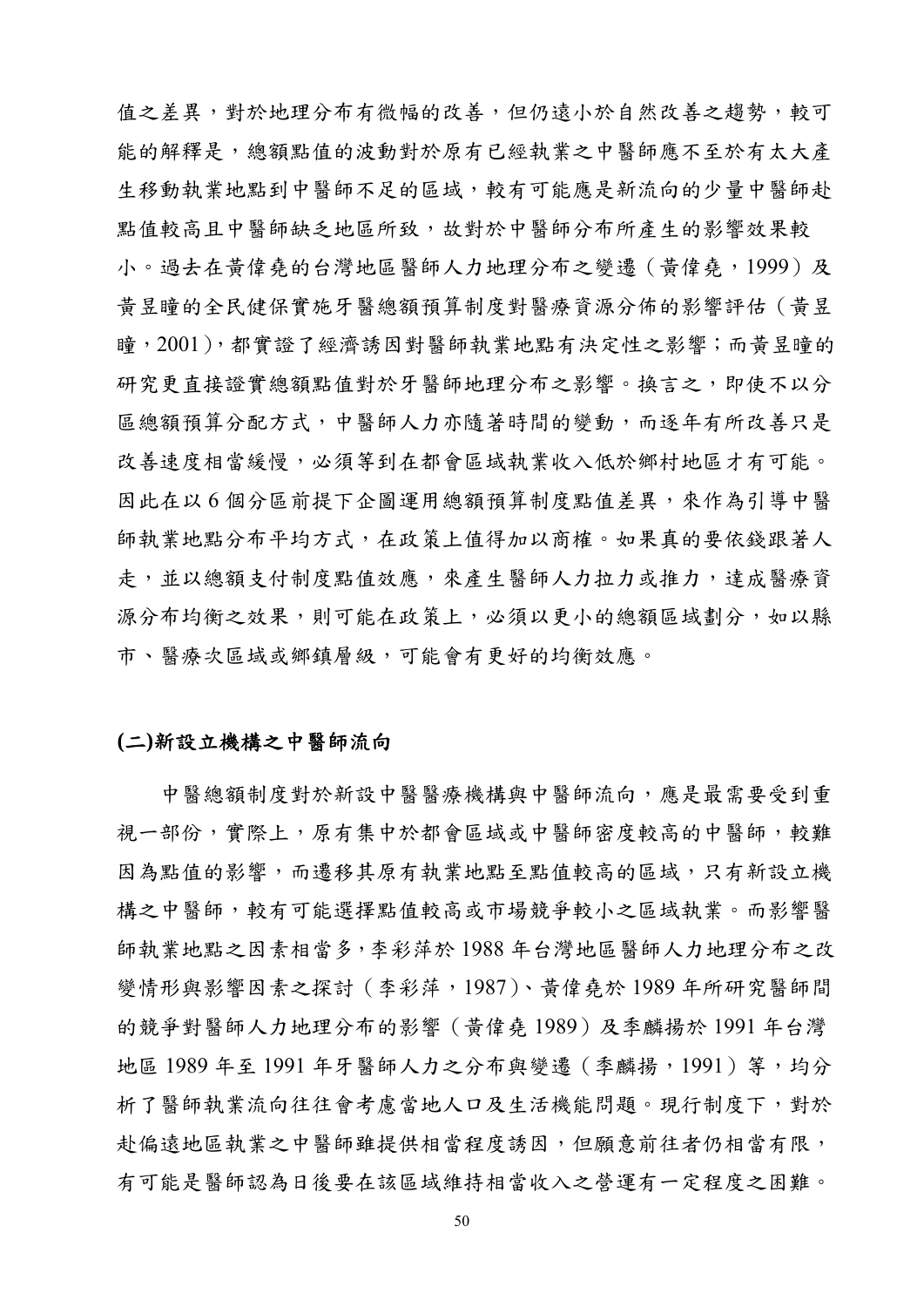即使在本研究所分析近 3 年新設立中醫師的流向中,亦呼應前面時間序列分 析結果,近 3 年新設立中醫醫療機構的中醫師,其主要流向並非以中醫醫療 資源最缺乏地區,而是流入人口數較多的都會區域或周邊鄉鎮區域,對於資 源分布的改善相當緩慢。根據文羽苹等人研究指出總額制度下市場的競爭對 於中醫師選擇較不競爭地區執業之影響並不大(文羽苹,2004)。主要應是該 區域之民眾的中醫消費市場的大小,中醫師往往選擇已有中醫師執業鄉鎮, 在該鄉鎮與其他中醫師競爭原有中醫醫療利用之民眾,優於自行開發原來不 使用中醫醫療服務之民眾。因此,中醫醫療資源地理分布是否應仿效當年醫 療發展基金作法,將缺乏中醫師區域分及獎勵,或許不一定要從最偏遠地區 來改善,可增加同時獎勵鄰近偏遠地區鄉鎮之仍屬中醫醫療資源不足之區域 或許成效會優於極端偏遠且人口稀少之鄉鎮,且對於偏遠鄉鎮居民亦可縮短 其取得中醫醫療服務之時間成本,亦算是增進偏遠地區民眾就醫之權益。現 有總額下,亦有專款獎勵巡迴醫療服務,來短期因應並滿足民眾於中醫醫療 服務之就醫權益。

除了總額支付制度下,分區的支付點值差異對於醫療資源分配上的影響外, 中醫師人力之培育對於中醫醫療資源的地理分布亦可能產生更大之影響。在中 醫師特考結束後,中醫師培育回歸至學校教育培育後,而原由中國醫藥大學為 中醫師唯一培育來源也因為長庚大學的中醫系學生畢業及甫設立之義守大學與 為還可能設立的花蓮慈濟大學,對於中醫醫療資源的分布改變將值得更進一步 的期待。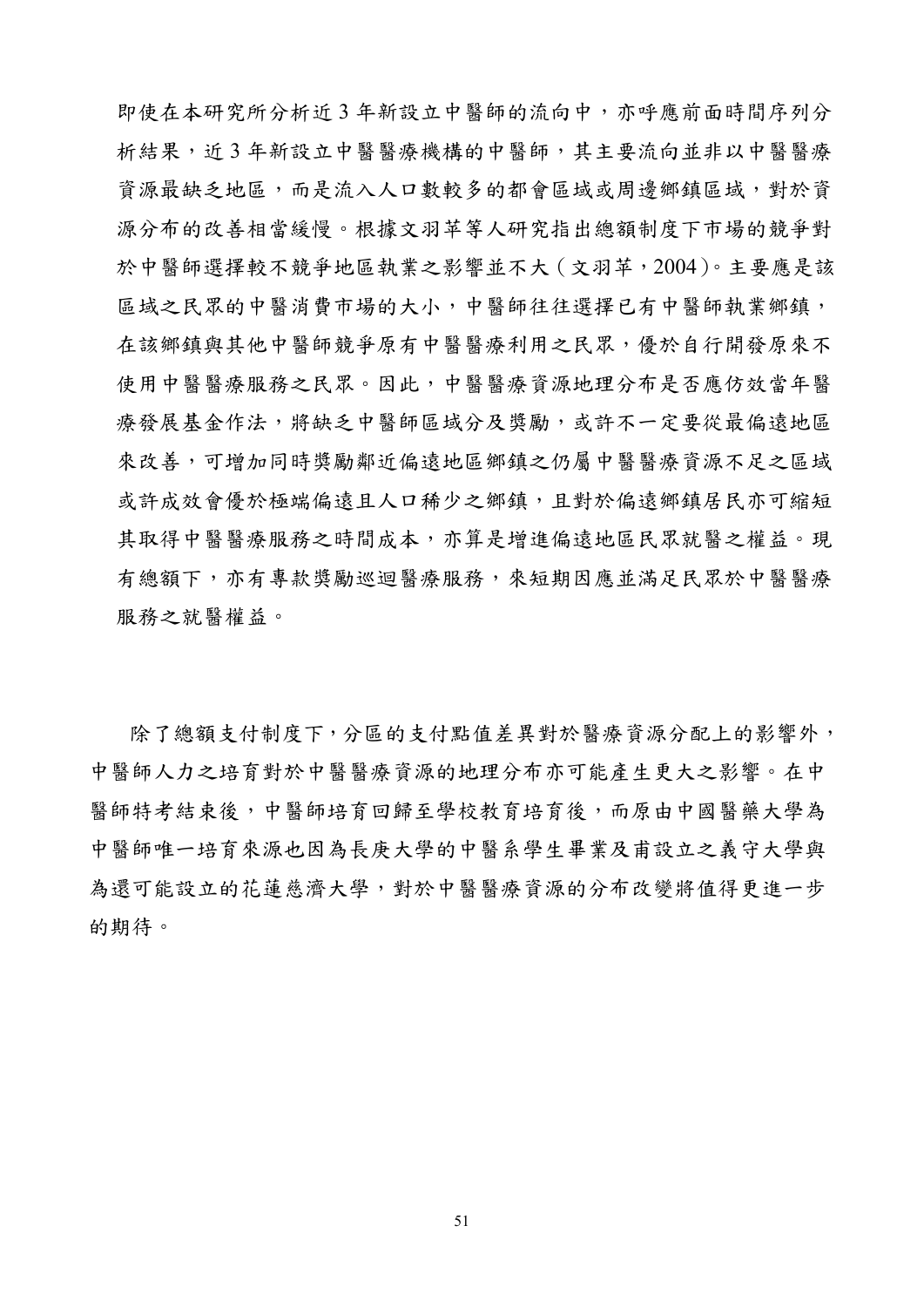## 第二節中醫總額分配公式之目的與影響

總額支付制度實施的主要目的,首要應是控制醫療費用上漲幅度與趨勢, 其次才是在地區總額分配時,藉由點值差異引導資源分配之均衡。而且此時之 地區總額區域之劃分,才是決定區域均衡水準之要素。臺灣中醫總額制度下, 主要分成 6 個業務組進行區域預算分配控制,隨後又改成東西兩區作為地區總 額預算分配之基準,實質上已喪失地區總額分配之主要精神。因此中醫總額是 否應回歸為主要控制費用成長與區域醫療費用分配之主要功能為主,不應賦予 較多均衡中醫醫療資源分配不均問題,或許應採用 其他更直接之策略,如獎勵至中醫醫療資源缺乏地區開業、新特約機構限制、 公立中醫醫療機構設立、中醫師培育學校於區域之均衡、公費中醫師等公權力 直接介入來達成,亦可考慮在總額分配前,提撥專款作為獎勵資源缺乏地區之 用。將更有助於迅速均衡中醫醫療,以解決中醫醫療資源不均衡的問題。

臺灣全民健康保險於牙醫、中醫、西醫基層及西醫醫院部門實施總額預算 制度,各部門總額有不同的地區總額分配考量,如表 5-1 所示。由於牙醫、西醫 基層及西醫醫院,在整體醫療資源分配相對中醫較為均衡,在這三個總額部門 運用點值差異,似乎不是最重要的考量因素,而是應在整體民眾醫療需求面來 考量,因此人口因素、區域民眾健康風險因素及前一年的申報點數,均成為下 一年度分配之考量因素,這些模式似乎與中醫分配上的考量,有些不同及差異, 恐無法直接套用。

由表 5-2 數據,中醫總額下各分區歷年所獲得知,臺北業務組、北區業務組 及中區業務組在目前分配模式下,其所獲的之預算比率是較貼近申報點數,而 偏離以人口為分配之比率,亦即目前的分配模式是對這兩個區域之衝擊較小。 東區業務組的點值雖然較高,仍低於以人口比率分配水準,南區業務組及高屏 業務組則在現行分配模式下,所獲的中醫醫療費用分配已於其所轄下之人口比 率相符。過去的公式設計再如何細分與考量各類影響因素,包含回歸就醫分局 費用等機制的作用下,最後之實際分配金額結果仍與申報費用接近,似乎也未 能實際達成公式欲產生的作用與效果,而是以趨近申報為結果。公式的成效仍 停留在承認現狀的基準之上,較為可惜。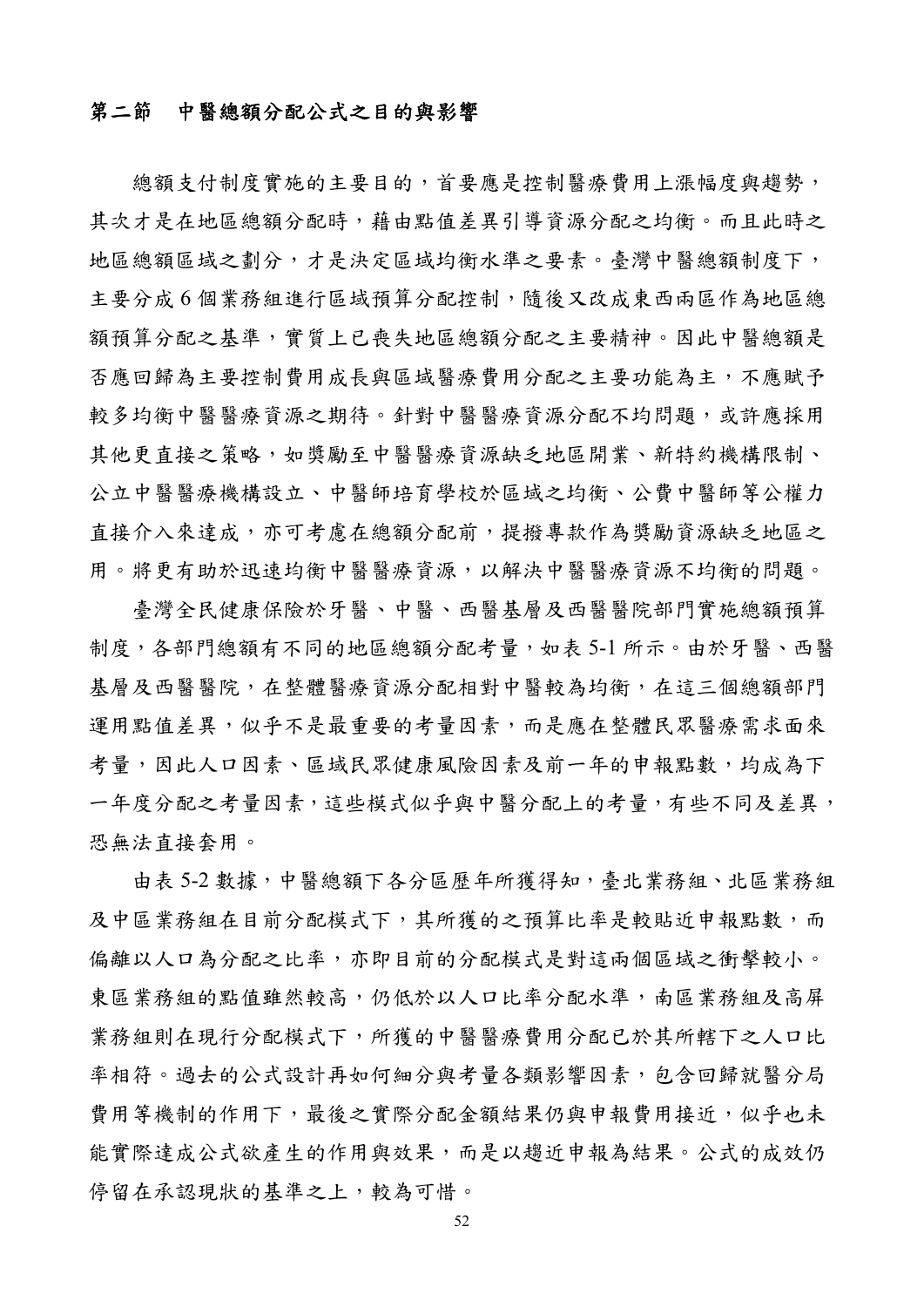於德菲研究之結果發現,中醫利用人口占率、地區老年人口占率、戶籍人 口占率、人口風險因子、中醫診所的數量、無中醫師服務鄉鎮人口數等因素, 是專家學者有較高共識,建議優先納入中醫總額公式考量。但學者也提出中醫 醫療服務依過去分析結果,老年人使用之比率並不高,建議可以將此項目排除。

中醫總額公式是不是要過度著重考慮人口或中醫醫療利用人口比率因素值 得斟酌。在目前台灣地區中醫使用人口僅維持在相對較低比率時,若能將中醫 醫療資源均衡分配於全台灣地區固然很好,但在使用人口比率仍未提升之際, 可能會造成資源配置效率不佳的情況。整體政策更應優先考慮滿足現有已有需 求的民眾,再求逐年逐步均衡醫療資源。

中醫總額公式是否要肩負資源均勻分配的引導者,是重要的考量,若是則 配套措施應是地區大小的規劃,以本研究時間序列結果而言,六個分區下區域 之醫療資源確有提升,但六個分區個別區域內之分佈均衡卻無顯著差異。假使 中區中醫醫療資源雖然較其他區域來的多,但中醫師流入中區時,若流入中醫 師人力資源本來就較多的台中市北區,如此同樣隸屬中區的彰化縣或南投縣, 其部分中醫醫療資源缺乏的鄉鎮,仍無法解決問題,反而同受低點值的影響, 無法吸引中醫師進入執業。因此,公式若要導引地理分佈問題,必須同時考量 降低地區總額分配區域的層級為縣市、醫療次區域或鄉鎮。

另一看法是中醫總額公式僅是分配現有中醫醫療資源給予中醫醫療機構提 供者的角度,而中醫醫療資源分佈則由另外的預算來解決。因此是否考量每年 中醫總額預算中,提撥相當比率作為資源分配改善基金,其餘則由地區預算分 配公式暫以中醫醫療利用人口來分配,逐年檢討中醫醫療資源不足區域改善情 況,以增加偏遠地區中醫醫療及眾生中醫醫療需求及就醫權益為目 標,最終仍以人口之健康風險需求來評估。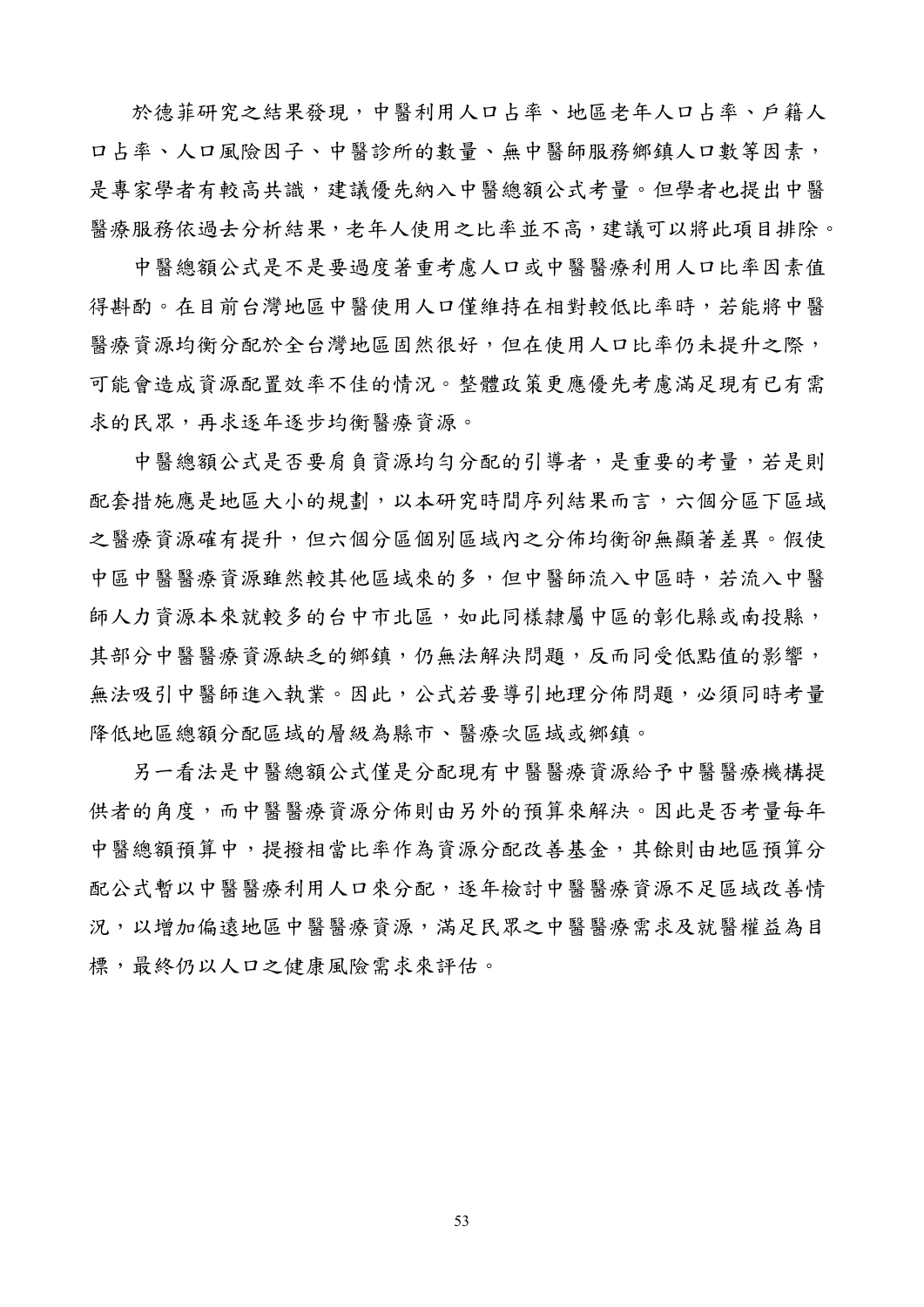## 第三節未來中醫總額公式應考量因素

中醫醫療服務納入全民健康保險是一項創舉,也是臺灣全民健康保險的一 項重大之特色。其意涵也代表臺灣全民健康保險之給付涵蓋範圍的完整周延 (comprehensive)。不過中醫醫療費用於歷年醫院、西醫基層、牙醫門診等各項 總額下醫療費用支出金額比例,僅佔約4%左右,每年所分配到之醫療費用約 200 億元上下,因此較難成為重要被關切的議題。

就全民健康保險之意涵來說,既然民眾加入全民健康保險體系之下,中央 健康保險局就有責任提供民眾所需之醫療給付給納保之民眾,並且還要確保其 可近性,始能說確保民眾之就醫權利,因此對於中醫醫療資源的地理分布均勻 與否相當關切。然中醫醫療機構在地理分布與西醫及牙醫有相當大之不同,中 醫醫療資源因歷史因素,受其培育學校與醫學教育等因素之影響,集中於臺灣 西部與主要人口較集中都會區域,也造成經年累月在機構所屬地區培養出對於 中醫醫療服務的特性,如其作用溫和療 效作用較西醫醫療緩和,且不提供急診與住院服務,因此中醫醫療提供之疾病 醫療服務往往侷限於輕微疾病(如上呼吸道感染)、骨骼及肌肉之相關疾病、其 他慢性疾病(洪錦墩,2008)。對於許多民眾而言,中醫醫療服務往往是西醫醫 療服務外之另一選項,而非主要選項。以 2010 年的健保資料而言,當年度曾經 使用中醫醫療門診服務之人,僅佔全國人口之28.95%,多數民眾在該年度均未 曾使用健保之中醫醫療服務。

中醫總額公式之設定,涉及各區域中醫師分配資源的多寡與利益,加上中 醫醫療服務在民眾之利用率尚低等條件下,無法單純成為學術問題,而是涉及 體系重整與利益分配問題,中醫師選擇執業地點之行為甚多且複雜,不僅僅是 中醫健保支付點值,更有服務量、配偶居住環境、子女教育等諸多因素,市場 競爭、總額點數均只是影響因素之部份而已。中醫總額當前應扮演的角色,應 是醫療保險費用之給付為主,均衡醫療資源為輔。由於中醫與西醫間的醫療利 用可能產生替代,加上目前中醫醫療使用人口在 30%以下的條件,考量資源有 效配置下,是否需將中醫醫療資源公平且均衡地依據人口分布重分配至各地, 抑或是先滿足有中醫醫療需求之人口,再求逐步依據民眾擴展之中醫醫療需求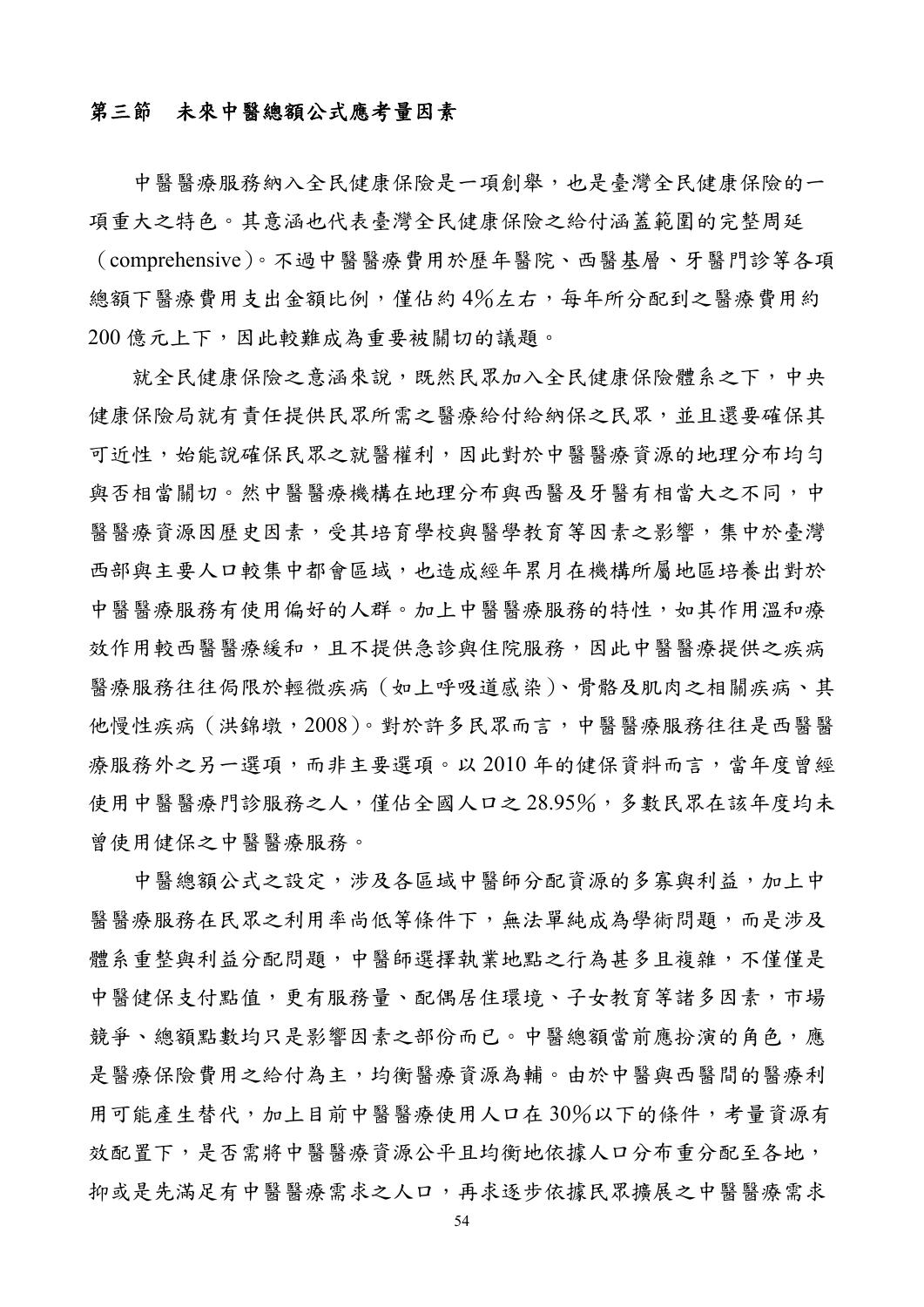逐年改變分配。此兩種不同想法將影響中醫總額公式的分配哲學。

中醫地區總額公式設定考量因素,必須先釐清其分配之主要目的,若只是 提供中醫醫療院所之費用支付,則考量的因素應有所不同。若是考量健保整體 被保險人資源分配之公平性,則思維上必須完全不同。若考量資源的有效率配 置,包含現實面環境現況及政策可行性,則納入地區總額分配公式因素得需更 多方考量。中醫地區總額公式的設定,注定是一大難題,也是健保各類地區總 額分配公式中,最難協調到大家都可以滿意者。

針對中醫地區總額公式設定之建議,建議以現有架構進行微調,在衝擊最 小的情況下,逐年加入區域調整因素,以達成中醫醫療資源分布均衡的目標。 現實上要現有中醫師改變現有執業地點,而達成資源均衡其實是較困難,比較 容易可能是引導新投入市場之中醫師執業地點是相對較可行,因此地區總額公 式是否要考慮承認市場現狀,又要避開現有機構可能有供給創造需求問題時, 變得十分複雜。影響中醫師執業地點之行為模式的政策,不應僅考量以總額之 點值為唯一考量,運用於中醫師人力資源較多地區延遲特約或獎勵持續停留於 中醫師人力不足區域,都是可以加以考量的方式。

英國醫療資源分配研究小組提出,一個好的地區加權人口公式應該符合四 個評估標準:(1)與理論相符合,以使公式內容具有邏輯性、適當性、相關性 和可變性;(2)具實用性,所使用的方法必須可以計算,統計資料可靠,以使 計算過程不用加入過多的人為判斷;(3)公式應該簡單易懂,雖然某些所引用 數據的細節也許會較為複雜;(4)公式的計算結果應該避免提供醫療院所反向 的或不良的行為動機 (HCHS, 1997)。

中醫地區總額分配公式若是考量公平性與現實條件下,必須依循錢跟著人 走之條件下,而全國中醫醫療使用偏好者未達五成以上前,短期折衷方式是採 行以全國中醫偏好使用者或以目前中醫醫療利用人口作為中醫地區總額公式之 人口分配依據,並以每年使用人口成長率來作為年度預算調整。短期以現有健 保中醫門診使用人口來分配,間接承認中醫療機構之分布與中醫醫療服務現 況,但此模式前提是必須將中醫醫療資源缺乏改善,另以預算處理調整,期以 醫療服務公平條件下,相同需求者有相同的照護;而不同需要者提供不同的照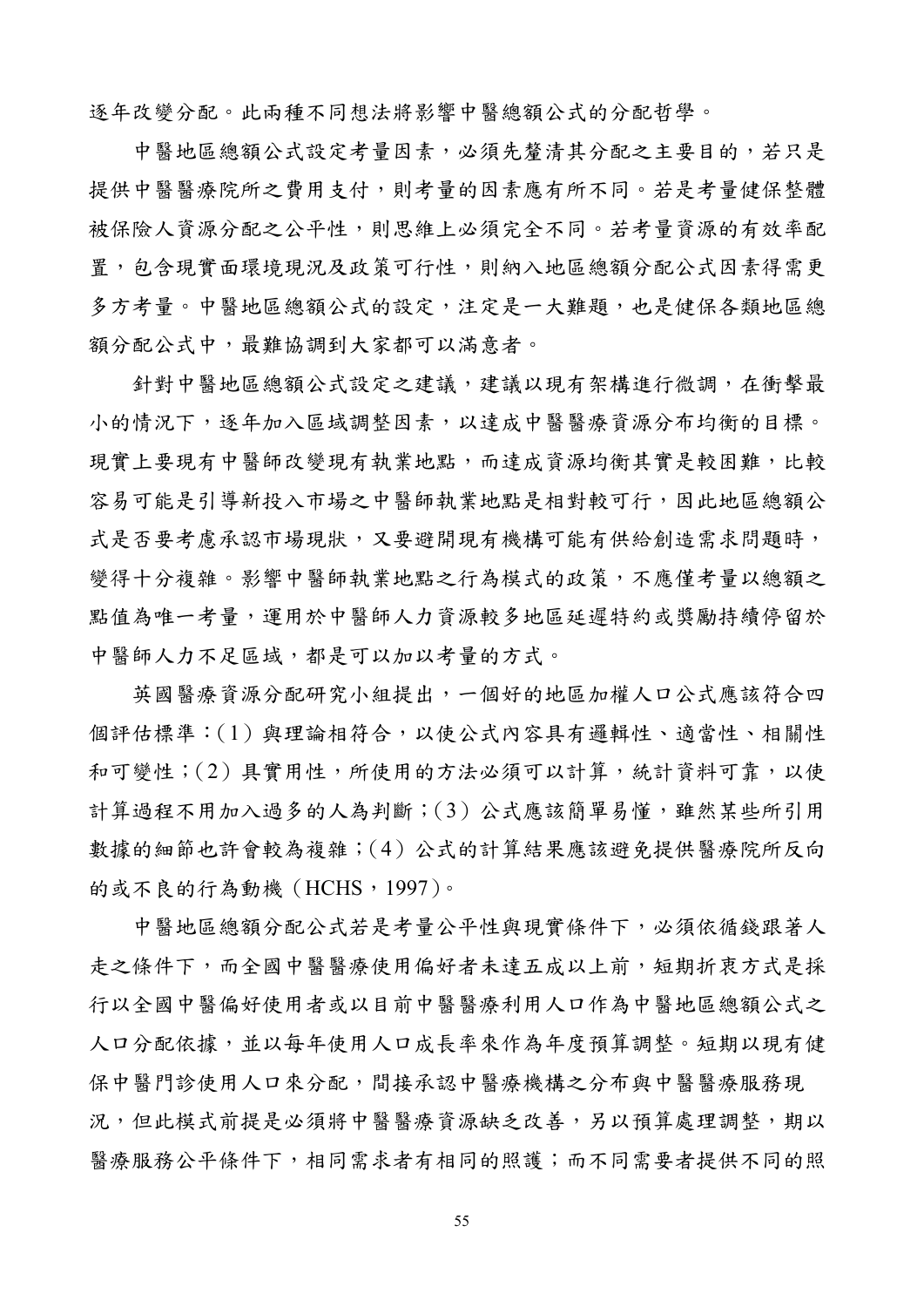護(Wagstaff & van Doorslaer,2000),以確保全民健保下之民眾權益。

醫師人力的配置應基於區域民眾的需求來配置;區域民眾的總需求與該區 域民眾之數量及健康狀態與對醫療利用之認知有關。因此人口數依然是決定醫 療利用或費用的最主要要素,也就是理論上人口較多的地方,應配置較多之醫 師,而醫師人力實際的地理分佈,在諸多研究結果也都呈現在人口多的地方醫 師人力也會聚集 ( 張苙雲, 1983; 黃偉堯, 2002; 黃伯彥, 2000);

但偏遠地區醫師人力不足之鄉鎮區,除了其醫療市場無法滿足醫師目標所 得外,醫師及其家人的教育與生活品質要求等問題將是另一障礙,將會造成醫 師人力缺乏問題更加嚴重(Chiang, 1995; Newhouse,1982)。

地區總額的設定,或其他任何透過總額財務機轉,來達成醫療資源重分配 的效果,相關政策規劃者負有極大的責任。由於現存的醫療利用情況,深受醫 療資源分佈的現實影響,因此依據地區民眾需要來規劃醫師人力的方法論探 討,必須能夠儘量獨立於醫療資源分佈之外,亦即這些考量因素,必須儘量不 受地區別醫療資源多少影響。也因此供給面因素之相關變項最好加以控制,或 運用統計方法,排除對於區域醫療需求推計,以減少醫療資源推估必須遷就於 醫療資源分佈之現況。

基本上要公平的分配中醫健保總額費用到各區,所需要考慮的當然是考慮 該區域民眾的健康需求,實際上與其醫療花費支出有關。而與醫療花費有關的 主要因素如該區域之人口數、中醫利用人口占率、地區老年人口占率、戶籍人 口占率、人口風險因子、中醫診所的數量、無中醫師服務鄉鎮人口數等因素其 意涵含如下:

(1)區域之人口數:區域人口數應是預算分配之重要依據,人數是決定一 個區域民眾應分配到經費的最基本參數。特別是全民健康保險屬於強制與完整 性的綜合保險,單存考慮需求面與民眾最大選擇之考量都應將人口數納入分配 考量之因子。且進一步去評估區域民眾之健康需要與健康風險校正,因此如年 齡、性別及疾病負擔等因素可能會併入此因素,成為一綜合的指標。

(2)中醫利用人口占率:由於中醫醫療主要運用於非急性醫療服務,在屬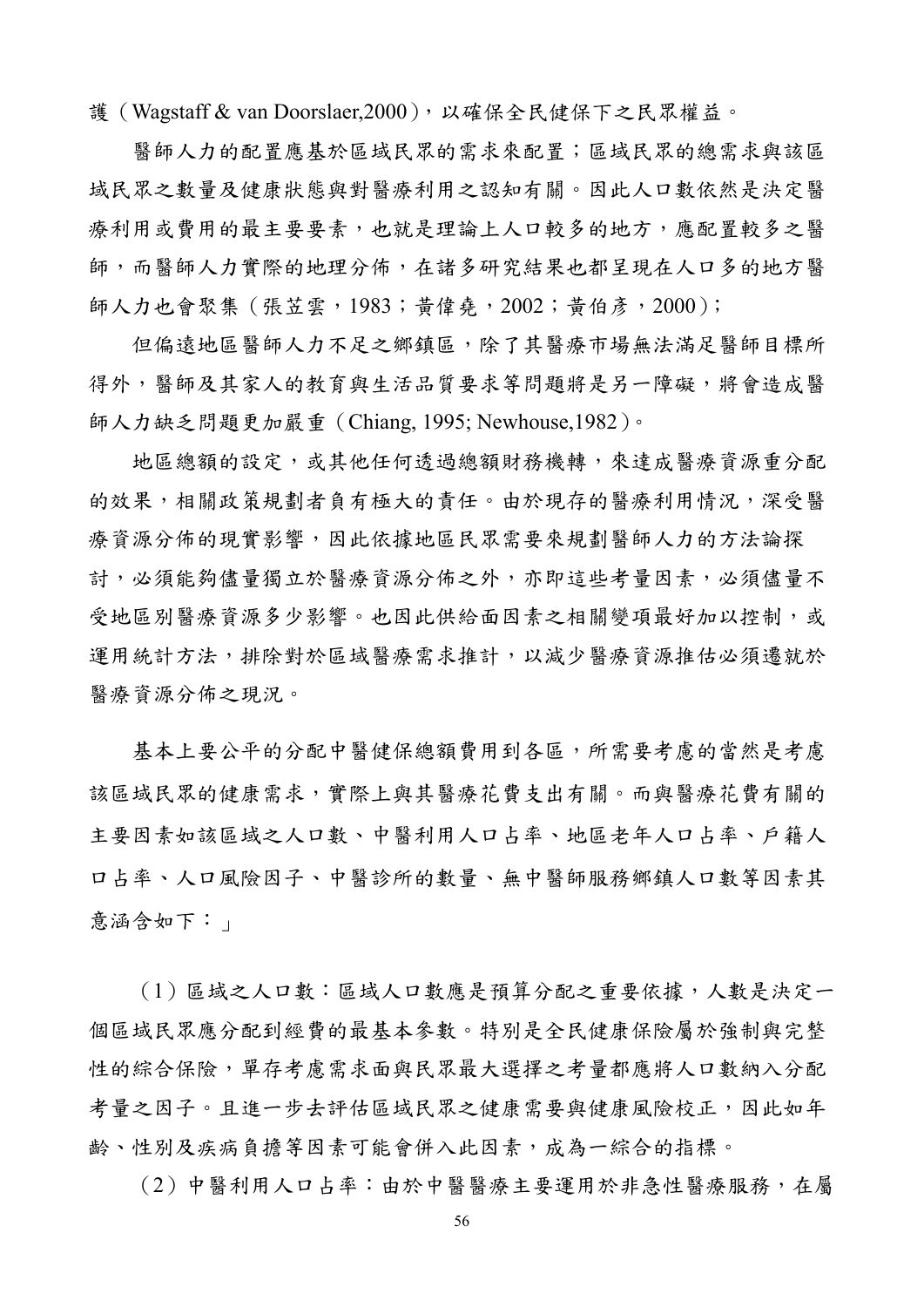性上有較大的需求彈性及個人偏好問題,且與其他醫療服務間可能存在替代或 互補效果,若考慮地區之利用人口佔率確實是一符合在臺灣中醫醫療利用人口 不高情況下,就有限資源最有效率配置的參數之一,因此也有學者專家相當推 崇以次為主要分配因子。惟此項指標在運用上需相當審慎與小心,因為地區中 醫利用人口占率其受供給面影響相當大,且易導致機構不良動機增加區域中醫 利用人口,最後在中醫醫療提供者區域提供較多經費誘因下,將造成資源更集 中的逆向引導。如何公平評估中醫利用人口佔率成為替代中醫醫療需求人口之 分布的虛擬指標是以此為分配參數成功之關鍵。

(3)地區老年人口佔率:老年人口指標是否納入主要著眼於老人常有較高 之醫療利用與費用,不同區域之老年人口比率不同確實應考量,但此指標必須 考慮是否在地區人口健康風險及疾病負擔時已納入考量,並避免重覆納入公式 成為分配因素。中醫醫療利用上,老年人使用中醫醫療比率也相當低(洪錦墩, 2010),因此在專家德菲問卷中被專家視為相對重要因子,但專家會議中有些專 家建議暫時無須納入分配考量。

(4)戶籍人口占率:戶籍佔率在近年的中醫地區總額分配公式被納入,基 本上屬於替代地區人口之指標,亦是反映地區人口多寡的依據,亦屬正向之分 配指標,由於戶籍資料來自官方不易造假,取得亦方便並不受供給面影響。其 納入意涵對於地區總額之分配在於創造錢跟著人走的基本誘因。但戶籍人口往 往與實住人口有相當之差異,如何校正亦是一個難題;且依戶籍人口因素無法 考量年齡、健康需求、就醫選擇偏好等,往往必須再搭配其他健康需求因素考 量。

(5)人口風險因子:人口風險因子考量的是地區民眾之健康狀態與醫療需 求,性別、年齡、社會經濟地位、疾病型態等等都是影響區域醫療費用之重要 因素。Grossman (1972) 的理論認為健康是一種資本存量 (stock), 而這樣的健康 存量會隨著年齡增加而產生折舊,而人們可藉由消費醫療服務來補充健康存 量,其模式解釋了隨著年齡增加其醫療需求與支出均伴隨著增加,有太多的實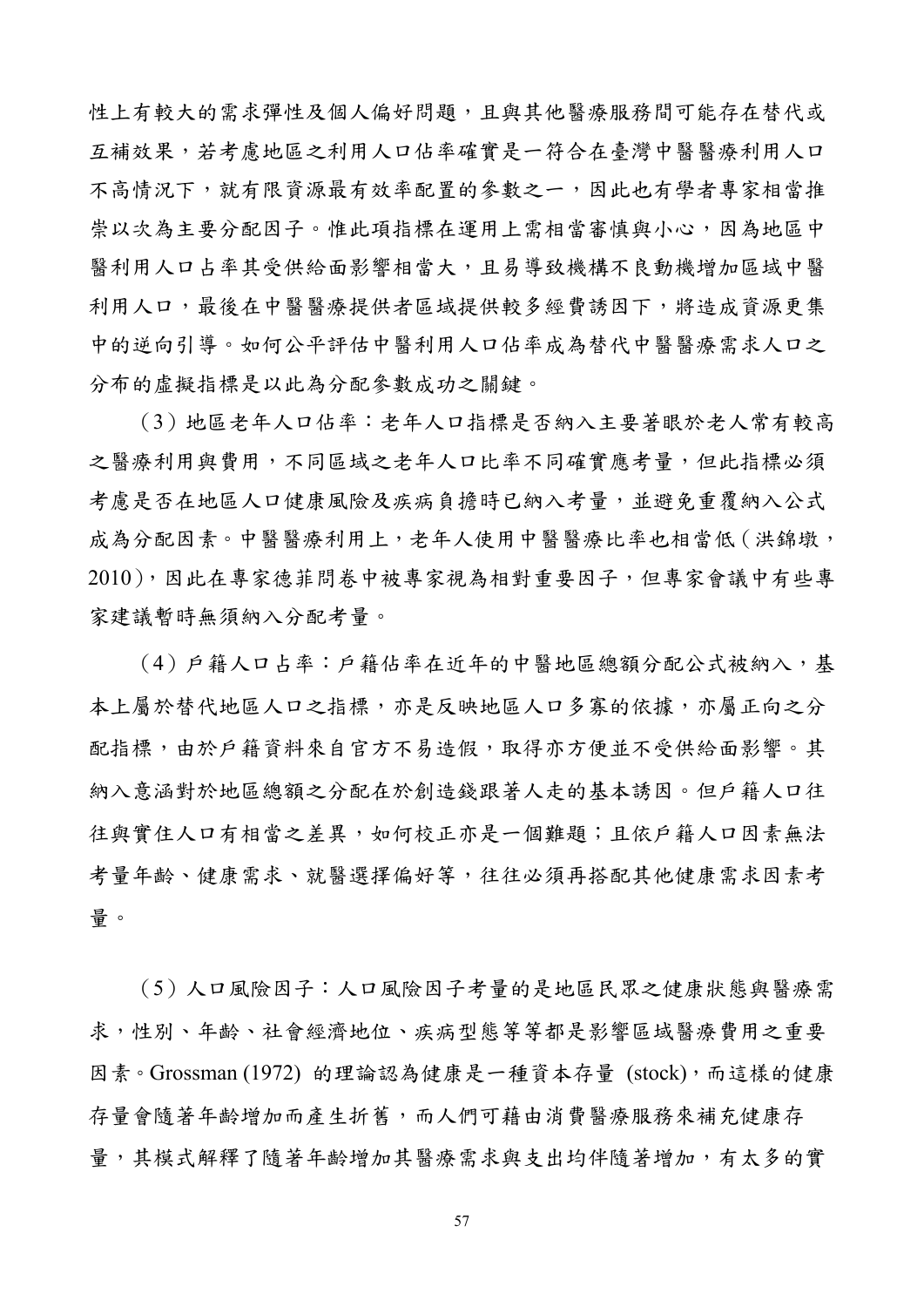證研究均證明隨著年齡增加其醫療需求與支出均伴隨著增加,Feldstein(1998) 認為教育水準與醫療服務的利用率有正相關存在,因為教育水準高的人對於疾 病的認知遠比教育知識水準低者,且更能有效率地去使用醫療服務。而 Fuch (1979)的理論是認為時間偏好同時影響了健康及教育的資本投資,因此個人 對健康之投資除了可能受教育之影響也受其時間偏好之影響。

(6)中醫診所的數量:中醫診所的數量納入分配因子,應是承認現狀,如 同參考前一年申報點數或件數般。此因子由於過度來自供給面因素,除能減少 對現有之執業機構造成過度衝擊的優點,應是中醫界容易接受之指標。但其缺 乏均衡醫療資源的誘因,凡而有誘導經費分配再流入資源已充裕的區域,無助 於改善資源分布平均與民眾公平接近中醫醫療服務之權利。

(7)無中醫師服務鄉鎮人口數:在分配公式中納入無中醫師服務鄉鎮人口 數應是有期盼資源能投入無中醫師鄉鎮的改善措施,也就是區域無中醫師鄉鎮 人口數愈多應投入改善之經費分配要愈多。惟臺灣因區分成 6 大區域進行區域 經費分配,有可能因為區域過大,能因為某些區域內更集中特定鄉鎮或縣市時 反而獲得較多經費之分配,有更多經費在該區域但未投入中醫師不足之鄉鎮或 縣市反而驅使中醫師人力更集中的負面效果。運用時應特別注意其增獲經費之 規範。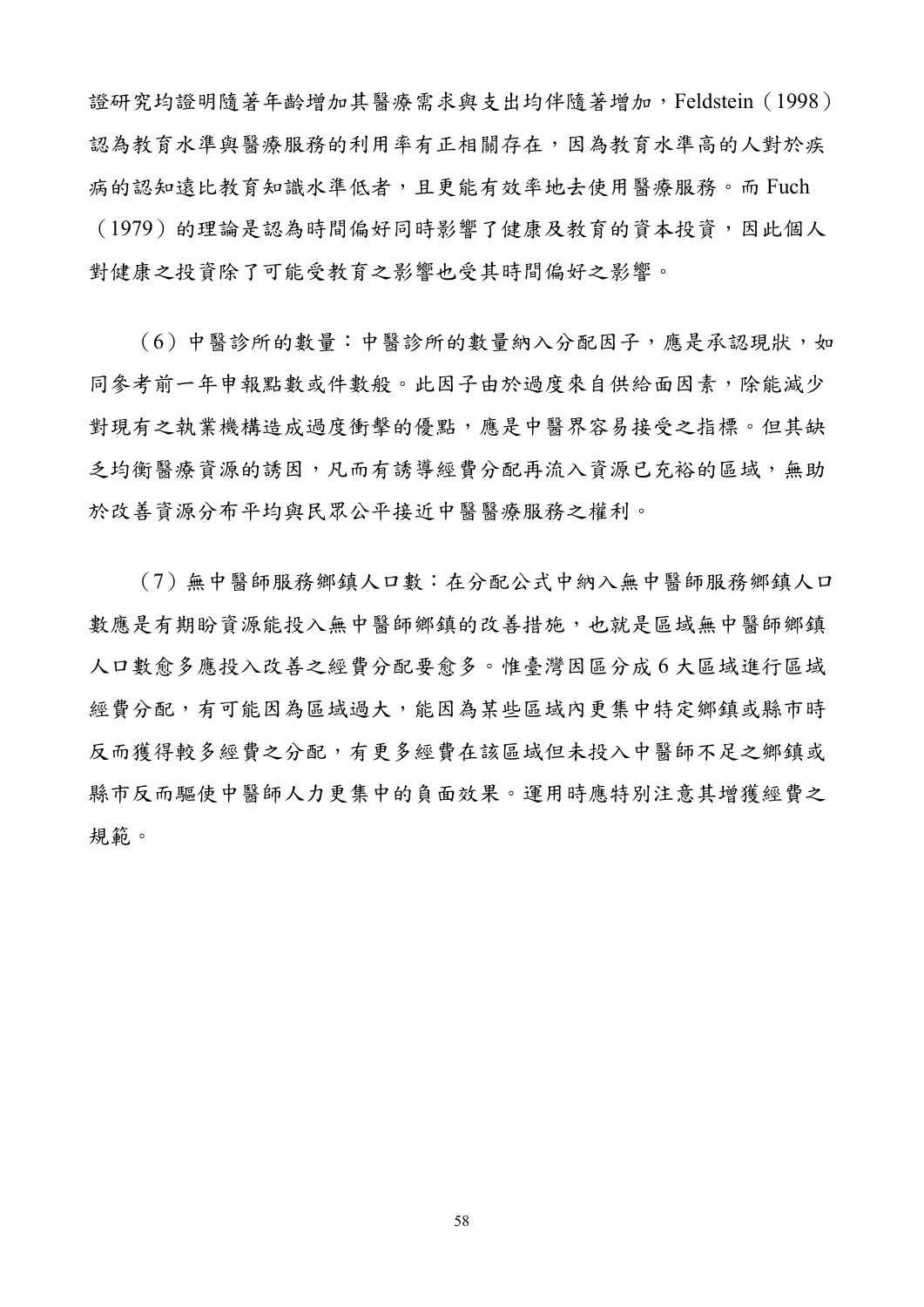#### 第四節不同中醫地區總額分配公式之可能衝擊

中醫地區總額分配公式的變動將影響中醫醫療體系資源的配置,也可能影 響到民眾的資源享用之公平性,公式應求不導致資源再過度集中之可能。

在公式簡化前提下與健保資源配置效率考量,亦有中醫專家學者提出以中 醫醫療利用人口為分配之依據,取代一般人口作為預算分配,每年再依使用人 口變動來調整預算模式。在整體民眾中醫使用率(30%左右)如表 5-3 所示,仍 不算高的情形下,基於目前具中醫醫療需求民眾權益保障考量,是可以考慮納 入分配公式之考量。不過基本上應是有民眾之需求評估,關於民眾在中醫醫療 需求評估,並無常規之具代表性的研究調查,若是為了每年的分配公式參數的 需求,將耗去每年相當經費進行需求調查是值得加以審酌考量。比較簡單的方 法是以前一年民眾之需求為依據,但這樣的數據又落入由供給面所提供的利用 資料,其實深受機構之地理分佈現況影響,可能有供給創造需求的疑慮,且落 入承認現況無法對於地理分佈產生足夠的誘因,引導中醫醫療資源走向分佈均 衡,對於居住於中醫醫療設有中醫醫療需求的全民健保被保險人來 說不太公平。

因此若要採行以中醫醫療利用人口為依據的條件下,應有配套措施,如先 切出改善中醫醫療資源分佈之專門預算,致力於提供中醫師赴中醫醫療資源不 足區域之鼓勵及補助措施及經濟誘因;再依中醫醫療需求之民眾加以分配。以 表 5-4 及 5-5 進行試算分析,表 5-4 代表 2009 年時中醫地區總額分配改為東西 兩區的方式,表 5-5 則代表 2005 年當時中醫地區總額仍分為 6 區模式。由中醫 使用者為佔率分配或是比較其他以申報點數、申報案件之模式進行分配,與當 年度健保局各業務組所分配獲得預算金額相比較,目前分配之預算,台北及北 區業務組應增加分配預算,而其他如中區等四個業務組則應略微調進預算,基 本上其依現有公式所分配之預算,實質已接近以中醫使用人口為基礎;不過與 人口數之基準分配仍有很大之差距,若急速將中醫地區總額以人口為基準分 配,勢必對中區有極大之衝擊。或如過去的規劃中醫地區總額擬以 8 年緩衝期 逐年改成以人口為分配之依據,在實施數年後面臨部分區域點值偏低而造成中 醫醫療機構經營困難問題,而使政策無法持續進行。當然站在政府立場上促進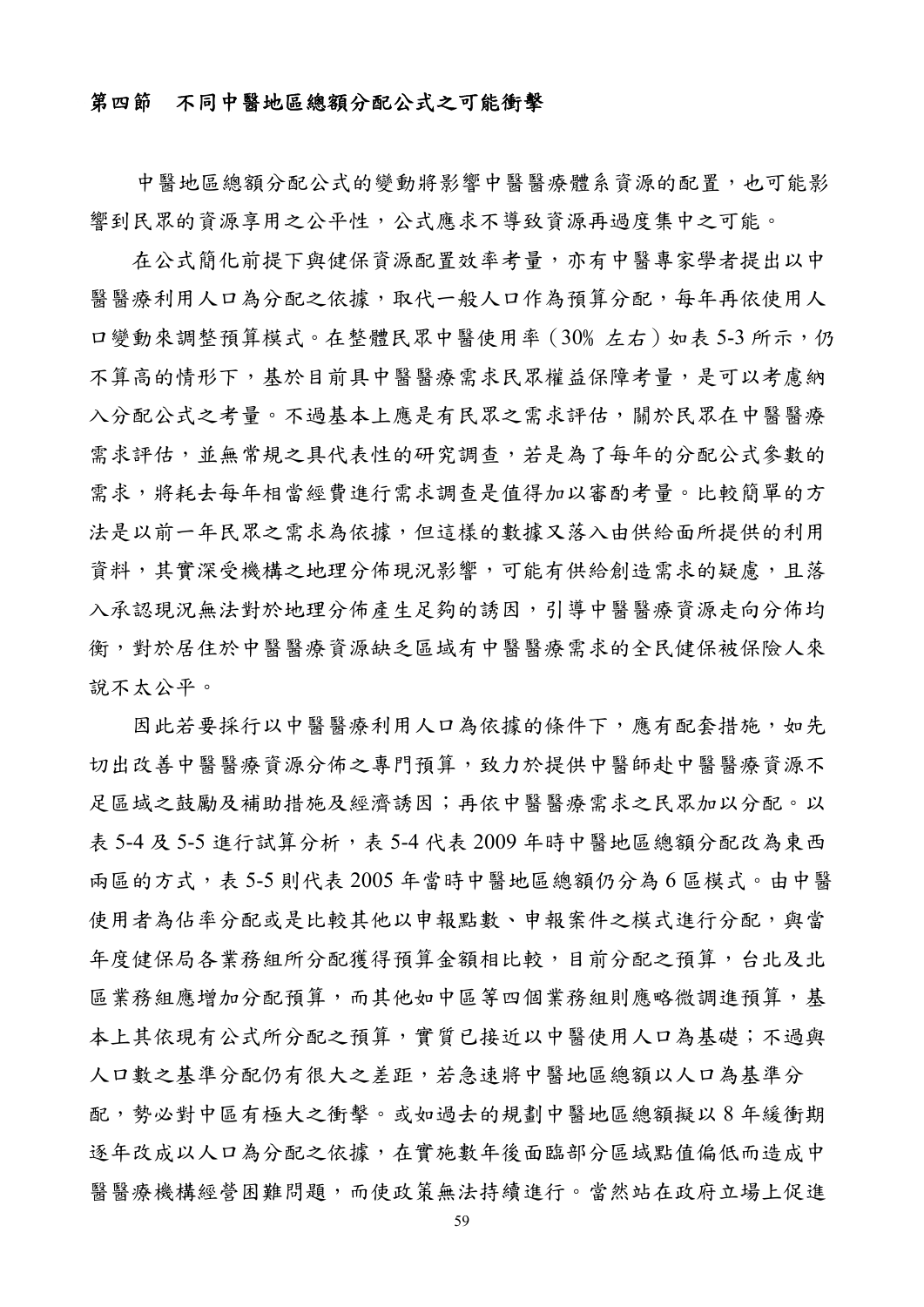全民公平享有健保醫療資源仍是最優先之考量,以人口及其健康風險的公式考 量因素納入中醫地區總額分配之中仍有其象徵意義與目標,也是存在一經濟上 之誘因,同時亦是對於中醫界賦予一個均衡健保中醫醫療確保民眾全民健康保 險體制下之公平權益的歷史責任與目標。

 中醫地區總額分配若改成依中醫醫療利用人口,對目前之分配影響不大, 又可簡化公式的複雜程度,是可以作為過渡的中醫地區總額分配公式,不過前 提是一定要有另有均衡中醫供給者分布的配套措施,待中醫師執業地點地理分 佈逐年均衡後,中醫人口連加普及與提升後,再改以人口佔率為終極目標。不 過其可能之風險是運用中醫醫療利用人口數作為主要分配亦可能陷入誘導資源 集中的反作用,因為在原本中醫醫療供給者較多區域培養出更多之中醫醫療利 用人口,因分配到較多中醫醫療總額經費反吸引更多中醫醫療提供者投入,這 是必須審慎考量。

第三種地區總額分配公式的考量模式,是以英國地區預算的分配架構為參 考。即同時考量加權論人計費目標、現狀基準及改變速度等因素一併納入考量。 即以地區人口數經健康風險校正之權數及前一年或數年之中醫醫療利用,再考 量每年中醫師人數之變動與民眾醫療利用之改變。這些地區總額分配考量因素 概念基本上是本研究學者專家可以接受及有共識,亦是折衷的方法之一。但是 較難的是相對的權重應如何設定,既能符合中醫界期待又能朝向符合民眾就醫 權益保障的公平性目標,更能有避免公式再導致資源趨於集中的惡化後果。因 此另一選擇可考量中醫界較能接受的較高比率現狀權重搭配長期逐年微幅調整 之健康風險校正的地區人口數,亦是可以考慮的模式之一。

 中醫總額公式協商的難度在於中醫界與官方思維的南轅北徹之立場差異。 中醫界對於公式考量的是公式的設計與變動,主要在於對既有之中醫醫療機構 收入之影響,是中醫界在地區總額公式上之思維與考量。但在官方立場上,均 衡醫療資源確保民眾就醫權利卻是其重要的使命及目標,但卻又受限於能使用 的工具與策略相當有限,包含地區醫療資源進出的管控、預算分配區域大小設 定等工具,最後僅能每一年與中醫界代表於中醫總額分配公式上的辛苦協商, 必須堅持在公式中納入代表逐年對於均衡資源的象徵意涵的參數。加上中醫醫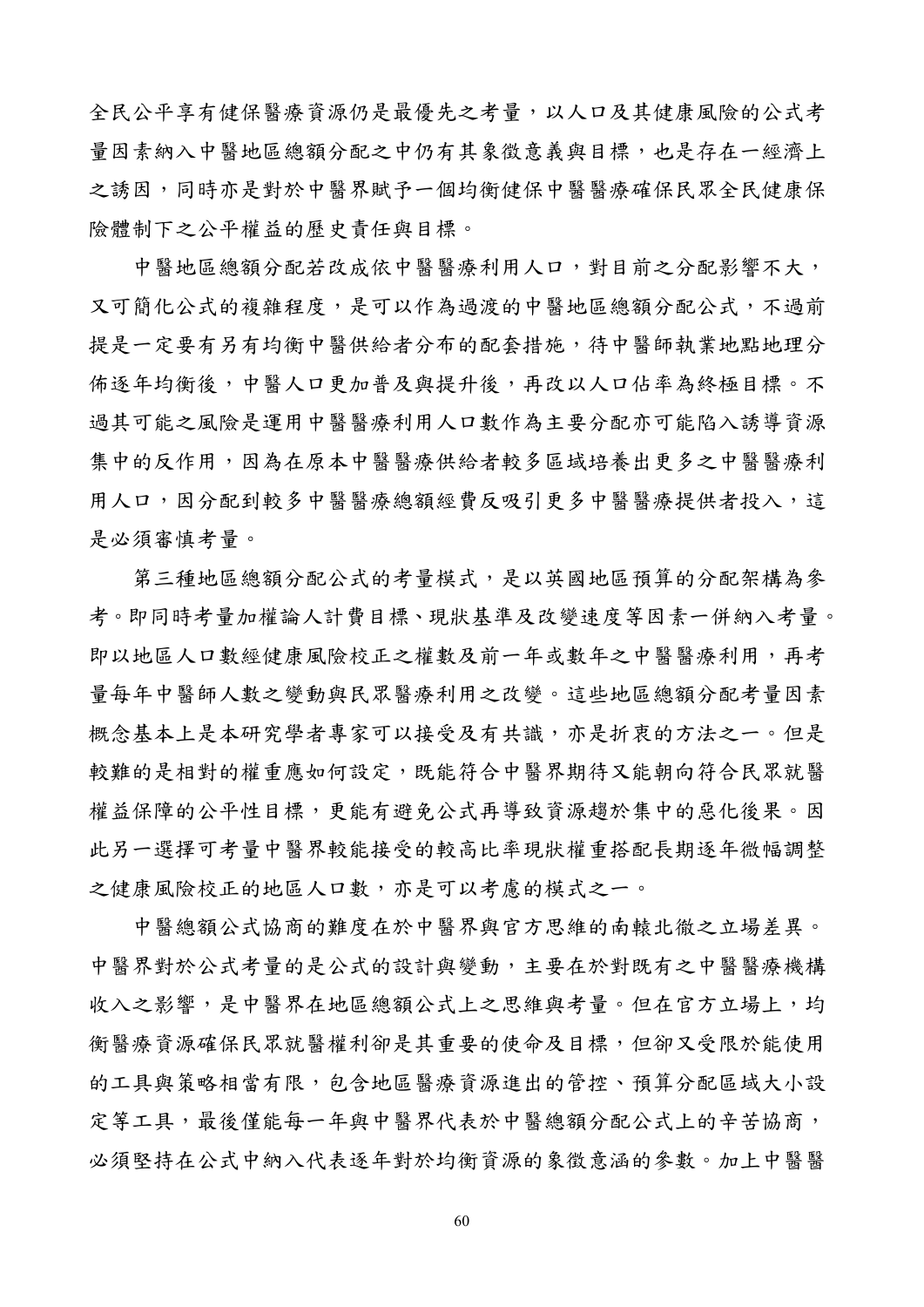療服務本質上的特性並非緊急且必須之服務且有個人偏好問題,使得中醫地區 總額分配協商問題早已跳脫學術問題,而有較高的政治意涵與資源分配的角力 戰場。

 長期的中醫地區總額分配公式思維,不能忘記中醫醫療服務並非是個附加 險,而是一個全民都應能享受的醫療服務,仍舊要回歸到公平均衡的分配到各 個區域所有國民。整體中醫健保經費分配必須回歸到全民健康保險的精神,由 於醫療供給者的分布不均衡的應是導致中醫地區總額公式的難題。

因此另一個思維是若最終中醫總額如仍須回歸如牙醫與西醫總額分配般, 地區人口數與其健康風險將是重要分配因素,若直接以地區人口作為分配依據 將對原有中醫醫療供給者產生直接衝擊。或許也可以直接將地區人口因素納入 地區總額公式,規劃較長的緩衝期逐年調整;同時也考慮承認現狀,分配因素 搭配現有服務量因子以減少對於原有中醫醫療提供者衝擊。

61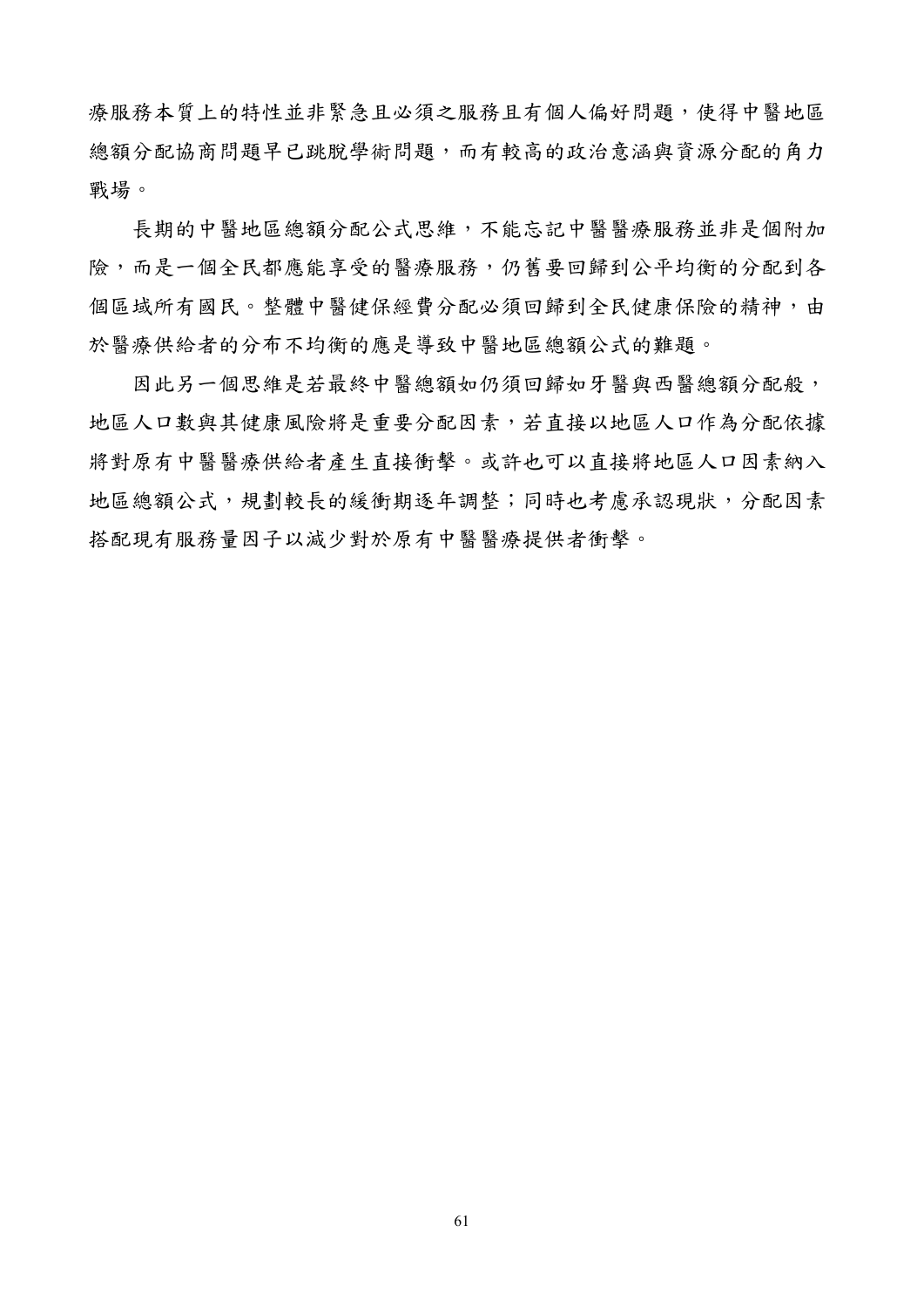### 第陸章結論與建議

本章為結論與建議部份,共分二節,第一節說明本研究發現的結果,第二 節為針對研究結果所提的建議,以下分別敘述之。

#### 第一節結論

臺灣地區實施總額預算制度後,對於醫療費用之成長有良好的管控。而總 額之下區分為6個業務組作為行政作業的分工與績效競爭提昇作用。在國家總額 固定下後進行地區總額之分配,希望能夠將健保醫療費用作公平的分配,並期 盼藉著分配能達成醫療資源公平的分配,提昇民眾使用各種醫療服務的可近 性,以確保民眾納保之權益。中醫總額制度業已實施多年,透過分區預算之分 配,造成點值之差異,企圖能對於原本分布極為分布不平均的中醫醫療機構, 達成均衡分布之作用,但因現實之限制,中醫地區總額公式歷經多年變動,原 先欲將人口因素逐年調高其佔率,來達成區域服務點值差異,引導中醫醫療機 構分布,因考慮點值過低時,將會造成醫師提供服務不敷成本,終究放棄原來 的地區總額分配公式,由六區改為東西兩區模式,本研究以地理分布評估及專 家德菲法方式,評估中醫總額支付制度之分配公式對民眾權益確保,結論如下:

- 一、中醫總額實施後,以時間序列分析結果來看,中醫師人力資源的分布確實 因為點值差異有所改善,且時間差約在兩季之後。亦即全臺中醫總額浮動 點值與中醫師地理分布之GINI係數相關達顯著水準,中醫師人力地理分布 趨於均衡與全台點值變動相關,但變動幅度低於中醫師地理分布的自然均 衡趨勢,但各分區的點值高低與區內鄉鎮中醫師人力分布均衡無關。因此 可以肯定實施中醫總額預算制度,對於民眾就醫權益有所貢獻。
- 二、近3年新執業中醫師流向數量較多的鄉鎮區域分析,發現較多的新執業中醫 師仍流向都會區域都會區域周邊,這些區域的特徵是人口數稍多,且中 西醫療資源豐富之區域,顯見在引導新設立中醫醫療機構的獎勵措施效 果,仍有待加強與檢視其成效。

62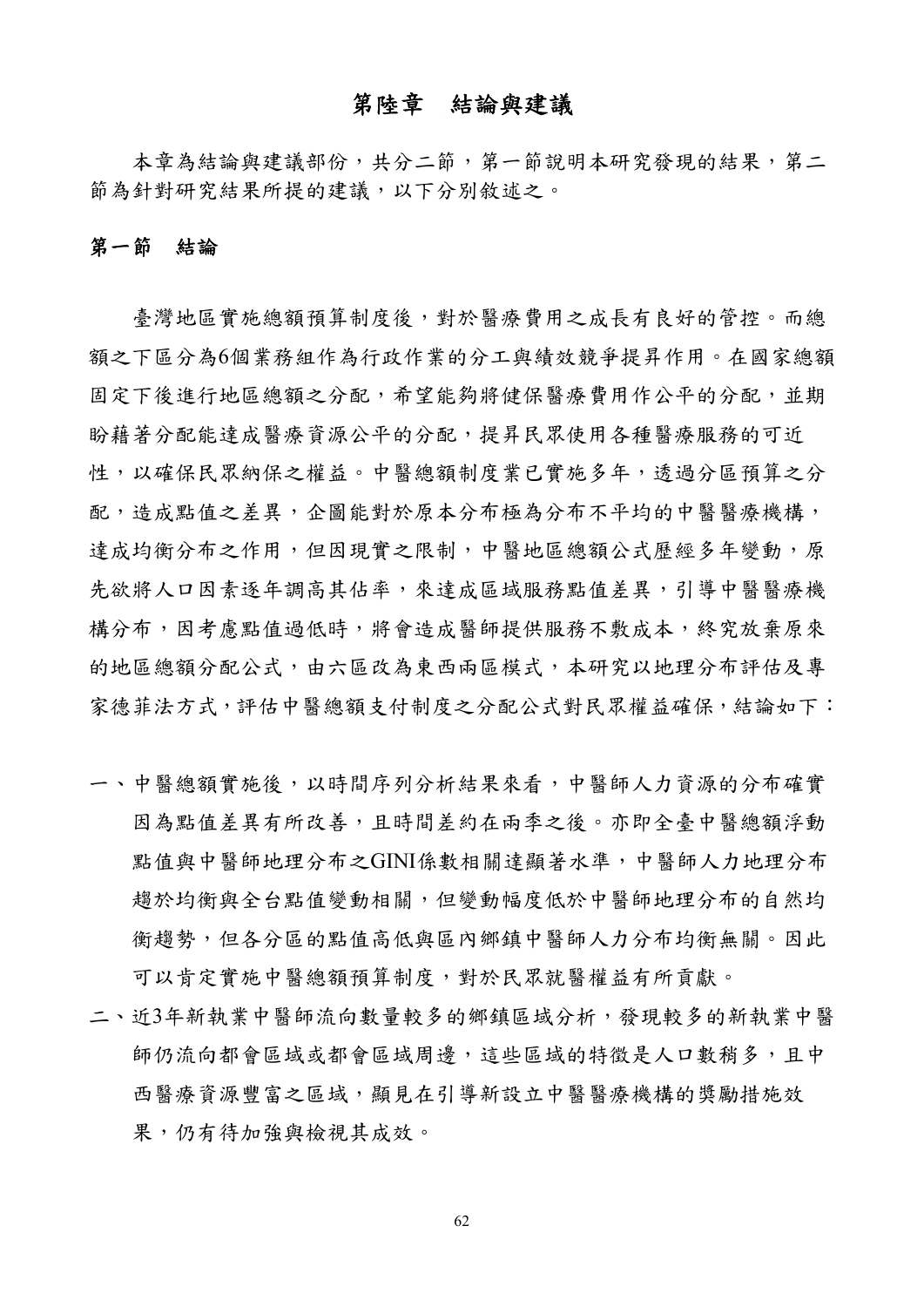- 三、中醫總額實施後,研究發現在每位中醫師申報點數與每個案件平均點數的 變動均不大,從整體角度來看看不出總額下有衝量問題,況且部份區域因 點值下降,使該分區對於醫療機構申報之點值亦會配套之管制。
- 四、以健保局轄下六業務組歷年分配之預算比率來看,臺北業務組、北區業務 組及中區業務組,在目前分配模式下,其所獲的之預算比率是較貼近申報 點數,而偏離以人口為分配之比率,亦即目前的分配模式是對這三個區域 之衝擊較小;東區的點值雖然較高,仍低於以人口比率分配水準。
- 五、德菲研究下之主要結論為中醫總公式可以考量的優先因素,包括戶籍人口 佔率、中醫利用人口佔率、地區老年人口佔率、人口風險因子、區域執業 成本、中醫診所數量及無中醫師服務鄉鎮人口數等。其中地區老年人口佔 率在問卷上雖有優先率,但在隨後的專家會議認為中醫使用人口仍以青壯 年為主,老年人口佔率與中醫醫療費用關聯性仍不高,應可以暫不考量。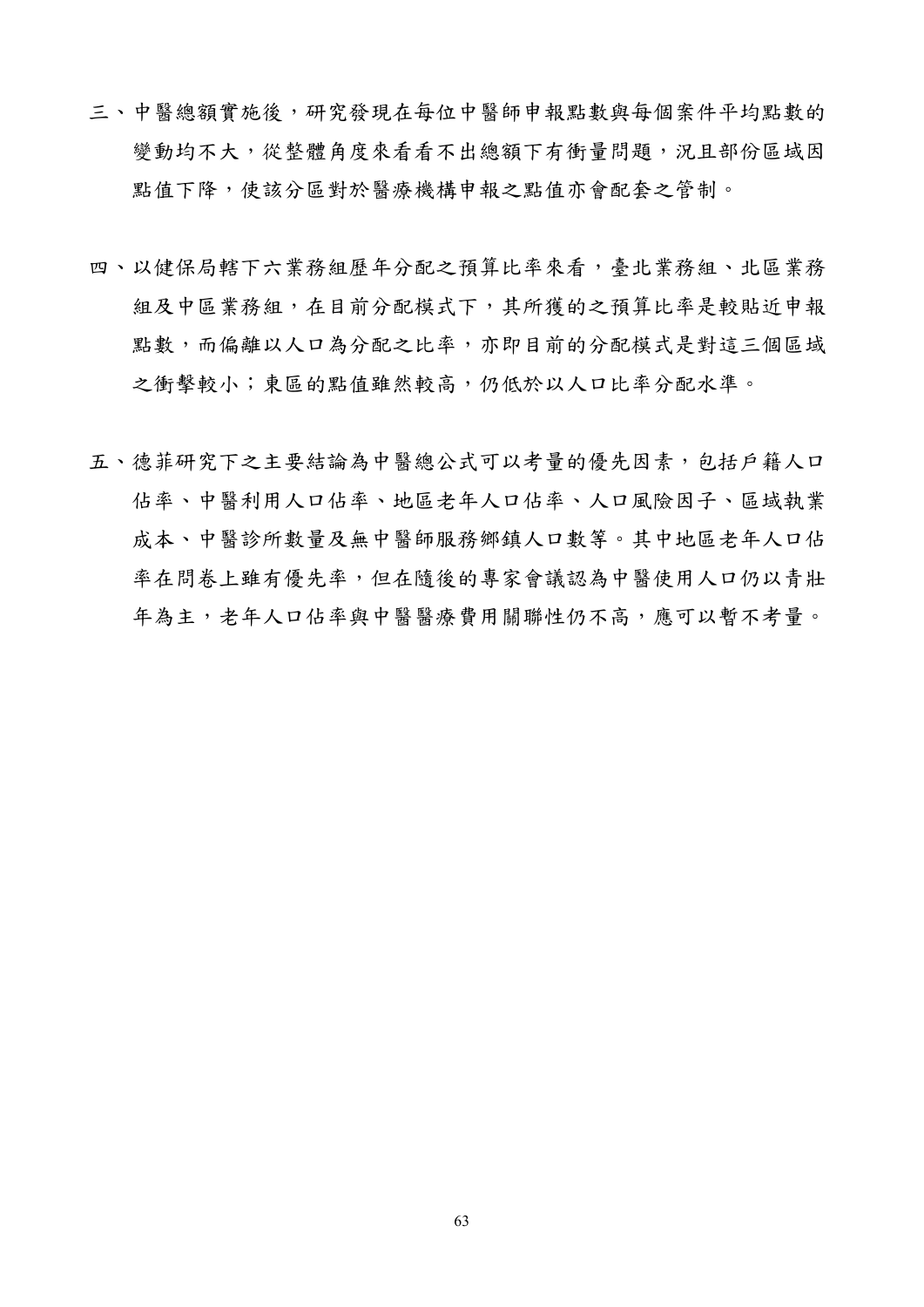#### 第二節 建議

本研究提出下列幾點建議:

- 一、均衡醫療資源提昇民眾就醫可近性應是政府之責任,是否完全仰賴全民健 康保險給付措施值得深思,建議除了全民健康保險制度下的相關作為,衛 生署醫政部門與中醫相關部門亦可著力,如在金門、馬祖或花東直接設立 中醫科別門診或提高獎勵給指定區域的新開業中醫師。
- 二、中醫總額下對於醫療資源分布雖有改善,但遠低於自然改善程度,是否要 賦予中醫總額達成均衡中醫醫療分布應可重新考慮。中醫教育培育地點的 分散,對於中醫醫療機構新設會有相當程度之影響,目前中醫師培育學校 已分散至北、中、南三區,但東部仍是中醫醫療資源相對欠缺區域,應可 考量增設。
- 三、假使中醫總額仍須肩負引導中醫醫療資源之責,基於強化效果目標下,中 醫地區總額分配之區位則必須下降,由原來的6個業務組下降至醫療區域、 縣市、醫療次區域或鄉鎮層級,才可能達成良好之效果。
- 四、短期在全民中醫醫療利用率仍不高的條件下,若考慮優先滿足有中醫醫療 需求的全民健康保險民眾的就醫權益,是可以考慮以中醫醫療利用人口為 分配基準並搭配逐年微幅調整之健康風險校正的地區人口數,以簡化目前 複雜的分配公式。此建議應同時配套於中醫師人力缺乏地區應在分區預算 分配前,提撥專款逐年改善中醫醫療資源不足區域之窘況。
- 五、中醫醫療資源嚴重分布失衡問題,乃屬歷史發展所造成的問題,需要時間 來進行改善,政府公權力介入將是最迅速有效的解決方式。在兼顧憲法保 障人民居住遷徙等基本人權條件下,保險單位是否考慮仿照當年勞保特約 作法,地區特約限制方式,在中醫醫療資源過多地區延遲特約(如設立6個 月後),而中醫師缺乏地區准予立即特約,更有效引導新設立中醫醫療機構 地理分布,其效果可能優於總額下之點值差異所產生誘導之效果。

64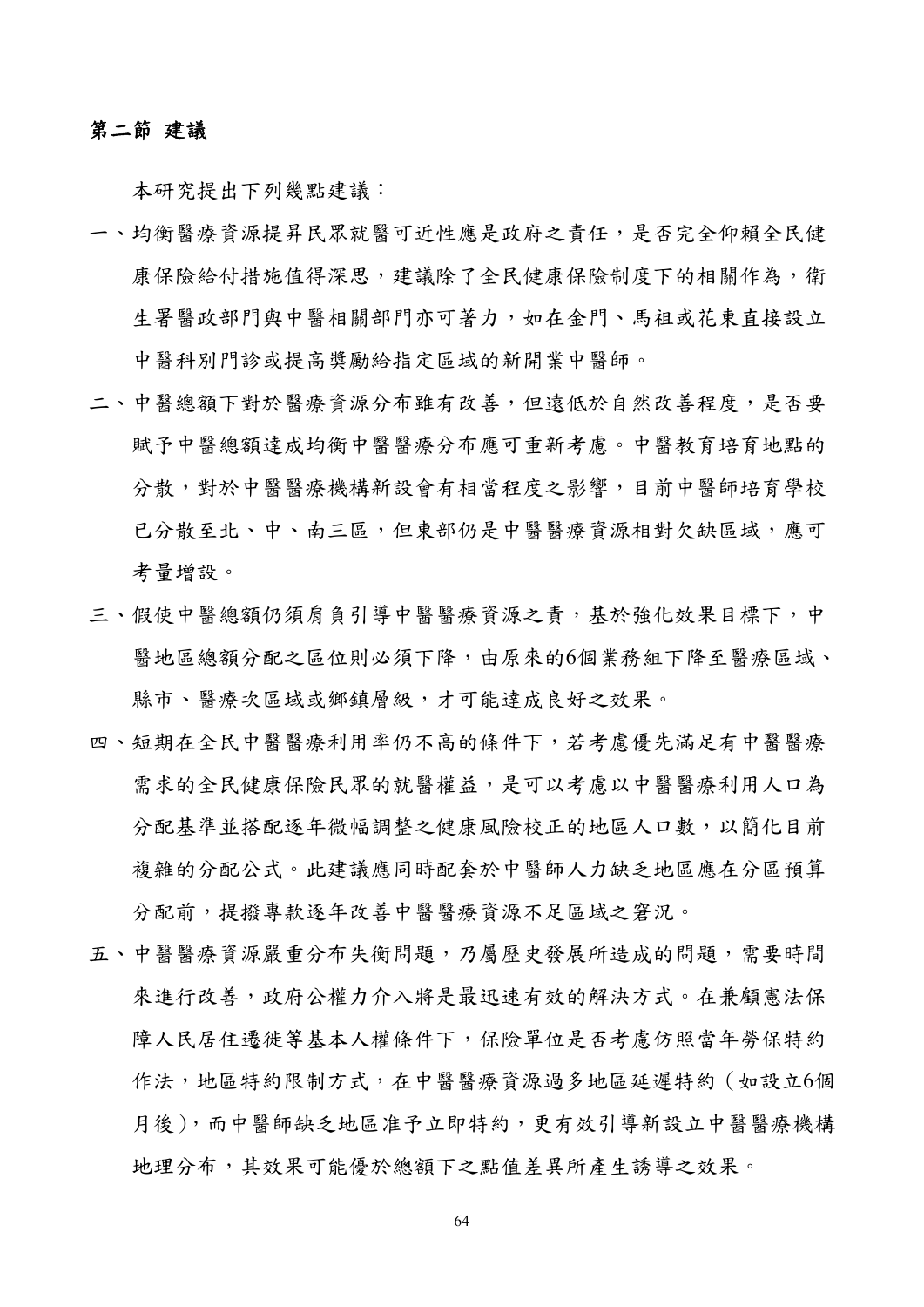#### 誌謝

 本研究得以順利進行,要感謝衛生署全民健康保險醫療費用協定委員會支 持與提供,同時要感謝在計畫進行中的計畫審查委員,提供修正意見使本計畫 能更臻完整落實,也感謝費協會楊銘欽主任委員、林宜靜執行秘書、邱臻麗小 姐、黃偉益先生相關同仁,在過程中提供研究資料、行政協助與修正意見提供。 同時也感謝國家衛生研究院協助提供健保資料庫,供本研究進行相關之費用及 利用分析。

 於研究過程中特別感謝中國醫藥大學學士後中醫學系系主任陳立德博士對 於德菲研究問卷與中醫總額預算分配制度,提供相當多且寶貴意見,也感謝參 與德菲研究之21位專家學者,撥空協助兩次問卷之填答,部份委員並能撥空參 與專家會議提供寶貴意見,使研究得以順利進行。另外,中華民國中醫師公會 全國聯合會的王逸年組長,熱心提供部分中醫總額資料與在德菲問卷擬定時提 供意見。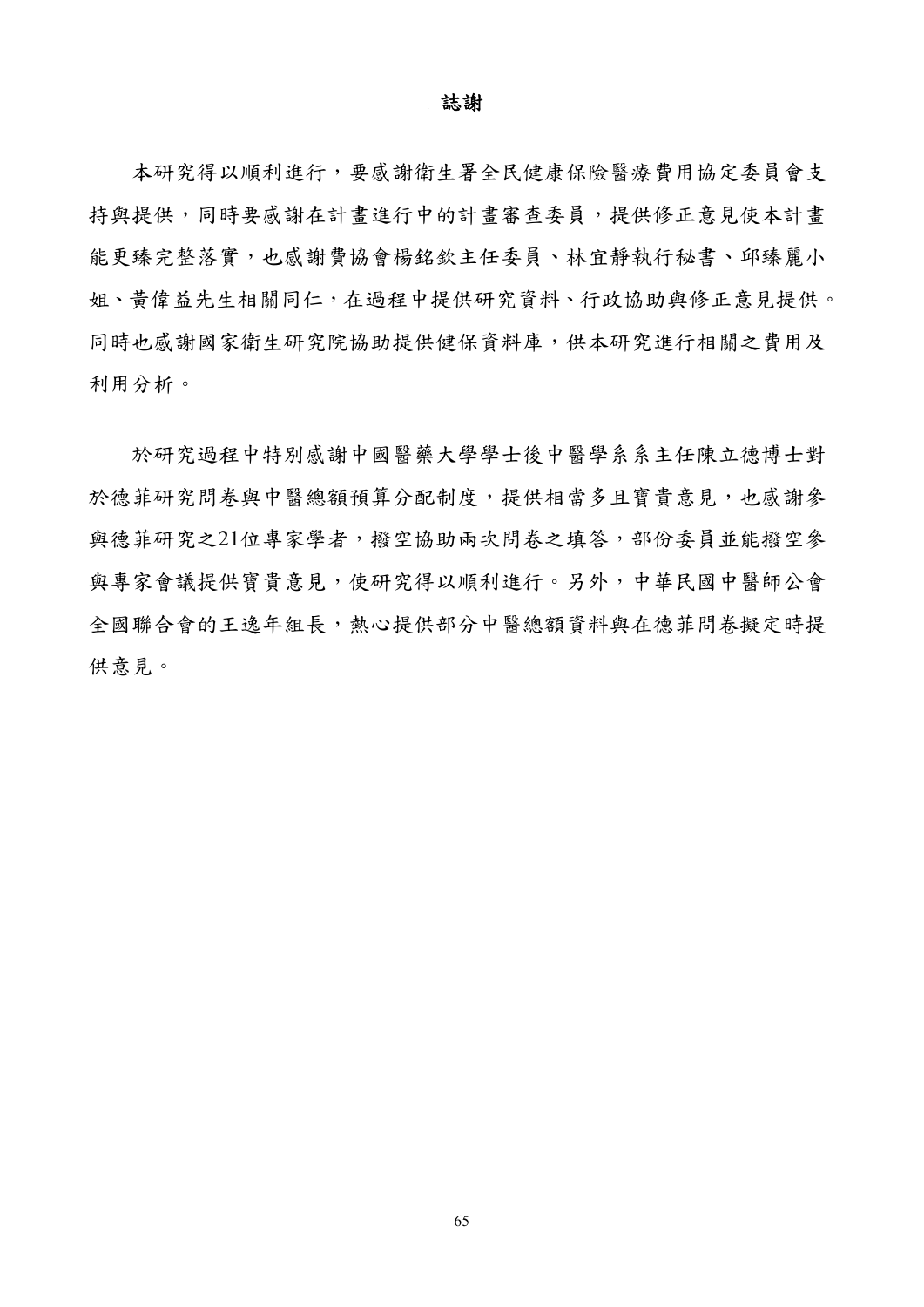### 參考文獻

#### 中文部份

文羽苹(2004)。總額支付制度對中醫醫療市場競爭之影響。行政院衛生署中 醫藥委員會93年度委託計畫研究報告。

江東亮(1988)。健康與公共衛生的歷史。載於陳拱北預防醫學基金會主編, 公共衛生學(頁9-35)。台北:巨流圖書公司。

李卓倫(2004)。如何配合總額預算分配落實分級醫療之研究(行政院衛生署 全民健康保險醫療費用協定委員會九十三年度委託研究計畫編號:

DOH93-CA-1001)。台北:行政院衛生署全民健保醫療費協定委員會。 李卓倫、周麗芳、紀駿輝(2000)。總額支付制度總額設定公式之研究。全民

健康保險醫療費用協定委員會。

林茂文(1992)。時間數列分析與預測*(*增訂版*)*。台北:華泰文化事業股份有 限公司。

洪碧蘭、楊志良(1998)。健保支付與醫界生態關係之初探。醫院,*31*(6),41-60。 洪錦墩、李卓倫、黃光華、黃昱曈(2008)未來十年人口變遷對中醫醫療服務

及人力政策影響的預測。行政院衛生署中醫藥委員會97年度委託計畫研究 報告。

- 徐志誠(2008)。總額支付制度對住院醫療資源耗用之影響*-*以三家醫學中心冠 狀動脈疾病患者為例。世新大學企業管理學系碩士論文,台北市。
- 張苙雲(1983)。台灣地區衛生人力分佈問題之初探。中國社會學刊, *7*,

133-156。

張慈桂、李燕鳴、蕭正光(1998)。全民健康保險實施後花蓮地區民眾可近性 之探討。慈濟醫學,*10*,201-209。

梁亞文、洪錦墩、李卓倫(2005)。歐洲各國總額支付制度之跨國比較。*健康*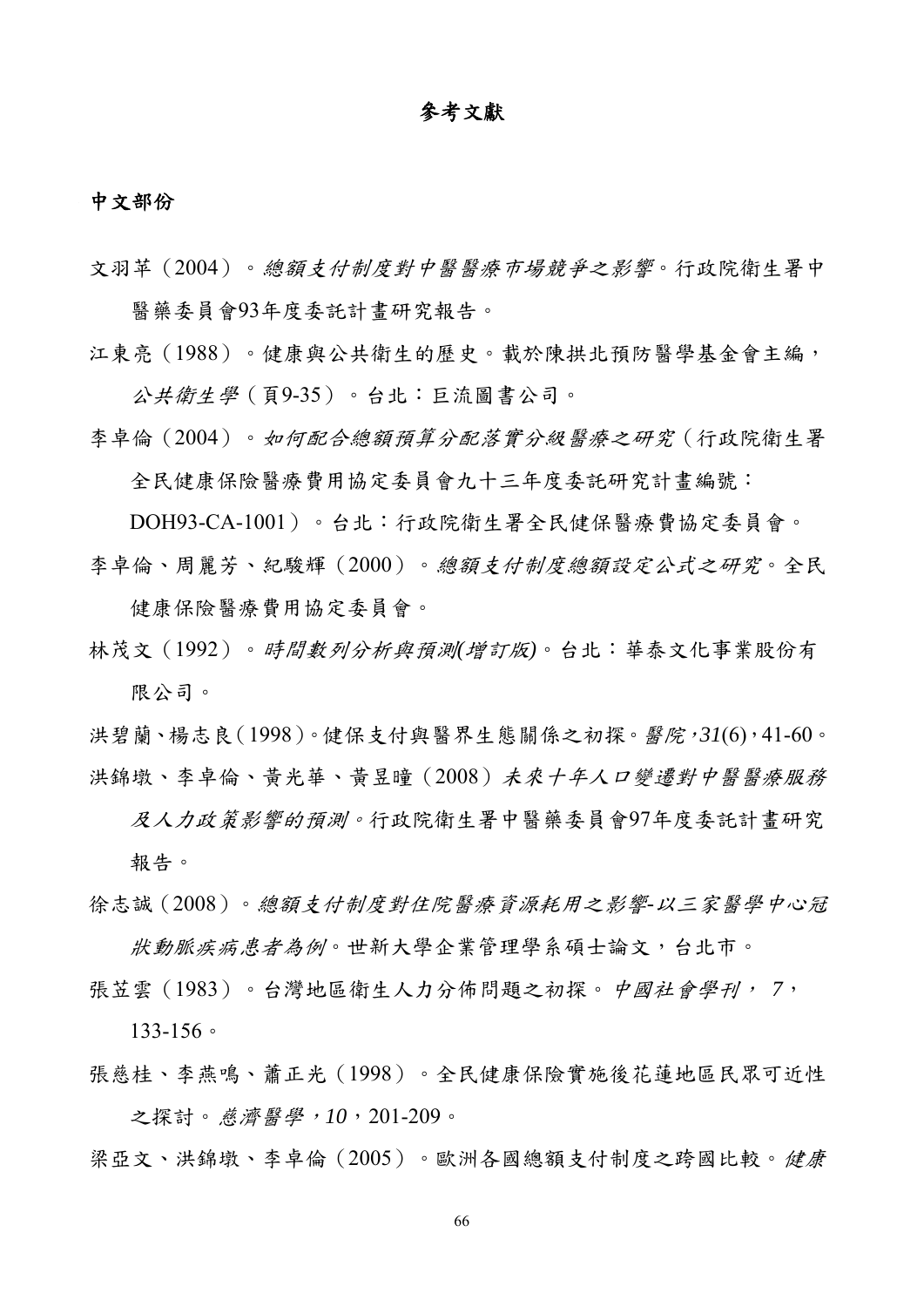管理學刊,*3*,155-172。

陳孝平(1999)。新加坡模式與美國醫療專用儲蓄帳戶對我國全民健保改革的 啟示。社會政策與社會工作學刊,*3(2)*,5-35。

黃博彥(2000):影響台灣地區牙醫師人力變化之因素探討。桃園:長庚大學 管理學研究所士論文,未出版,台北。

黃昱瞳(2001)。全民健保實施牙醫總額預算制度對醫療資源分布的影響評估。

國立臺北護理學院醫護管理系研究所碩士班碩士論文,台北市。

黃昱瞳、楊長興、薛亞聖(2002)。全民健保實施牙醫總額預算制度對醫療資源分 布的影響評估。台灣衛誌,21(6),403-410。

黃昱瞳(2008)。全民健保部分負擔制度對幼童、年長者及慢性病患健康之影 響。國立陽明大學公共衛生研究所衛生福利政策與管理組博士論文,台北 市。

黃偉堯(2002)。台灣牙醫師人力地理分布之分析。臺北:國立臺灣大學衛生 政策與管理研究所博士論文,未出版,台北。

黃偉堯(1988):醫師間的競爭對醫師人力地理分布的影響。臺北:國立臺灣大學 公共衛生學研究所碩士論文,未出版,台北。

楊志良,蕭慶倫,盧瑞芬(1990)。從全民健康保險看我國醫療保健體。公共 衛生,*16*,341-357。

楊桂花(2002)。牙醫師對總額支付制度滿意度之調查研究。國立中山大學人

力資源管理研究所碩士在職專班碩士論文,高雄市。 楊漢湶(1992)。臺灣地區醫療服務體系之檢討與展望。公共衛生,*19*,12-23。 蔡文正、龔佩珍(2001)。中醫醫療利用成長與醫師數增加之關係。臺灣公共

衛生雜誌,*20*,463-474。

盧瑞芬、謝啟瑞(2000)。醫療經濟學。台北:學富文化。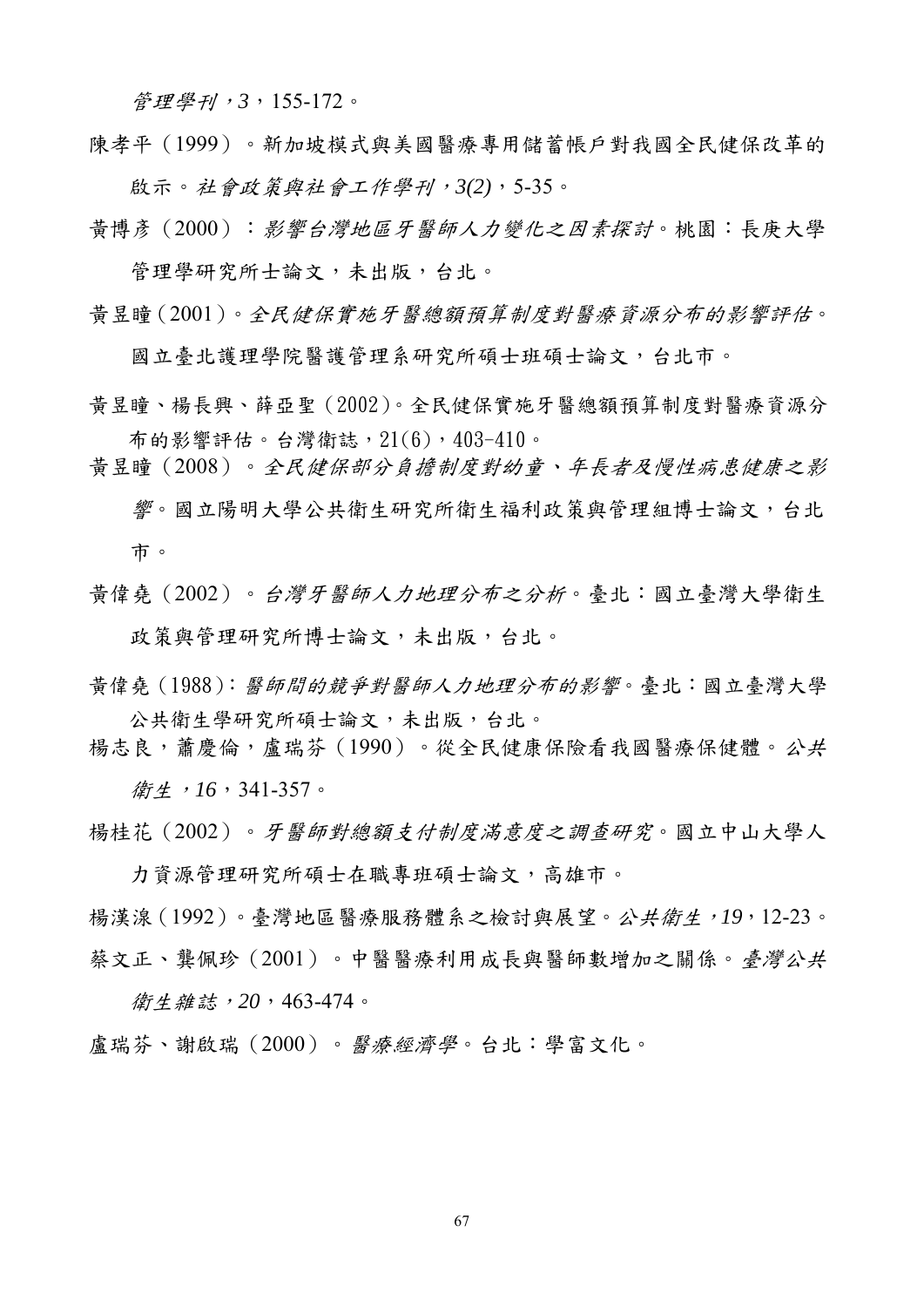### 英文部分

- Abel-Smith, B. (1984). Health costs and financing. Future developments. *World Health Stat Q, 37*(4), 463-466.
- Box, G. E. P., & Tiao, G. C. (1975). Intervention analysis with applications to economic and environmental problems. *Journal of American Statistics Association, 70*(349), 70-79.
- Box, G. E. P., Jenkins, G. M., & Reinsel, G. C. (1994). Time series analysis: Forecasting and control. (3rd Ed.) Upper Saddle River, New Jersey: Prentice-Hall.
- Carr-Hill, R. A. (1994). Efficiency and equity implications of the health care reforms. *Soc Sci Med, 39*(9), 1189-1201.
- Chiang T.L. (1995) Deviation from the carrying capacity for physicians and growth rate of physician supply: the Taiwan case. Social Science & Medicine,40,371-377.
- Chu, D. K. (1992). Global budgeting of hospitals in Hong Kong. *Soc Sci Med, 35*(7), 857-868.
- Culyer, A. J. (1989). Cost containment in Europe, *Health Care Financing Review*; Special Issue: 21-32.
- DHSS. (1976) *Sharing Resources for Health in England. Report of the Resource Allocation Working Party*, Department of Health and Social Security.
- Evans, R. G. (1988). Squaring the Circles: Reconciling Fee-For-Service with Global Expenditure Control. Vancouver: University of British Columbia.
- Getzen, T. E. (1990). Macro forecasting of national health expenditures. *Adv Health Econ Health Serv Res, 11*, 27-48.
- Getzen, T. E. (1992). Population aging and the growth of health expenditures. *J Gerontol, 47*(3), S98-104.
- Getzen, T. E. (1997). Health Economics: Fundamentals and Flow of Funds. Chichester: John Wiley and Sons.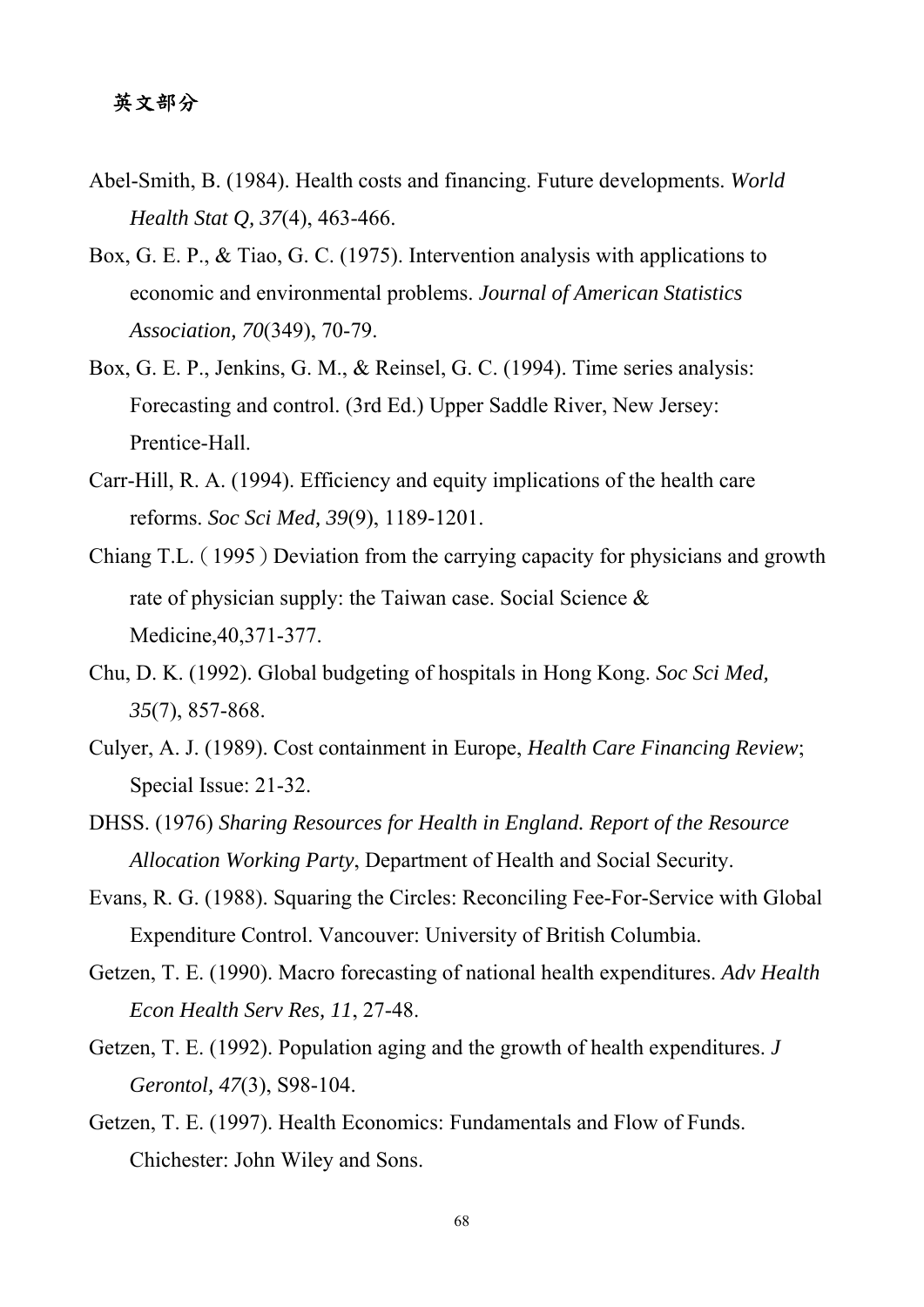- Getzen, T. E. (2000a). Health care is an individual necessity and a national luxury: applying multilevel decision models to the analysis of health care expenditures. *J Health Econ, 19*(2), 259-270.
- Getzen, T. E. (2000b). Forecasting health expenditures: short, medium, and long (long) term. *J Health Care Finance, 26*(3), 56-72.
- Getzen, T. E., & Poullier, J. P. (1991). An income-weighted international average for comparative analysis of health expenditures. *Int J Health Plann Manage, 6*(1), 3-22.
- Glaser, W. A.: Global Budgeting and Public Grants, Paying the Hospital Jossey Bass Publishers, San Francisco, London 1987.
- HCHS Executive (1997). HCHS Revenue Resource Allocation to Health Authorities: Weighted Capitation Formulas. Resource Allocation and Funding Team, Finance and Performance Directorate.
- Iglehart, J. K. (1991). Germany's health care system (2). *N Engl J Med, 324*(24), 1750-1756.
- Liu, L. M., & Hudak, G. B. (1992). Forecasting and time series analysis using the SCA statistical system. Oak Brook, Illinois: Scientific Computing Associates.
- Newhouse J.P. Williams AP. Bennett BW. Schwartz WB(1982)Where have all the doctors gone? JAMA,247(17),2392-2396.
- NHS Executive. (1997). HCHS Revenue Resource Allocation to Health Authorities: Weighted Capitation Formulas. Resource Allocation and Funding Team, Finance and Performance Director.
- Peabody, J. W., Yu, J. C., Wang, Y. R., & Bickel, S. R. (1995). Health system reform in the Republic of China. Formulating policy in a market-based health system. *JAMA, 273*(10), 777-781.
- Rogal, D. L., Gauthier, A. K., & Barrand, N. L. (1993). Managing the health care system under a global expenditure limit: a workshop summary. *Inquiry, 30*(3), 318-327.
- The University of York. (1994) A Formula for Distributing NHS Revenues Based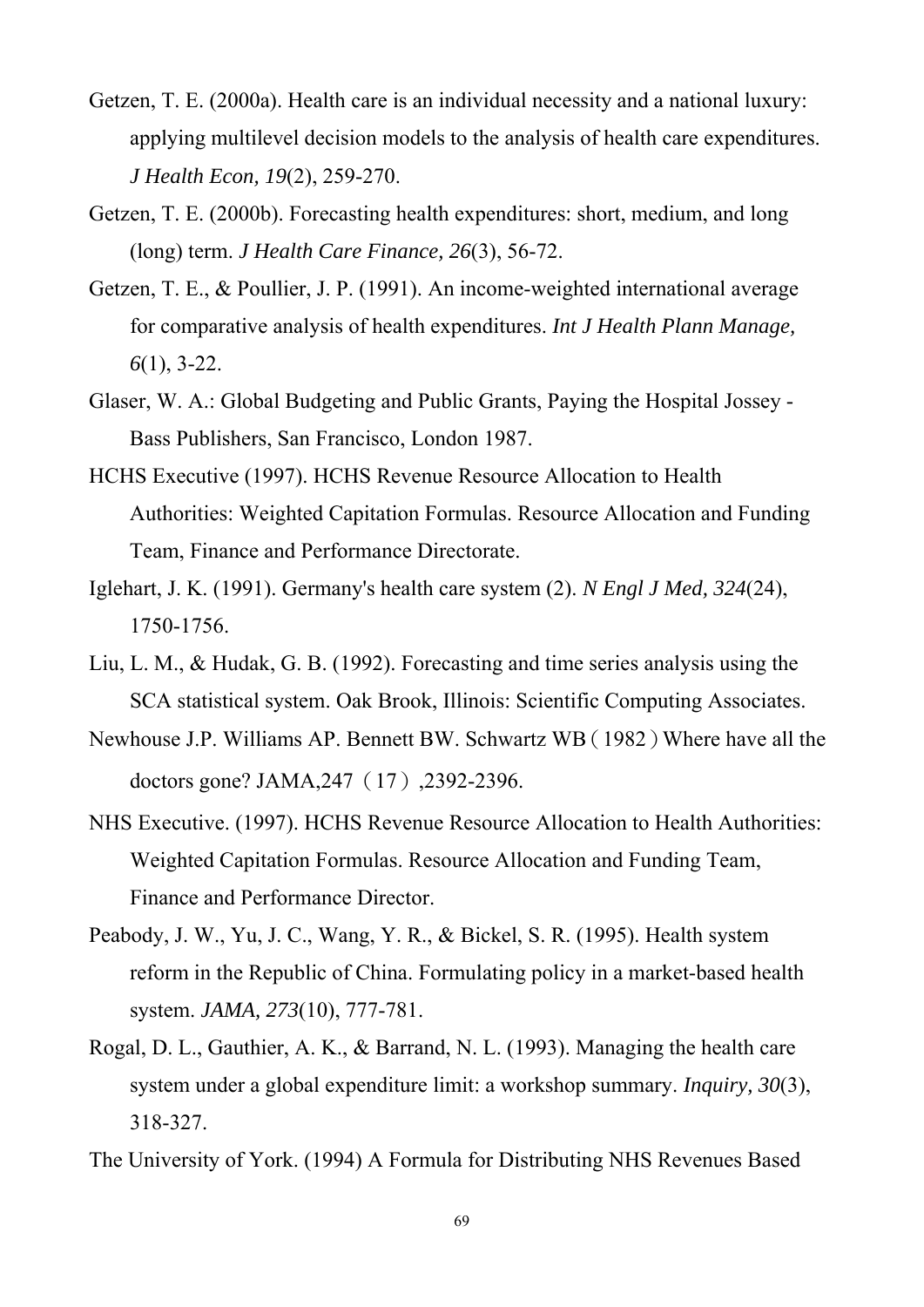on Small Area Use of Hospital Beds.

- University of Kent and Plymouth. (1996) Interim Needs Indicators For Community Health Services.
- Veney, J. E., & Kaluzny, A. D. (2004). Evaluation and Decision Making for Health Services (3rd ed.). Washington, D.C.: Beard Books.
- Wagstaff, Adam, and Eddy van Doorslaer. (2000) Measuring and testing for Inequity in the Delivery of Health Care.Journal of Human Resources 35(4):716-733.
- Warwick University. (1996) Labour Market Forces and NHS Provider Costs Final Report. Institute for Employment Research.
- Weil, T. P. (1990). Living with NHI. *Health Prog, 71*(3), 44-48.
- World Health Organization. (2000) The World Health Report 2000. Health System: Improving Performance. Geneva: WHO.
- Zuvekas, S. H., & Weinick, R. M. (1999). Changes in access to care, 1977-1996: the role of health insurance. *Health Serv Res, 34*(1 Pt 2), 271-279.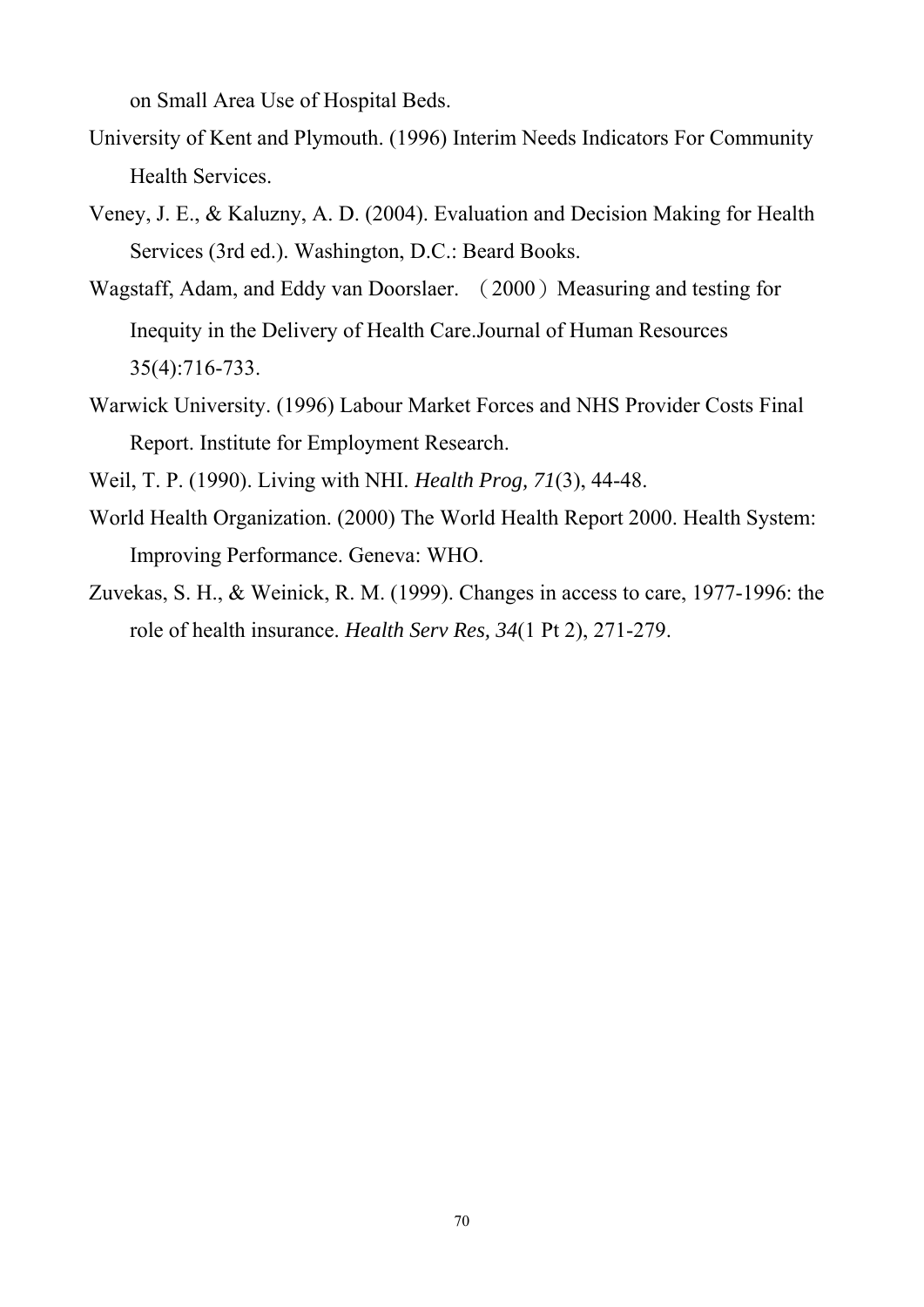# 附表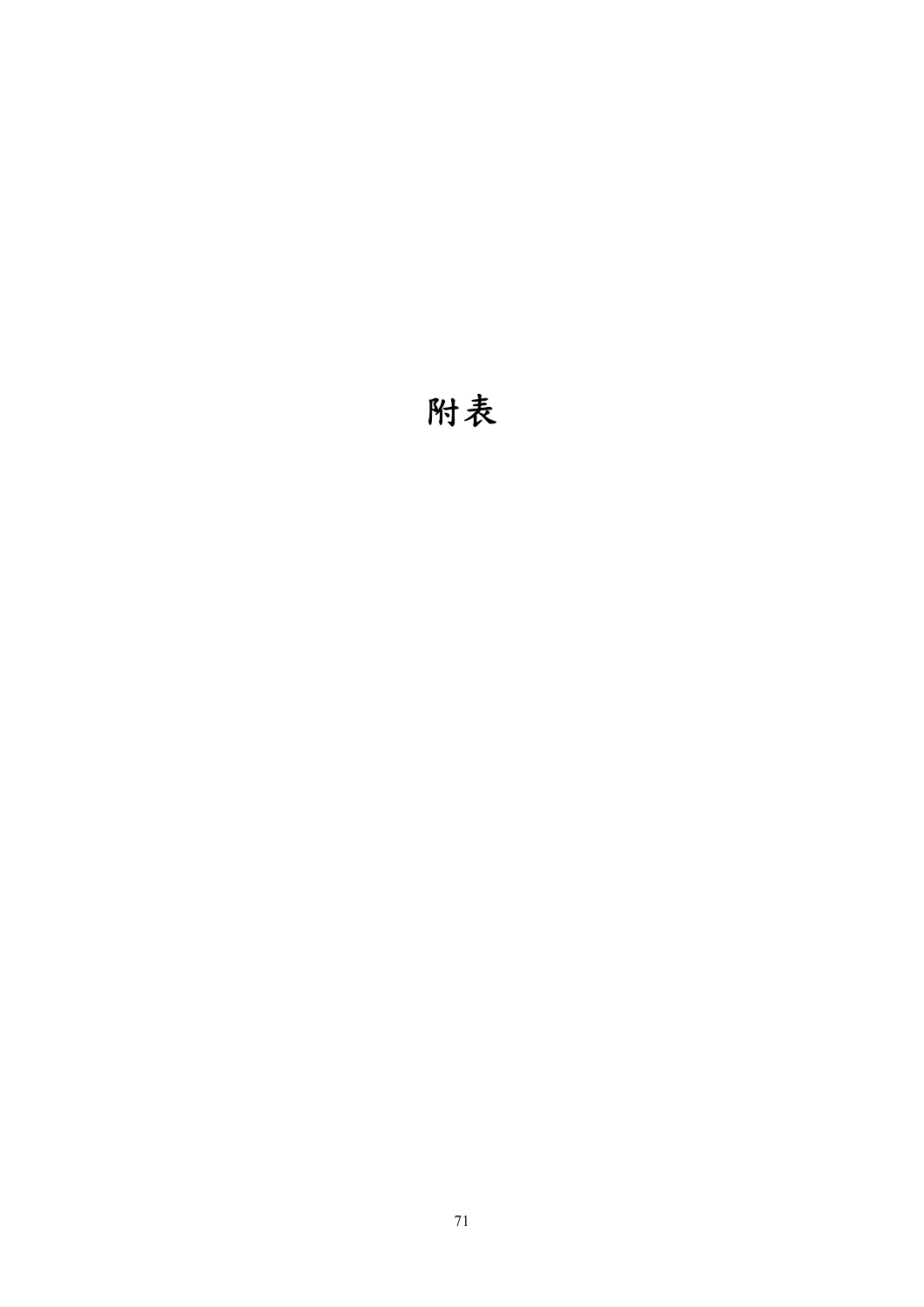## 表 **2- 1**、各國總額支付制度分配方法一覽表

|        | 德國                       | 加拿大                                                | 英國                     | 荷蘭        |
|--------|--------------------------|----------------------------------------------------|------------------------|-----------|
| 分      |                          | *第一個社會保險制度的 *醫院:採行支出上限制,最 *門診多由 NHS 家庭醫 *多元保險人制度   |                        |           |
| 配      | 國家                       | 初是以醫院成本為基礎募集資 師負責,主要採論人計 *中央費率機構以被                 |                        |           |
| 方      |                          | *門診總額預算制以論量 金-資金由聯邦與省政府各分 酬, 論量計酬為輔。家庭 保險人風險校正論人   |                        |           |
| 法      | 計酬為基準,惟對每項醫 擔一半。         |                                                    | 醫師採總額頂算;另少支付制度(RACP)支付 |           |
|        |                          | 療給予固定點數金額。  *醫師費:加拿大付費醫師的 數由私人醫療保健服務 費用給各保險人;保     |                        |           |
|        |                          | *住院方面,德國原採論 主要方式有兩種:一種是論量 經營的診所,採論量計 險人再以論人計酬支     |                        |           |
|        |                          | 日計酬,區分科別(病房)、計酬制,主要是付給開業醫酬,費用由病人自行支 付給家庭醫師。        |                        |           |
|        |                          | 地區、層級支付。後改採 師; 一種是薪資制, 主要付給 付,但後來則以論人計酬 * 醫院採個別總額預 |                        |           |
|        |                          | 彈性總額,可容許之上漲 受雇於政府、在醫院或社區健 為主。                      |                        | 算,年度預算是固定 |
|        | 率,各疾病基金會於年終 康中心工作的醫師。    |                                                    | *住院部分實施總額預 的,住院是以支出目標  |           |
|        |                          | 時再利用 75% 的校正法。 *藥費:目前只有薩克萬省的 算,並採支出上限法。 為主,門診則是採支出 |                        |           |
|        |                          | 不過較複雜、成本較高的 健保有給付部分藥費,其他省 1989年以前,藥師收入 上限。         |                        |           |
|        | 案例,如器官移植,則仍則沒有給付。        |                                                    | 來源主要以藥品成本加             |           |
|        |                          | 以論病例計酬支付。藥費 *論人計酬的機制廣受考慮, 上調劑費來計算。調劑費              |                        |           |
|        |                          | 方面乃採總額預算支出上 已在數個省實行。    周採取總額預算,每年由                |                        |           |
|        | 限制。                      |                                                    | 藥事團體與衛生部協商             |           |
|        | *2006年擬取消總額預算            |                                                    | 而確立。                   |           |
|        | 機制,而改以論病例(DRG)           |                                                    |                        |           |
|        | 支付方。                     |                                                    |                        |           |
| 總      |                          | 1. 物價上漲指數及經濟成 各省設定方式不同, 互有差 以過去之醫療費用為主 以過去之醫療費用為   |                        |           |
| 額      | 長指標                      | 異,綜合包括:                                            | 要之協商基礎,其他如國 主要之協商基礎,其他 |           |
| 預      | 2. 各疾病基金會平均投保 1.人口成長     |                                                    | 家經濟政治承諾新科技 物價上漲率,資本投資  |           |
| 算考量    | 薪資                       | 2.流行疾病及公共衛生問題                                      |                        | 設備,生產力增加  |
|        | 3. 有業者平均薪資  3.給付項目的增減    |                                                    |                        |           |
| 因      | 4. 醫療服務成本 (1993年 4.新醫療科技 |                                                    |                        |           |
| 素      | 以後使用基礎薪資成長5.醫師之供給        |                                                    |                        |           |
|        | 率)                       |                                                    |                        |           |
|        |                          |                                                    |                        |           |
| 地      |                          | *設有各地區的疾病保險 *以省為單位的區域化總額。 *基本精神為依照各地 運用人口因子 (年     |                        |           |
| 區      |                          | 基金,基金會有義務接納 *醫院費用方面之地區分配方 區人口需要分配。   齡和性別),建立多個    |                        |           |
| 分      | 所有合法的申請者。                |                                                    | *依據年齡層校正,其次問延、互斥的群體,再  |           |
| 配<br>方 |                          | *良好的人口統計資料做輔依據個人居住地區特性 乘上加權值, 加總即可                 |                        |           |
| 法      |                          | 助,正確紀錄性別、年齡、福 校正,最後再以各地投入 獲得 個疾病基金會之               |                        |           |
|        |                          | 利狀態和種族,建立周延互斥成本校正。                                 |                        | 成本。       |
|        |                          | 的人口群體再計算個別群體平                                      |                        |           |
|        |                          | 均醫療費用比例。                                           |                        |           |
|        |                          |                                                    |                        |           |
| 地      | *個人收入                    | *各區人口數                                             | *年齡、性別                 | *年齡和受雇狀態  |
| 區      | *年齡、性別                   | *人口年齡與性別結構                                         | *醫院和社區的健康服 *各類醫療服務與都   |           |
| 分      | *成員的健康狀態                 | *標準化死亡比                                            | 務(急性、生產、心理健 市化程度       |           |
| 配      | *成員和受撫養親屬的比 *低收入類別       |                                                    | 康指標)                   | *用藥處方因子   |
| 因<br>素 | 例                        | *原住民身分                                             | * 藥品費用(罹病率指 * 診斷成本群組   |           |
|        | *退休金資格                   | *福利狀況                                              | 標、失能和收入)               |           |
|        | *疾病津貼                    |                                                    | *一般醫療服務不可任             |           |
|        |                          |                                                    | 意支配的成分                 |           |
|        |                          |                                                    | *HIV 和 AIDS 的服務        |           |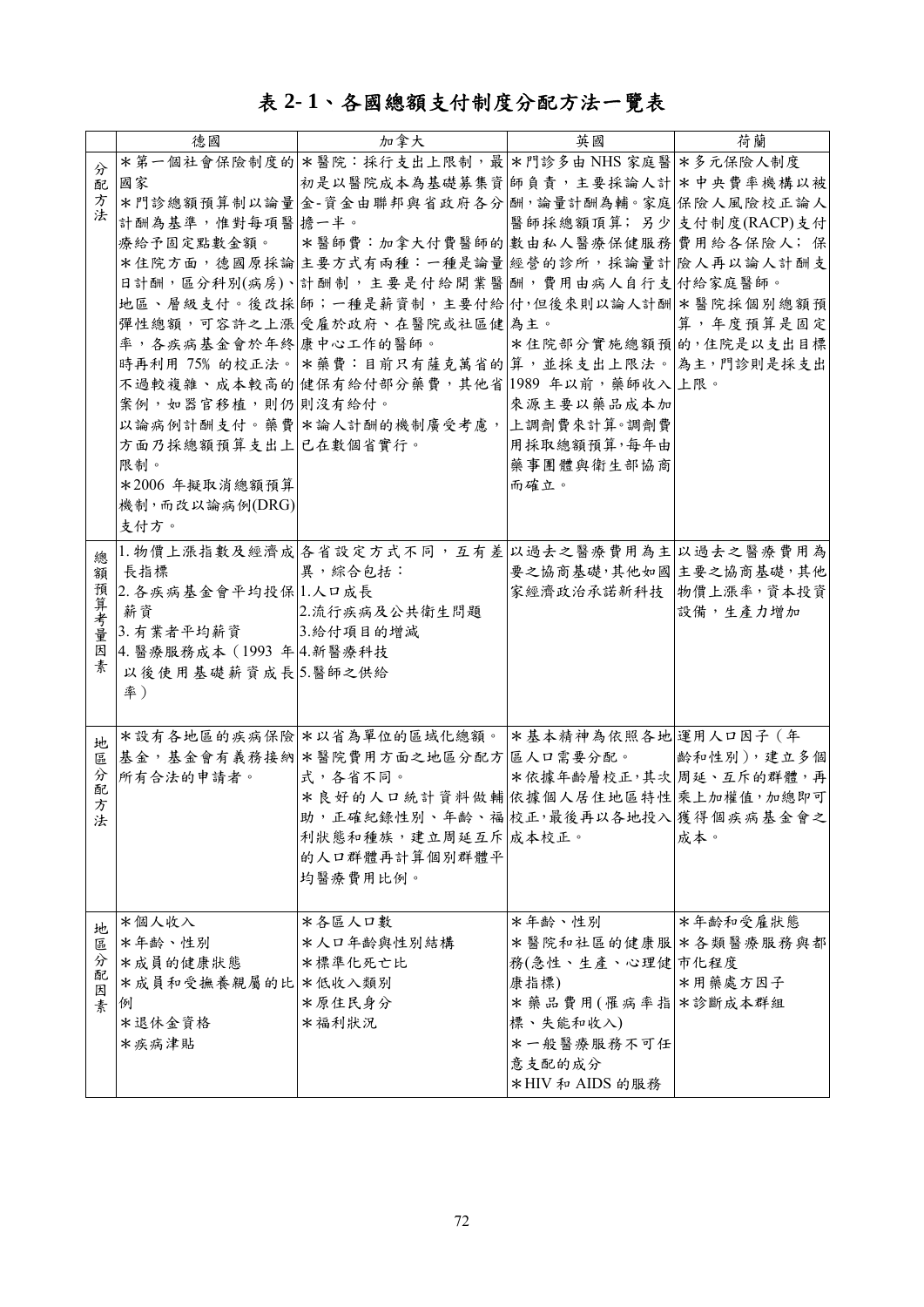### 表 **2-1**、各國總額支付制度分配方法一覽表**(**續**)**

|        | 瑞典                        | 北愛爾蘭                                            | 澳洲            | 紐西蘭                                               |
|--------|---------------------------|-------------------------------------------------|---------------|---------------------------------------------------|
| 分      |                           |                                                 |               | 醫院部分採取總額預算 健康照護服務的總體費 *醫療資源的資金來源 *分為4個區域健康管理      |
| 配      |                           |                                                 |               | 的方式給付,基礎照護搭 用由急性服務、老人照護 主要來自聯邦政府(每五 局,這些 RHA 不負有向 |
| 方      |                           | 配論人計酬的方式作支 等健康計畫所組成。並將 年協商一次)、州和市政府 醫療提供者購買醫療服  |               |                                                   |
| 法      |                           | 付。牙醫費用與專科醫師 健康服務與課會福利予 (各州自行決定)、私人部 務的責任,統一由健康財 |               |                                                   |
|        | 的部分則採論量計酬。                | 以整合。                                            | 門。            | 源管理局進行購買的活                                        |
|        |                           |                                                 | *在醫院所使用的成本 動。 |                                                   |
|        |                           |                                                 |               | 控制工具主要是 DRGs, * * 整體的醫療費用 (包含                     |
|        |                           |                                                 |               | 有數個州則開始實驗地 公共衛生、個人健康和失                            |
|        |                           |                                                 | 區性的論人計酬。      | 能支持)由中央政府設                                        |
|        |                           |                                                 |               | 定。                                                |
|        |                           |                                                 |               |                                                   |
| 總      |                           | 資源配置優先次序配置 急性服務、老人服務、心 米人口健康                    |               | 醫療資源配置順序的重                                        |
| 額      |                           | 上,醫療照護區分為五個 理健康、學習性失能等九 * 口腔健康                  |               | 點在於需求面的評估,針                                       |
|        | 群組。在國會委員會提出 項。            |                                                 | *基礎和社區照護      | 對病人的需求迫求性進                                        |
|        | 的倫理原則與優先次序                |                                                 | *非住院照護        | 行優先順序排列,專科醫                                       |
| 預算考量   | 清單的原則性規範下,各               |                                                 | *緊急服務         | 師們根據各項疾病的準                                        |
| 因      | 自發展符合地方需求的                |                                                 | *急性住院         | 則來評估每個病患是否                                        |
| 素      | 資源配置原則。                   |                                                 | *心理健康         | 符合給付                                              |
|        |                           |                                                 | *復健照護         | 條件。                                               |
|        |                           |                                                 | *教學與研究        |                                                   |
| 地      |                           |                                                 |               | *在倫理層面提出決定 資源配置公式係由等九 *各醫院的預算除了依 以人口為基礎的補助公       |
| 區      |                           | 資源配置優先順序的原 個健康計畫所組成, 個別 照歷史的給付資料, 也需 式將整體資源分配給不 |               |                                                   |
| 分<br>配 |                           | 則,包含人性尊嚴、需要的健康計畫以不同的公 達成必要的績效要求。                |               | 同的地區。                                             |
| 方      |                           | 與社會連帶責任以及成 式進行地區資源的配置。 *有 60 個獨立的政府基            |               |                                                   |
| 法      | 本-效率。                     |                                                 | 金,各自有其不同的資源   |                                                   |
|        | *過去地區醫療資源分                |                                                 | 分配的方式。        |                                                   |
|        | 配主要是依歷史醫療費                |                                                 |               |                                                   |
|        | 用資料。                      |                                                 |               |                                                   |
|        | *現在的地區醫療資源<br>分配,連結人口和社經因 |                                                 |               |                                                   |
|        | 子,先發展了資源配置的               |                                                 |               |                                                   |
|        | 公式,建立獨立互斥的人               |                                                 |               |                                                   |
|        | 口次群體。                     |                                                 |               |                                                   |
| 地      | *年齢                       | *急性服務                                           | *年齡、性別        | *性別、年齡                                            |
| 區      | *職業                       | *緊急救護                                           | *原住民          | *種族                                               |
| 分      | *教育                       | *家庭與小孩健康                                        | *無家可歸         | *實證資料所得相關的                                        |
| 配<br>因 | *共同居住與婚姻狀態                | *老人照護                                           | *私人醫院         | 醫療成本                                              |
| 素      | *有無房產                     | *心理健康                                           | *都市化程度        |                                                   |
|        | *地區的中低收入                  | *學習性失能                                          |               |                                                   |
|        | *外來人口的比例                  | *生理或感官失能                                        |               |                                                   |
|        |                           | *健康促進與疾病預防                                      |               |                                                   |
|        |                           | *基礎健康與社區                                        |               |                                                   |

資料來源:李卓倫、周麗芳、紀駿輝:總額支付制度總額設定公式之研究,全民健康保險醫療協定委員會 88年 度委託研究計畫。張睿詒、林文德:總額支付制度下地區預算分配風險校正之評估研究,全民健康 保險醫療費用協定委員會 94 年度委託計畫。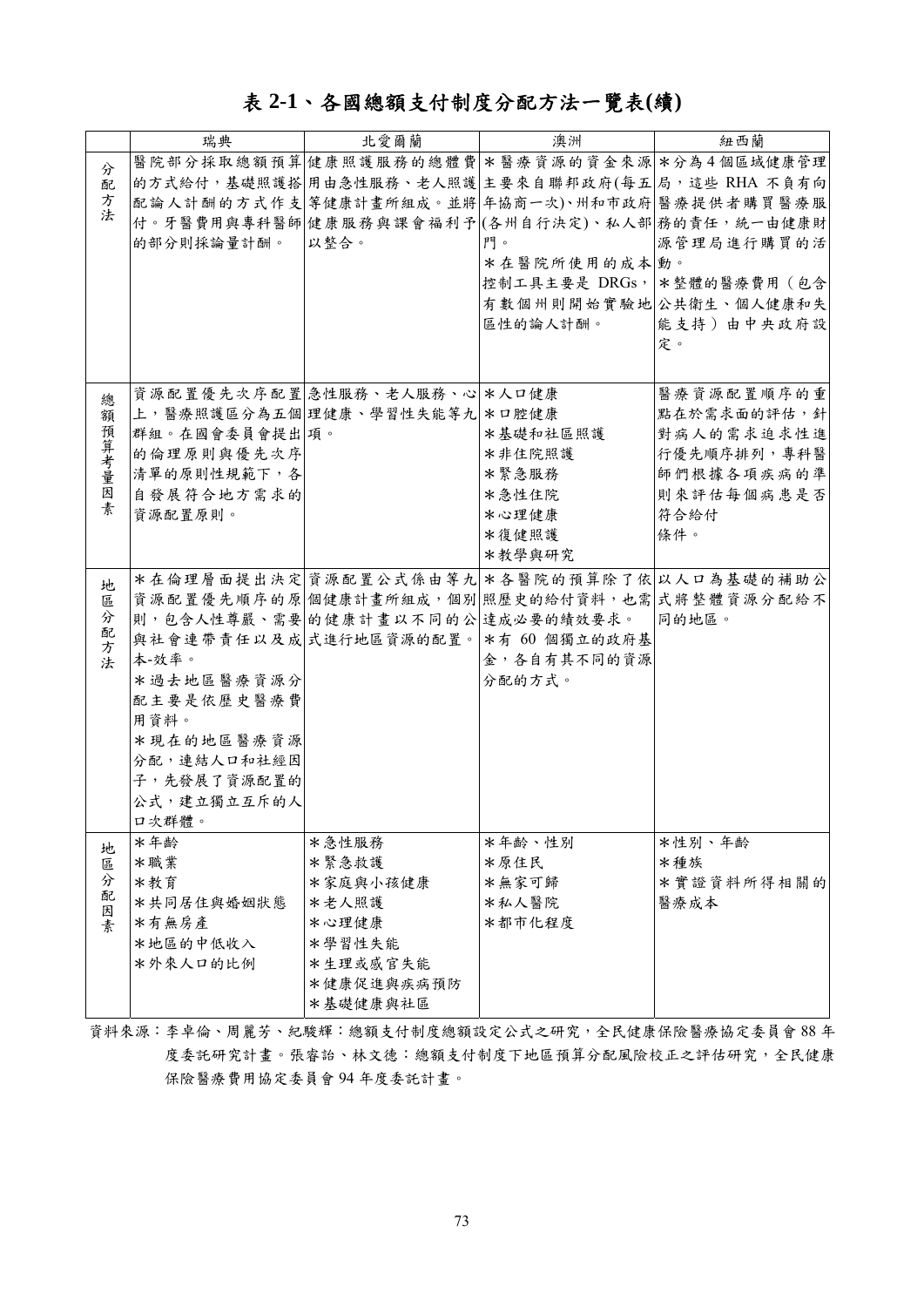| 變項         | 估計係數    | (標準誤)  | p 值    |  |  |  |  |  |
|------------|---------|--------|--------|--|--|--|--|--|
| 常數         | 39.94   | (0.32) | < 0.01 |  |  |  |  |  |
| 總額預算實施後    | $-1.74$ | (0.34) | < 0.01 |  |  |  |  |  |
| 時間趨勢       | $-0.11$ | (0.03) | < 0.01 |  |  |  |  |  |
| 總額×時間趨勢    | 0.04    | (0.03) | 0.24   |  |  |  |  |  |
| 季節因子       |         |        |        |  |  |  |  |  |
| 第一季 (參考組)  |         |        |        |  |  |  |  |  |
| 第二季        | $-0.30$ | (0.11) | < 0.01 |  |  |  |  |  |
| 第三季        | $-0.31$ | (0.12) | 0.02   |  |  |  |  |  |
| 第四季        | $-0.12$ | (0.11) | 0.28   |  |  |  |  |  |
| AR(1)      | 0.56    | (0.12) | < 0.01 |  |  |  |  |  |
| <b>AIC</b> | 57.22   |        |        |  |  |  |  |  |
| <b>SBC</b> | 73.42   |        |        |  |  |  |  |  |

# 表 **4- 1**、總額預算實施對中醫師地理分布影響評估**-**時間數列分析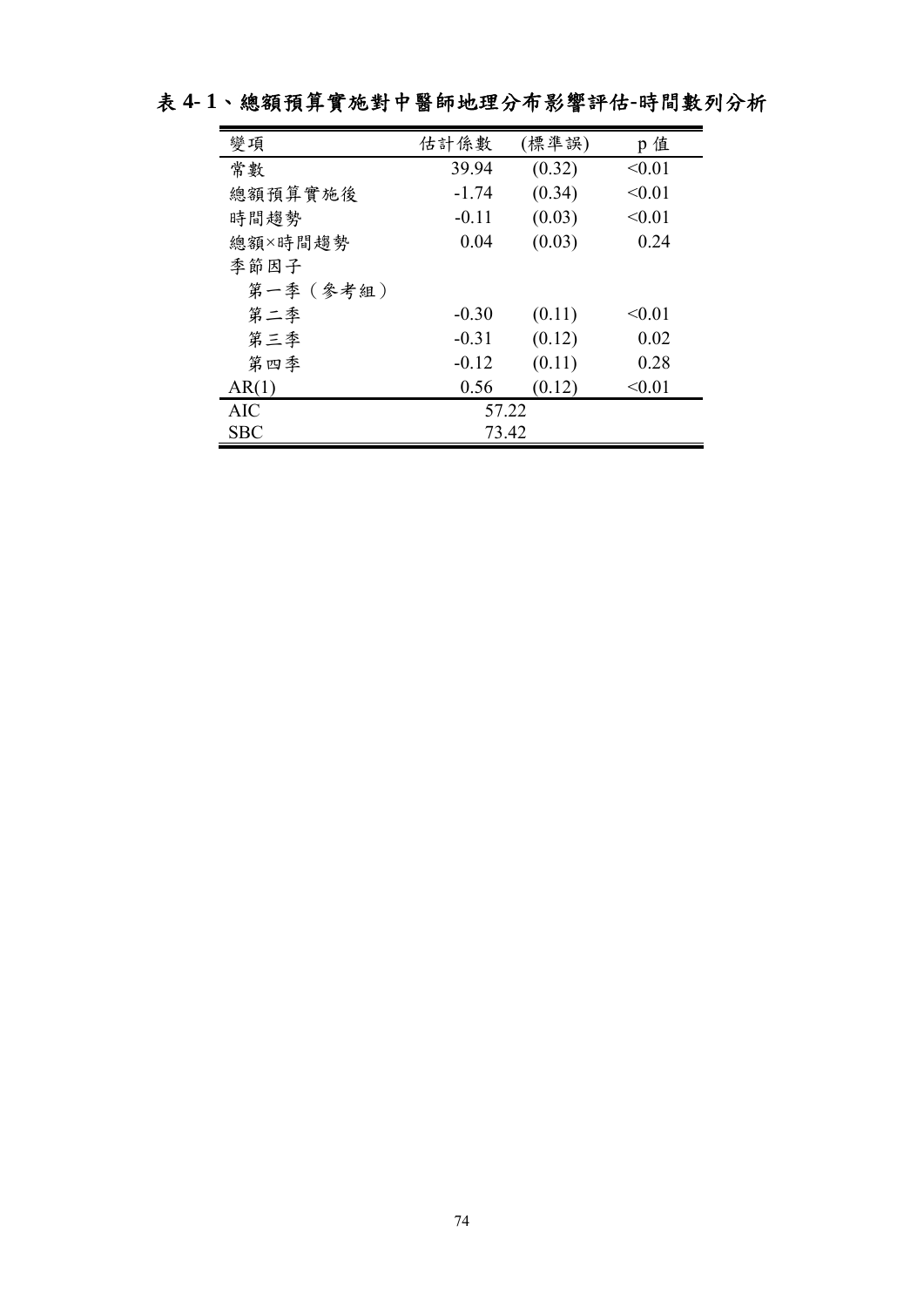表 **4- 2**、**1996** 年至 **2009** 年各季各業務組中醫總額每點支付點值

| 年<br>1996<br>1996<br>1996<br>1996<br>1997 | 季              | 臺北浮動   | 北區浮動   | 中區浮動   | 南區浮動   | 高屏浮動   | 東區浮動   | 全區浮動   |
|-------------------------------------------|----------------|--------|--------|--------|--------|--------|--------|--------|
|                                           |                | 點值     | 點值     | 點值     | 點值     | 點值     | 點值     | 點值     |
|                                           | Q1             |        | -      |        |        |        |        |        |
|                                           | Q2             |        |        |        |        |        |        |        |
|                                           | Q <sub>3</sub> |        |        |        |        |        |        |        |
|                                           | Q4             |        |        |        |        |        |        |        |
|                                           | Q1             |        |        |        |        |        |        |        |
| 1997                                      | Q2             |        |        |        |        |        |        |        |
| 1997                                      | Q <sub>3</sub> |        |        |        |        |        |        |        |
| 1997                                      | Q4             |        |        |        |        |        |        |        |
| 1998                                      | Q1             |        |        |        |        |        |        |        |
| 1998                                      | Q2             |        |        |        |        |        |        |        |
| 1998                                      | Q <sub>3</sub> |        |        |        |        |        |        |        |
| 1998                                      | Q4             |        |        |        |        |        |        |        |
| 1999                                      | Q1             |        |        |        |        |        |        |        |
| 1999                                      | Q2             |        |        |        |        |        |        |        |
| 1999                                      | Q <sub>3</sub> |        |        |        |        |        |        |        |
| 1999                                      | Q4             |        |        |        |        |        |        |        |
| 2000                                      | Q1             |        |        |        |        |        |        |        |
| 2000                                      | Q2             |        |        |        |        |        |        |        |
| 2000                                      | Q <sub>3</sub> | 1.1046 | 1.2045 | 1.0344 | 1.3841 | 1.2938 | 1.6837 | 1.1627 |
| 2000                                      | Q4             | 1.0276 | 1.1227 | 1.0990 | 1.3179 | 1.1415 | 1.6352 | 1.1210 |
| 2001                                      | Q1             | 1.1761 | 1.2656 | 1.2379 | 1.6832 | 1.3378 | 1.6713 | 1.2983 |
| 2001                                      | Q2             | 1.0636 | 1.0737 | 1.1431 | 1.3963 | 1.1688 | 1.3281 | 1.1466 |
| 2001                                      | Q <sub>3</sub> | 1.0901 | 1.1752 | 1.1571 | 1.3921 | 1.3034 | 1.7884 | 1.1966 |
| 2001                                      | Q4             | 0.9526 | 0.9984 | 1.0336 | 1.1571 | 1.1361 | 1.5532 | 1.0439 |
| 2002                                      | Q1             | 1.0572 | 1.1367 | 1.0345 | 1.3107 | 1.2223 | 1.5084 | 1.1239 |
| 2002                                      | Q <sub>2</sub> | 0.9062 | 0.9435 | 0.9189 | 1.0326 | 1.0100 | 1.1691 | 0.9490 |
| 2002                                      | Q <sub>3</sub> | 0.9423 | 1.0420 | 0.9373 | 1.0717 | 1.0697 | 1.4658 | 0.9949 |
| 2002                                      | Q4             | 0.9153 | 0.9980 | 0.9507 | 1.0967 | 1.0578 | 1.4684 | 0.9877 |
| 2003                                      | Q1             | 0.9745 | 0.9837 | 0.9185 | 1.0700 | 1.0489 | 1.3521 | 0.9885 |
| 2003                                      | Q2             | 0.9827 | 0.9067 | 0.8947 | 0.9897 | 0.9637 | 1.2302 | 0.9588 |
| 2003                                      | Q <sub>3</sub> | 0.8416 | 0.9384 | 0.8364 | 0.9470 | 0.9687 | 1.3502 | 0.9011 |
| 2003                                      | Q4             | 0.9020 | 0.9622 | 0.8532 | 0.9870 | 0.9225 | 1.3563 | 0.9120 |
| 2004                                      | Q1             | 1.0217 | 1.1284 | 0.8857 | 1.1597 | 1.0002 | 1.5204 | 1.0021 |
| 2004                                      | Q2             | 0.8168 | 0.8814 | 0.7457 | 0.9241 | 0.8148 | 1.1746 | 0.8522 |
| 2004                                      | Q <sub>3</sub> | 0.8063 | 0.9055 | 0.7175 | 0.8765 | 0.8227 | 1.2882 | 0.8129 |
| 2004                                      | Q4             | 0.8387 | 0.8841 | 0.7540 | 0.9003 | 0.8461 | 1.1602 | 0.8339 |
| 2005                                      | Q1             | 0.9624 | 1.0369 | 0.8758 | 1.0417 | 0.9624 | 1.3450 | 0.9466 |
| 2005                                      | Q2             | 0.8356 | 0.8511 | 0.8247 | 0.9125 | 0.8909 | 1.0716 | 0.8757 |
| 2005                                      | Q <sub>3</sub> | 0.9033 | 0.9674 | 0.9024 | 0.9737 | 0.9629 | 1.2568 | 0.9232 |
| 2005                                      | Q4             | 0.9964 | 1.0220 | 0.9777 | 1.0590 | 1.0104 | 1.3252 | 0.9991 |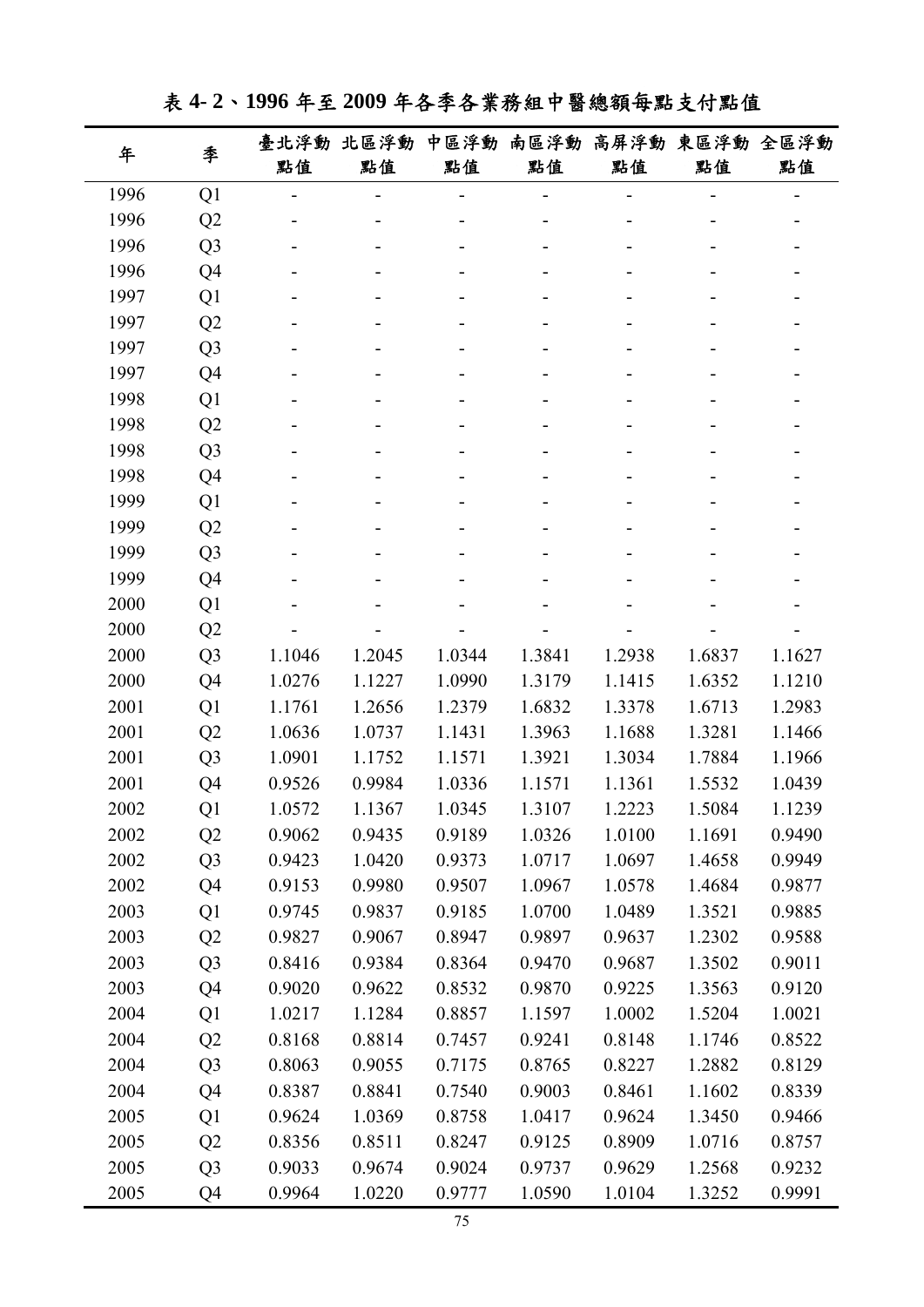表 **4-2**、**1996** 年至 **2009** 年各季各業務組中醫總額每點支付點值**(**續**)** 

| 年    | 季              | 臺北浮動<br>點值 | 北區浮動<br>點值 | 區浮動<br>ቀ<br>點值 | 南區浮動<br>點值 | 高屏浮動<br>點值 | 東區浮動<br>點值 | 全區浮動<br>點值 |
|------|----------------|------------|------------|----------------|------------|------------|------------|------------|
| 2006 | Q1             | 1.0566     | 1.0179     | 1.1060         | 1.0367     | 1.0342     | 1.2896     | 1.0634     |
| 2006 | Q <sub>2</sub> | 1.0199     | 0.9895     | 1.0139         | 0.9434     | 0.9383     | 1.2305     | 0.9951     |
| 2006 | Q <sub>3</sub> | 0.9431     | 0.9414     | 0.9065         | 0.8906     | 0.9330     | 1.2319     | 0.9303     |
| 2006 | Q4             | 1.0033     | 1.0279     | 0.9682         | 0.9721     | 1.0194     | 1.3404     | 1.0007     |
| 2007 | Q <sub>1</sub> | 1.0160     | 1.0405     | 0.9704         | 1.0329     | 1.0125     | 1.2810     | 1.0131     |
| 2007 | Q2             | 0.9608     | 0.9539     | 0.9243         | 0.9587     | 0.9543     | 1.2520     | 0.9539     |
| 2007 | Q <sub>3</sub> | 0.9285     | 0.9395     | 0.9084         | 0.9190     | 0.9303     | 1.2556     | 0.9290     |
| 2007 | Q4             | 0.9440     | 0.9451     | 0.9418         | 0.9470     | 0.9366     | 1.2669     | 0.9484     |
| 2008 | Q <sub>1</sub> | 1.0002     | 0.9765     | 0.968          | 0.9970     | 0.9751     | 1.3429     | 0.9941     |
| 2008 | Q2             | 0.9016     | 0.9038     | 0.9121         | 0.9240     | 0.9075     | 1.2367     | 0.9144     |
| 2008 | Q <sub>3</sub> | 0.8817     | 0.8728     | 0.9300         | 0.8605     | 0.8757     | 1.3251     | 0.8896     |
| 2008 | Q4             | 0.9156     | 0.9107     | 0.9232         | 0.9351     | 0.9208     | 1.2480     | 0.9263     |
| 2009 | Q <sub>1</sub> | 0.8764     | 0.8643     | 0.8501         | 0.8457     | 0.8606     | 1.1092     | 0.8653     |
| 2009 | Q2             | 0.8673     | 0.8661     | 0.8515         | 0.8561     | 0.8548     | 1.1985     | 0.8651     |
| 2009 | Q <sub>3</sub> | 0.8509     | 0.8444     | 0.8300         | 0.8365     | 0.8406     | 1.2335     | 0.8473     |
| 2009 | Q4             | 0.9184     | 0.9103     | 0.9139         | 0.9211     | 0.9189     | 1.3835     | 0.9241     |

資料來源:中央健康保險局(2011)。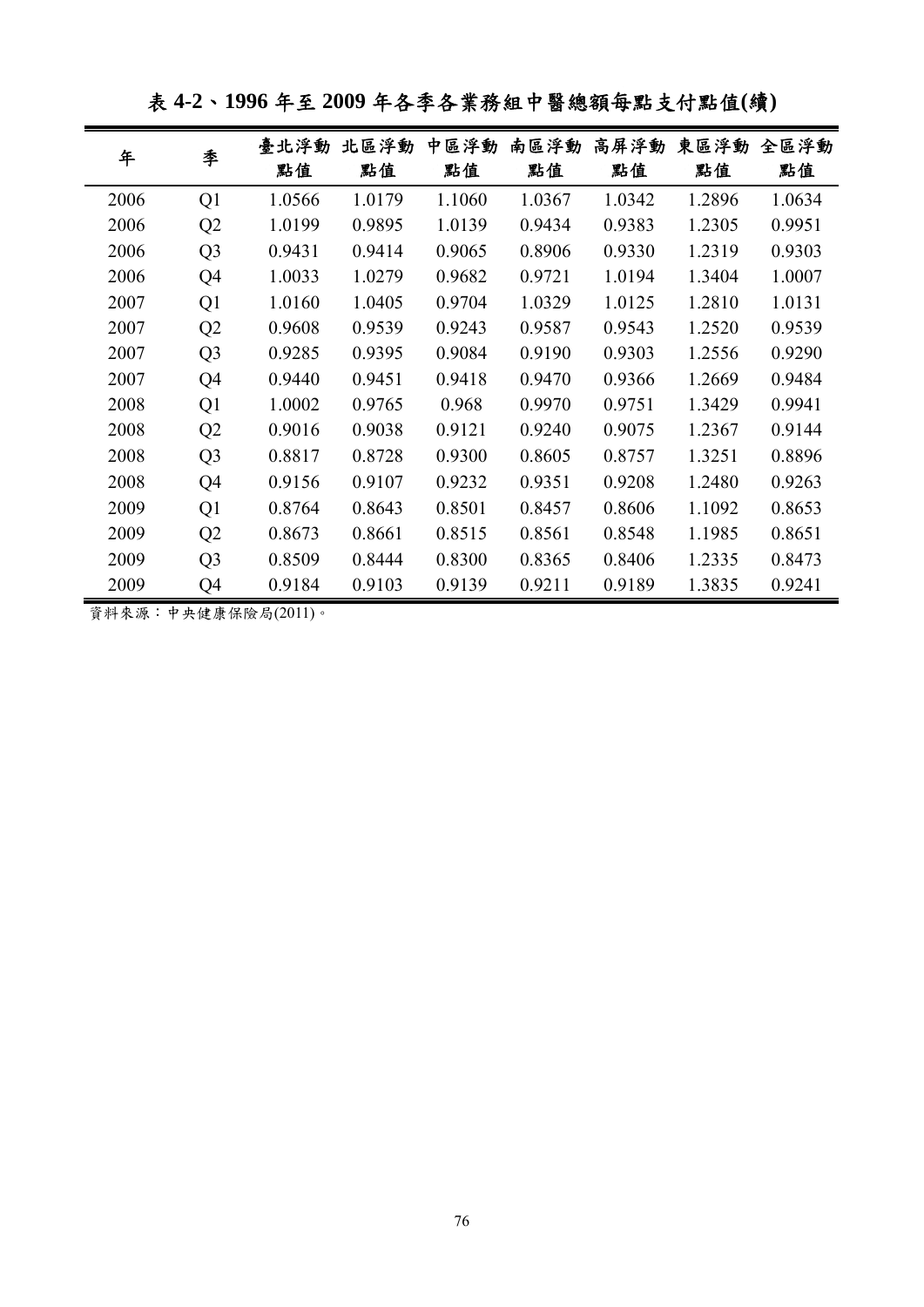|      |                |                             | 中央健康保險局各分區業務組 |        |        |        |        |        |  |  |
|------|----------------|-----------------------------|---------------|--------|--------|--------|--------|--------|--|--|
| 年份   | 李 $1$          | 台灣全區 $^{\text{\tiny H}\,2}$ | 臺北            | 北區     | 中區     | 南區     | 高屏     | 東區     |  |  |
|      |                |                             | 業務組           | 業務組    | 業務組    | 業務組    | 業務組    | 業務組    |  |  |
| 1996 | Q <sub>1</sub> | 0.4146                      | 0.3264        | 0.4021 | 0.3974 | 0.4064 | 0.4357 | 0.5656 |  |  |
| 1996 | Q2             | 0.4179                      | 0.3252        | 0.4002 | 0.4083 | 0.4126 | 0.4313 | 0.5994 |  |  |
| 1996 | Q <sub>3</sub> | 0.4114                      | 0.3219        | 0.3956 | 0.4039 | 0.4107 | 0.4200 | 0.6115 |  |  |
| 1996 | Q4             | 0.4174                      | 0.3224        | 0.3990 | 0.4099 | 0.4299 | 0.4252 | 0.6415 |  |  |
| 1997 | Q1             | 0.4188                      | 0.3324        | 0.4013 | 0.4060 | 0.4319 | 0.4236 | 0.6455 |  |  |
| 1997 | Q2             | 0.4011                      | 0.3220        | 0.3649 | 0.4511 | 0.4167 | 0.4180 | 0.5739 |  |  |
| 1997 | Q <sub>3</sub> | 0.4063                      | 0.3180        | 0.3774 | 0.4020 | 0.4171 | 0.4146 | 0.5765 |  |  |
| 1997 | Q4             | 0.4074                      | 0.2951        | 0.3952 | 0.4105 | 0.4222 | 0.4095 | 0.5684 |  |  |
| 1998 | Q1             | 0.4146                      | 0.3317        | 0.3936 | 0.4143 | 0.4312 | 0.4019 | 0.5486 |  |  |
| 1998 | Q2             | 0.4099                      | 0.2959        | 0.3896 | 0.4098 | 0.4254 | 0.3969 | 0.5614 |  |  |
| 1998 | Q <sub>3</sub> | 0.4105                      | 0.2939        | 0.3861 | 0.4096 | 0.4280 | 0.4079 | 0.5852 |  |  |
| 1998 | Q4             | 0.4059                      | 0.2831        | 0.3782 | 0.4050 | 0.4364 | 0.3913 | 0.5804 |  |  |
| 1999 | Q1             | 0.4048                      | 0.2947        | 0.3860 | 0.3932 | 0.4307 | 0.3947 | 0.6076 |  |  |
| 1999 | Q2             | 0.3991                      | 0.2826        | 0.3922 | 0.3812 | 0.4280 | 0.3747 | 0.5916 |  |  |
| 1999 | Q <sub>3</sub> | 0.4069                      | 0.2825        | 0.4000 | 0.3886 | 0.4384 | 0.3741 | 0.6232 |  |  |
| 1999 | Q4             | 0.4032                      | 0.2812        | 0.3971 | 0.3772 | 0.4312 | 0.3856 | 0.6174 |  |  |
| 2000 | Q1             | 0.3998                      | 0.2693        | 0.3983 | 0.3739 | 0.4305 | 0.3772 | 0.6281 |  |  |
| 2000 | Q2             | 0.3947                      | 0.2581        | 0.3824 | 0.3743 | 0.4273 | 0.3882 | 0.6059 |  |  |
| 2000 | Q <sub>3</sub> | 0.3806                      | 0.2404        | 0.3839 | 0.3653 | 0.4058 | 0.3723 | 0.6136 |  |  |
| 2000 | Q4             | 0.3807                      | 0.2415        | 0.3833 | 0.3656 | 0.4003 | 0.3726 | 0.6116 |  |  |
| 2001 | Q1             | 0.3812                      | 0.2428        | 0.3860 | 0.3592 | 0.4040 | 0.3811 | 0.5820 |  |  |
| 2001 | Q <sub>2</sub> | 0.3766                      | 0.2388        | 0.3819 | 0.3509 | 0.3984 | 0.3829 | 0.5967 |  |  |
| 2001 | Q <sub>3</sub> | 0.3733                      | 0.2441        | 0.3767 | 0.3378 | 0.4045 | 0.3834 | 0.5661 |  |  |
| 2001 | Q <sub>4</sub> | 0.3809                      | 0.2531        | 0.3836 | 0.3516 | 0.4061 | 0.3737 | 0.5558 |  |  |
| 2002 | Q1             | 0.3802                      | 0.2520        | 0.3857 | 0.3483 | 0.4145 | 0.3747 | 0.5558 |  |  |
| 2002 | Q2             | 0.3765                      | 0.2532        | 0.3930 | 0.3428 | 0.4064 | 0.3713 | 0.5456 |  |  |
| 2002 | Q <sub>3</sub> | 0.3737                      | 0.2493        | 0.3936 | 0.3457 | 0.4118 | 0.3596 | 0.5408 |  |  |
| 2002 | Q <sub>4</sub> | 0.3721                      | 0.2434        | 0.3916 | 0.3458 | 0.4156 | 0.3567 | 0.5371 |  |  |
| 2003 | Q1             | 0.3742                      | 0.2464        | 0.3866 | 0.3401 | 0.4171 | 0.3555 | 0.5491 |  |  |
| 2003 | Q2             | 0.3682                      | 0.2417        | 0.3759 | 0.3363 | 0.4086 | 0.3393 | 0.5421 |  |  |
| 2003 | Q <sub>3</sub> | 0.3630                      | 0.2432        | 0.3663 | 0.3360 | 0.4107 | 0.3308 | 0.5403 |  |  |
| 2003 | Q4             | 0.3674                      | 0.2532        | 0.3519 | 0.3368 | 0.4076 | 0.3410 | 0.5484 |  |  |

表 **4- 3**、**1996** 年至 **2009** 年中醫師地理分布 **GINI** 係數趨勢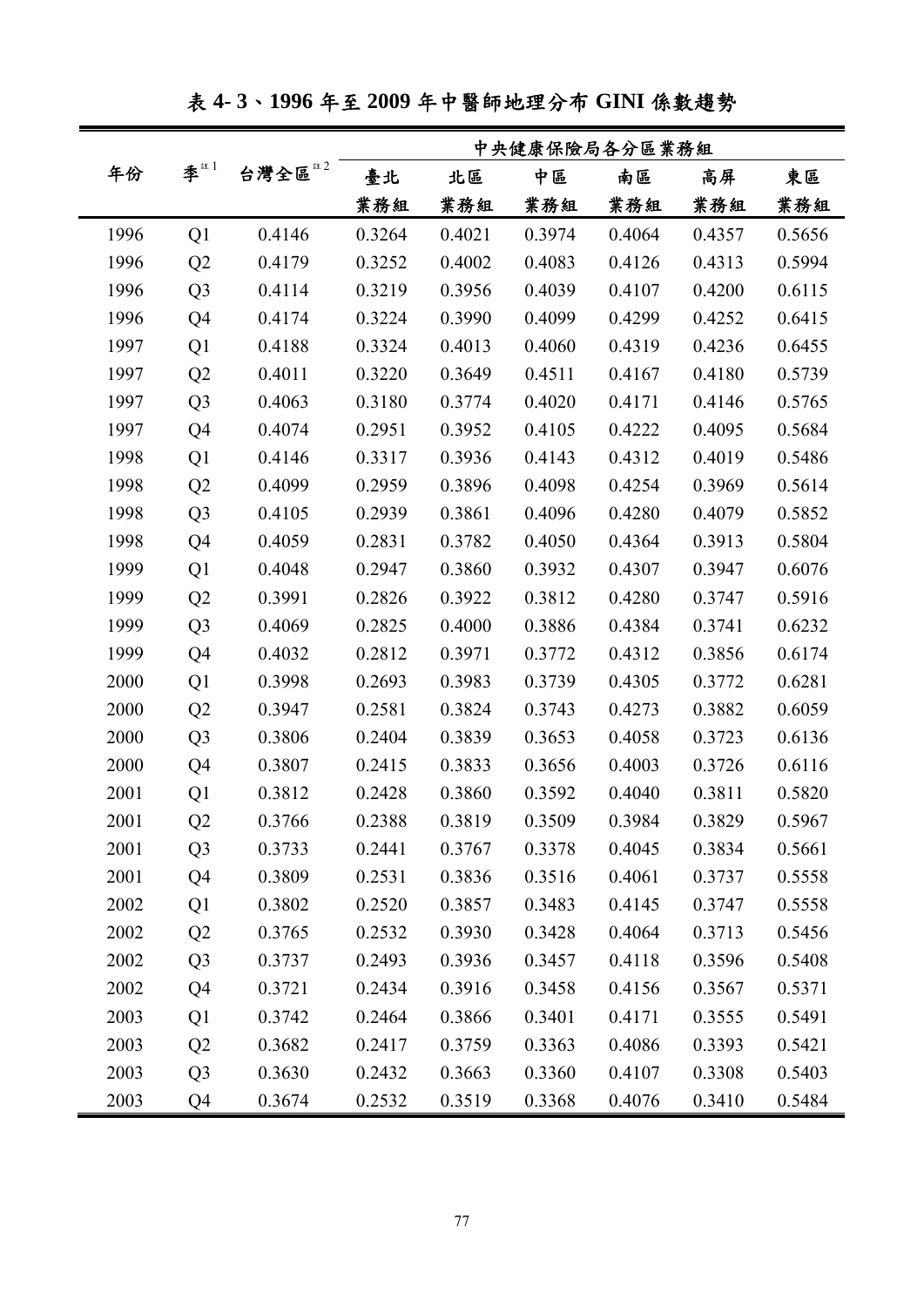|                          |                |            |           |            | 中央健康保險局各分區業務組 |          |            |           |
|--------------------------|----------------|------------|-----------|------------|---------------|----------|------------|-----------|
| 年份                       | 李 $1$          | 註2<br>台灣全區 | 臺北        | 北區         | 中區            | 南區       | 高屏         | 東區        |
|                          |                |            | 業務組       | 業務組        | 業務組           | 業務組      | 業務組        | 業務組       |
| 2004                     | Q <sub>1</sub> | 0.3621     | 0.2482    | 0.3531     | 0.3329        | 0.4099   | 0.3249     | 0.5474    |
| 2004                     | Q2             | 0.3616     | 0.2440    | 0.3480     | 0.3338        | 0.4067   | 0.3247     | 0.5541    |
| 2004                     | Q <sub>3</sub> | 0.3604     | 0.2426    | 0.3446     | 0.3281        | 0.4136   | 0.3244     | 0.5484    |
| 2004                     | Q4             | 0.3606     | 0.2398    | 0.3392     | 0.3344        | 0.4094   | 0.3270     | 0.5460    |
| 2005                     | Q1             | 0.3635     | 0.2528    | 0.3321     | 0.3322        | 0.4073   | 0.3360     | 0.5303    |
| 2005                     | Q2             | 0.3583     | 0.2484    | 0.3231     | 0.3261        | 0.4109   | 0.3252     | 0.5400    |
| 2005                     | Q <sub>3</sub> | 0.3574     | 0.2467    | 0.3239     | 0.3315        | 0.4022   | 0.3243     | 0.5276    |
| 2005                     | Q4             | 0.3639     | 0.2569    | 0.3290     | 0.3331        | 0.4058   | 0.3362     | 0.5319    |
| 2006                     | Q1             | 0.3663     | 0.2529    | 0.3373     | 0.3349        | 0.4111   | 0.3373     | 0.5218    |
| 2006                     | Q2             | 0.3671     | 0.2583    | 0.3444     | 0.3309        | 0.4150   | 0.3327     | 0.5296    |
| 2006                     | Q <sub>3</sub> | 0.3656     | 0.2523    | 0.3348     | 0.3384        | 0.4190   | 0.3330     | 0.5376    |
| 2006                     | Q4             | 0.3688     | 0.2450    | 0.3370     | 0.3396        | 0.4260   | 0.3342     | 0.5411    |
| 2007                     | Q1             | 0.3657     | 0.2397    | 0.3308     | 0.3406        | 0.4154   | 0.3280     | 0.5403    |
| 2007                     | Q2             | 0.3638     | 0.2384    | 0.3305     | 0.3344        | 0.4202   | 0.3304     | 0.5356    |
| 2007                     | Q <sub>3</sub> | 0.3619     | 0.2455    | 0.3081     | 0.3312        | 0.4268   | 0.3310     | 0.5293    |
| 2007                     | Q4             | 0.3611     | 0.2482    | 0.3141     | 0.3316        | 0.4256   | 0.3250     | 0.5336    |
| 2008                     | Q1             | 0.3649     | 0.2517    | 0.3303     | 0.3318        | 0.4267   | 0.3287     | 0.5384    |
| 2008                     | Q2             | 0.3632     | 0.2500    | 0.3138     | 0.3282        | 0.4339   | 0.3294     | 0.5329    |
| 2008                     | Q <sub>3</sub> | 0.3583     | 0.2507    | 0.3106     | 0.3231        | 0.4258   | 0.3344     | 0.5441    |
| 2008                     | Q4             | 0.3543     | 0.2499    | 0.3038     | 0.3109        | 0.4202   | 0.3299     | 0.5356    |
| 2009                     | Q1             | 0.3541     | 0.2494    | 0.3117     | 0.3122        | 0.4222   | 0.3218     | 0.5258    |
| 2009                     | Q <sub>2</sub> | 0.3532     | 0.2536    | 0.3004     | 0.3157        | 0.4145   | 0.3218     | 0.5327    |
| 2009                     | Q <sub>3</sub> | 0.3520     | 0.2560    | 0.3026     | 0.3108        | 0.4134   | 0.3281     | 0.5326    |
| 2009                     | Q <sub>4</sub> | 0.3534     | 0.2537    | 0.3059     | 0.3097        | 0.4104   | 0.3403     | 0.5381    |
| 1996 Q1-2009 Q4<br>改變率#3 |                | $-14.76%$  | $-22.27%$ | $-23.92\%$ | $-22.07%$     | 0.98%    | $-21.90\%$ | $-4.86%$  |
| 2000 Q3-2006 Q4<br>改變率#3 |                | $-3.10%$   | 1.91%     | $-12.22%$  | $-7.04%$      | 4.98%    | $-10.23%$  | $-11.82%$ |
| 2007 Q1-2009 Q4<br>改變率#3 |                | $-3.36\%$  | 5.84%     | $-7.53\%$  | $-9.07\%$     | $-1.20%$ | 3.75%      | $-0.41%$  |

表 **4-3**、**1996** 年至 **2009** 年中醫師地理分布 **GINI** 係數趨勢**(**續**)** 

註 1:Q1 為 1 月至 3 月;Q2 為 4 月至 6 月; Q3 為 7 月至 9 月;Q4 為 10 月至 12 月。其中數值為當季 GINI 係數,GINI 係數值愈小,代表該區域鄉鎮人口數與中醫師之分配愈平均。

註 2:台灣全區之中醫師地理分布 GINI 係數之計算是以台灣地區所有鄉鎮為分析區位。而各業務組中醫師 GINI 係數係指轄下區域之鄉鎮層級之 GINI 係數。

註 3:改變率之計算是以終止年之 GINI 係數值減去起始年之 GINI 係數值,再除以起始年之值的百分率,變 動率為負值時,代表該區域之中醫師地理分布變動趨於平均。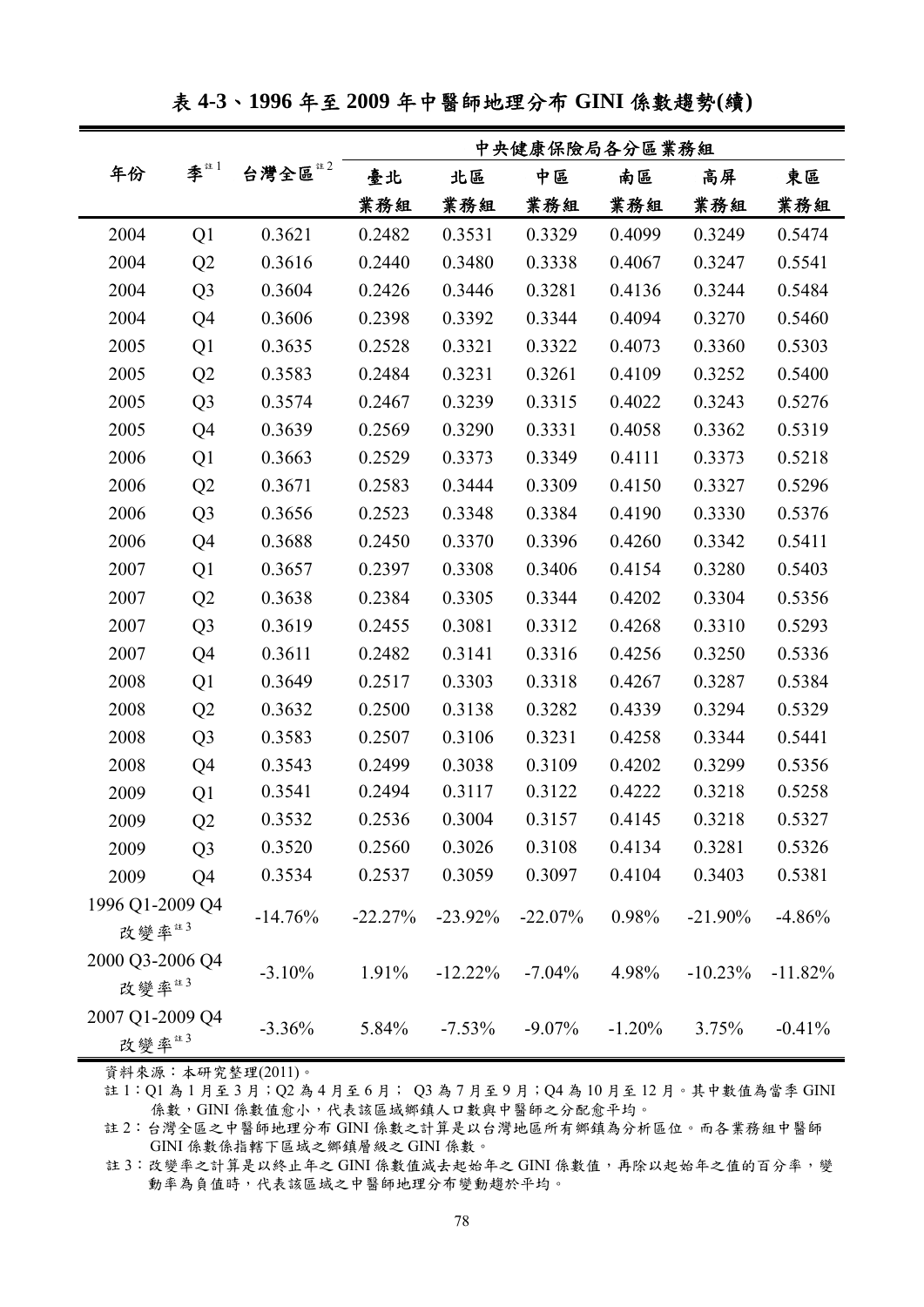| 業務組別 | 項目         | 2007年    | 2008 年   | 2009年    |
|------|------------|----------|----------|----------|
| 台北   | 新執業中醫師數    | 154      | 155      | 177      |
|      | (每萬人口中醫師數) | (1.7477) | (1.8822) | (1.9382) |
| 北區   | 新執業中醫師數    | 32       | 57       | 46       |
|      | (每萬人口中醫師數) | (1.5015) | (1.5871) | (1.6258) |
| 中區   | 新執業中醫師數    | 80       | 106      | 50       |
|      | (每萬人口中醫師數  | (2.8576) | (3.0254) | (3.1056) |
|      | 新執業中醫師數    | 35       | 51       | 25       |
| 南區   | (每萬人口中醫師數) | (1.7455) | (1.8601) | (1.8832) |
| 高屏   | 新執業中醫師數    | 44       | 63       | 51       |
|      | (每萬人口中醫師數) | (1.6280) | (1.7960) | (1.7975) |
| 東區   | 新執業中醫師數    | 3        | 8        |          |
|      | (每萬人口中醫師數) | (1.2133) | (1.2734) | (1.2730) |

表 4- 4、2007 至 2009 年各業務組新設立中醫師人力之流向分析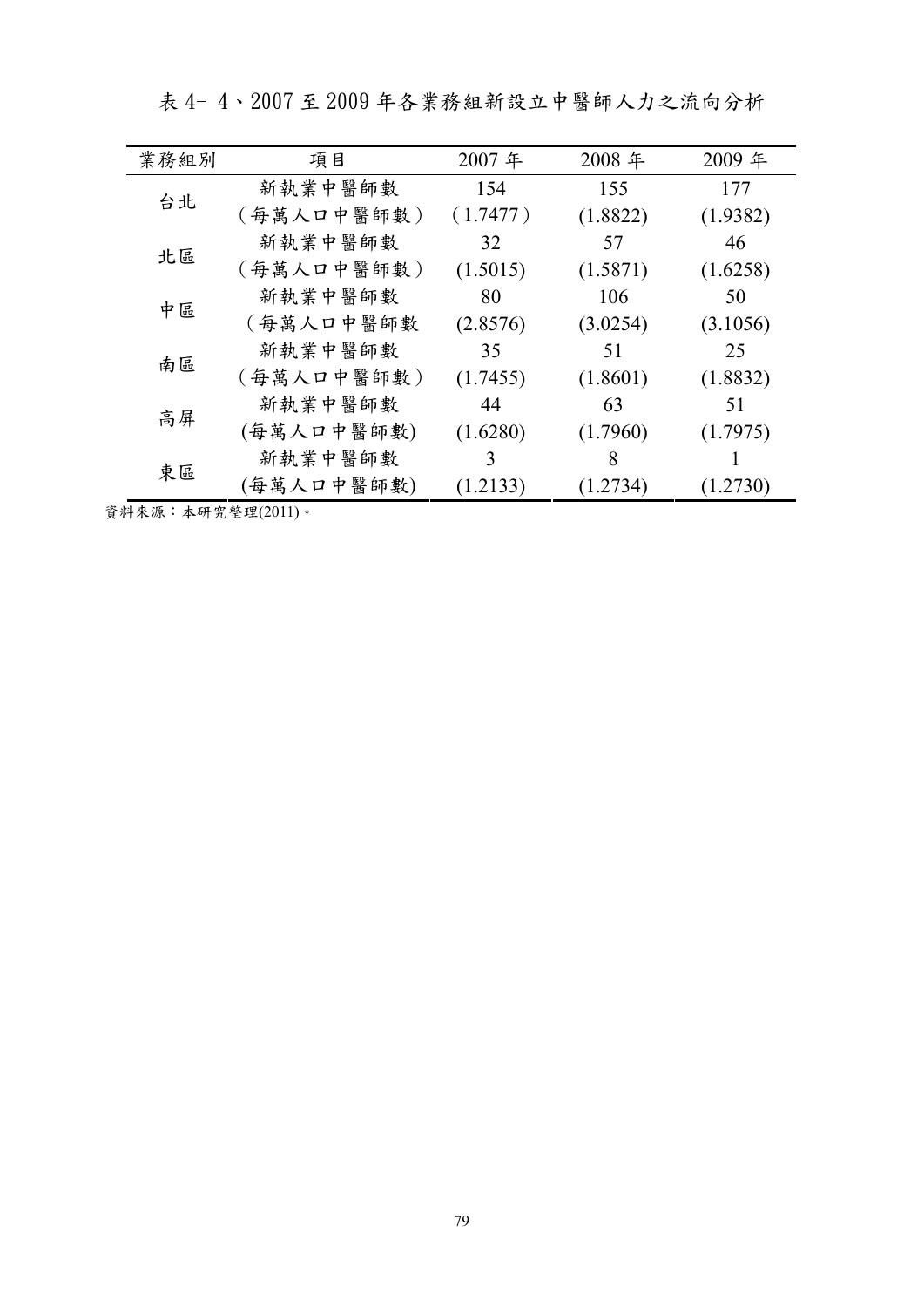|     | 2007年            | 2008年            | 2009年            | 2007至2009年合計     |
|-----|------------------|------------------|------------------|------------------|
| 台北市 | 85               | 63               | 94               | 242              |
| 高雄市 | 28               | 37               | 34               | 99               |
| 基隆市 | 3                | $\mathbf{1}$     | $\boldsymbol{0}$ | $\overline{4}$   |
| 新竹市 | 3                | 5                | $\overline{7}$   | 15               |
| 台中市 | 37               | 53               | 17               | 107              |
| 台南市 | 14               | 25               | 12               | 51               |
| 嘉義市 | $\overline{3}$   | $\overline{3}$   | $\overline{3}$   | 9                |
| 臺北縣 | 61               | 86               | 74               | 221              |
| 桃園縣 | 21               | 28               | 29               | 78               |
| 新竹縣 | 3                | $\overline{2}$   | $\boldsymbol{0}$ | 5                |
| 宜蘭縣 | 5                | 5                | 9                | 19               |
| 苗栗縣 | 5                | 22               | 10               | 37               |
| 臺中縣 | 29               | 30               | 19               | 78               |
| 彰化縣 | 9                | 19               | 11               | 39               |
| 南投縣 | 5                | $\overline{4}$   | 3                | 12               |
| 雲林縣 | 12               | $\tau$           | $\overline{2}$   | 21               |
| 嘉義縣 | $\sqrt{2}$       | 5                | $\boldsymbol{0}$ | $\overline{7}$   |
| 台南縣 | $\overline{4}$   | 11               | 8                | 23               |
| 高雄縣 | 9                | 17               | 11               | 37               |
| 屏東縣 | $\overline{7}$   | 9                | 6                | 22               |
| 澎湖縣 | $\boldsymbol{0}$ | $\boldsymbol{0}$ | $\boldsymbol{0}$ | $\boldsymbol{0}$ |
| 花蓮縣 | $\overline{2}$   | $\sqrt{2}$       | $\boldsymbol{0}$ | $\overline{4}$   |
| 台東縣 | $\mathbf{1}$     | 6                | $\mathbf{1}$     | $\,8\,$          |
| 金門縣 | $\boldsymbol{0}$ | $\boldsymbol{0}$ | $\boldsymbol{0}$ | $\boldsymbol{0}$ |
| 連江縣 | $\boldsymbol{0}$ | $\boldsymbol{0}$ | $\boldsymbol{0}$ | $\boldsymbol{0}$ |
| 合計  | 348              | 440              | 350              | 1138             |

表 **4- 5**、**2007** 至 **2009** 年各縣市新設立中醫師人力之流向分析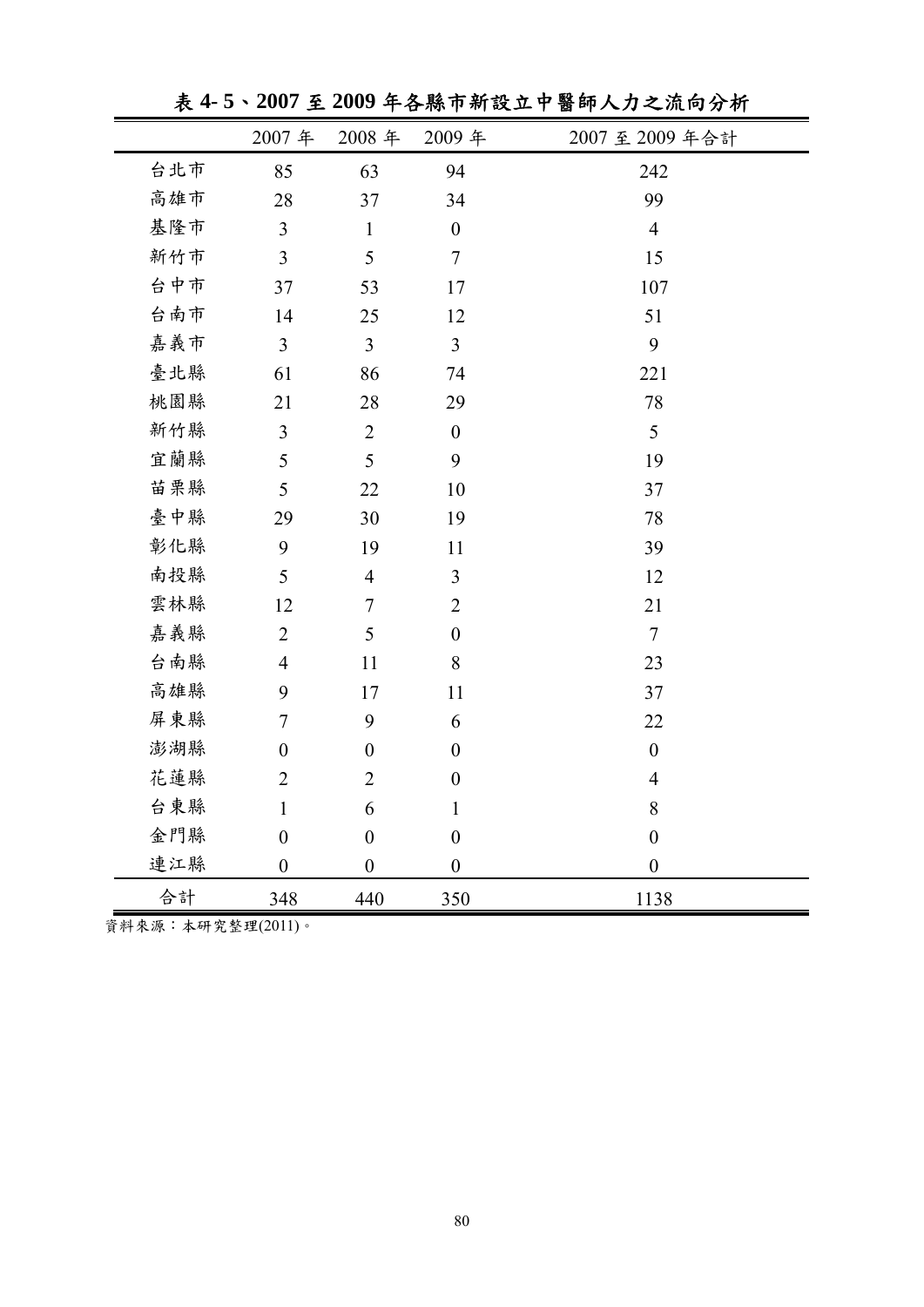表 **4- 6**、**2007** 至 **2009** 年各鄉鎮區新設立中醫師數

|     | 2007年  |                |     | 2008年  |                  |     | 2009年  |                  |
|-----|--------|----------------|-----|--------|------------------|-----|--------|------------------|
| 縣市  | 區域別    | 中醫師數           | 縣市  | 區域別    | 中醫師數             | 縣市  | 區域別    | 中醫師數             |
| 台北市 | 松山區    | 20             | 台中市 | 南屯區    | 19               | 台北市 | 大安區    | 21               |
| 台北縣 | 中和市    | 15             | 台北縣 | 新莊市    | 16               | 台北市 | 士林區    | 16               |
| 台北市 | 中山區    | 13             | 台北市 | 大安區    | 15               | 臺北縣 | 中和市    | 16               |
| 台北市 | 北投區    | 13             | 台北縣 | 中和市    | 12               | 台北市 | 中山區    | 13               |
| 高雄市 | 芩雅區    | 10             | 台中市 | 北屯區    | 11               | 高雄市 | 前金區    | 11               |
| 台北市 | 大安區    | 9              | 台北縣 | 板橋市    | 11               | 台北市 | 中正區    | 10               |
| 高雄市 | 三民區    | 9              | 台北市 | 松山區    | 9                | 臺北縣 | 板橋市    | 9                |
| 台北縣 | 板橋市    | 9              | 高雄市 | 三民區    | 9                | 臺北縣 | 新莊市    | 9                |
| 台中市 | 東<br>區 | 8              | 台北縣 | 三重市    | 9                | 臺北縣 | 土城市    | 9                |
| 台北縣 | 三重市    | 8              | 高雄縣 | 鳳山市    | 9                | 高雄市 | 楠梓區    | 8                |
| 台北市 | 信義區    | $\overline{7}$ | 高雄市 | 左營區    | 8                | 台北市 | 北投區    | $\tau$           |
| 台中市 | 南屯區    | $\overline{7}$ | 台中市 | 西<br>區 | 8                | 台中市 | 南屯區    | $\overline{7}$   |
| 台北市 | 內湖區    | 6              | 台北縣 | 鶯歌鎮    | $8\,$            | 臺北縣 | 鶯歌鎮    | $\boldsymbol{7}$ |
| 台南市 | 東<br>區 | 6              | 桃園縣 | 桃園市    | 8                | 桃園縣 | 桃園市    | $\overline{7}$   |
| 台北縣 | 永和市    | 6              | 桃園縣 | 中壢市    | 8                | 宜蘭縣 | 羅東鎮    | $\overline{7}$   |
| 桃園縣 | 桃園市    | 6              | 台北市 | 士林區    | $\tau$           | 台北市 | 松山區    | 6                |
| 桃園縣 | 中壢市    | 6              | 台南市 | 南<br>區 | $\overline{7}$   | 台北市 | 內湖區    | 6                |
| 台中縣 | 大里市    | 6              | 台南市 | 北<br>區 | $\boldsymbol{7}$ | 臺北縣 | 永和市    | 6                |
| 雲林縣 | 斗六市    | 6              | 台北縣 | 永和市    | $\overline{7}$   | 桃園縣 | 中壢市    | 6                |
| 高雄縣 | 鳳山市    | 6              | 台北市 | 大同區    | 6                | 桃園縣 | 八德市    | 6                |
| 屏東縣 | 屏東市    | 6              | 台北市 | 中山區    | 6                | 高雄縣 | 岡山鎮    | 6                |
| 台北市 | 南港區    | 5              | 台北市 | 信義區    | 6                | 高雄市 | 左營區    | 5                |
| 台中市 | 區<br>北 | 5              | 台北市 | 中正區    | 6                | 新竹市 | 東<br>區 | 5                |
| 台中市 | 西屯區    | 5              | 台中市 | 西屯區    | 6                | 臺北縣 | 新店市    | 5                |
| 台北縣 | 蘆洲市    | 5              | 台中縣 | 太平市    | 6                | 苗栗縣 | 竹南鎮    | 5                |
| 台中縣 | 豐原市    | 5              | 彰化縣 | 彰化市    | 6                | 台北市 | 萬華區    | $\overline{4}$   |
| 台北市 | 士林區    | $\overline{4}$ | 彰化縣 | 員林鎮    | 6                | 台北市 | 文山區    | $\overline{4}$   |
| 台北市 | 文山區    | $\overline{4}$ | 台南縣 | 永康市    | 6                | 臺北縣 | 三重市    | $\overline{4}$   |
| 台中市 | 西<br>區 | $\overline{4}$ | 台東縣 | 台東市    | 6                | 臺北縣 | 泰山鄉    | $\overline{4}$   |
| 台中市 | 南<br>區 | $\overline{4}$ | 高雄市 | 楠梓區    | 5                | 桃園縣 | 平鎮市    | $\overline{4}$   |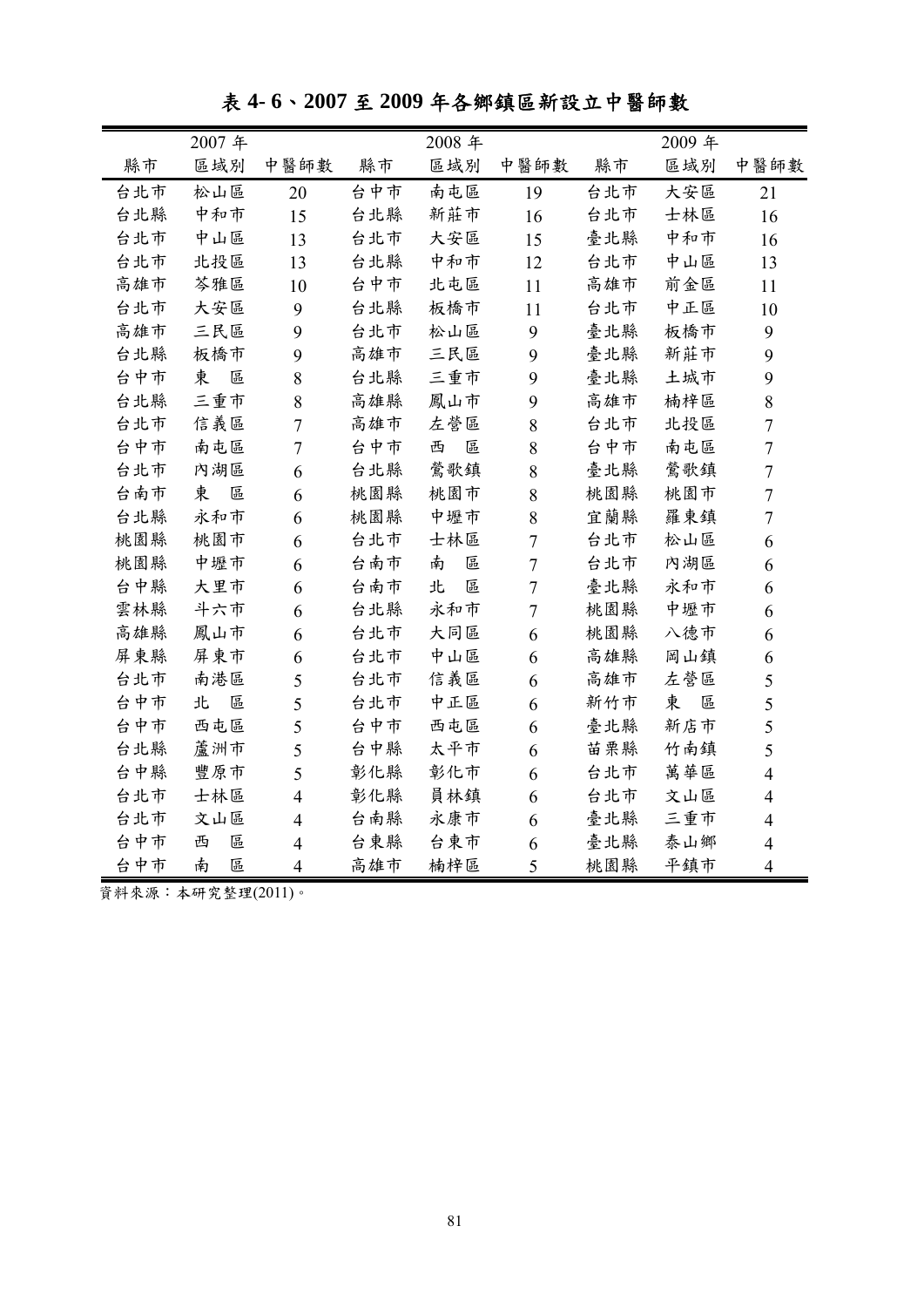表 **4- 7**、**2007** 至 **2009** 年各鄉鎮區新設立中醫師數前十名之區域特性

| 醫師數<br>中醫師數<br>21.6128<br>台北市<br>松山區<br>3.0808<br>臺北基隆大都會區<br>210,986<br>22716.47<br>5.8023<br>中和市<br>1.7066<br>台北縣<br>臺北基隆大都會區<br>410,183<br>20362.54<br>30.0710<br>2.7920<br>台北市<br>中山區<br>臺北基隆大都會區<br>218,483<br>15968.53<br>57.6055<br>1.8802<br>台北市<br>北投區<br>臺北基隆大都會區<br>249,976<br>4399.31<br>30.8478<br>2.7125<br>高雄市<br>芩雅區<br>高雄大都會區<br>188,020<br>23063.71<br>2007<br>33.7542<br>1.8735<br>台北市<br>臺北基隆大都會區<br>大安區<br>314,924<br>27718.77<br>23.8031<br>2.9404<br>高雄市<br>三民區<br>高雄大都會區<br>357,096<br>18047.37<br>12.2894<br>2.1182<br>台北縣<br>板橋市<br>臺北基隆大都會區<br>547,625<br>23668.49<br>台中市<br>12.7461<br>4.7459<br>東區<br>臺中彰化大都會區<br>73,748<br>7942.28<br>三重市<br>8.7586<br>2.2418<br>台北縣<br>臺北基隆大都會區<br>383,621<br>23510.51<br>15.1816<br>5.1955<br>台中市<br>南屯區<br>臺中彰化大都會區<br>148,206<br>4741.41<br>10.9963<br>台北縣<br>新莊市<br>2.2846<br>臺北基隆大都會區<br>398,317<br>20179.90<br>34.9214<br>2.3578<br>台北市<br>臺北基隆大都會區<br>大安區<br>313,848<br>27624.06<br>7.9115<br>中和市<br>2.2327<br>台北縣<br>412,060<br>臺北基隆大都會區<br>20455.72<br>8.1408<br>4.2564<br>台中市<br>北屯區<br>臺中彰化大都會區<br>241,990<br>3859.28<br>2008<br>13.5629<br>2.1425<br>台北縣<br>板橋市<br>臺北基隆大都會區<br>550,767<br>23804.29<br>22.1326<br>3.5698<br>松山區<br>台北市<br>臺北基隆大都會區<br>210,097<br>22620.75<br>24.1061<br>2.7534<br>高雄市<br>三民區<br>高雄大都會區<br>355,927<br>17988.29<br>台北縣<br>三重市<br>8.9935<br>2.4173<br>臺北基隆大都會區<br>384,722<br>23577.99<br>7.5758<br>2.5351<br>高雄縣<br>鳳山市<br>高雄大都會區<br>339,240<br>12677.60<br>35.9421<br>2.7598<br>大安區<br>台北市<br>臺北基隆大都會區<br>311,612<br>27427.25<br>23.4979<br>台北市<br>2.1138<br>士林區<br>臺北基隆大都會區<br>283,855<br>4551.28<br>中和市<br>9.1669<br>2.4606<br>臺北縣<br>臺北基隆大都會區<br>414,535<br>20578.58<br>3.1616<br>中山區<br>32.6697<br>台北市<br>臺北基隆大都會區<br>218,245<br>15951.13<br>30.1287<br>5.1356<br>高雄市<br>前金區<br>高雄大都會區<br>29,208<br>15726.05<br>2009<br>92.5343<br>4.0314<br>台北市<br>中正區<br>158,752<br>臺北基隆大都會區<br>20868.93<br>14.4696<br>2.2247<br>臺北縣<br>板橋市<br>臺北基隆大都會區<br>552,884<br>23895.79 |    | 縣市  |     |         |          | 每萬人口    | 每萬人口   |          |
|------------------------------------------------------------------------------------------------------------------------------------------------------------------------------------------------------------------------------------------------------------------------------------------------------------------------------------------------------------------------------------------------------------------------------------------------------------------------------------------------------------------------------------------------------------------------------------------------------------------------------------------------------------------------------------------------------------------------------------------------------------------------------------------------------------------------------------------------------------------------------------------------------------------------------------------------------------------------------------------------------------------------------------------------------------------------------------------------------------------------------------------------------------------------------------------------------------------------------------------------------------------------------------------------------------------------------------------------------------------------------------------------------------------------------------------------------------------------------------------------------------------------------------------------------------------------------------------------------------------------------------------------------------------------------------------------------------------------------------------------------------------------------------------------------------------------------------------------------------------------------------------------------------------------------------------------------------------------------|----|-----|-----|---------|----------|---------|--------|----------|
|                                                                                                                                                                                                                                                                                                                                                                                                                                                                                                                                                                                                                                                                                                                                                                                                                                                                                                                                                                                                                                                                                                                                                                                                                                                                                                                                                                                                                                                                                                                                                                                                                                                                                                                                                                                                                                                                                                                                                                              | 年度 |     | 區域別 | 人口數     | 人口密度     |         |        | 都會區      |
|                                                                                                                                                                                                                                                                                                                                                                                                                                                                                                                                                                                                                                                                                                                                                                                                                                                                                                                                                                                                                                                                                                                                                                                                                                                                                                                                                                                                                                                                                                                                                                                                                                                                                                                                                                                                                                                                                                                                                                              |    |     |     |         |          |         |        |          |
|                                                                                                                                                                                                                                                                                                                                                                                                                                                                                                                                                                                                                                                                                                                                                                                                                                                                                                                                                                                                                                                                                                                                                                                                                                                                                                                                                                                                                                                                                                                                                                                                                                                                                                                                                                                                                                                                                                                                                                              |    |     |     |         |          |         |        |          |
|                                                                                                                                                                                                                                                                                                                                                                                                                                                                                                                                                                                                                                                                                                                                                                                                                                                                                                                                                                                                                                                                                                                                                                                                                                                                                                                                                                                                                                                                                                                                                                                                                                                                                                                                                                                                                                                                                                                                                                              |    |     |     |         |          |         |        |          |
|                                                                                                                                                                                                                                                                                                                                                                                                                                                                                                                                                                                                                                                                                                                                                                                                                                                                                                                                                                                                                                                                                                                                                                                                                                                                                                                                                                                                                                                                                                                                                                                                                                                                                                                                                                                                                                                                                                                                                                              |    |     |     |         |          |         |        |          |
|                                                                                                                                                                                                                                                                                                                                                                                                                                                                                                                                                                                                                                                                                                                                                                                                                                                                                                                                                                                                                                                                                                                                                                                                                                                                                                                                                                                                                                                                                                                                                                                                                                                                                                                                                                                                                                                                                                                                                                              |    |     |     |         |          |         |        |          |
|                                                                                                                                                                                                                                                                                                                                                                                                                                                                                                                                                                                                                                                                                                                                                                                                                                                                                                                                                                                                                                                                                                                                                                                                                                                                                                                                                                                                                                                                                                                                                                                                                                                                                                                                                                                                                                                                                                                                                                              |    |     |     |         |          |         |        |          |
|                                                                                                                                                                                                                                                                                                                                                                                                                                                                                                                                                                                                                                                                                                                                                                                                                                                                                                                                                                                                                                                                                                                                                                                                                                                                                                                                                                                                                                                                                                                                                                                                                                                                                                                                                                                                                                                                                                                                                                              |    |     |     |         |          |         |        |          |
|                                                                                                                                                                                                                                                                                                                                                                                                                                                                                                                                                                                                                                                                                                                                                                                                                                                                                                                                                                                                                                                                                                                                                                                                                                                                                                                                                                                                                                                                                                                                                                                                                                                                                                                                                                                                                                                                                                                                                                              |    |     |     |         |          |         |        |          |
|                                                                                                                                                                                                                                                                                                                                                                                                                                                                                                                                                                                                                                                                                                                                                                                                                                                                                                                                                                                                                                                                                                                                                                                                                                                                                                                                                                                                                                                                                                                                                                                                                                                                                                                                                                                                                                                                                                                                                                              |    |     |     |         |          |         |        |          |
|                                                                                                                                                                                                                                                                                                                                                                                                                                                                                                                                                                                                                                                                                                                                                                                                                                                                                                                                                                                                                                                                                                                                                                                                                                                                                                                                                                                                                                                                                                                                                                                                                                                                                                                                                                                                                                                                                                                                                                              |    |     |     |         |          |         |        |          |
|                                                                                                                                                                                                                                                                                                                                                                                                                                                                                                                                                                                                                                                                                                                                                                                                                                                                                                                                                                                                                                                                                                                                                                                                                                                                                                                                                                                                                                                                                                                                                                                                                                                                                                                                                                                                                                                                                                                                                                              |    |     |     |         |          |         |        |          |
|                                                                                                                                                                                                                                                                                                                                                                                                                                                                                                                                                                                                                                                                                                                                                                                                                                                                                                                                                                                                                                                                                                                                                                                                                                                                                                                                                                                                                                                                                                                                                                                                                                                                                                                                                                                                                                                                                                                                                                              |    |     |     |         |          |         |        |          |
|                                                                                                                                                                                                                                                                                                                                                                                                                                                                                                                                                                                                                                                                                                                                                                                                                                                                                                                                                                                                                                                                                                                                                                                                                                                                                                                                                                                                                                                                                                                                                                                                                                                                                                                                                                                                                                                                                                                                                                              |    |     |     |         |          |         |        |          |
|                                                                                                                                                                                                                                                                                                                                                                                                                                                                                                                                                                                                                                                                                                                                                                                                                                                                                                                                                                                                                                                                                                                                                                                                                                                                                                                                                                                                                                                                                                                                                                                                                                                                                                                                                                                                                                                                                                                                                                              |    |     |     |         |          |         |        |          |
|                                                                                                                                                                                                                                                                                                                                                                                                                                                                                                                                                                                                                                                                                                                                                                                                                                                                                                                                                                                                                                                                                                                                                                                                                                                                                                                                                                                                                                                                                                                                                                                                                                                                                                                                                                                                                                                                                                                                                                              |    |     |     |         |          |         |        |          |
|                                                                                                                                                                                                                                                                                                                                                                                                                                                                                                                                                                                                                                                                                                                                                                                                                                                                                                                                                                                                                                                                                                                                                                                                                                                                                                                                                                                                                                                                                                                                                                                                                                                                                                                                                                                                                                                                                                                                                                              |    |     |     |         |          |         |        |          |
|                                                                                                                                                                                                                                                                                                                                                                                                                                                                                                                                                                                                                                                                                                                                                                                                                                                                                                                                                                                                                                                                                                                                                                                                                                                                                                                                                                                                                                                                                                                                                                                                                                                                                                                                                                                                                                                                                                                                                                              |    |     |     |         |          |         |        |          |
|                                                                                                                                                                                                                                                                                                                                                                                                                                                                                                                                                                                                                                                                                                                                                                                                                                                                                                                                                                                                                                                                                                                                                                                                                                                                                                                                                                                                                                                                                                                                                                                                                                                                                                                                                                                                                                                                                                                                                                              |    |     |     |         |          |         |        |          |
|                                                                                                                                                                                                                                                                                                                                                                                                                                                                                                                                                                                                                                                                                                                                                                                                                                                                                                                                                                                                                                                                                                                                                                                                                                                                                                                                                                                                                                                                                                                                                                                                                                                                                                                                                                                                                                                                                                                                                                              |    |     |     |         |          |         |        |          |
|                                                                                                                                                                                                                                                                                                                                                                                                                                                                                                                                                                                                                                                                                                                                                                                                                                                                                                                                                                                                                                                                                                                                                                                                                                                                                                                                                                                                                                                                                                                                                                                                                                                                                                                                                                                                                                                                                                                                                                              |    |     |     |         |          |         |        |          |
|                                                                                                                                                                                                                                                                                                                                                                                                                                                                                                                                                                                                                                                                                                                                                                                                                                                                                                                                                                                                                                                                                                                                                                                                                                                                                                                                                                                                                                                                                                                                                                                                                                                                                                                                                                                                                                                                                                                                                                              |    |     |     |         |          |         |        |          |
|                                                                                                                                                                                                                                                                                                                                                                                                                                                                                                                                                                                                                                                                                                                                                                                                                                                                                                                                                                                                                                                                                                                                                                                                                                                                                                                                                                                                                                                                                                                                                                                                                                                                                                                                                                                                                                                                                                                                                                              |    |     |     |         |          |         |        |          |
|                                                                                                                                                                                                                                                                                                                                                                                                                                                                                                                                                                                                                                                                                                                                                                                                                                                                                                                                                                                                                                                                                                                                                                                                                                                                                                                                                                                                                                                                                                                                                                                                                                                                                                                                                                                                                                                                                                                                                                              |    |     |     |         |          |         |        |          |
|                                                                                                                                                                                                                                                                                                                                                                                                                                                                                                                                                                                                                                                                                                                                                                                                                                                                                                                                                                                                                                                                                                                                                                                                                                                                                                                                                                                                                                                                                                                                                                                                                                                                                                                                                                                                                                                                                                                                                                              |    |     |     |         |          |         |        |          |
|                                                                                                                                                                                                                                                                                                                                                                                                                                                                                                                                                                                                                                                                                                                                                                                                                                                                                                                                                                                                                                                                                                                                                                                                                                                                                                                                                                                                                                                                                                                                                                                                                                                                                                                                                                                                                                                                                                                                                                              |    |     |     |         |          |         |        |          |
|                                                                                                                                                                                                                                                                                                                                                                                                                                                                                                                                                                                                                                                                                                                                                                                                                                                                                                                                                                                                                                                                                                                                                                                                                                                                                                                                                                                                                                                                                                                                                                                                                                                                                                                                                                                                                                                                                                                                                                              |    |     |     |         |          |         |        |          |
|                                                                                                                                                                                                                                                                                                                                                                                                                                                                                                                                                                                                                                                                                                                                                                                                                                                                                                                                                                                                                                                                                                                                                                                                                                                                                                                                                                                                                                                                                                                                                                                                                                                                                                                                                                                                                                                                                                                                                                              |    |     |     |         |          |         |        |          |
|                                                                                                                                                                                                                                                                                                                                                                                                                                                                                                                                                                                                                                                                                                                                                                                                                                                                                                                                                                                                                                                                                                                                                                                                                                                                                                                                                                                                                                                                                                                                                                                                                                                                                                                                                                                                                                                                                                                                                                              |    | 臺北縣 | 新莊市 | 400,848 | 20308.13 | 11.6503 | 2.1704 | 臺北基隆大都會區 |
| 5.5673<br>1.9255<br>臺北縣<br>土城市<br>臺北基隆大都會區<br>238,897<br>8082.37                                                                                                                                                                                                                                                                                                                                                                                                                                                                                                                                                                                                                                                                                                                                                                                                                                                                                                                                                                                                                                                                                                                                                                                                                                                                                                                                                                                                                                                                                                                                                                                                                                                                                                                                                                                                                                                                                                             |    |     |     |         |          |         |        |          |
| 8.0276<br>1.6870<br>高雄市<br>楠梓區<br>高雄大都會區<br>171,906<br>6655.90                                                                                                                                                                                                                                                                                                                                                                                                                                                                                                                                                                                                                                                                                                                                                                                                                                                                                                                                                                                                                                                                                                                                                                                                                                                                                                                                                                                                                                                                                                                                                                                                                                                                                                                                                                                                                                                                                                               |    |     |     |         |          |         |        |          |

資料來源:西醫師數由中華民國醫師公會全國聯合會醫療統計資料、中醫師數為本研究整理。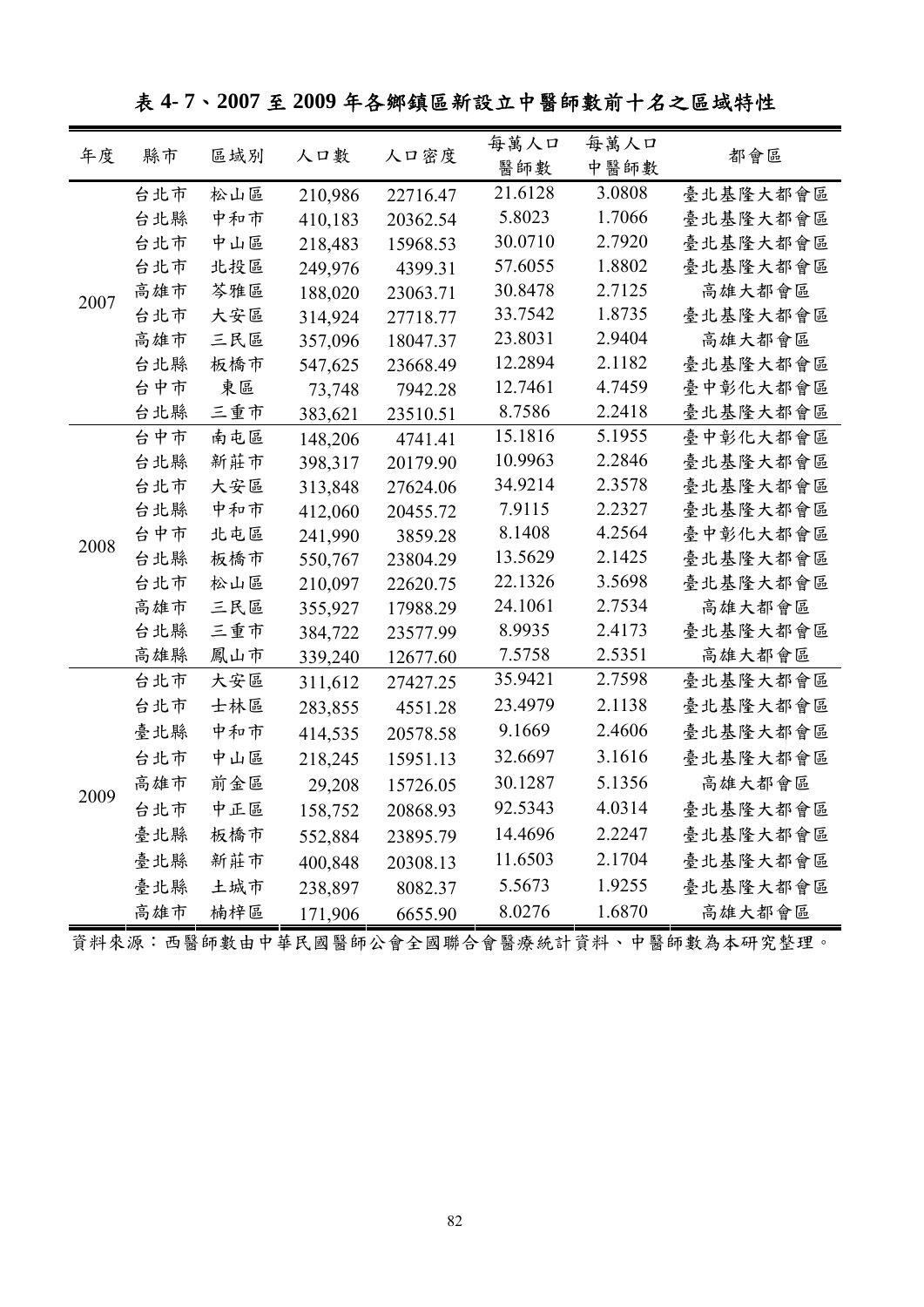|                              |             | 無臨床<br>執業經驗 | 有臨床<br>執業經驗 |             | 合計          |             |
|------------------------------|-------------|-------------|-------------|-------------|-------------|-------------|
| 評量項目/專家背景                    | 平<br>均<br>值 | 標<br>凖<br>差 | 平<br>均<br>值 | 標<br>凖<br>差 | 平<br>均<br>值 | 標<br>凖<br>差 |
| 1.中醫地區總額應以六個健保業務組(原為分局)為分配單位 | 3.73        | 0.65        | 3.40        | 0.97        | 3.59        | 0.80        |
| 2.中醫地區總額應以縣市為分配單位            | 2.64        | 1.03        | 3.20        | 1.40        | 2.86        | 1.21        |
| 3.中醫地區總額應以鄉鎮為分配單位            | 1.73        | 0.65        | 2.40        | 1.26        | 2.05        | 1.00        |
| 4.總額分配應考慮過去申報點數              | 3.27        | 1.19        | 4.10        | 0.74        | 3.64        | 1.05        |
| 5.總額分配應考慮人口數                 | 4.09        | 0.70        | 3.90        | 1.20        | 4.00        | 0.93        |
| 6.總額分配應考慮中醫利用人口占率            | 3.45        | 0.82        | 3.80        | 0.92        | 3.64        | 0.85        |
| 7.中醫總額分配應以論服務量計酬為基礎          | 2.91        | 0.94        | 3.20        | 0.92        | 3.09        | 0.92        |
| 8.您對中醫總額區分東西兩區之分配模式的看法       | 2.55        | 0.93        | 3.50        | 1.08        | 2.95        | 1.09        |
| 9.您對100年度中醫總額預算分配公式設計滿意      | 2.91        | 0.83        | 2.80        | 1.03        | 2.82        | 0.91        |
| 10.總額點值對中醫師人力地理分布會產生一定影響     | 3.27        | 1.10        | 3.20        | 1.32        | 3.27        | 1.16        |
| 11.民眾中醫醫療利用率會受到中醫醫療機構分布之影響   | 4.00        | 0.63        | 3.80        | 1.32        | 3.91        | 0.97        |
| 12.中醫醫療機構分布會受到民眾中醫醫療利用率之影響   | 3.73        | 1.01        | 4.20        | 0.92        | 3.95        | 0.95        |
| 13.中醫資源不足區域設定中醫師開(執)業收入保障    | 3.64        | 1.03        | 4.10        | 0.57        | 3.86        | 0.83        |
| 14.總額另撥專款獎勵中醫資源缺乏區域新設中醫機構    | 3.00        | 1.18        | 4.10        | 0.57        | 3.55        | 1.06        |
| 15.對新設立中醫診所開業地點受到保險特約限制      | 3.36        | 0.92        | 3.80        | 0.92        | 3.59        | 0.91        |

表 **4- 8**、德菲法問卷第二回**-**對中醫總額分配基準態度評估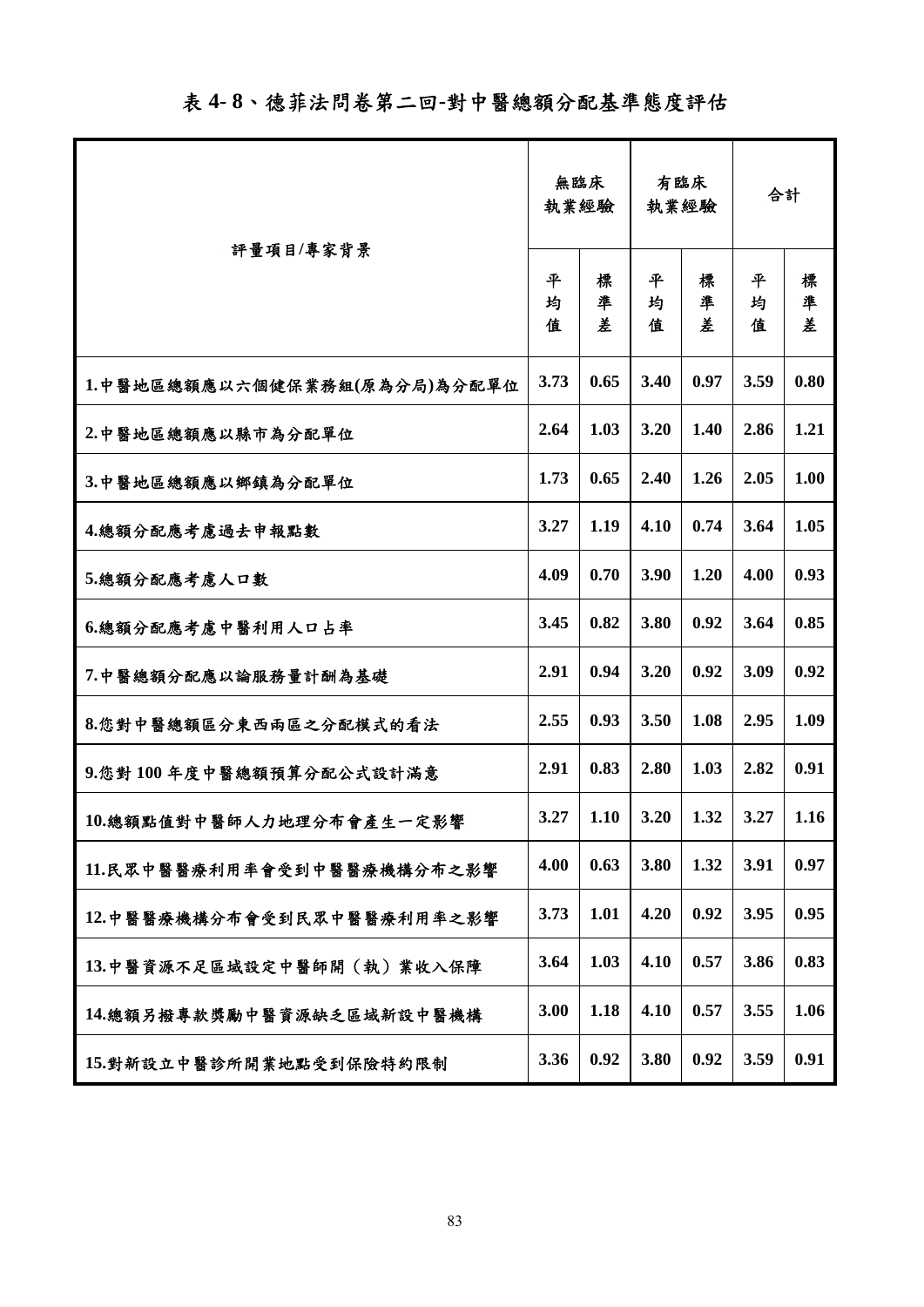## 表 **4- 9**、德菲法問卷第二回**-**總額分配公式應納入考量因素

| 總額分配公式應納入考量因素<br>(請依照1-10分的重要程度給予勾選)             | 無臨床<br>執業經驗 |             | 有臨床<br>執業經驗 |             | 合計          |             |
|--------------------------------------------------|-------------|-------------|-------------|-------------|-------------|-------------|
| 評量項目                                             | 平<br>均<br>值 | 標<br>凖<br>差 | 平<br>均<br>值 | 標<br>凖<br>差 | 平<br>均<br>值 | 標<br>凖<br>差 |
| 1.戶籍人口占率                                         | 6.50        | 2.11        | 6.00        | 3.09        | 6.22        | 2.50        |
| 2.地區老年人口占率                                       | 6.75        | 2.26        | 7.10        | 2.47        | 6.87        | 2.26        |
| 3.標準化死亡比                                         | 5.25        | 2.01        | 5.70        | 2.45        | 5.43        | 2.13        |
| 4.人口風險因子(包括年齡性別指數及標準化死亡比)                        | 6.58        | 2.23        | 6.20        | 2.30        | 6.39        | 2.17        |
| 5.區域執業的成本(人力成本、物價等)                              | 6.17        | 1.90        | 5.80        | 3.29        | 5.96        | 2.51        |
| 6.西醫診所的數量                                        | 3.92        | 1.78        | 4.00        | 2.21        | 4.04        | 1.94        |
| 7.中醫診所的數量                                        | 5.17        | 2.55        | 7.50        | 1.43        | 6.26        | 2.34        |
| 8.無中醫師服務鄉鎮人口數                                    | 5.50        | 2.61        | 6.90        | 2.51        | 6.13        | 2.55        |
| 9.「各分區各鄉鎮市區每萬人口中醫師數」指標加權<br>校正後之占率分配             | 4.92        | 1.93        | 6.10        | 2.33        | 5.43        | 2.11        |
| 10.前一年申報點數                                       | 4.17        | 2.21        | 6.40        | 2.59        | 5.13        | 2.55        |
| 11.中醫利用人口占率                                      | 5.92        | 1.98        | 8.40        | 1.17        | 7.04        | 2.01        |
| 12.各區去年同期每人於各分區就醫次數之權值占率                         | 4.58        | 2.15        | 6.30        | 1.42        | 5.35        | 1.97        |
| 13.各區去年同期人數利用率成長率(p)與醫療費用<br>點數成長率(r)差指標加權校正後之占率 | 4.83        | 1.90        | 6.60        | 1.17        | 5.70        | 1.79        |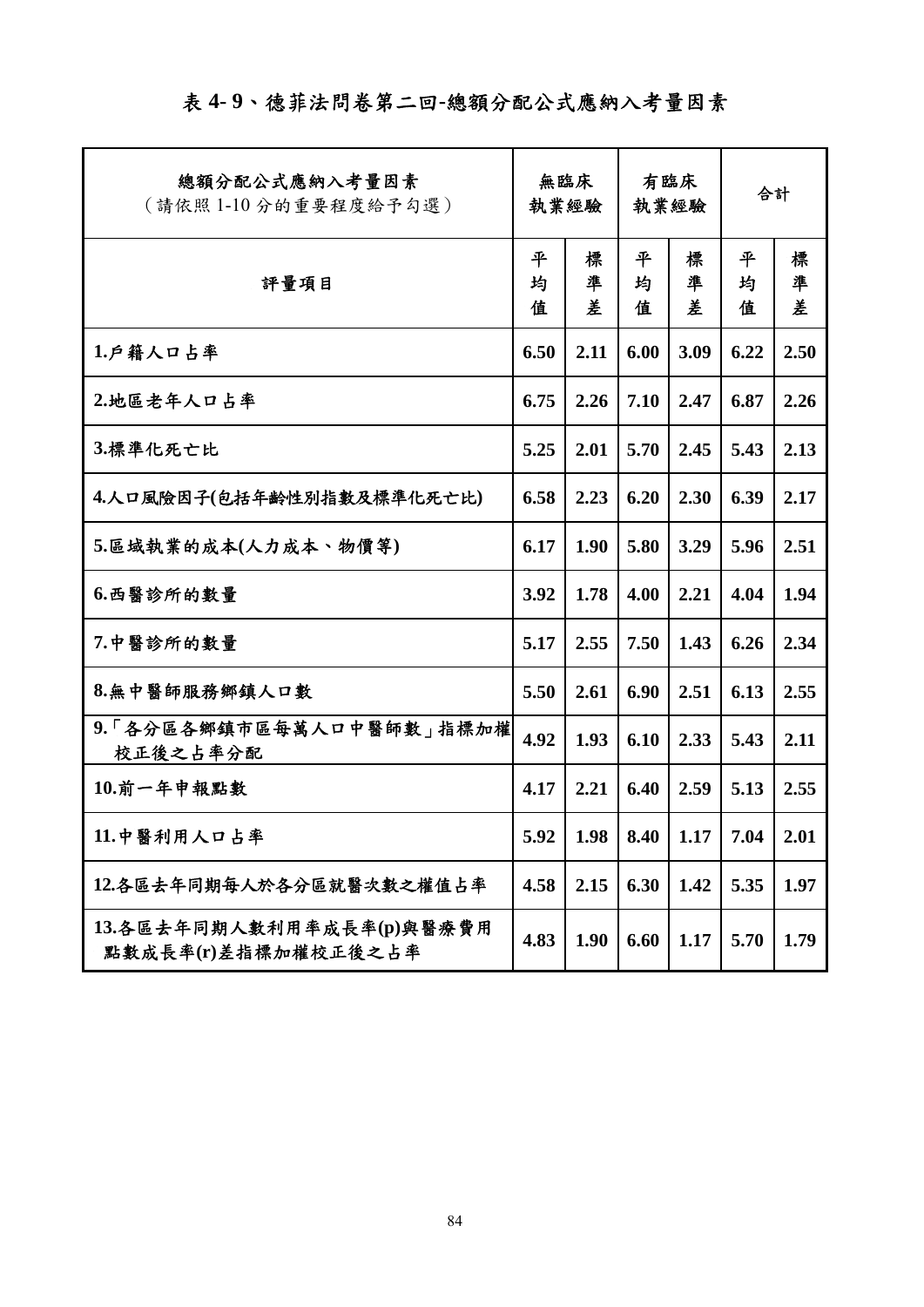|  |  |  |  | 表 4-10、德菲法問卷第二回-總額分配公式占率考量 |  |  |  |  |  |  |  |  |
|--|--|--|--|----------------------------|--|--|--|--|--|--|--|--|
|--|--|--|--|----------------------------|--|--|--|--|--|--|--|--|

| 評量項目                                             | 無臨床<br>執業經驗 |             | 有臨床<br>執業經驗 |             | 合計          |             |
|--------------------------------------------------|-------------|-------------|-------------|-------------|-------------|-------------|
|                                                  | 平<br>均<br>值 | 標<br>凖<br>差 | 平<br>均<br>值 | 標<br>凖<br>差 | 平<br>均<br>值 | 標<br>凖<br>差 |
| 1.戶籍人口占率                                         | 40.00       | 21.11       | 32.50       | 33.77       | 36.52       | 26.52       |
| 2.地區老年人口占率                                       | 42.92       | 20.05       | 49.00       | 36.95       | 45.00       | 27.92       |
| 3.標準化死亡比                                         | 23.75       | 17.98       | 27.50       | 25.63       | 25.22       | 20.86       |
| 4.西醫診所的數量                                        | 13.33       | 13.87       | 14.44       | 15.30       | 14.09       | 13.86       |
| 5.中醫診所的數量                                        | 23.75       | 15.09       | 39.50       | 30.04       | 31.30       | 23.41       |
| 6.無中醫師服務鄉鎮人口數                                    | 33.33       | 20.15       | 41.50       | 32.83       | 37.17       | 25.71       |
| 7.分區各鄉鎮市區每萬人口中醫師數加權後占率                           | 32.08       | 12.87       | 38.50       | 33.25       | 35.22       | 23.38       |
| 8.中醫利用人口占率                                       | 37.08       | 15.59       | 58.50       | 30.65       | 46.74       | 24.89       |
| 9.前一年申報點數                                        | 31.25       | 20.90       | 46.50       | 29.73       | 37.61       | 25.40       |
| 10.各區去年同期每人於各分區就醫次數之權值占率                         | 28.75       | 12.08       | 37.00       | 27.20       | 31.96       | 19.99       |
| 11.各區去年同期人數利用率成長率(p)與醫療費用<br>點數成長率(r)差指標加權校正後之占率 | 35.00       | 14.46       | 35.50       | 26.19       | 35.43       | 19.65       |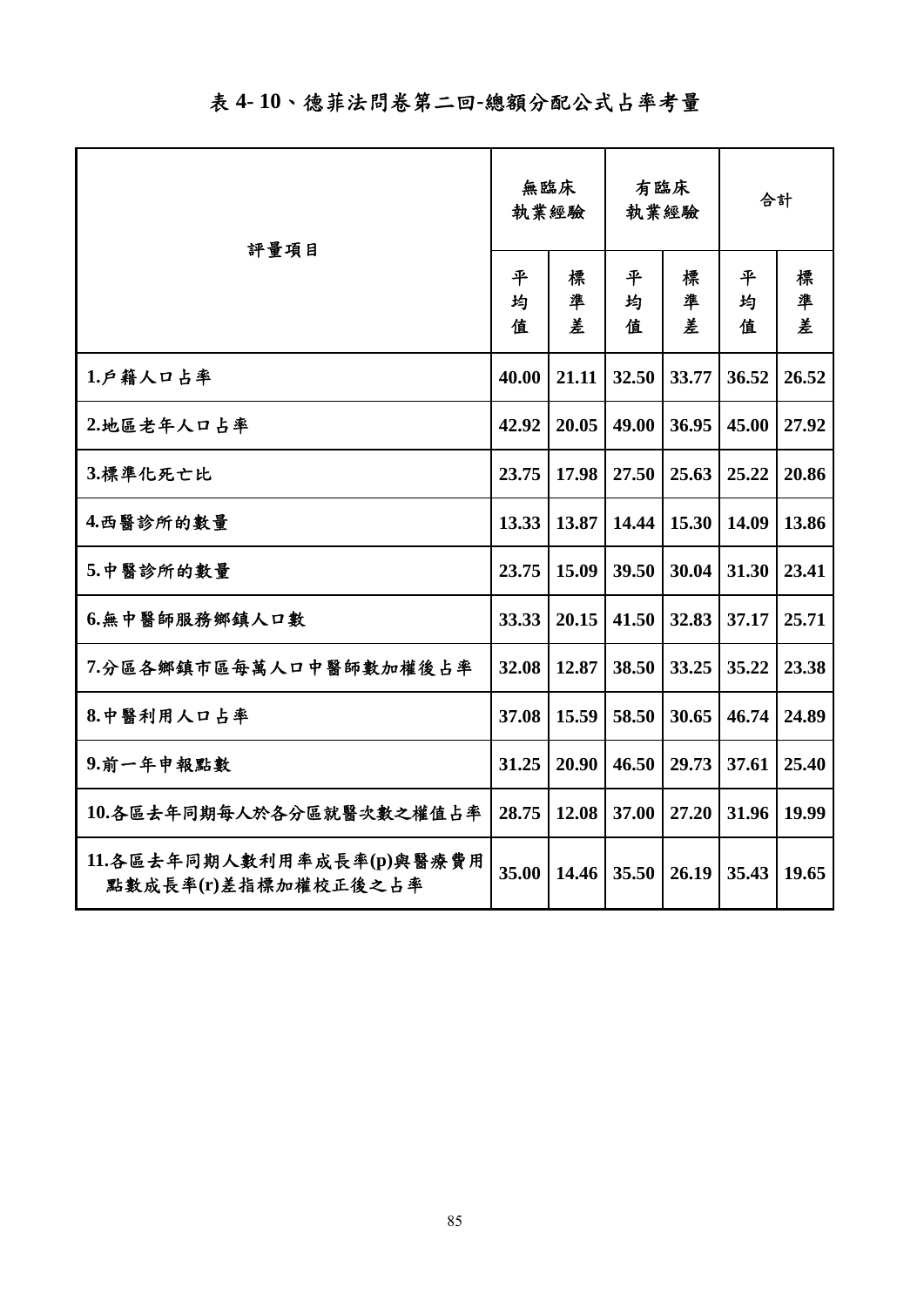### 表 **4- 11**、中醫總額各業務組歷年分配金額

(單位:億元)

|     | 年度 月份    |        | 台北業務組 北區業務組 | 中區業務組  | 南區業務組  | 高屏業務組  | 東區業務組 | 全局      |
|-----|----------|--------|-------------|--------|--------|--------|-------|---------|
| 89  | $7 - 12$ | 23.8   | 7.6         | 19.1   | 11.1   | 11.4   | 1.7   | 74.7    |
|     |          | 31.83% | 10.16%      | 25.61% | 14.85% | 15.32% | 2.23% | 100.00% |
|     |          | 49.5   | 15.7        | 39.7   | 23.1   | 23.5   | 3.4   | 154.9   |
| 90  | $1 - 12$ | 31.94% | 10.11%      | 25.64% | 14.94% | 15.20% | 2.17% | 100.00% |
| 91  |          | 51.4   | 16.7        | 39.6   | 23.7   | 24.2   | 3.5   | 159.2   |
|     | $1 - 12$ | 32.31% | 10.52%      | 24.87% | 14.87% | 15.22% | 2.20% | 100.00% |
| 92  | $1 - 12$ | 53.0   | 17.4        | 39.8   | 24.1   | 24.7   | 3.6   | 162.6   |
|     |          | 32.61% | 10.71%      | 24.47% | 14.81% | 15.20% | 2.20% | 100.00% |
| 93  | $1 - 12$ | 55.1   | 18.5        | 39.2   | 24.2   | 24.9   | 3.6   | 165.5   |
|     |          | 33.26% | 11.21%      | 23.67% | 14.60% | 15.07% | 2.19% | 100.00% |
| 94  | $1 - 12$ | 56.5   | 19.3        | 40.6   | 25.2   | 26.0   | 3.8   | 171.3   |
|     |          | 33.00% | 11.25%      | 23.68% | 14.70% | 15.16% | 2.21% | 100.00% |
| 95  | $1 - 12$ | 50.3   | 20.3        | 47.4   | 25.1   | 28.4   | 3.9   | 175.4   |
|     |          | 28.68% | 11.59%      | 27.02% | 14.31% | 16.18% | 2.22% | 100.00% |
| 96  | $1 - 12$ | 51.6   | 21.2        | 48.1   | 26.5   | 29.2   | 4.0   | 180.7   |
|     |          | 28.58% | 11.72%      | 26.62% | 14.68% | 16.18% | 2.22% | 100.00% |
| 97  | $1 - 12$ | 53.1   | 21.7        | 49.7   | 26.9   | 30.2   | 4.1   | 185.7   |
|     |          | 28.59% | 11.70%      | 26.75% | 14.49% | 16.25% | 2.22% | 100.00% |
| 98  | $1 - 12$ | 55.6   | 23.0        | 50.0   | 26.8   | 31.3   | 4.2   | 190.9   |
|     |          | 29.11% | 12.03%      | 26.20% | 14.06% | 16.37% | 2.22% | 100.00% |
| 99  | $1 - 12$ | 56.1   | 23.4        | 50.7   | 28.1   | 31.5   | 4.3   | 194.1   |
|     |          | 28.92% | 12.04%      | 26.11% | 14.46% | 16.26% | 2.22% | 100.00% |
| 100 | $1\sim3$ | 13.1   | 5.5         | 12.0   | 6.8    | 7.6    | 1.0   | 46.0    |
|     |          | 28.44% | 11.88%      | 26.18% | 14.80% | 16.48% | 2.22% | 100.00% |

資料來源:全民健康保險醫療費用協定委員會 (2011)。

註:1.89~94 年各業務組分配金額係以該區健保投保人數為分配基礎,校正人口風險因子與實 際醫療費用比率,尚未調整保險對象跨區就醫之醫療費用。

2.95~100 年各業務組分配金額係依該區中醫院所申請之醫療費用為主要分配基礎。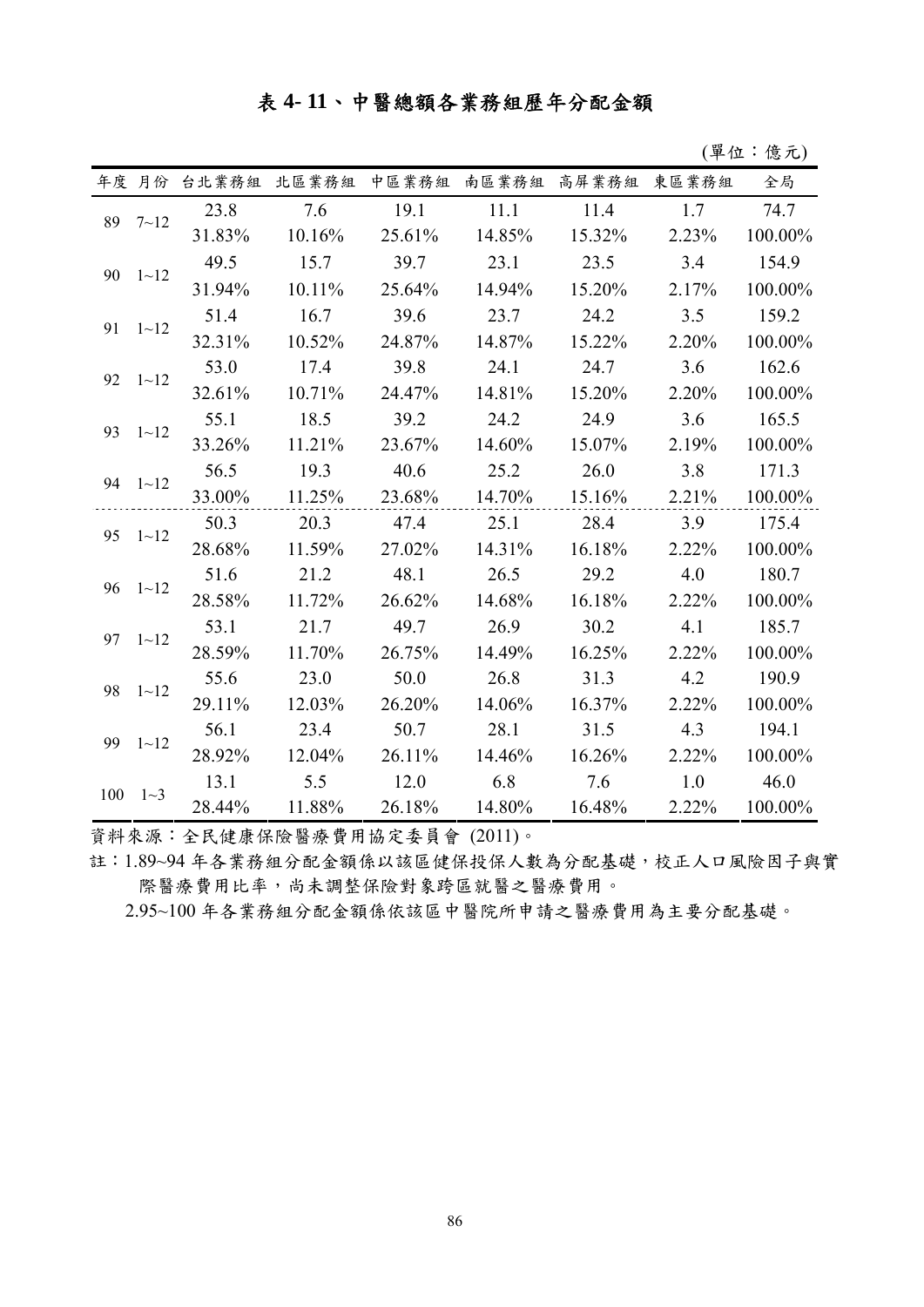### 表 **5- 1**、臺灣各部門總額公式地區總額分配因素之比較

|                                                 | 中醫總額                                                                | 牙醫總額        | 西醫基層總額      | 醫院總額        |
|-------------------------------------------------|---------------------------------------------------------------------|-------------|-------------|-------------|
|                                                 | 1.人口風險因子                                                            | 1.各區保險對象實際  | 1.各地區保險對象實  | 1.實際發生醫療費用  |
|                                                 | 2.各地區實際醫療費用比率                                                       | 發 生醫療費用比    | 際醫療費用       | 比率          |
|                                                 | 3.各分區各季依校正指標校正後申請醫療費用點數之占率                                          | 率           | 2.各地區經「人口風險 | 2.各區校正「人口風險 |
|                                                 | 4.各分區各季校正指標校正後申請醫療費用占率                                              | 2.校正「人口風險」的 | 因子及轉診型態」    | 因子及轉診型態」    |
| 地                                               | 5.各分區各季經加權指標計算後之申請醫療費用點數之占率                                         | 保險對象人數      | 校正後的保險對象    | 的保險對象人數     |
| $\mathbb{F}_{\!\!\scriptscriptstyle\mathrm{D}}$ | 6.五分區實際收入預算占率                                                       |             | 人數          |             |
| 總<br>額                                          | 7.各區去年同期戶籍人口數占率                                                     |             |             |             |
| 分                                               | 8.各區去年同期每人於各分區就醫次數之權值占率                                             |             |             |             |
| 配                                               | 9 各區去年同期人數利用率成長率與醫療費用點數成長率差指標加權校正後之                                 |             |             |             |
| 因<br>素                                          | 占率                                                                  |             |             |             |
|                                                 | 10.各分區各鄉鎮市區每萬人口中醫師數                                                 |             |             |             |
|                                                 | ※95、98年校正指標:重複就診率、用藥日數重複率                                           |             | ※人口風險因子:包含  | ※人口風險因子:包含  |
|                                                 | ※96、97年校正指標:重複就診率、用藥日數重複率、隔日申報診察費率                                  |             | 年齡、性別指數與    | 年齡、性別指數與    |
|                                                 | ※95年加權指標:所有就醫者平均就醫次數之加總平均、醫療費用點數成長 率、                               |             | 標準化死亡比      | 標準化死亡比      |
|                                                 | 藥費申請點數占率成長率、診察費次數大於6次以上占率、交替比率、申報診                                  |             | ※校正轉診型態:即校  | ※校正轉診型態:即校  |
|                                                 | 察費率、慢性病案件平均給藥日份、就醫人數成長率                                             |             | 正基層門診市場占    | 正醫院門診市場占    |
|                                                 | ※96年加權指標:同一院所每月就醫者平均就醫次數之加總平均、診察費次數                                 |             | 有率          | 有率          |
| 校                                               | 大於6次以上占率、交替比率、針傷科合計治療次數大於15次以上占率                                    |             |             |             |
| 正                                               | ※97年加權指標:同一院所每月就醫者平均就醫次數之加總平均、診察費次數                                 |             |             |             |
| 指                                               | 大於6次以上占率、療程14日內未完成重新申請診察費率、針傷處置次數大                                  |             |             |             |
| 標<br>說                                          | 於15次以上占率                                                            |             |             |             |
| 明                                               | ※98年加權指標:同一院所每月就醫者平均就醫次數之加總平均、診察                                    |             |             |             |
|                                                 | 費次數大於6次以上占率、療程14日內未完成重新申請診察費率、針傷處置                                  |             |             |             |
|                                                 | 次數大於15次以上占率、隔日申請診察費率、就醫人數成長率與醫療費用成                                  |             |             |             |
|                                                 | 長率差                                                                 |             |             |             |
| 公                                               | ※人口風險因子=X%*人口結構校正比例+(100-X)%*標準化死亡比校正比例                             |             |             |             |
| 式                                               | ※人口結構校正比例=人口佔率*人口指數                                                 |             |             |             |
| 說<br>明                                          | ※人口佔率=分局投保人口數/全局人口數                                                 |             |             |             |
|                                                 | ※分局人口指數=[∑(全國各性別年齡層平均每人醫院醫療費用×分局各性別年齡層投保人口數)/分局總投保人口數 /全國每人平均醫院醫療費用 |             |             |             |
|                                                 | ※分局標準死亡比=分局死亡人數/Z(全國各性別年齡層死亡率×分局各年齡層投保人口數)                          |             |             |             |
|                                                 |                                                                     |             |             |             |

資料來源:行政院衛生署、行政院衛生署中央健康保險局(2011)。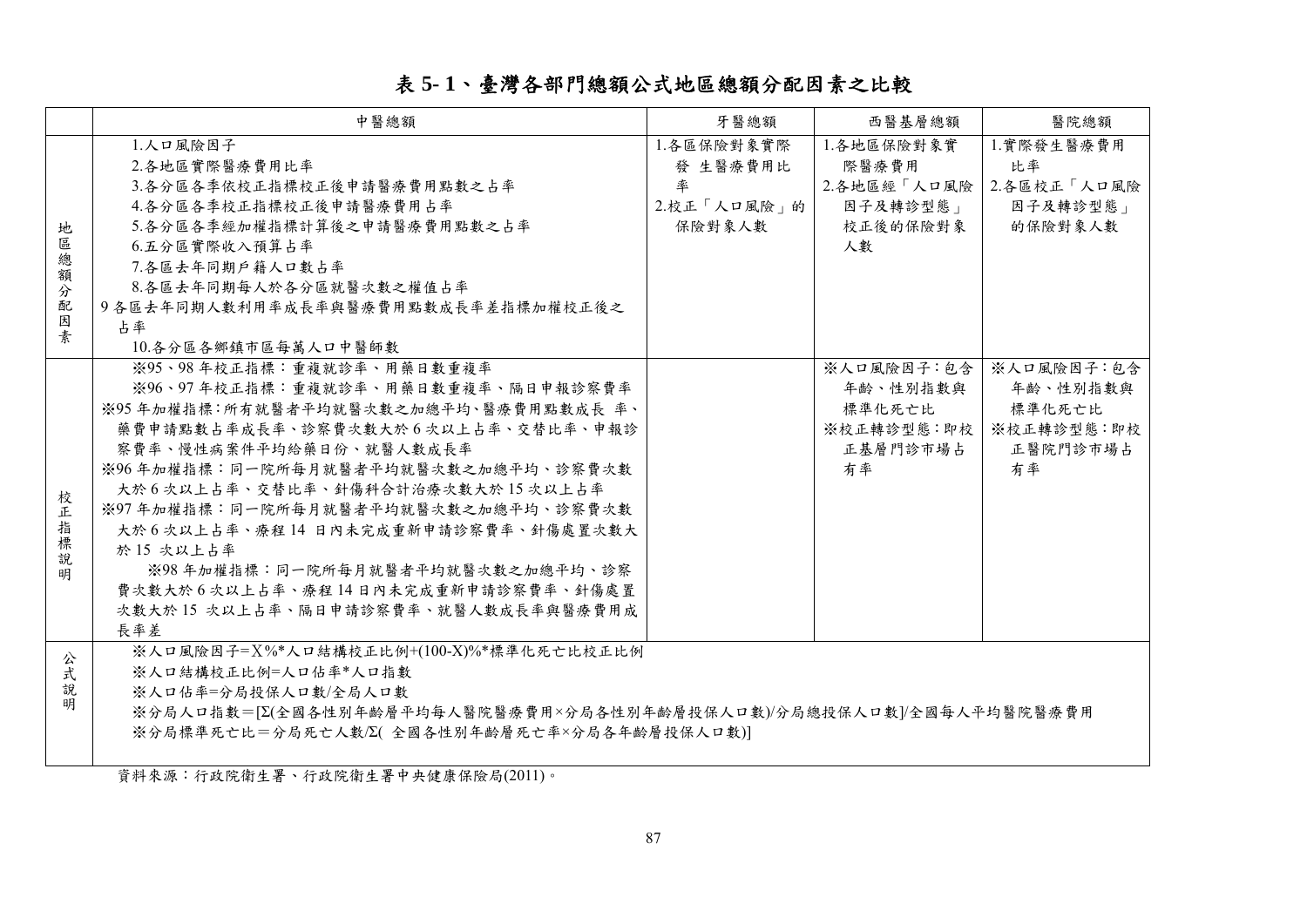### 表 **5- 2**、歷年各項總額醫療費用支出金額與比率

金額單位:百萬元

| 年度   | 醫院      | 西醫基層    | 牙醫門診   | 中醫門診   | 其他     | 總金額       |
|------|---------|---------|--------|--------|--------|-----------|
|      | (96)    | $($ %)  | ( %)   | ( %)   | ( %)   | $(100\%)$ |
| 2004 | 254,909 | 83,455  | 30,153 | 16,814 | 6,498  | 391,829   |
|      | (65.06) | (21.30) | (7.70) | (4.29) | (1.66) | $(100\%)$ |
| 2005 | 265,091 | 86,677  | 31,259 | 17,334 | 7,639  | 408,000   |
|      | (64.97) | (21.24) | (7.66) | (4.25) | (1.87) | $(100\%)$ |
| 2006 | 276,252 | 89,566  | 32,144 | 17,790 | 7,938  | 423,691   |
|      | (65.20) | (21.14) | (7.59) | (4.20) | (1.87) | $(100\%)$ |
| 2007 | 289,366 | 92,707  | 32,902 | 18,231 | 8,410  | 441,615   |
|      | (65.52) | (20.99) | (7.45) | (4.13) | (1.90) | $(100\%)$ |
| 2008 | 304,183 | 96,651  | 33,851 | 18,731 | 6,686  | 460,102   |
|      | (66.11) | (21.01) | (7.36) | (4.07) | (1.45) | $(100\%)$ |
| 2009 | 319,117 | 100,366 | 34,878 | 19,284 | 4,429  | 478,074   |
|      | (66.75) | (20.99) | (7.30) | (4.03) | (0.93) | $(100\%)$ |
| 2010 | 329,506 | 103,118 | 35,755 | 19,681 | 5,870  | 493,932   |
|      | (66.71) | (20.88) | (7.24) | (3.98) | (1.19) | $(100\%)$ |
| 2011 | 339,961 | 105,051 | 36,392 | 20,183 | 6,447  | 508,034   |
|      | (66.92) | (20.68) | (7.16) | (3.97) | (1.27) | $(100\%)$ |

資料來源:行政院衛生署全民健康保險醫療費用協定委員會

表 **5- 3**、歷年中醫使用率分析

| 年代<br>人口數<br>中醫使用率<br>中醫使用人口<br>2000<br>22,276,672<br>6,025,276<br>27.05%<br>27.18%<br>2001<br>6,089,987<br>22,405,568<br>2002<br>22,520,776<br>6,184,409<br>27.46%<br>2003<br>28.03%<br>22,604,550<br>6,335,460<br>2004<br>22,689,122<br>29.24%<br>6,633,956<br>2005<br>22,770,383<br>6,510,010<br>28.59%<br>2006<br>6,335,168<br>27.69%<br>22,876,527<br>2007<br>22,958,360<br>6,519,414<br>28.40%<br>2008<br>28.75%<br>23,037,031<br>6,622,320<br>2009<br>29.86%<br>23,119,772<br>6,903,387<br>2010<br>23, 162, 123<br>28.95%<br>6,704,367 |  |  |  |
|-----------------------------------------------------------------------------------------------------------------------------------------------------------------------------------------------------------------------------------------------------------------------------------------------------------------------------------------------------------------------------------------------------------------------------------------------------------------------------------------------------------------------------------------------|--|--|--|
|                                                                                                                                                                                                                                                                                                                                                                                                                                                                                                                                               |  |  |  |
|                                                                                                                                                                                                                                                                                                                                                                                                                                                                                                                                               |  |  |  |
|                                                                                                                                                                                                                                                                                                                                                                                                                                                                                                                                               |  |  |  |
|                                                                                                                                                                                                                                                                                                                                                                                                                                                                                                                                               |  |  |  |
|                                                                                                                                                                                                                                                                                                                                                                                                                                                                                                                                               |  |  |  |
|                                                                                                                                                                                                                                                                                                                                                                                                                                                                                                                                               |  |  |  |
|                                                                                                                                                                                                                                                                                                                                                                                                                                                                                                                                               |  |  |  |
|                                                                                                                                                                                                                                                                                                                                                                                                                                                                                                                                               |  |  |  |
|                                                                                                                                                                                                                                                                                                                                                                                                                                                                                                                                               |  |  |  |
|                                                                                                                                                                                                                                                                                                                                                                                                                                                                                                                                               |  |  |  |
|                                                                                                                                                                                                                                                                                                                                                                                                                                                                                                                                               |  |  |  |
|                                                                                                                                                                                                                                                                                                                                                                                                                                                                                                                                               |  |  |  |

資料來源:行政院衛生署統計室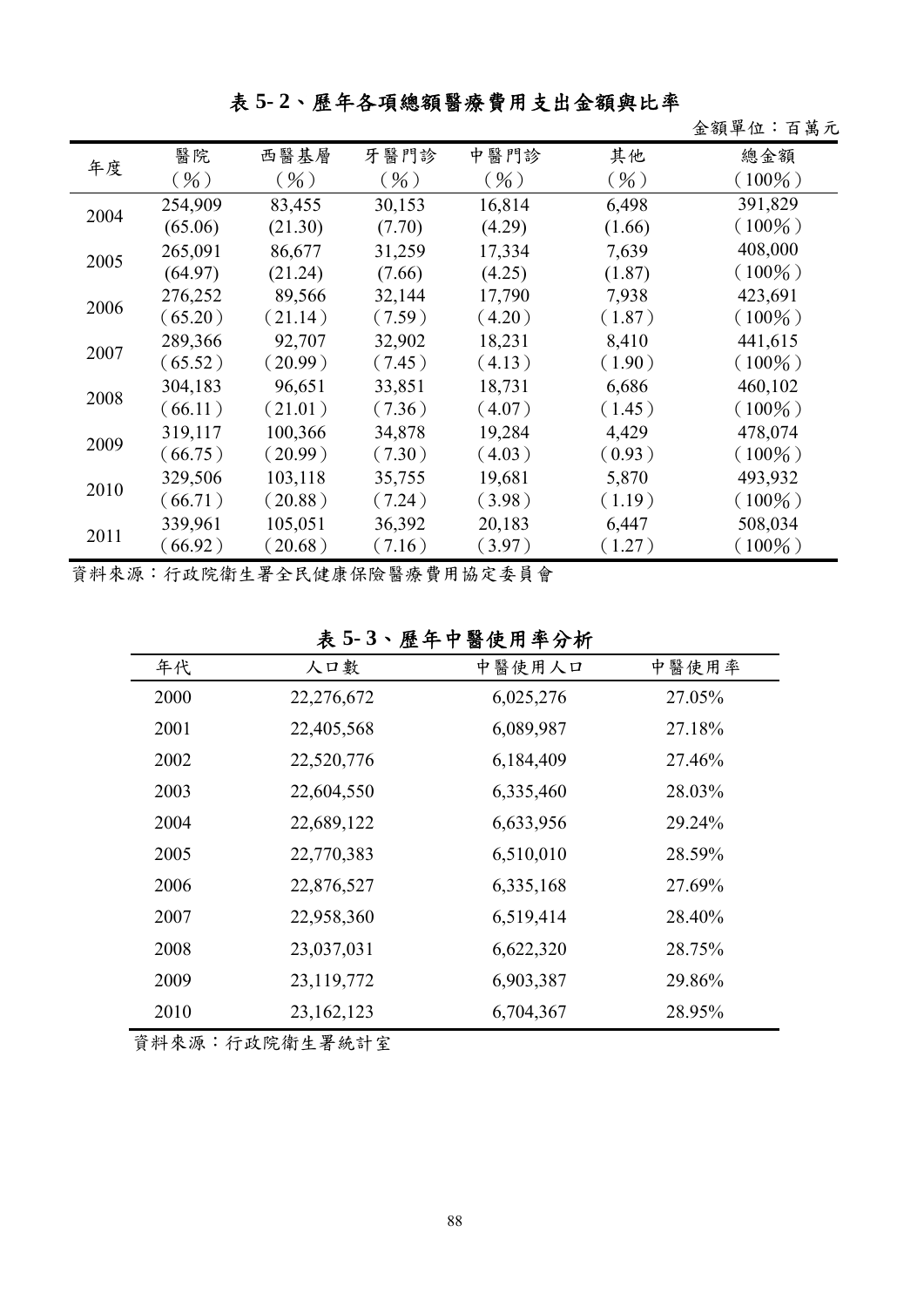|            | 台北        | 北區     | 中區         | 南區        | 高屏        | 東區        | 合計     |
|------------|-----------|--------|------------|-----------|-----------|-----------|--------|
| (單位:億元)    | 業務組       | 業務組    | 業務組        | 業務組       | 業務組       | 業務組       |        |
| 人口占率       | 32.16%    | 14.98% | 19.37%     | 14.79%    | 16.22%    | 2.48%     | 100%   |
| 中醫使用人口占率   | 33.96%    | 13.19% | 22.18%     | 13.83%    | 14.93%    | 1.93%     | 100%   |
| 中醫總申報點數占率  | 29.08%    | 12.11% | 26.50%     | 13.96%    | 16.48%    | 1.87%     | 100%   |
| 中醫總申報案件數占率 | 27.95%    | 12.15% | 27.18%     | 14.55%    | 16.38%    | 1.79%     | 100%   |
| 原公式分配金額    | 55.60     | 23.00  | 50.00      | 26.80     | 31.30     | 4.20      | 190.90 |
| 人口占率分配金額   | 61.39     | 28.59  | 36.98      | 28.24     | 30.96     | 4.74      |        |
| (差額)       | (5.79)    | (5.59) | $(-13.02)$ | (1.44)    | $(-0.34)$ | (0.54)    | 190.9  |
| 中醫使用者占率    |           |        |            |           |           |           |        |
| 分配金額       | 64.82     | 25.17  | 42.34      | 26.40     | 28.49     | 3.68      | 190.9  |
| (差額)       | (9.22)    | (2.17) | $(-7.66)$  | $(-0.40)$ | $(-2.81)$ | $(-0.52)$ |        |
| 中醫總申報點數占率  |           |        |            |           |           |           |        |
| 分配金額       | 55.52     | 23.12  | 50.59      | 26.64     | 31.45     | 3.58      | 190.9  |
| (差額)       | $(-0.08)$ | (0.12) | (0.59)     | $(-0.16)$ | (0.15)    | $(-0.62)$ |        |
| 中醫總申報案件數占率 |           |        |            |           |           |           |        |
| 分配金額       | 53.36     | 23.20  | 51.89      | 27.77     | 31.26     | 3.41      | 190.9  |
| (差額)       | $(-2.24)$ | (0.20) | (1.89)     | (0.97)    | $(-0.04)$ | $(-0.79)$ |        |
|            |           |        |            |           |           |           |        |

表 **5- 4**、**2009** 年中醫地區總額分配(東西兩區)

註:差額=不同佔率分配模式-原公式分配金額

資料來源:內政部社會司、行政院衛生署全民健康保險醫療費用協定委員會以及本研究健保資 料庫分析整理

|                            | 台北                  | 北區              | 中區                 | 南區                 | 高屏                 | 東區                | 合計     |
|----------------------------|---------------------|-----------------|--------------------|--------------------|--------------------|-------------------|--------|
| (單位:億元)                    | 業務組                 | 業務組             | 業務組                | 業務組                | 業務組                | 業務組               |        |
| 人口占率                       | 32.00%              | 14.53%          | 19.41%             | 15.04%             | 16.44%             | 2.57%             | 100%   |
| 中醫使用人口占率                   | 33.47%              | 12.64%          | 22.82%             | 13.99%             | 14.97%             | 2.11%             | 100%   |
| 中醫總申報點數占率                  | 28.73%              | 11.62%          | 27.13%             | 14.21%             | 16.32%             | 1.99%             | 100%   |
| 中醫總申報案件數占率                 | 27.09%              | 11.62%          | 27.65%             | 15.15%             | 16.58%             | 1.90%             | 100%   |
| 原公式分配金額                    | 56.50               | 19.30           | 40.60              | 25.20              | 26.00              | 3.80              | 171.30 |
| 人口占率分配金額                   | 54.82               | 24.89           | 33.25              | 25.77              | 28.17              | 4.41              | 171.30 |
| (差額)                       | $(-1.68)$           | (5.59)          | $(-7.35)$          | (0.57)             | (2.17)             | (0.61)            |        |
| 中醫使用者占率<br>分配金額<br>(差額)    | 57.34<br>(0.84)     | 21.65<br>(2.35) | 39.08<br>$(-1.52)$ | 23.97<br>$(-1.23)$ | 25.64<br>$(-0.36)$ | 3.62<br>$(-0.18)$ | 171.3  |
| 中醫總申報點數占率<br>分配金額<br>(差額)  | 49.22<br>$(-7.28)$  | 19.90<br>(0.60) | 46.47<br>(5.87)    | 24.35<br>$(-0.85)$ | 27.95<br>(1.95)    | 3.41<br>$(-0.39)$ | 171.3  |
| 中醫總申報案件數占<br>率分配金額<br>(差額) | 46.41<br>$(-10.09)$ | 19.91<br>(0.61) | 47.37<br>(6.77)    | 25.95<br>(0.75)    | 28.40<br>(2.40)    | 3.25<br>$(-0.55)$ | 171.3  |

表 **5- 5**、**2005** 年中醫地區總額分配(六區)

註:差額=不同佔率分配模式-原公式分配金額

資料來源:內政部社會司、行政院衛生署全民健康保險醫療費用協定委員會以及本研究健保資 料庫分析整理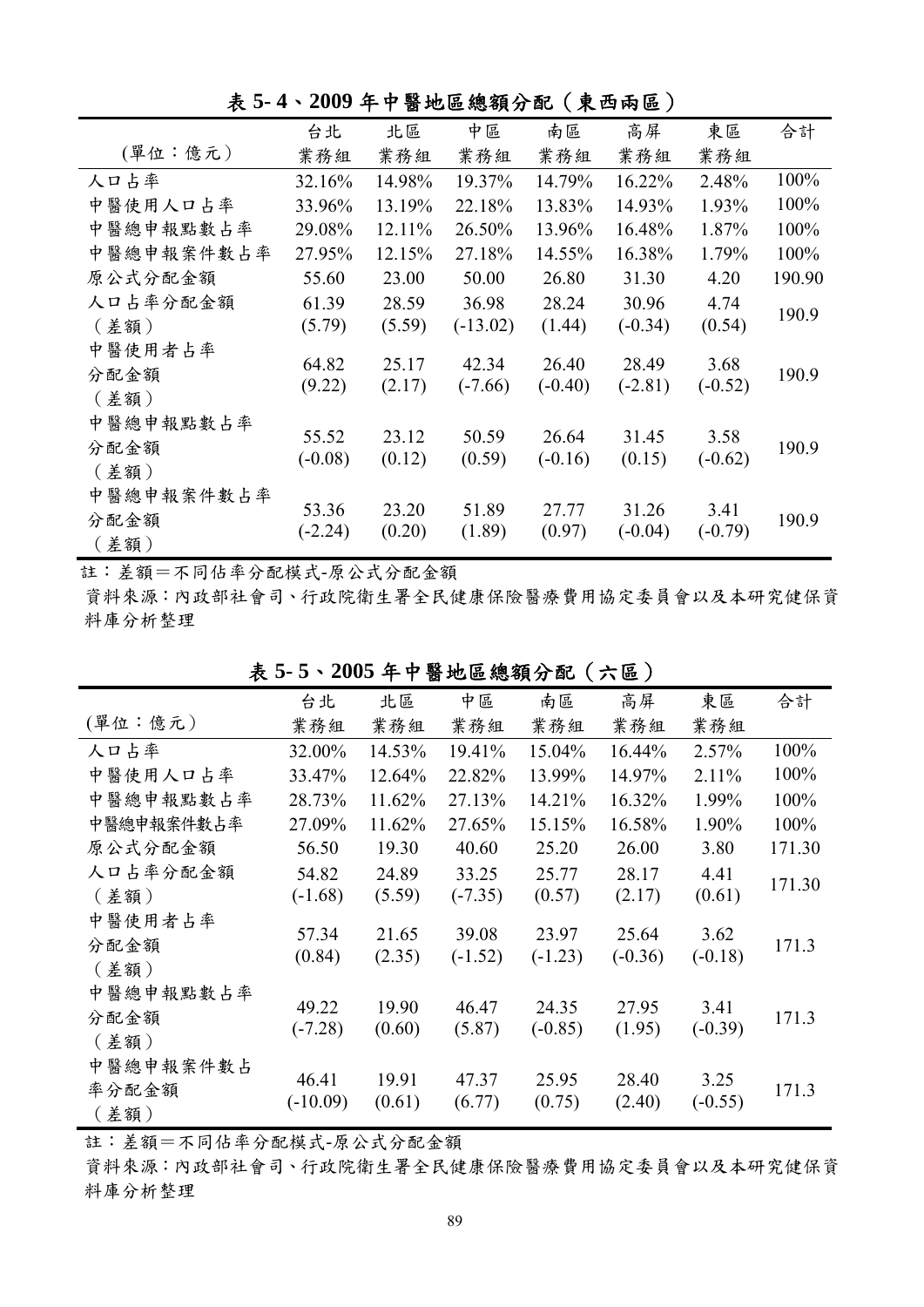# 附圖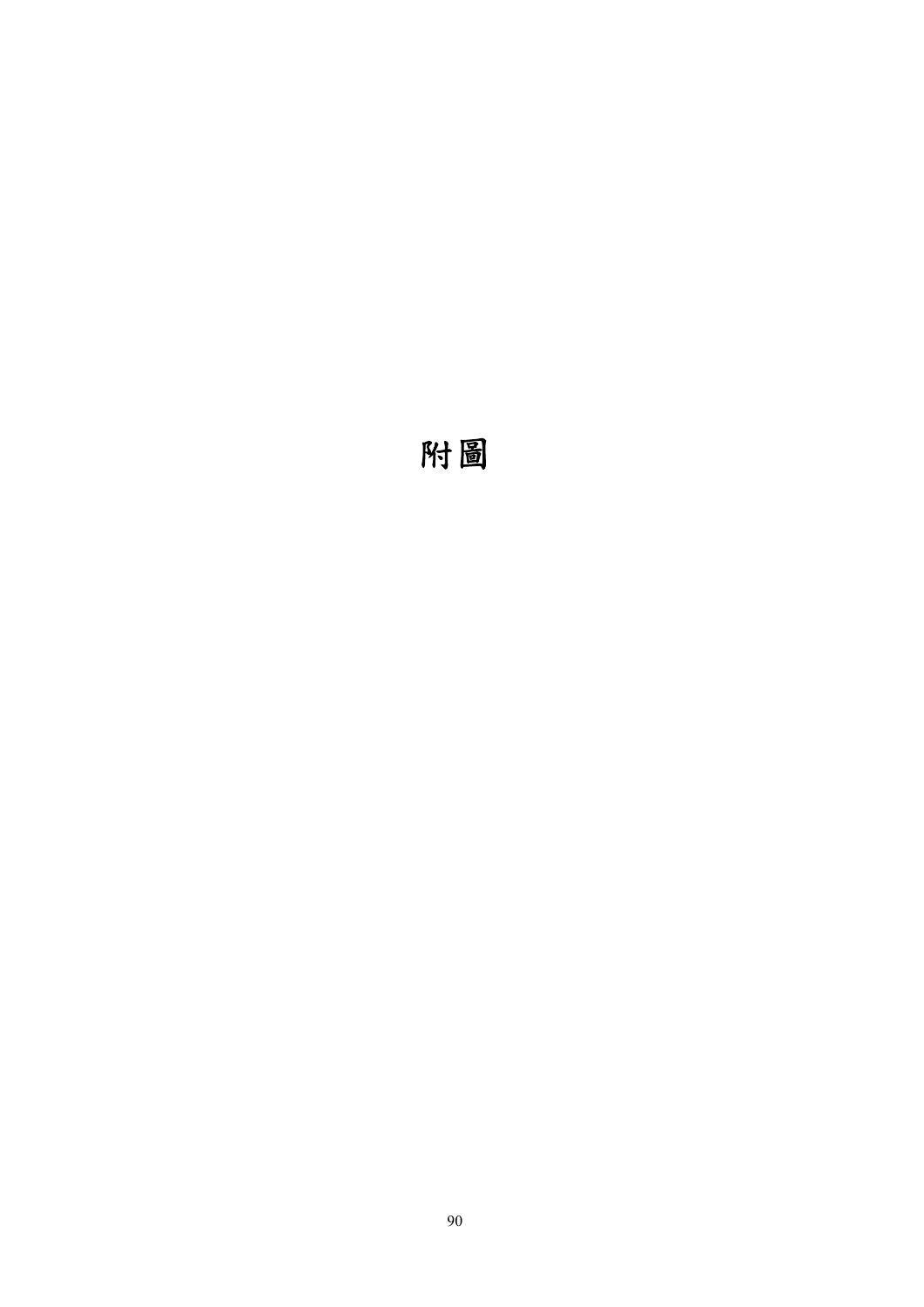

圖 **4- 1**、中醫總額浮動點值與中醫師地理分布 **Gini** 係數趨勢圖:台灣地區 **1996-2009**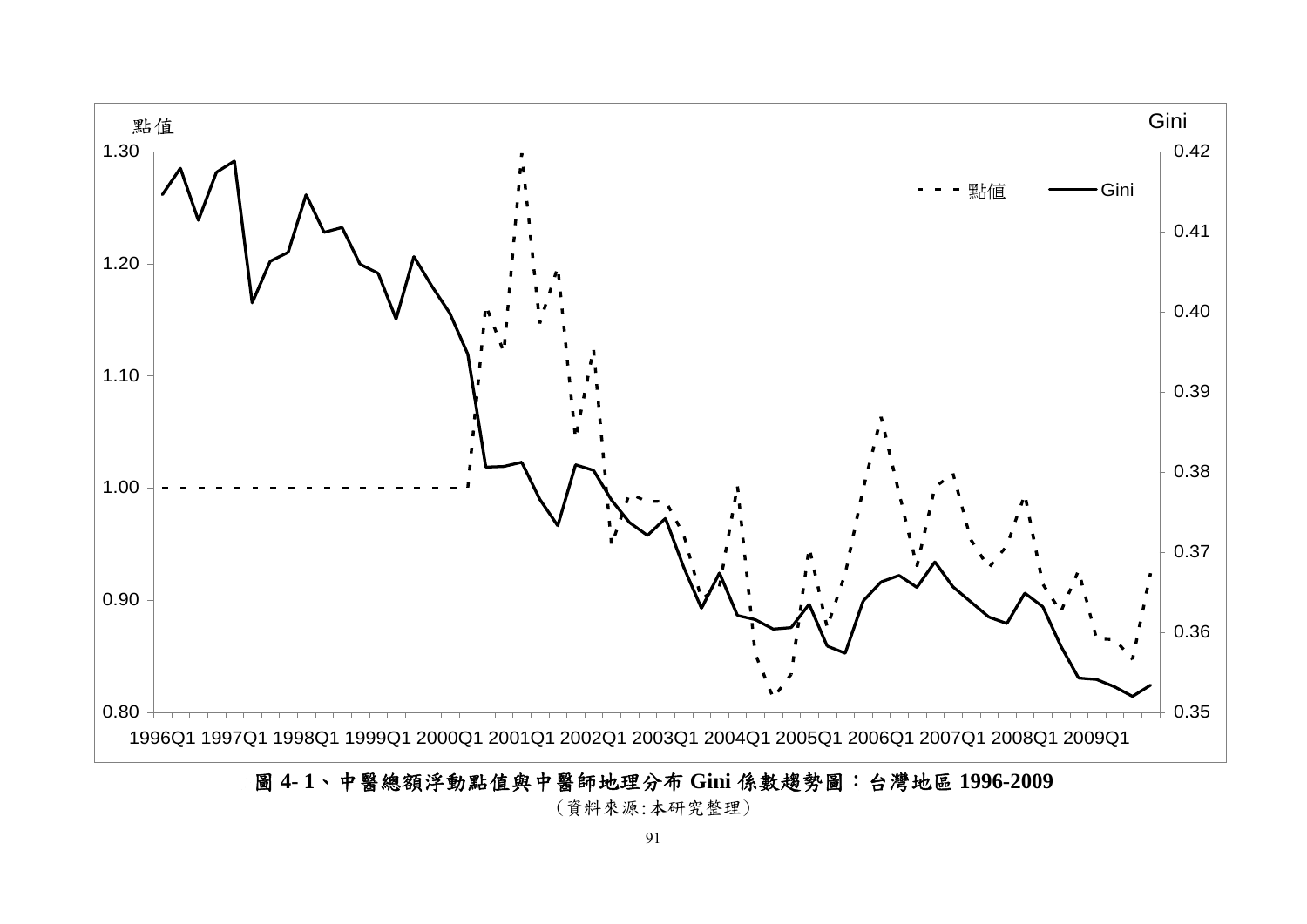

圖 **4- 2**、中醫總額浮動點值與中醫師地理分布 **Gini** 係數趨勢圖:台北業務組 **1996-2009**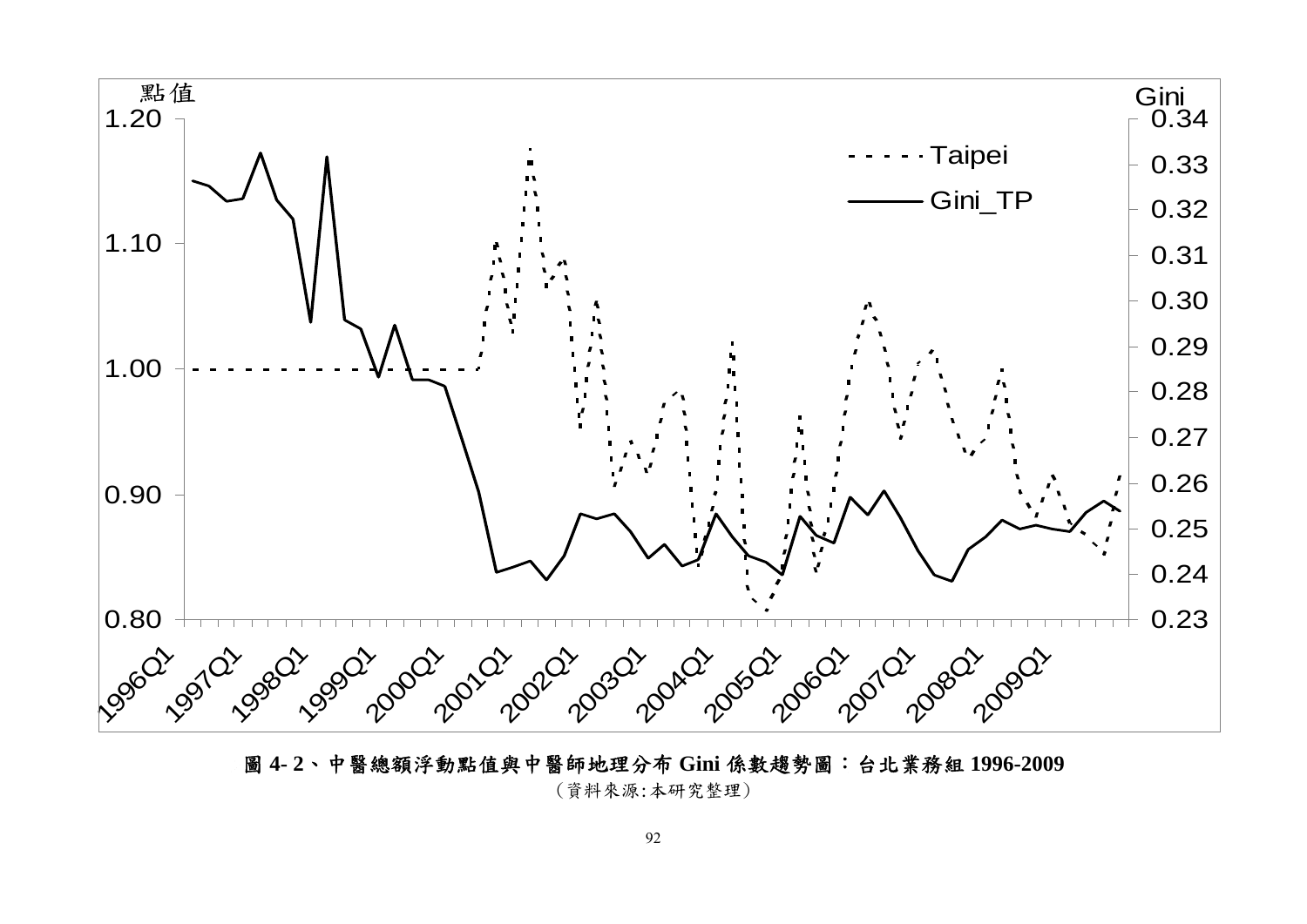

圖 **4- 3**、中醫總額浮動點值與中醫師地理分布 **Gini** 係數趨勢圖:北區業務組 **1996-2009**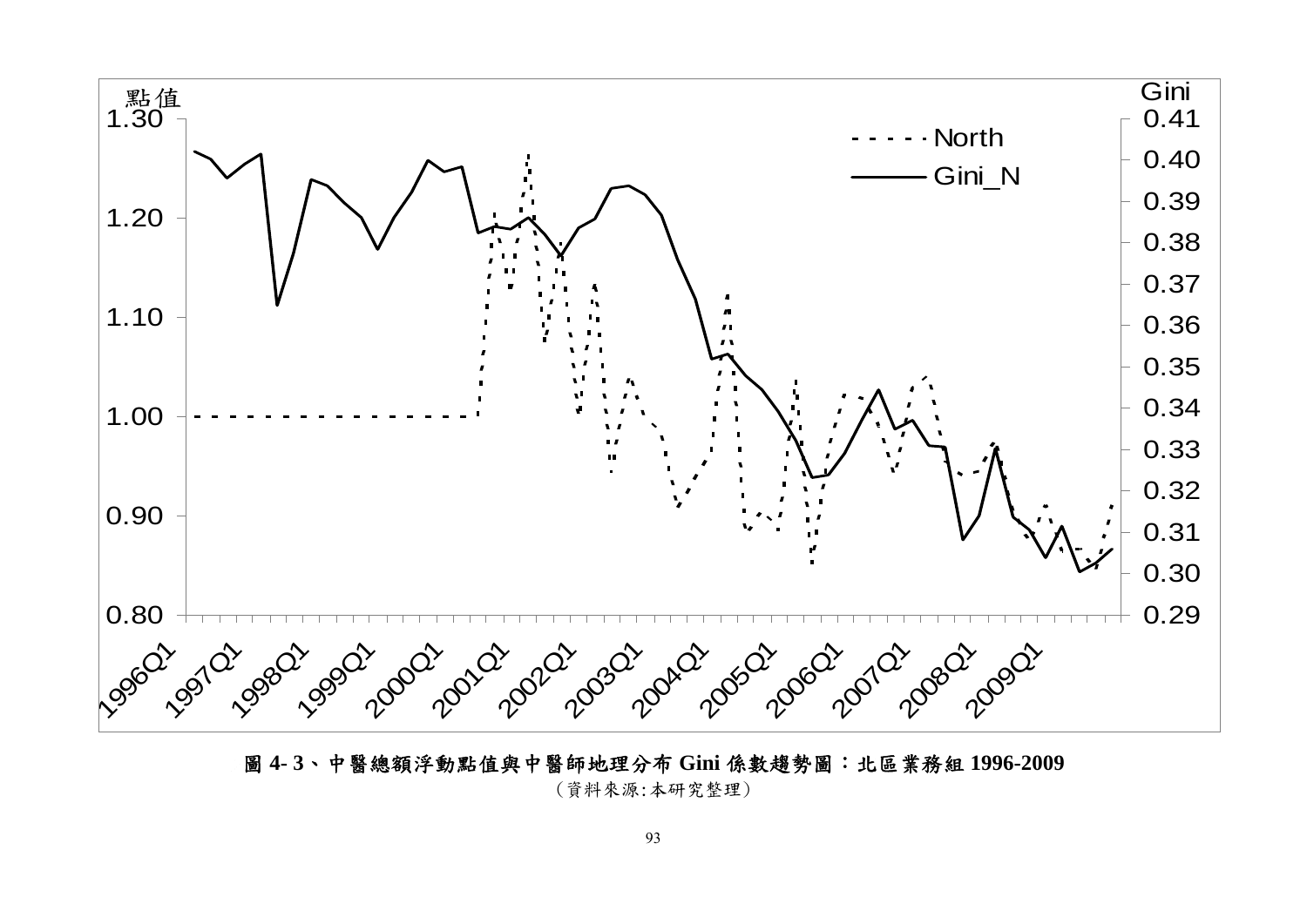

圖 **4- 4**、中醫總額浮動點值與中醫師地理分布 **Gini** 係數趨勢圖:中區業務組 **1996-2009**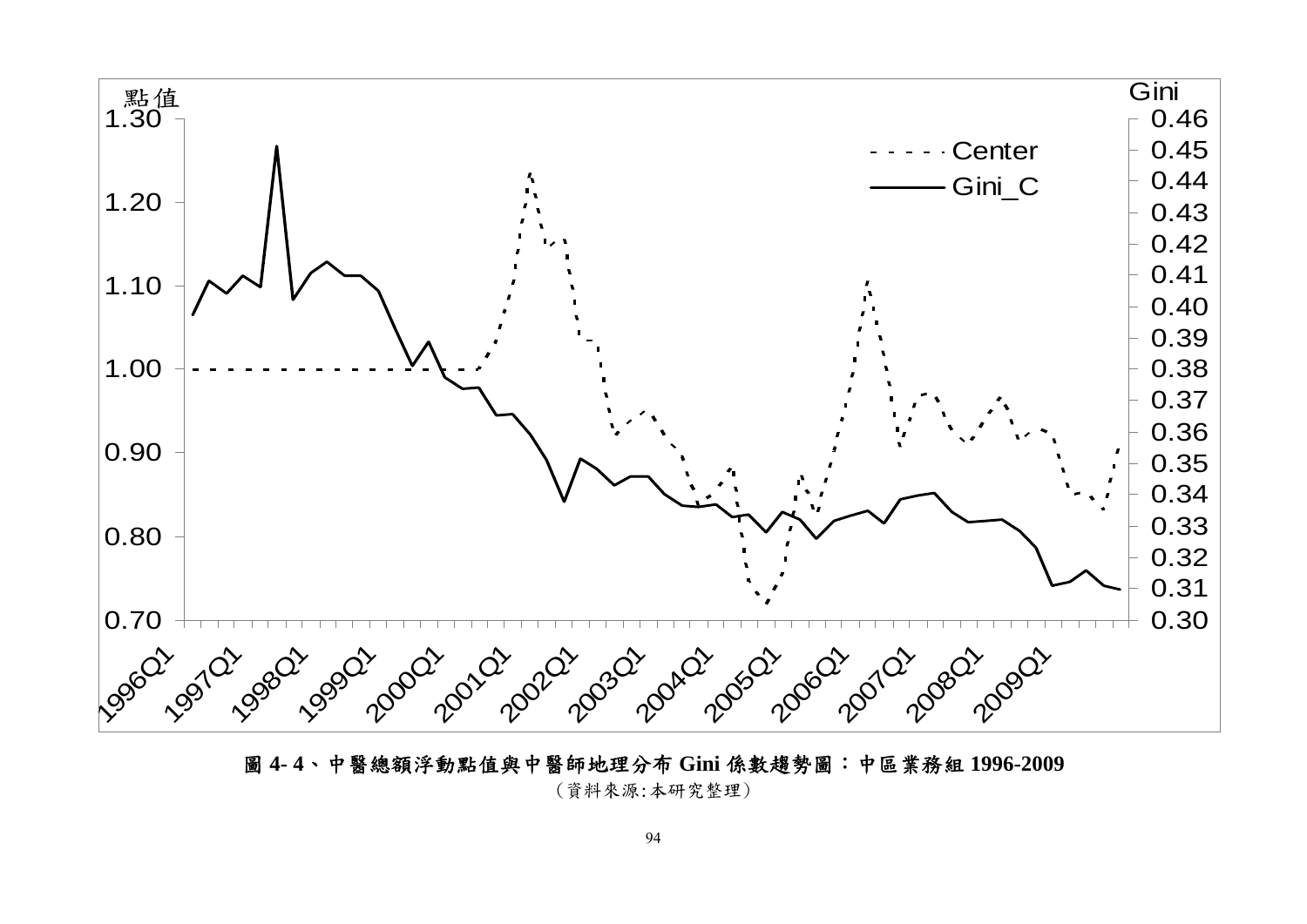

圖 **4- 5**、中醫總額浮動點值與中醫師地理分布 **Gini** 係數趨勢圖:南區業務組 **1996-2009**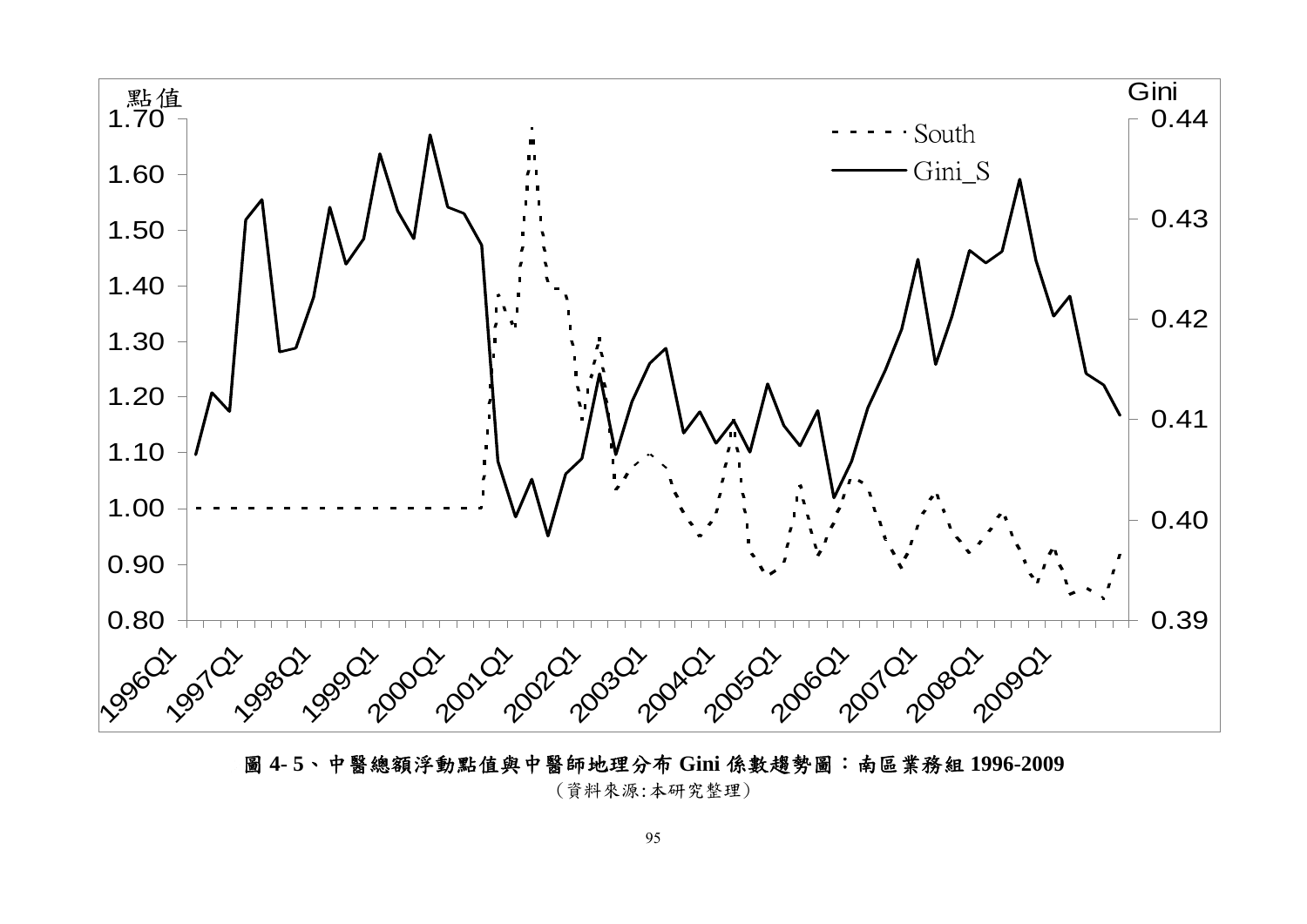

圖 **4- 6**、中醫總額浮動點值與中醫師地理分布 **Gini** 係數趨勢圖:高屏業務組 **1996-2009**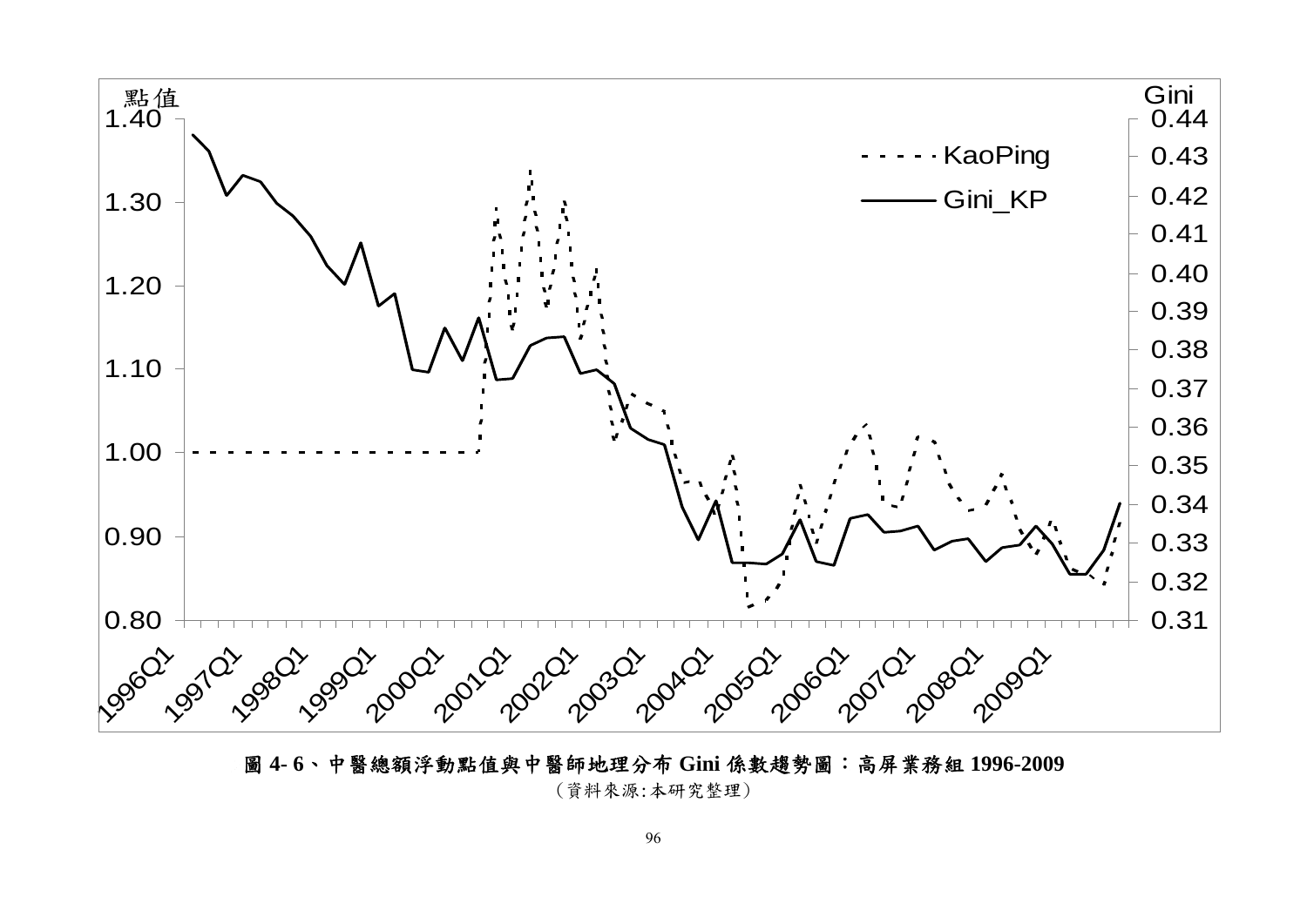

圖 **4- 7**、中醫總額浮動點值與中醫師地理分布 **Gini** 係數趨勢圖:東區業務組 **1996-2009** 

(資料來源:本研究整理)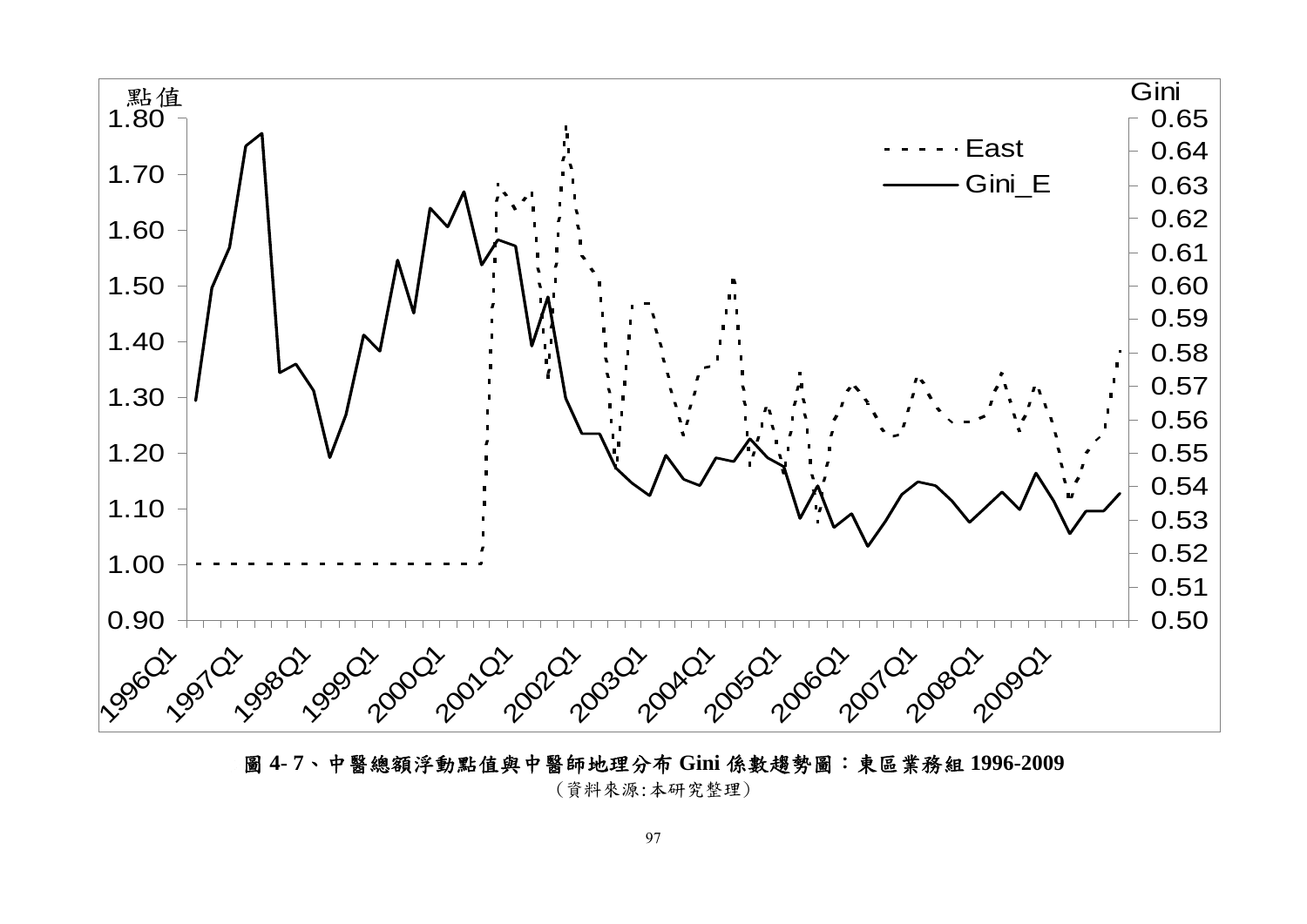

圖 **4- 8**、中醫總額浮動點值與中醫師地理分布 **Gini** 係數 **CCF** 圖:台灣地區 **1996-2009**  (資料來源:本研究整理)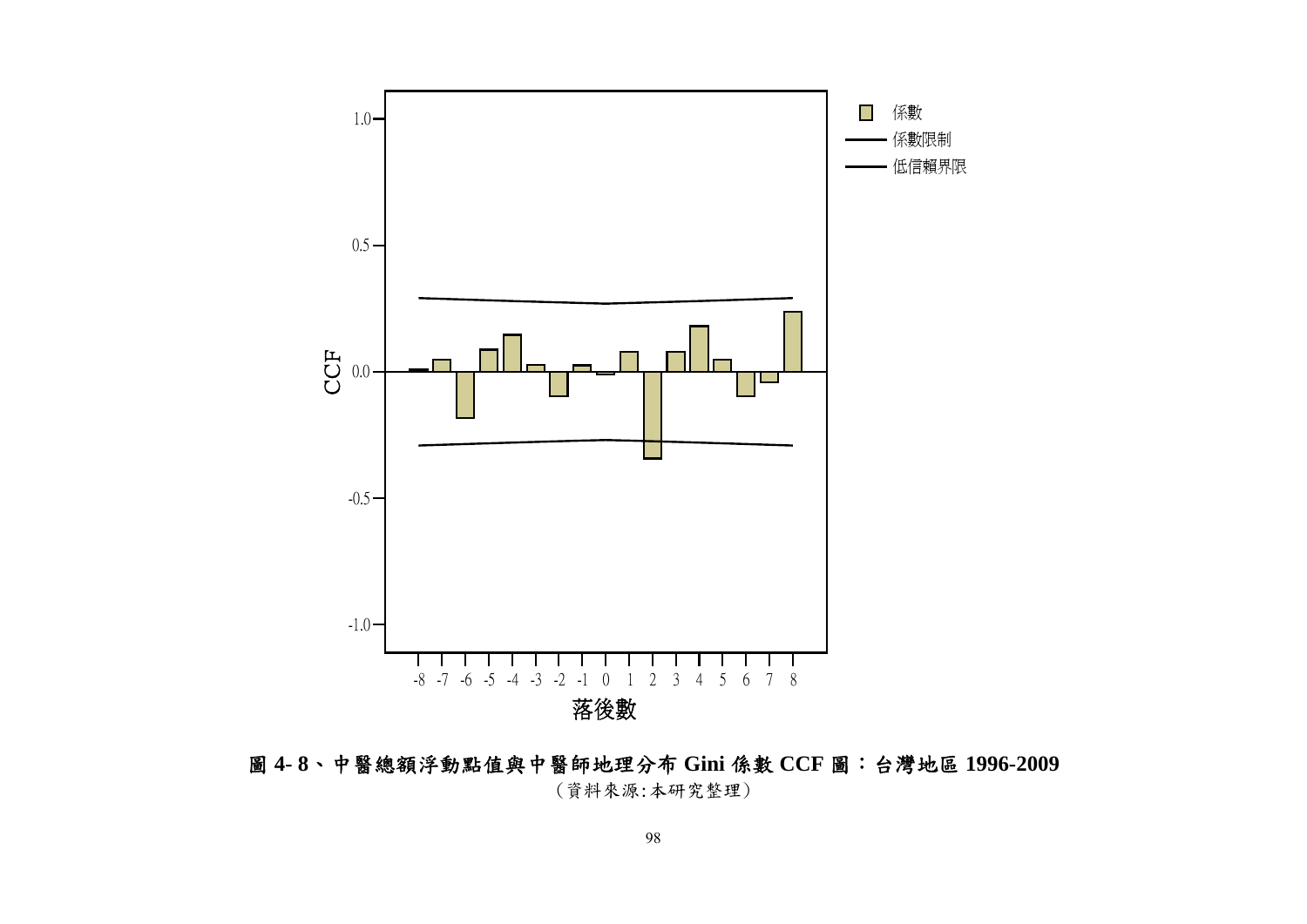



(資料來源:全民健康保險醫療費用協定委員會)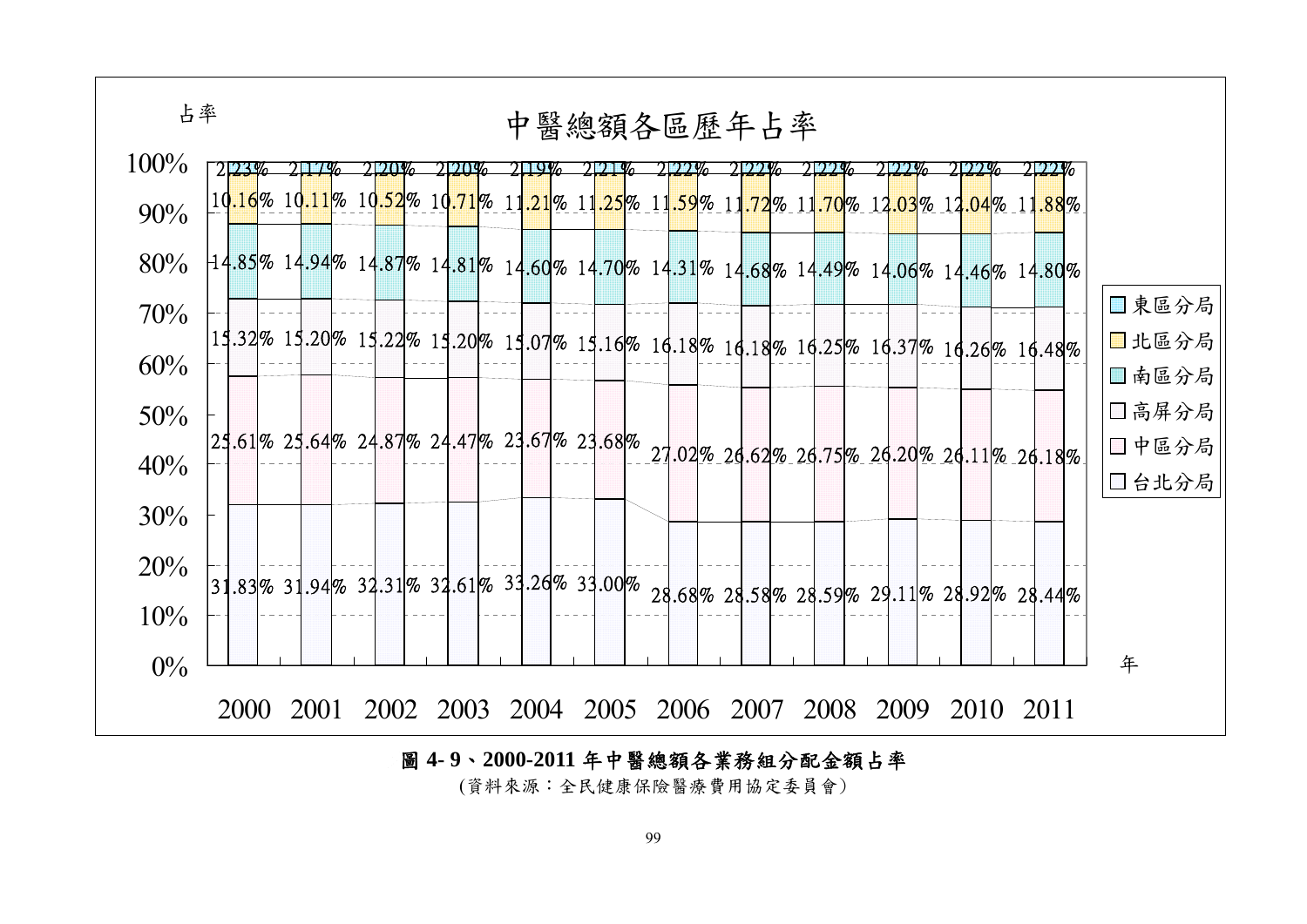

圖 **4- 10**、**1998-2009** 年中醫總額各業務組人口占率

**(**資料來源:內政部社會司**)**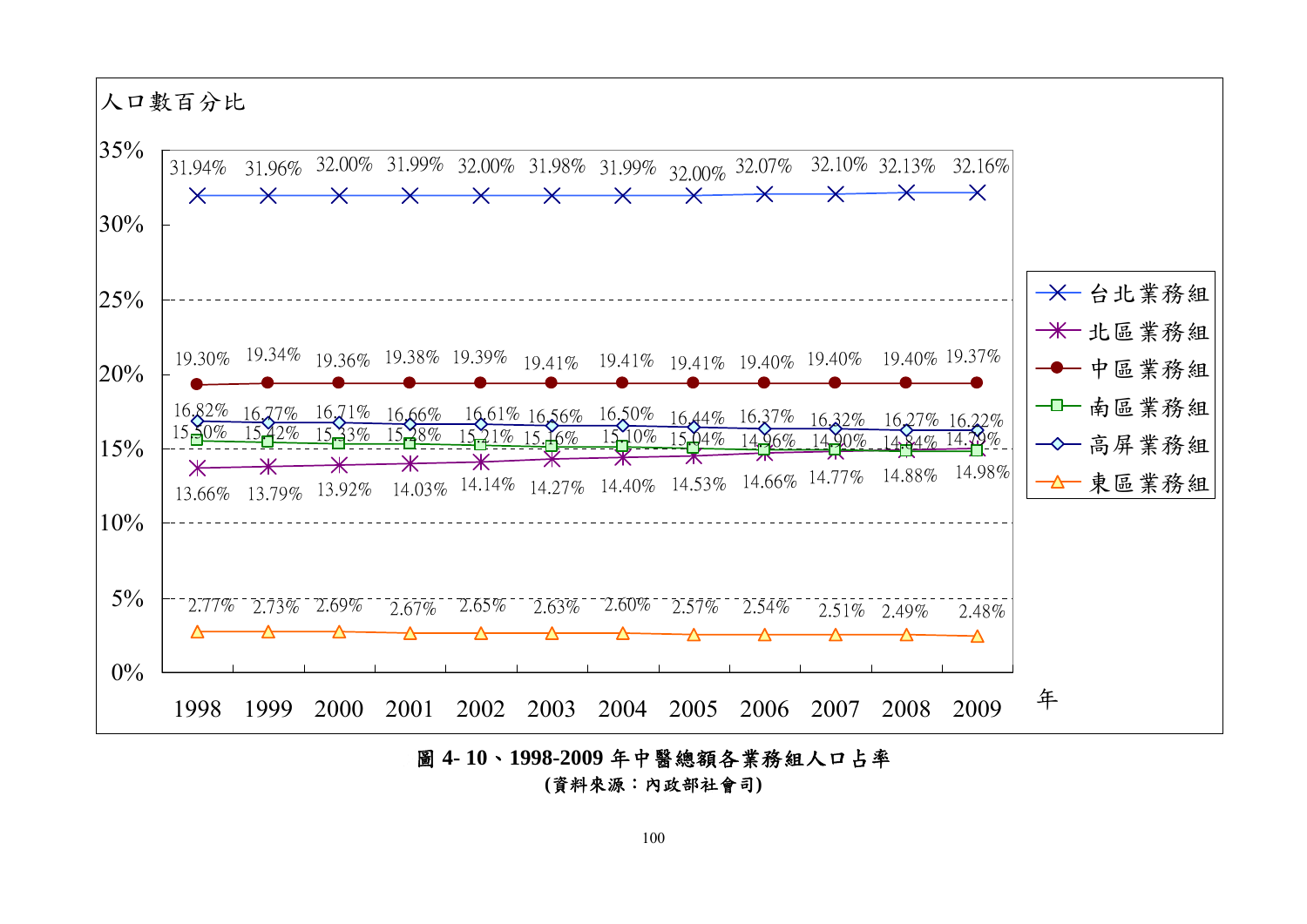

圖 **4- 11**、**1998-2009** 年中醫總額各業務組總申報點數占率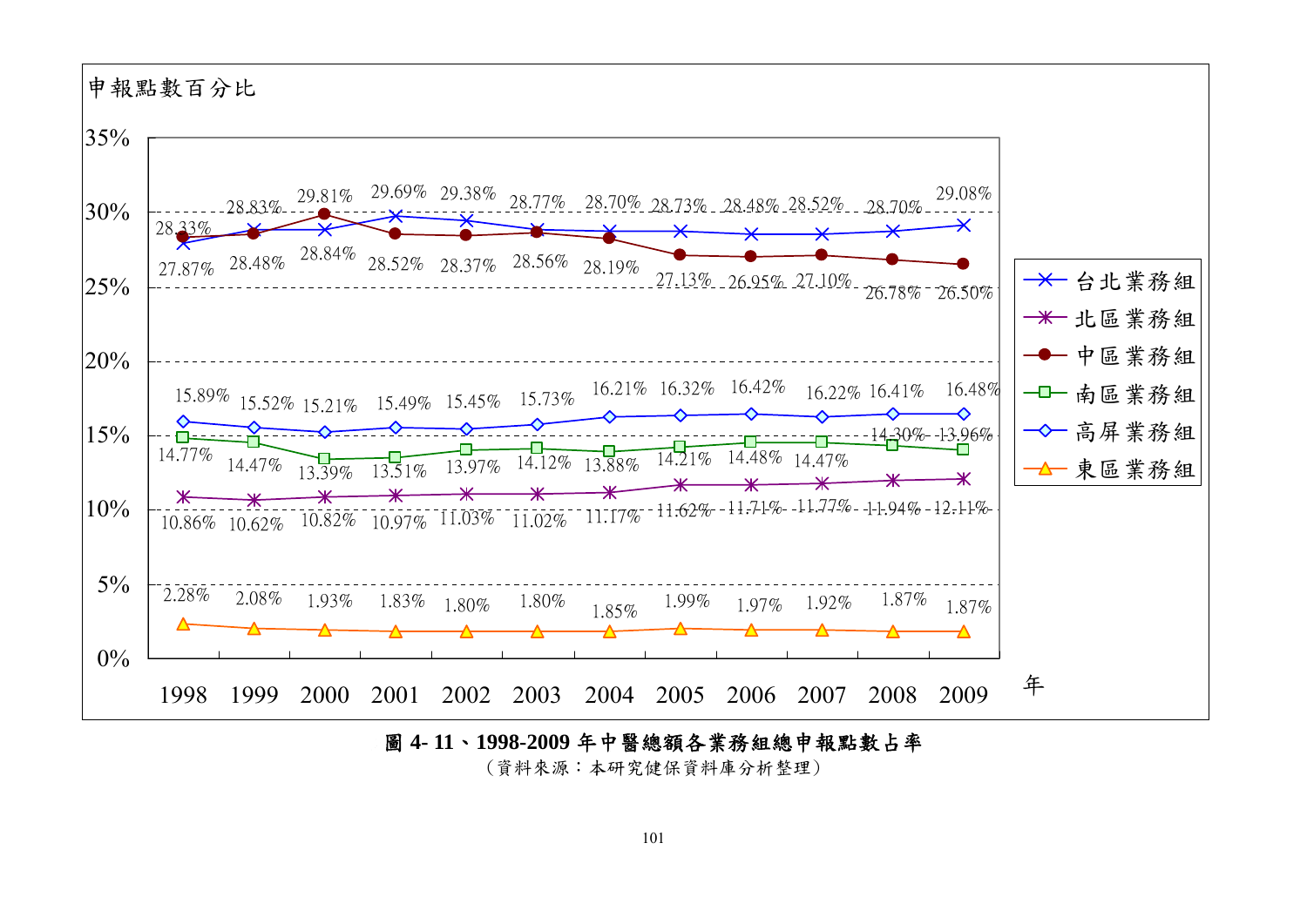

### 圖 **4- 12**、中醫總額分配占率與相關因素比較圖:台北業務組

(資料來源:中醫總分配金額占率一全民健康保險醫療費用協定委員會,人口占率一內政部社會司,其餘為本研究健保資料庫分析整理) 註:1.中醫總額分配金額占率,詳表 4-1(第 87 頁)。

2.89~94年各業務組分配金額係以該區健保投保人數為分配費用之基礎,校正人口風險因子與實際醫療費用比率,尚未調整保險對 象跨區就醫之醫療費用,故以虛線部份呈現調整回歸就醫分局後所分配之費用;95~100 年各業務組分配金額已依該區中醫院所申 請之醫療費用為主要分配基礎,費用已按實際發生地區分配故無需再調整跨區費用。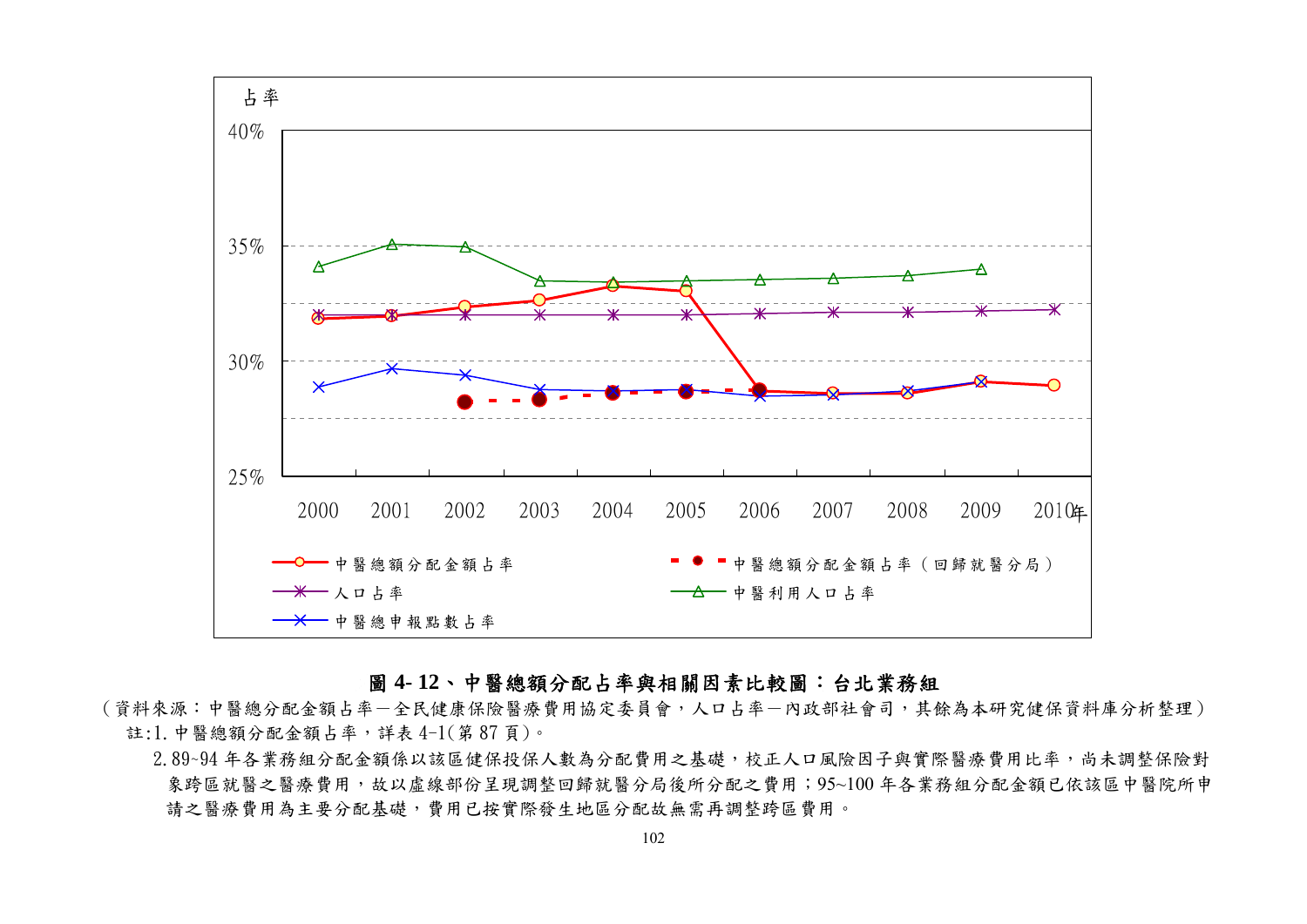

### 圖 **4- 13**、中醫總額分配占率與相關因素比較圖:北區業務組

(資料來源:中醫總分配金額占率-費協會,人口占率-內政部社會司,其餘為本研究健保資料庫分析整理) 註:1.中醫總額分配金額占率,詳表 4-1(第 87 頁)。

2.89~94年各業務組分配金額係以該區健保投保人數為分配費用之基礎,校正人口風險因子與實際醫療費用比率,尚未調整保險對 象跨區就醫之醫療費用,故以虛線部份呈現調整回歸就醫分局後所分配之費用;95~100 年各業務組分配金額已依該區中醫院所申 請之醫療費用為主要分配基礎,費用已按實際發生地區分配故無需再調整跨區費用。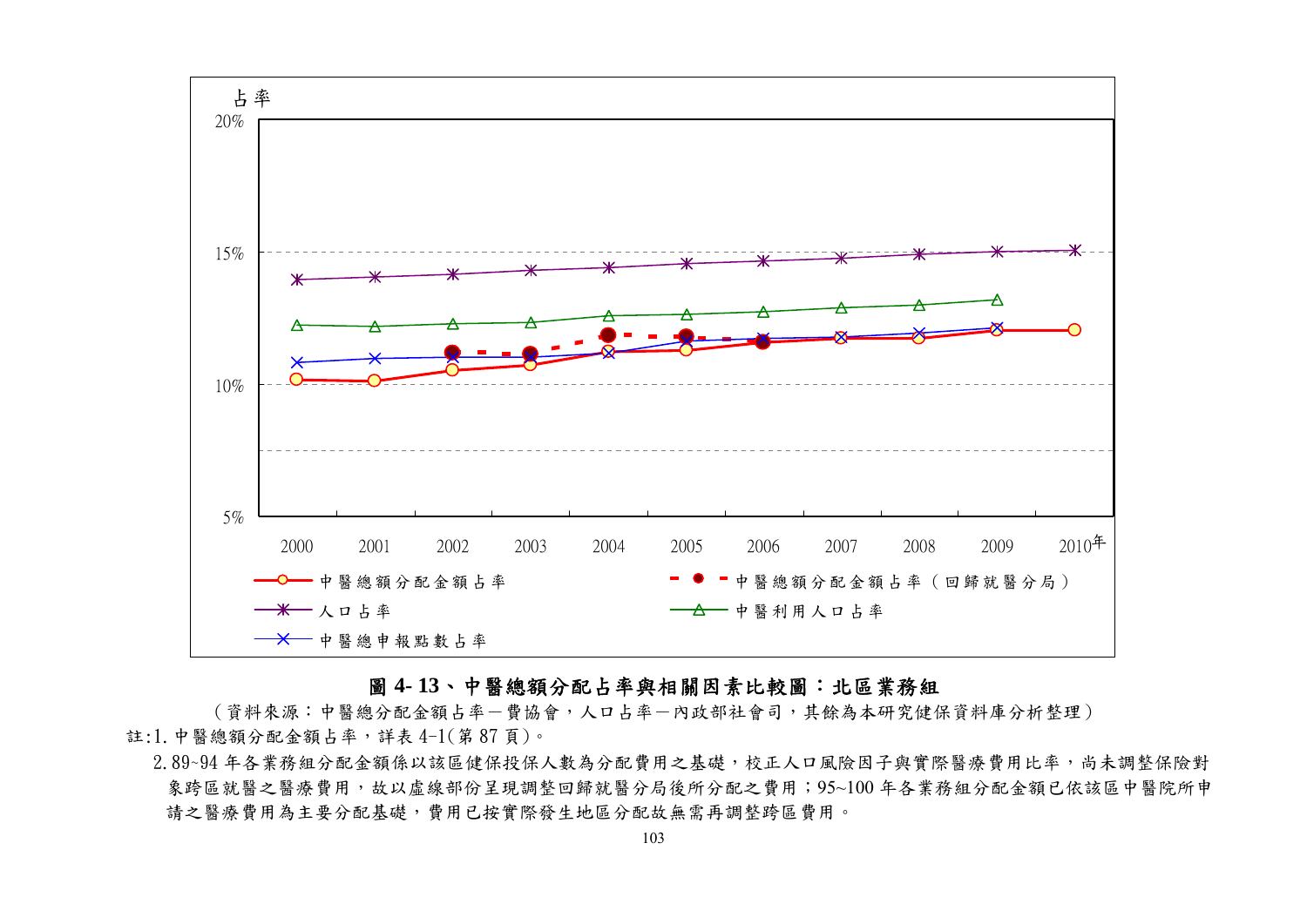

### 圖 **4- 14**、中醫總額分配占率與相關因素比較圖:中區業務組

(資料來源:中醫總分配金額占率-曹協會,人口占率-內政部社會司,其餘為本研究健保資料庫分析整理) 註:1.中醫總額分配金額占率,詳表 4-1(第 87 頁)。

<sup>2.89~94</sup>年各業務組分配金額係以該區健保投保人數為分配費用之基礎,校正人口風險因子與實際醫療費用比率,尚未調整保險對 象跨區就醫之醫療費用,故以虛線部份呈現調整回歸就醫分局後所分配之費用;95~100年各業務組分配金額已依該區中醫院所申 請之醫療費用為主要分配基礎,費用已按實際發生地區分配故無需再調整跨區費用。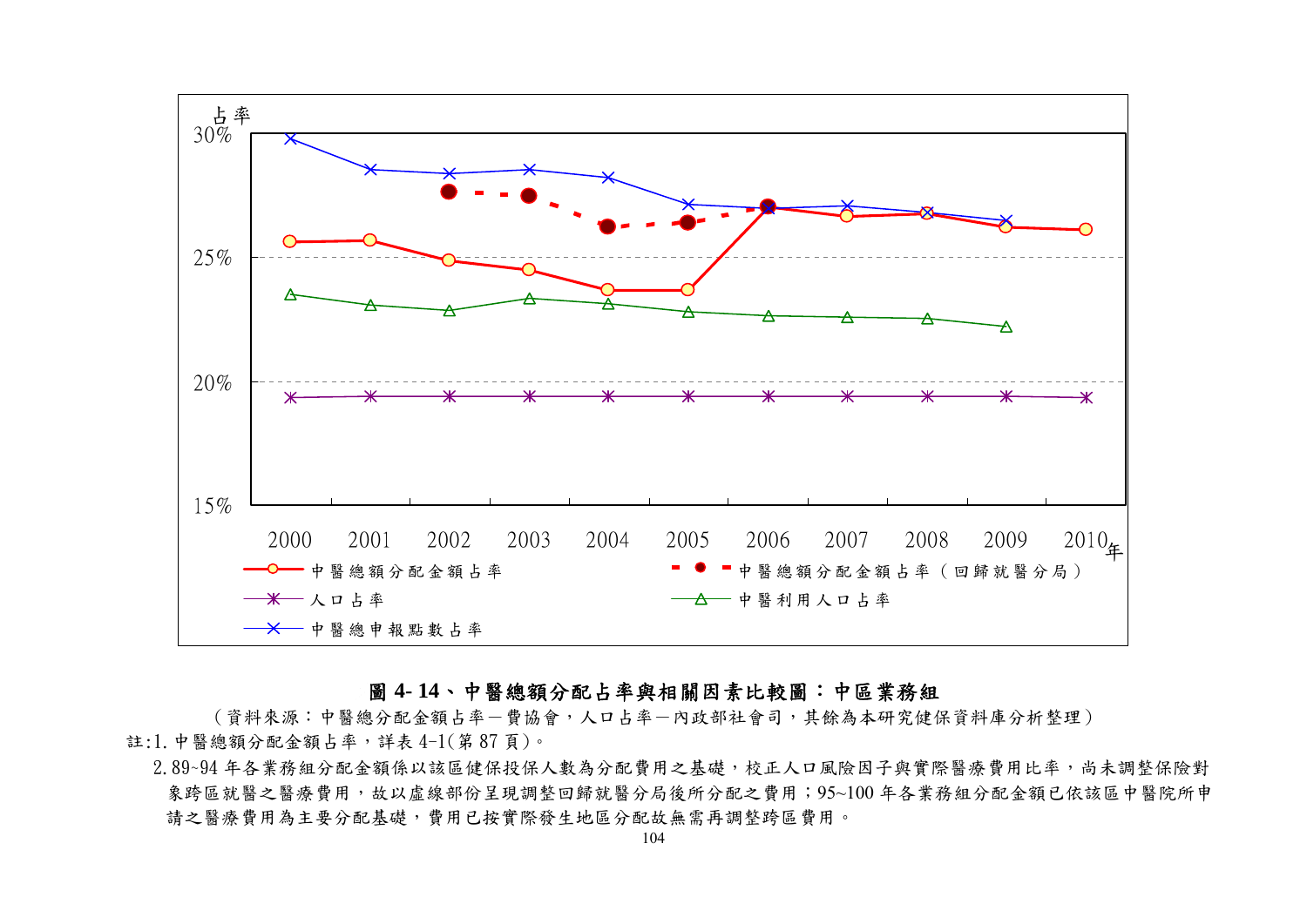

### 圖 **4- 15**、中醫總額分配占率與相關因素比較圖:南區業務組

(資料來源:中醫總分配金額占率-費協會,人口占率-內政部社會司,其餘為本研究健保資料庫分析整理) 註:1.中醫總額分配金額占率,詳表 4-1(第 87 頁)。

2.89~94年各業務組分配金額係以該區健保投保人數為分配費用之基礎,校正人口風險因子與實際醫療費用比率,尚未調整保險對 象跨區就醫之醫療費用,故以虛線部份呈現調整回歸就醫分局後所分配之費用;95~100 年各業務組分配金額已依該區中醫院所申 請之醫療費用為主要分配基礎,費用已按實際發生地區分配故無需再調整跨區費用。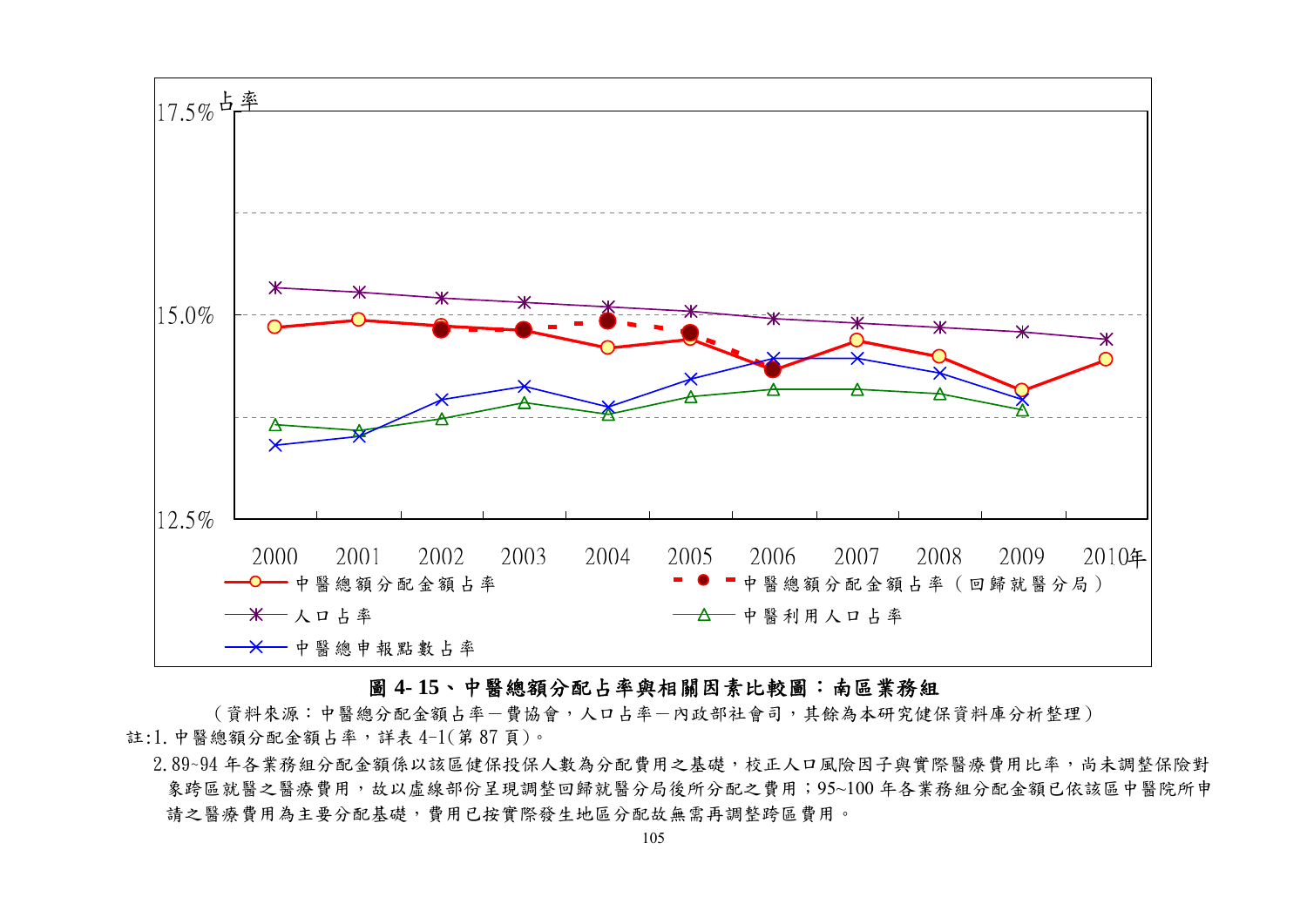

### 圖 **4- 16**、中醫總額分配占率與相關因素比較圖:高屏業務組

(資料來源:中醫總分配金額占率-費協會,人口占率-內政部社會司,其餘為本研究健保資料庫分析整理) 註:1.中醫總額分配金額占率,詳表 4-1(第 87 頁)。

2.89~94年各業務組分配金額係以該區健保投保人數為分配費用之基礎,校正人口風險因子與實際醫療費用比率,尚未調整保險對 象跨區就醫之醫療費用,故以虛線部份呈現調整回歸就醫分局後所分配之費用;95~100年各業務組分配金額已依該區中醫院所申 請之醫療費用為主要分配基礎,費用已按實際發生地區分配故無需再調整跨區費用。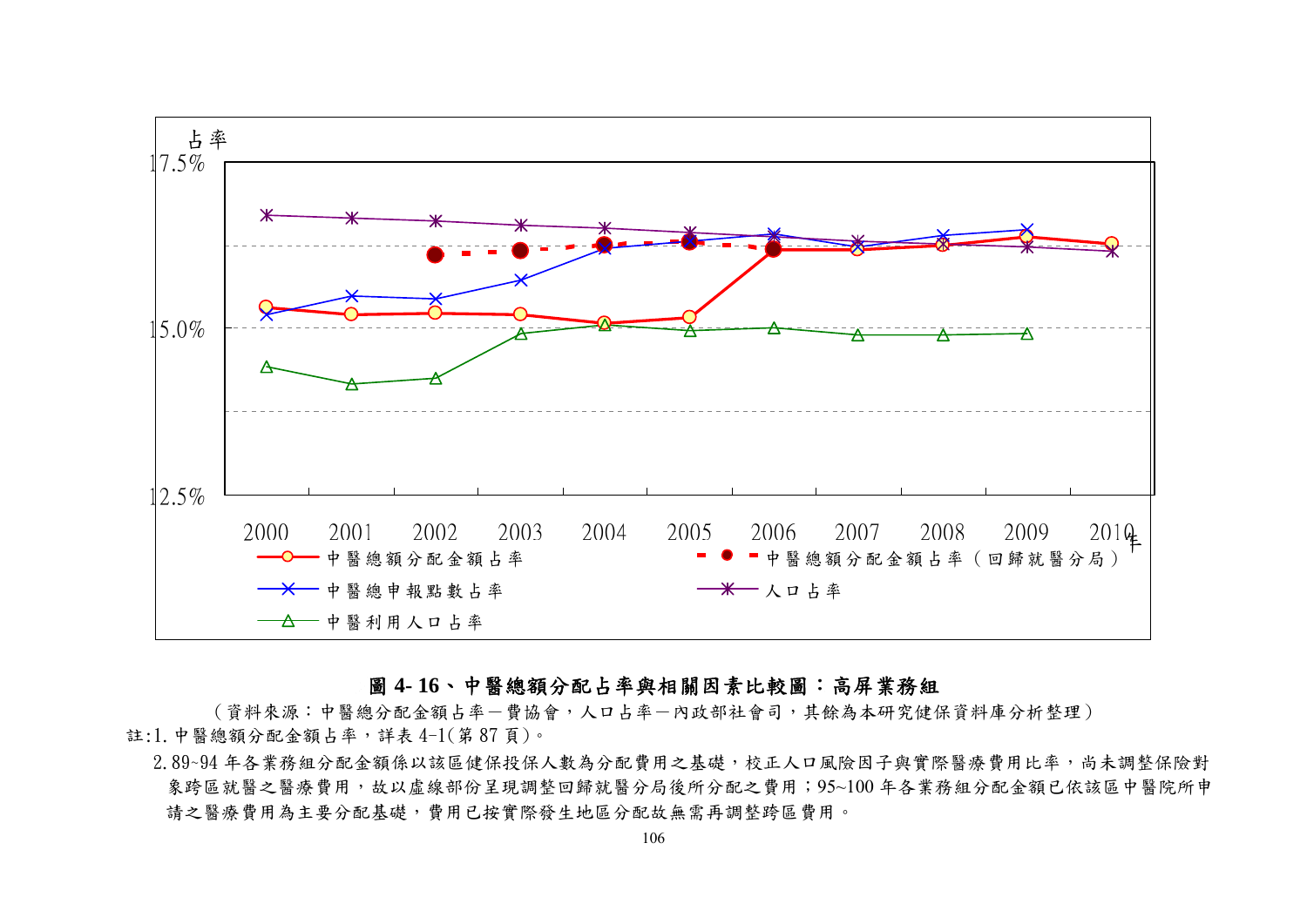

### 圖 **4- 17**、中醫總額分配占率與相關因素比較圖:東區業務組

(資料來源:中醫總分配金額占率-費協會,人口占率-內政部社會司,其餘為本研究健保資料庫分析整理) 註:1. 中醫總額分配金額占率,詳表 4-1(第87頁)。

2.89~94年各業務組分配金額係以該區健保投保人數為分配費用之基礎,校正人口風險因子與實際醫療費用比率,尚未調整保險對 象跨區就醫之醫療費用,故以虛線部份呈現調整回歸就醫分局後所分配之費用;95~100年各業務組分配金額已依該區中醫院所申 請之醫療費用為主要分配基礎,費用已按實際發生地區分配故無需再調整跨區費用。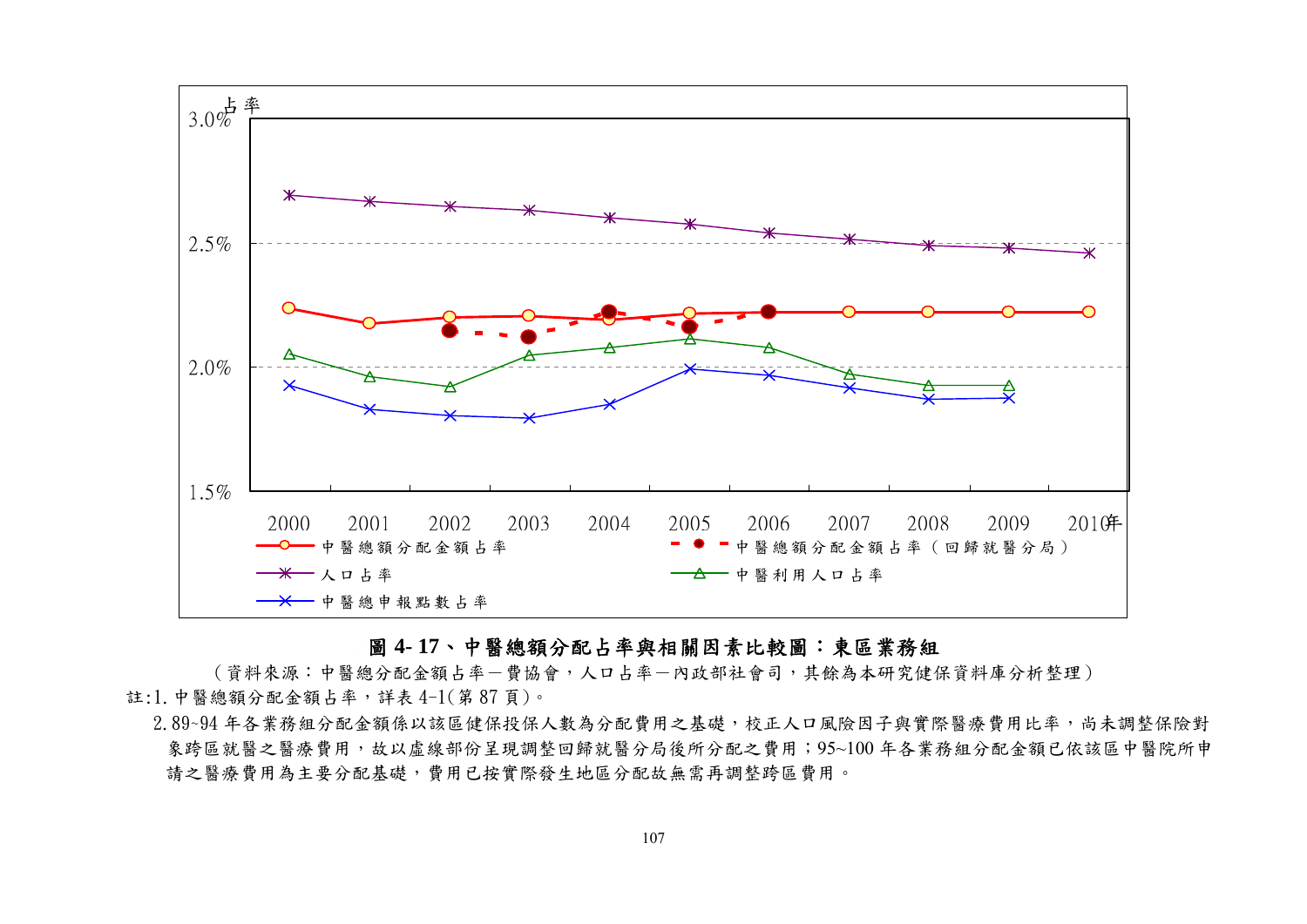

# 圖 **4- 18**、**1998-2009** 年中醫總額各季總申報點數分區趨勢圖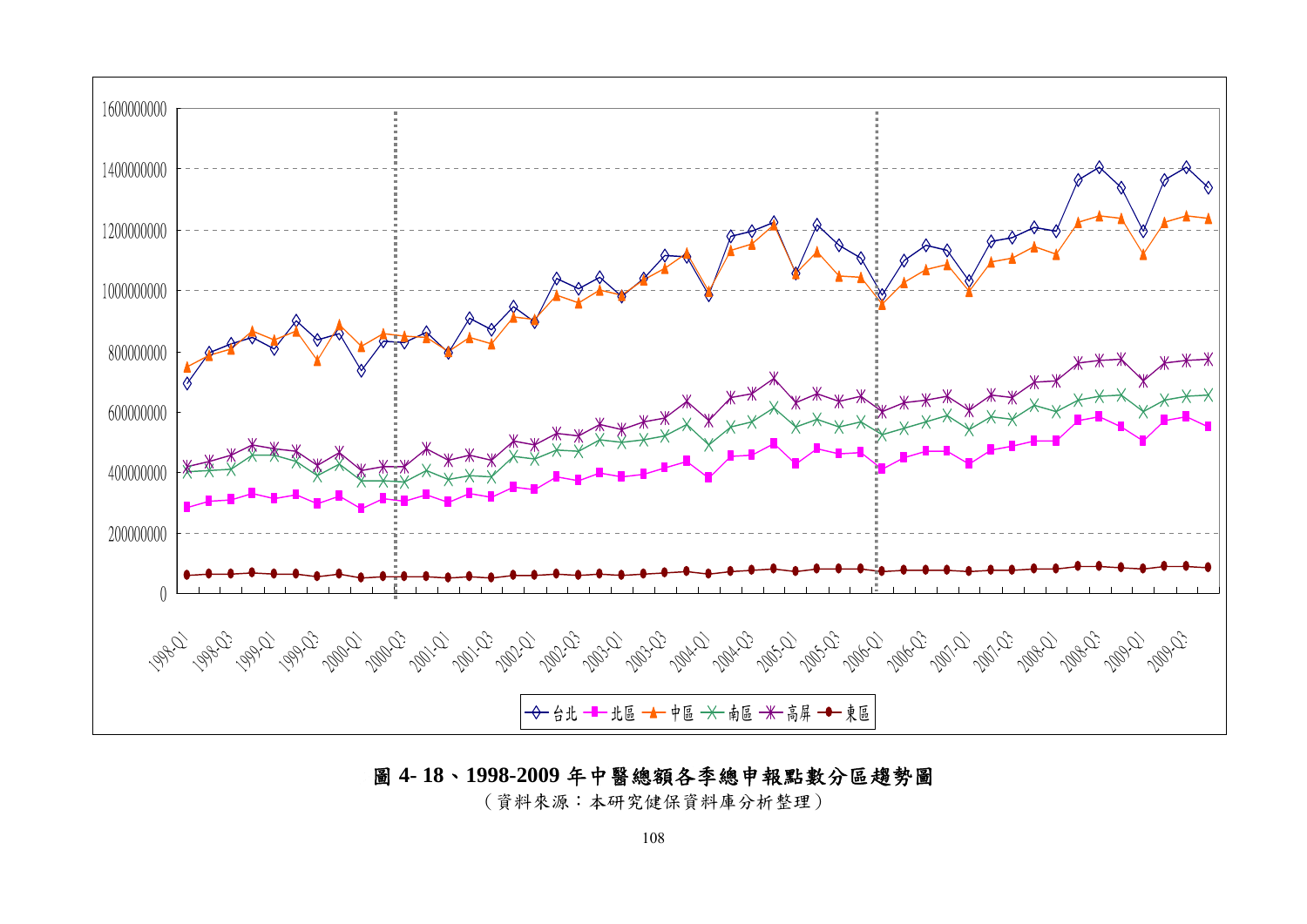

# 圖 **4- 19**、**1998-2009** 年各季中醫總額總申報點數趨勢圖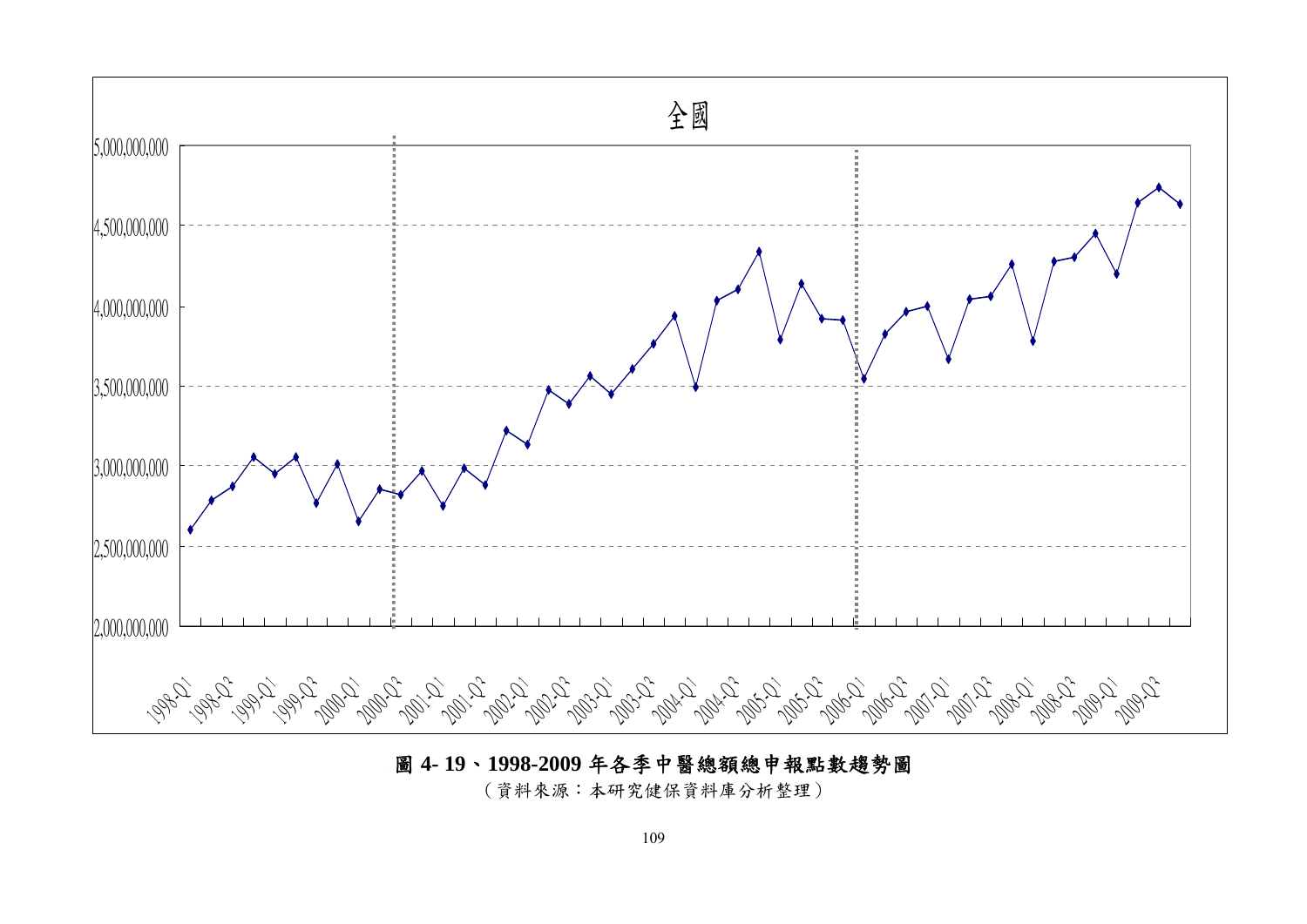

圖 **4- 20**、**1998-2009** 年各季中醫總額實施前後每位醫師平均申報總點數各分區趨勢圖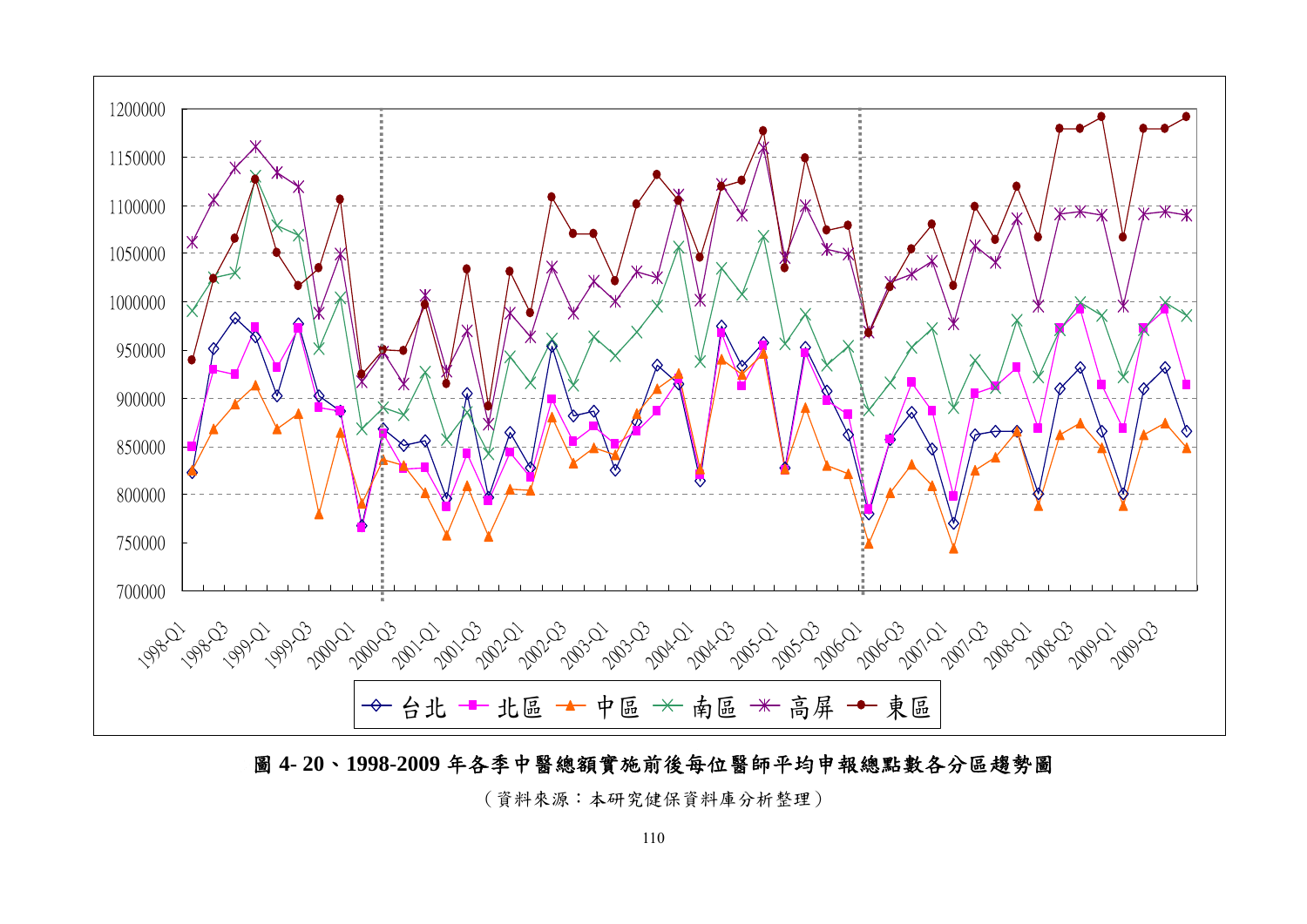

圖 **4- 21**、**1998-2009** 年中醫總額實施前後各季每位醫師平均申報總點數趨勢圖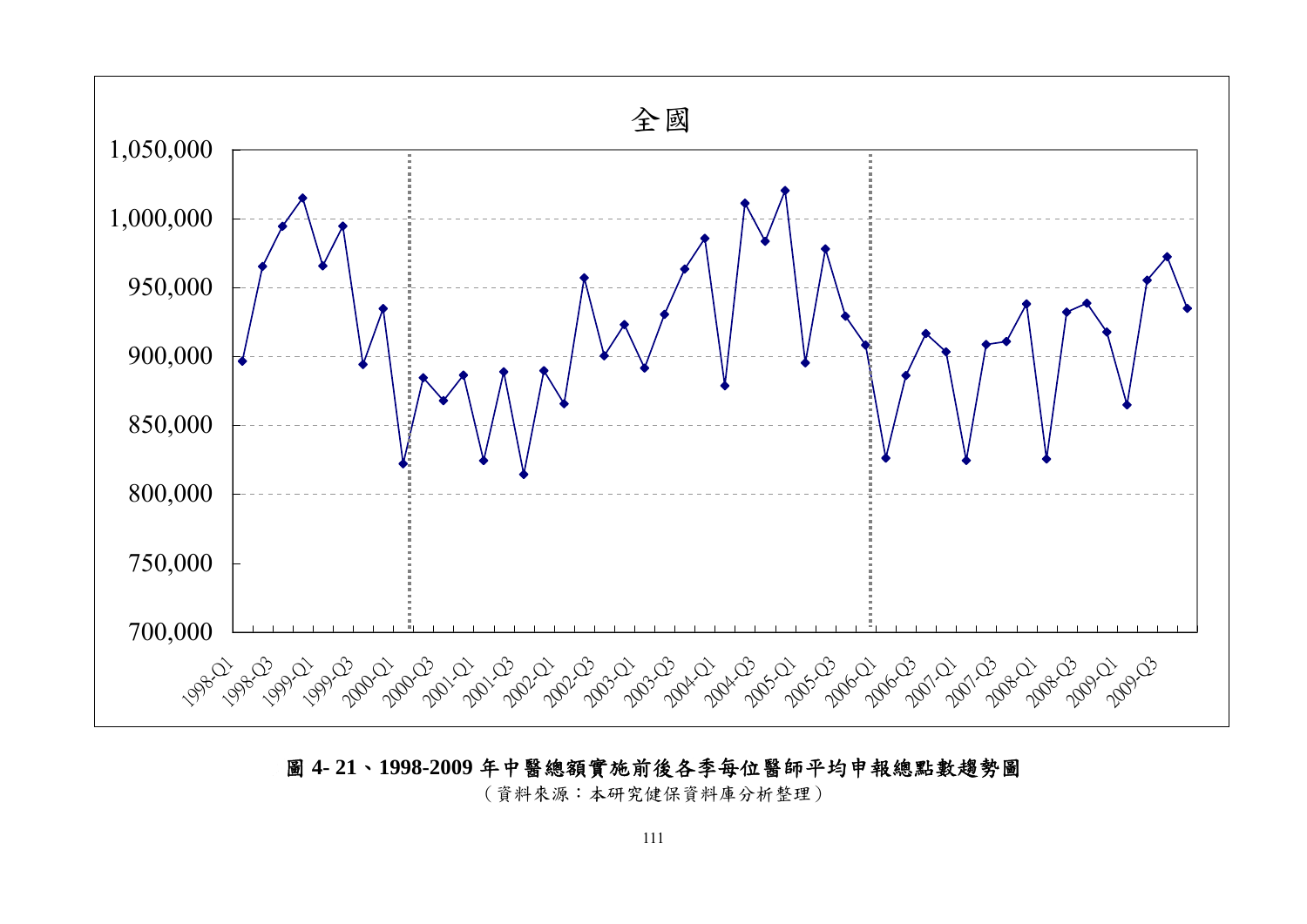

### 圖 **4- 22**、**1998-2009** 年每位中醫師平均申報案件數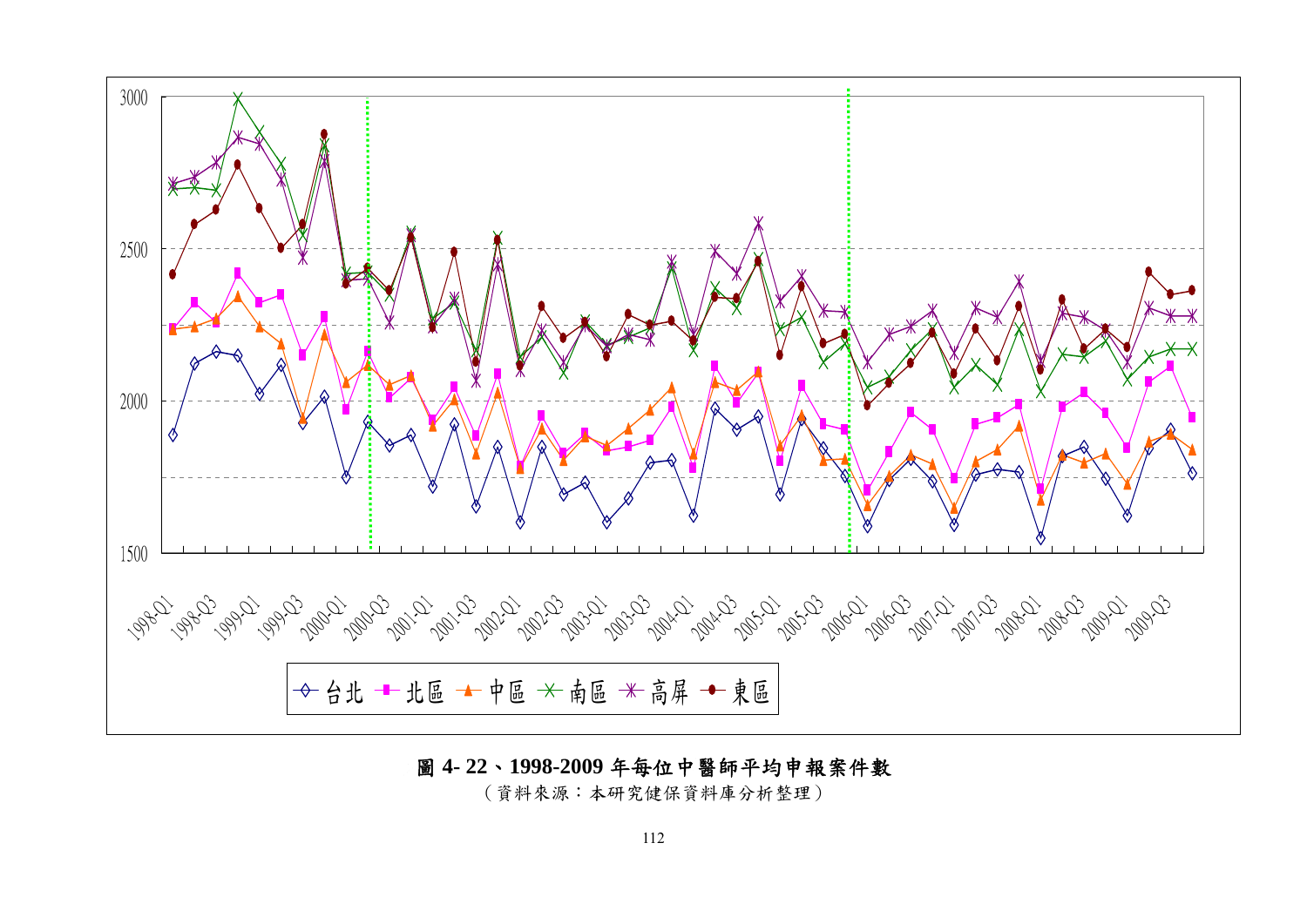

### 圖 **4- 23**、**1998-2009** 年每申報案件平均點數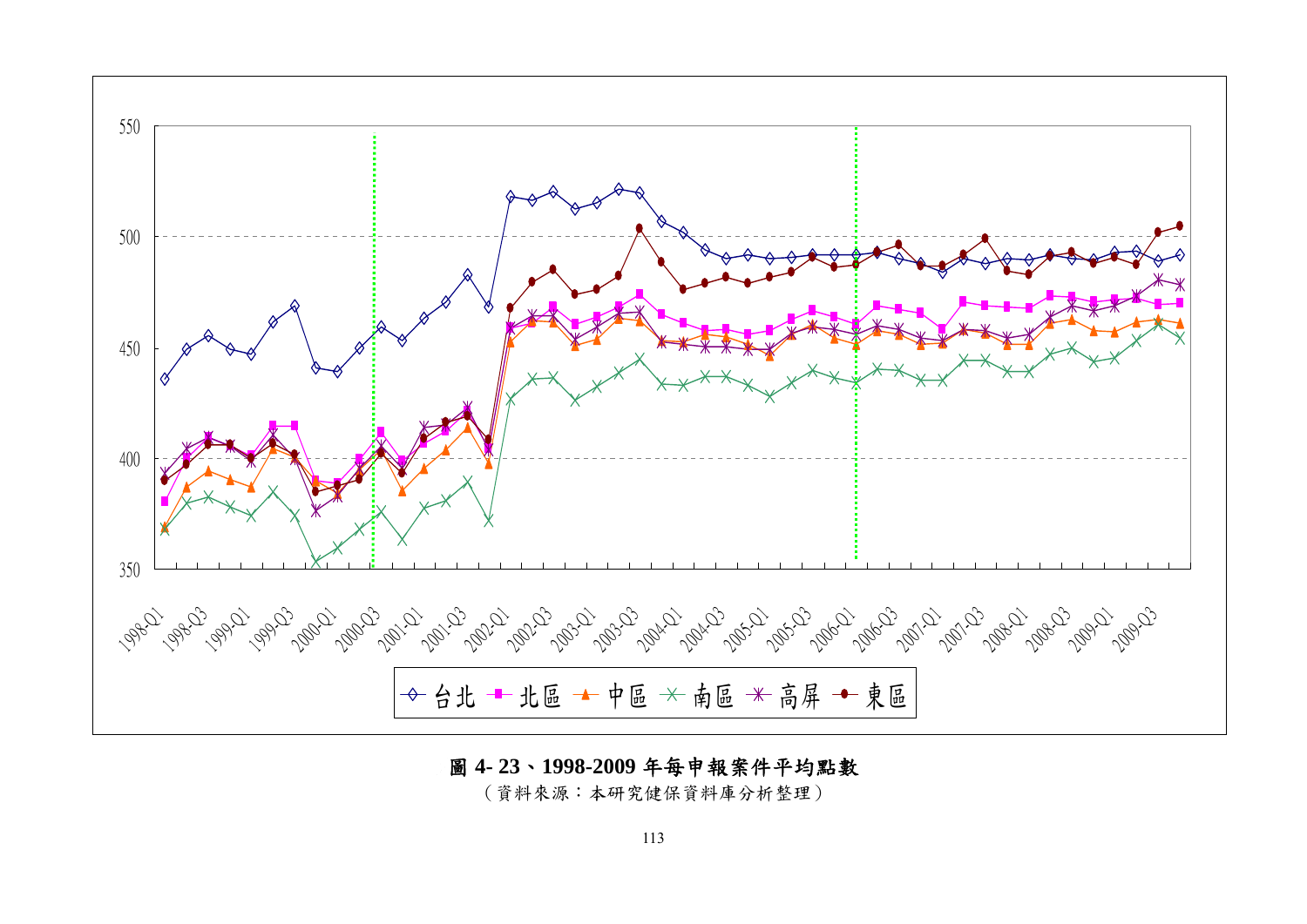# 附件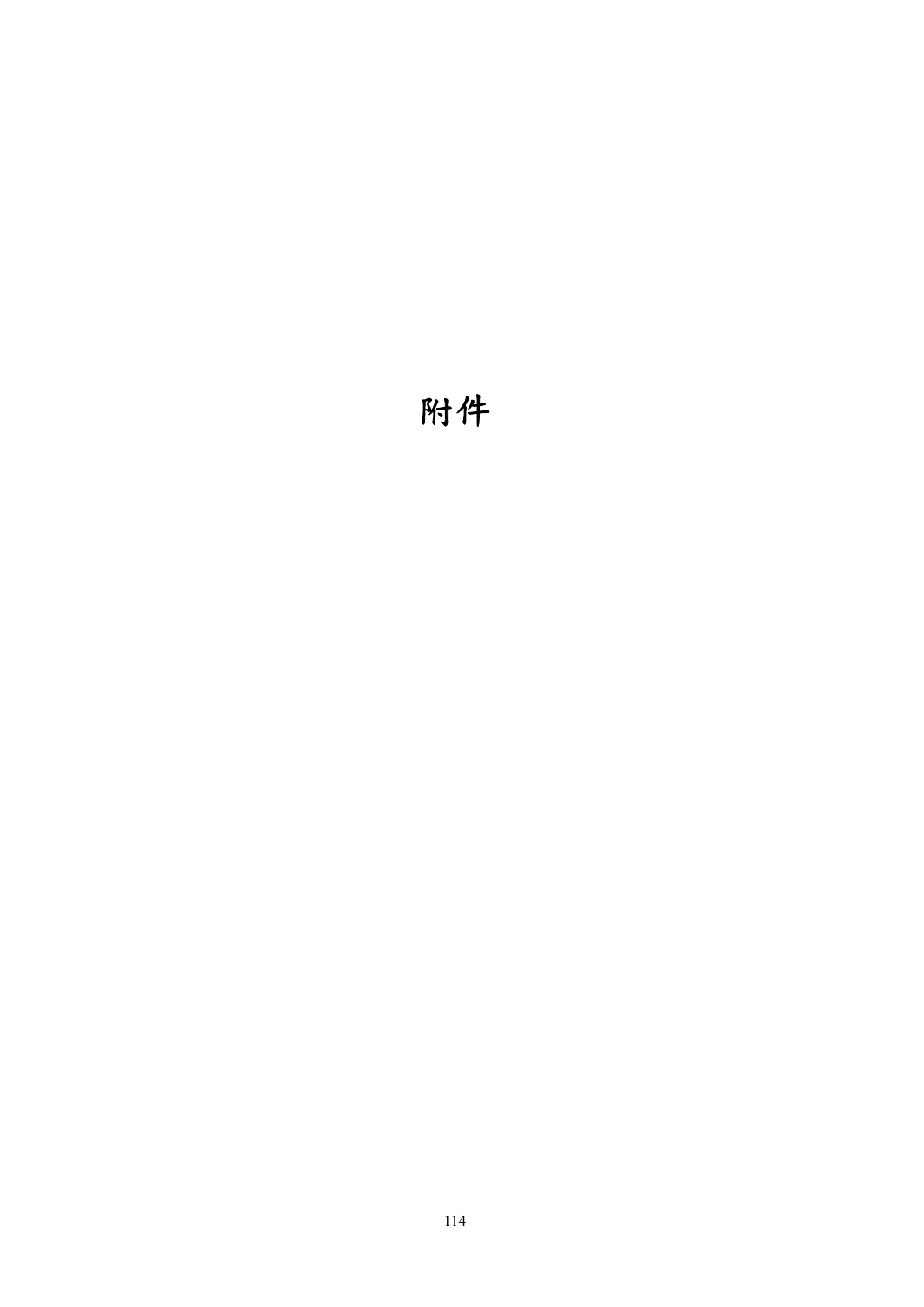# 附件一

# 附表 **1**、**1998-2009** 年中醫總額各季總申報點

| 總申報點數<br>(平均每位醫師<br>申報點數) |                | 全國         |                       | 台北業務組 北區業務組 中區業務組 南區業務組 高屏業務組 東區業務組 |           |           |           |           |
|---------------------------|----------------|------------|-----------------------|-------------------------------------|-----------|-----------|-----------|-----------|
| 1998                      | Q1             | 2599835181 | 692205371             | 284685823                           | 746477164 | 399279764 | 417064034 | 60123025  |
|                           |                | (896495)   | (822097)              | (849808)                            | (824837)  | (990769)  | (1061232) | (939422)  |
|                           |                | 2787438323 | 794927573             | 303950498                           | 785905059 | 403680478 | 434491143 | 64483572  |
| 1998                      | Q2             | (965179)   | (950870)              | (929512)                            | (868403)  | (1024570) | (1105575) | (1023549) |
| 1998                      | Q <sub>3</sub> | 2869476512 | 822437623             | 309587423                           | 807152400 | 409732066 | 455606249 | 64960751  |
|                           |                | (994275)   | (982602)              | (924142)                            | (893856)  | (1029478) | (1139016) | (1064930) |
| 1998                      |                | 3054597255 | 843286152             | 330116194                           | 865210892 | 457591935 | 489700350 | 68691732  |
|                           | Q <sub>4</sub> | (1014816)  | (963756)              | (973794)                            | (912670)  | (1129857) | (1160427) | (1126094) |
| 1999                      | Q1             | 2947920150 | 806822765             | 312857136                           | 833799015 | 455163276 | 475165153 | 64112805  |
|                           |                | (965581)   | (902486)              | (931122)                            | (867637)  | (1078586) | (1134046) | (1051030) |
|                           |                | 3059060914 | 899754472             | 325666164                           | 866882644 | 435852014 | 468884474 | 62021146  |
| 1999                      | Q2             | (994493)   | (976932)              | (972138)                            | (883672)  | (1068265) | (1119056) | (1016740) |
| 1999                      |                | 2768681542 | 834258580             | 294591234                           | 769727946 | 389141312 | 424071275 | 56891195  |
|                           | Q <sub>3</sub> | (893988)   | (901901)              | (890004)                            | (779077)  | (951446)  | (988511)  | (1034385) |
| 1999                      | Q4             | 3015917928 | 858688236             | 319149549                           | 888106932 | 425544247 | 462506503 | 61922461  |
|                           |                | (934589)   | (886159)              | (886527)                            | (864758)  | (1003642) | (1048768) | (1105758) |
| 2000                      |                | 2658382116 | 735184320             | 280193793                           | 814124688 | 369834755 | 406353465 | 52690875  |
|                           | Q1             | (822011)   | (767416)              | (765557)                            | (791180)  | (868157)  | (917276)  | (924401)  |
| 2000                      |                | 2851372277 | 833608694             | 313984752                           | 858347216 | 371315258 | 418982797 | 55133560  |
|                           | Q2             | (884421)   | (868342)              | (862595)                            | (835781)  | (890444)  | (947925)  | (950579)  |
|                           |                | 2822399037 | 828398872             | 304821343                           | 850482510 | 367852869 | 417686053 | 53157390  |
| 2000                      | Q <sub>3</sub> | (867896)   | (850512)              | (826074)                            | (829739)  | (882141)  | (913974)  | (949239)  |
| 2000                      |                | 2971062092 | 862894676             | 324186593                           | 846036445 | 405038770 | 476066328 | 56839280  |
|                           | Q4             | (886355)   | (855198)              | (827007)                            | (801930)  | (926862)  | (1006483) | (997180)  |
| 2001                      | Q1             | 2753348322 | 792119601             | 299076398                           | 797331430 | 376314980 | 437301623 | 51204290  |
|                           |                | (824356)   | (795301)              | (787043)                            | (757200)  | (857210)  | (928454)  | (914362)  |
| 2001                      |                | 2981702208 | 907966612             | 329463246                           | 843323173 | 388543482 | 456575250 | 55830445  |
|                           | Q2             | (888734)   | (904349)              | (842617)                            | (808555)  | (885065)  | (969374)  | (1033897) |
| 2001                      | Q <sub>3</sub> | 2877198979 | 867625386             | 317107911                           | 822010887 | 382270791 | 437423079 | 50766725  |
|                           |                | (814378)   | (796718)              | (792770)                            | (756220)  | (842006)  | (873100)  | (890644)  |
| 2001                      | Q4             | 3220051372 | 944977292             | 352351900                           | 911411445 | 451592282 | 500940371 | 58778082  |
|                           |                | (889517)   | (864572)              | (842947)                            | (805134)  | (942781)  | (988048)  | (1031194) |
| 2002                      |                | 3135000860 | 895820723             | 343505854                           | 904827509 | 445152450 | 488406569 | 57287365  |
|                           | Q1             | (865544)   | (827930)              | (817871)                            | (804291)  | (915952)  | (963327)  | (987713)  |
|                           |                | 3471803087 | 1037230571            | 382736691                           | 984311276 | 474857567 | 528395232 | 64271750  |
| 2002                      | Q2             | (956947)   | (954214)              | (898443)                            | (879635)  | (961250)  | (1036069) | (1108134) |
|                           |                |            | 3383671023 1005133142 | 372480124                           | 956381991 | 468329862 | 520384499 | 60961405  |
| 2002                      | Q <sub>3</sub> | (900391)   | (880923)              | (854312)                            | (832360)  | (912924)  | (987447)  | (1069498) |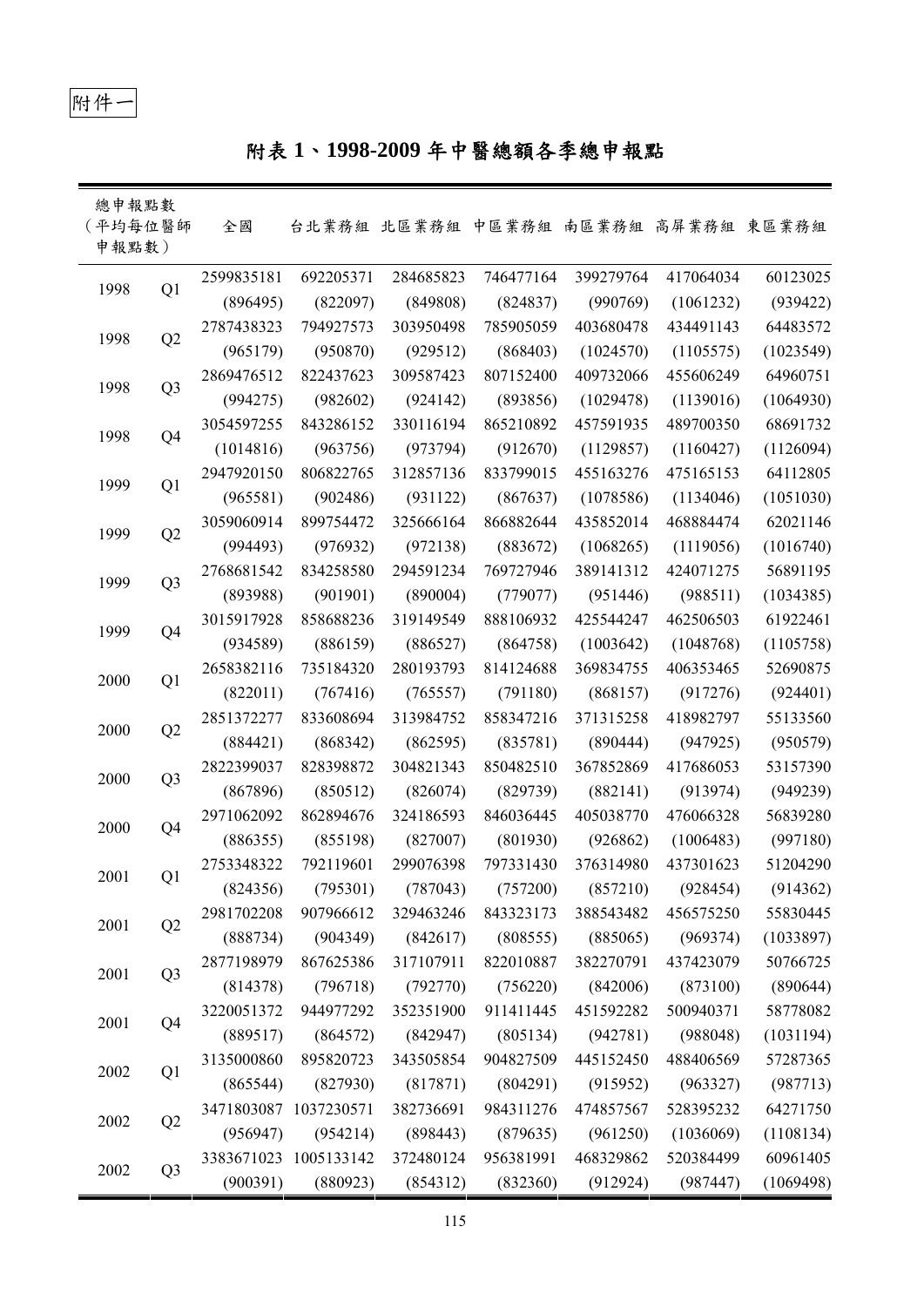| 總申報點數<br>(平均每位醫師<br>申報點數) |                | 全國         |                       | 台北業務組 北區業務組 中區業務組 南區業務組 高屏業務組 東區業務組 |                      |           |                        |           |
|---------------------------|----------------|------------|-----------------------|-------------------------------------|----------------------|-----------|------------------------|-----------|
|                           |                |            | 3560733243 1043348616 | 395332508                           | 998878872            | 504853100 | 556267872              | 62052275  |
| 2002                      | Q <sub>4</sub> | (922948)   | (886447)              | (870776)                            | (848665)             | (963460)  | (1020675)              | (1069867) |
|                           |                | 3450599956 | 981405413             | 385210178                           | 984169161            | 497600530 | 541997658              | 60217016  |
| 2003                      | Q1             | (891398)   | (824710)              | (852235)                            | (841170)             | (944214)  | (999996)               | (1020627) |
|                           |                |            | 3605522844 1038491294 |                                     | 392985937 1035452652 | 508409787 | 565205604              | 64977570  |
| 2003                      | Q2             | (930458)   | (875625)              | (865608)                            | (883492)             | (968400)  | (1031397)              | (1101315) |
|                           |                |            | 3764446124 1113263449 |                                     | 413000165 1072882284 | 518403367 | 578992514              | 67904345  |
| 2003                      | Q <sub>3</sub> | (963267)   | (933946)              | (886266)                            | (909222)             | (995016)  | (1024766)              | (1131739) |
|                           |                |            | 3933175515 1112061253 |                                     | 434855816 1121238667 | 559055529 | 634212420              | 71751830  |
| 2003                      | Q <sub>4</sub> | (985511)   | (914524)              | (919357)                            | (925878)             | (1056816) | (1110705)              | (1103874) |
|                           |                | 3488328854 | 982835886             | 381433656                           | 995746259            | 491471032 | 572001541              | 64840900  |
| 2004                      | Q1             | (878672)   | (814280)              | (820287)                            | (826345)             | (937922)  | (1001754)              | (1045821) |
|                           |                |            | 4030017506 1178724797 |                                     | 450685922 1133108743 | 547339291 | 646293348              | 73865405  |
| 2004                      | Q2             | (1011043)  | (974153)              | (967137)                            | (940339)             | (1034668) | (1122037)              | (1119173) |
|                           |                |            | 4104588574 1192669448 |                                     | 457876855 1154597350 | 563998706 | 660042674              | 75403541  |
| 2004                      | Q <sub>3</sub> | (983371)   | (932502)              | (912105)                            | (924417)             | (1007141) | (1089179)              | (1125426) |
|                           |                |            | 4335996027 1225491327 |                                     | 493145146 1215807127 | 611722142 | 708644653              | 81185632  |
| 2004                      | Q4             | (1020234)  | (957415)              | (953859)                            | (946153)             | (1067578) | (1159811)              | (1176603) |
|                           |                |            | 3786984717 1054859564 |                                     | 425431663 1053564195 | 550603088 | 629099821              | 73426386  |
| 2005                      | Q1             | (895268)   | (827990)              | (824480)                            | (826325)             | (955908)  | (1045016)              | (1034174) |
|                           |                |            | 4135316719 1215951320 |                                     | 478727141 1128313344 | 573579455 | 657175229              | 81570230  |
| 2005                      | Q2             | (977847)   | (952194)              | (946101)                            | (889837)             | (987228)  | (1098955)              | (1148876) |
|                           |                |            | 3914315476 1148042807 |                                     | 460563375 1045406970 | 548627587 | 633281863              | 78392874  |
| 2005                      | Q <sub>3</sub> | (929104)   | (906827)              | (897784)                            | (830347)             | (934630)  | (1053714)              | (1073875) |
|                           |                |            | 3907639021 1105253251 |                                     | 464343524 1043764902 | 565224288 | 649241302              | 79811754  |
| 2005                      | Q <sub>4</sub> | (908120)   |                       | $(862132)$ $(882782)$               | (821862)             |           | $(953161)$ $(1048855)$ | (1078537) |
|                           |                | 3541051622 | 985302681             | 408966563                           | 953724851            | 522033929 | 599429361              | 71594237  |
| 2006                      | Q1             | (826190)   | (779512)              | (784965)                            | (748607)             | (887813)  | (968383)               | (967490)  |
|                           |                |            | 3820728762 1099634083 |                                     | 446424443 1023816489 | 545465400 | 629292727              | 76095620  |
| 2006                      | Q2             | (886069)   | (857080)              | (856861)                            | (801736)             | (915210)  | (1019923)              | (1014608) |
|                           |                |            | 3959312888 1148700938 |                                     | 468556684 1066035252 | 564575227 | 635571652              | 75873135  |
| 2006                      | Q <sub>3</sub> | (916508)   | (885660)              | (915150)                            | (830893)             | (952066)  | (1028433)              | (1053794) |
|                           |                |            | 4000894530 1129472123 |                                     | 470635147 1085658911 | 585879188 | 651468298              | 77780863  |
| 2006                      | Q4             | (903136)   | (847316)              | (886319)                            | (808986)             | (971607)  | (1042349)              | (1080290) |
|                           |                |            | 3665443428 1028432165 | 424506384                           | 995621629            | 541085877 | 603674102              | 72123271  |
| 2007                      | Q1             | (824436)   | (770361)              | (797944)                            | (743556)             | (889944)  | (976819)               | (1015821) |
|                           |                |            | 4042505489 1159654064 |                                     | 474854725 1094980163 | 580615372 | 654442199              | 77958966  |
| 2007                      | Q2             | (908632)   | (861556)              | (904485)                            | (825155)             | (939507)  | (1057257)              | (1098014) |
|                           |                |            | 4059735430 1174562380 |                                     | 484474808 1105787015 | 574163888 | 644144883              | 76602456  |
| 2007                      | Q <sub>3</sub> | (910663)   | (864921)              | (912382)                            | (838353)             | (911371)  | (1040622)              | (1063923) |
|                           |                |            | 4255300286 1207364069 |                                     | 502041361 1145474399 | 622661104 | 697220911              | 80538442  |
| 2007                      | Q <sub>4</sub> | (937911)   | (865494)              | (931431)                            | (865162)             | (980569)  | (1086014)              | (1118589) |

l.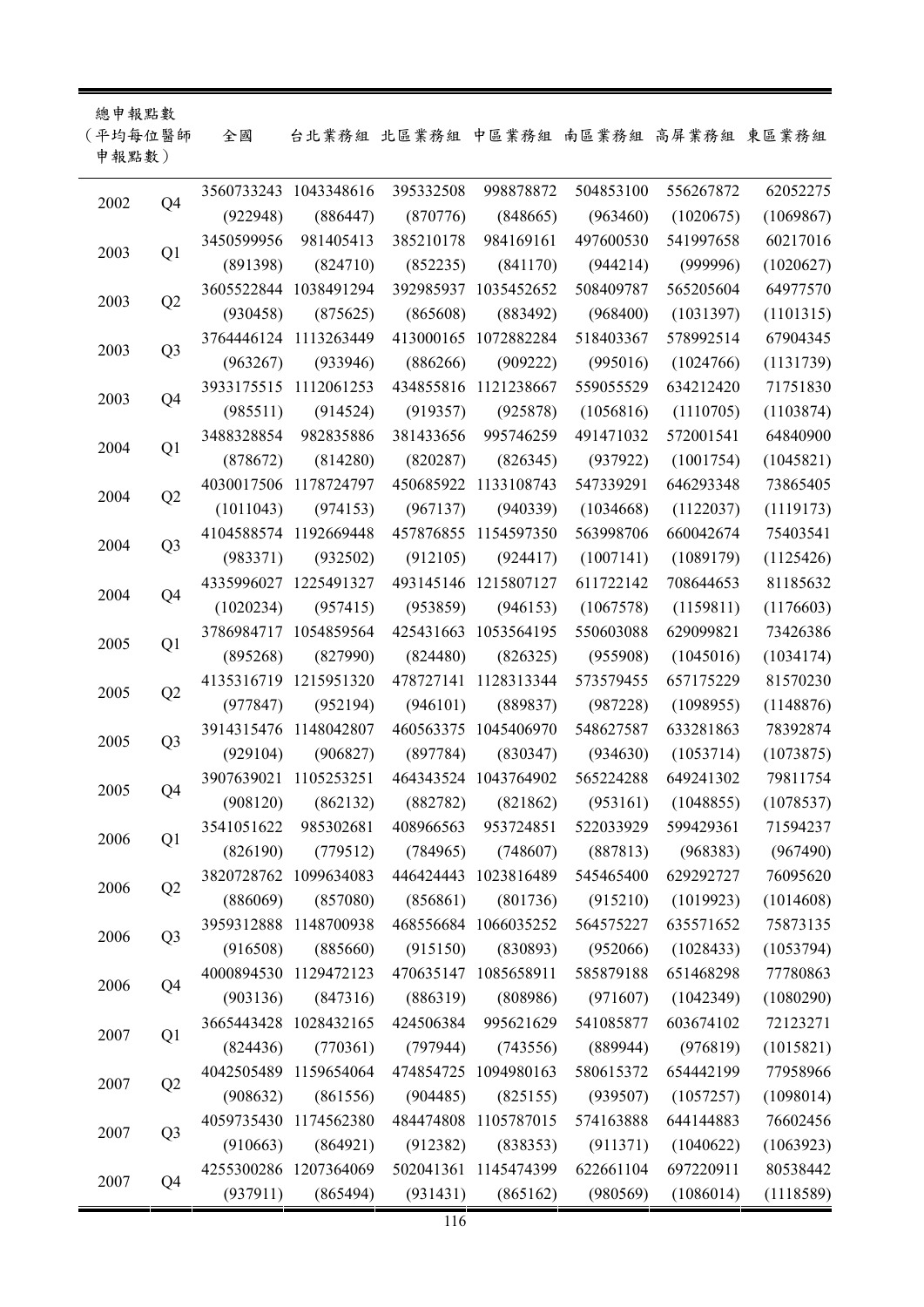| 總申報點數      |                        |                |                       |            |                                                   |            |           |           |           |
|------------|------------------------|----------------|-----------------------|------------|---------------------------------------------------|------------|-----------|-----------|-----------|
|            |                        |                |                       |            | (平均每位醫師 全國業務組 台北業務組 北區業務組 中區業務組 南區業務組 高屏業務組 東區業務組 |            |           |           |           |
|            | 申報點數)                  |                |                       |            |                                                   |            |           |           |           |
| 2008<br>Q1 |                        |                | 3777356904 1193208790 | 502825725  | 1120446157                                        | 599102194  | 700108785 | 79981378  |           |
|            |                        | (825471)       | (800274)              | (868438)   | (787937)                                          | (921696)   | (995887)  | (1066418) |           |
|            | 2008                   | Q2             | 4277156039            | 1361511549 | 568796240                                         | 1224065494 | 636882724 | 760406003 | 88481877  |
|            |                        |                | (932045)              | (910101)   | (972301)                                          | (861411)   | (970858)  | (1090970) | (1179758) |
|            | 2008<br>Q <sub>3</sub> |                | 4306041039            | 1404653703 | 583267640                                         | 1246162629 | 650413208 | 768616689 | 87256091  |
|            |                        |                | (938544)              | (932086)   | (991952)                                          | (874500)   | (999099)  | (1093338) | (1179136) |
|            | 2008                   | Q4             | 4448729233            | 1337356880 | 550555351                                         | 1235578871 | 655570080 | 771736063 | 85764329  |
|            |                        |                | (917642)              | (865043)   | (913027)                                          | (848612)   | (985820)  | (1090023) | (1191171) |
|            | 2009                   |                | 4195674589            | 1193208790 | 502825725                                         | 1120446157 | 599102194 | 700108785 | 79981378  |
|            |                        | Q1             | (864731)              | (800274)   | (868438)                                          | (787937)   | (921696)  | (995887)  | (1066418) |
|            | 2009                   | Q2             | 4640143887            | 1361511549 | 568796240                                         | 1224065494 | 636882724 | 760406003 | 88481877  |
|            |                        |                | (955155)              | (910101)   | (972301)                                          | (861411)   | (970858)  | (1090970) | (1179758) |
|            |                        |                | 4740370590            | 1404653703 | 583267640                                         | 1246162629 | 650413208 | 768616689 | 87256091  |
|            | 2009                   | Q <sub>3</sub> | (972184)              | (932086)   | (991952)                                          | (874500)   | (999099)  | (1093338) | (1179136) |
|            | 2009                   |                | 4636562004            | 1337356880 | 550555351                                         | 1235578871 | 655570080 | 771736063 | 85764329  |
|            |                        | Q4             | (934791)              | (865043)   | (913027)                                          | (848612)   | (985820)  | (1090023) | (1191171) |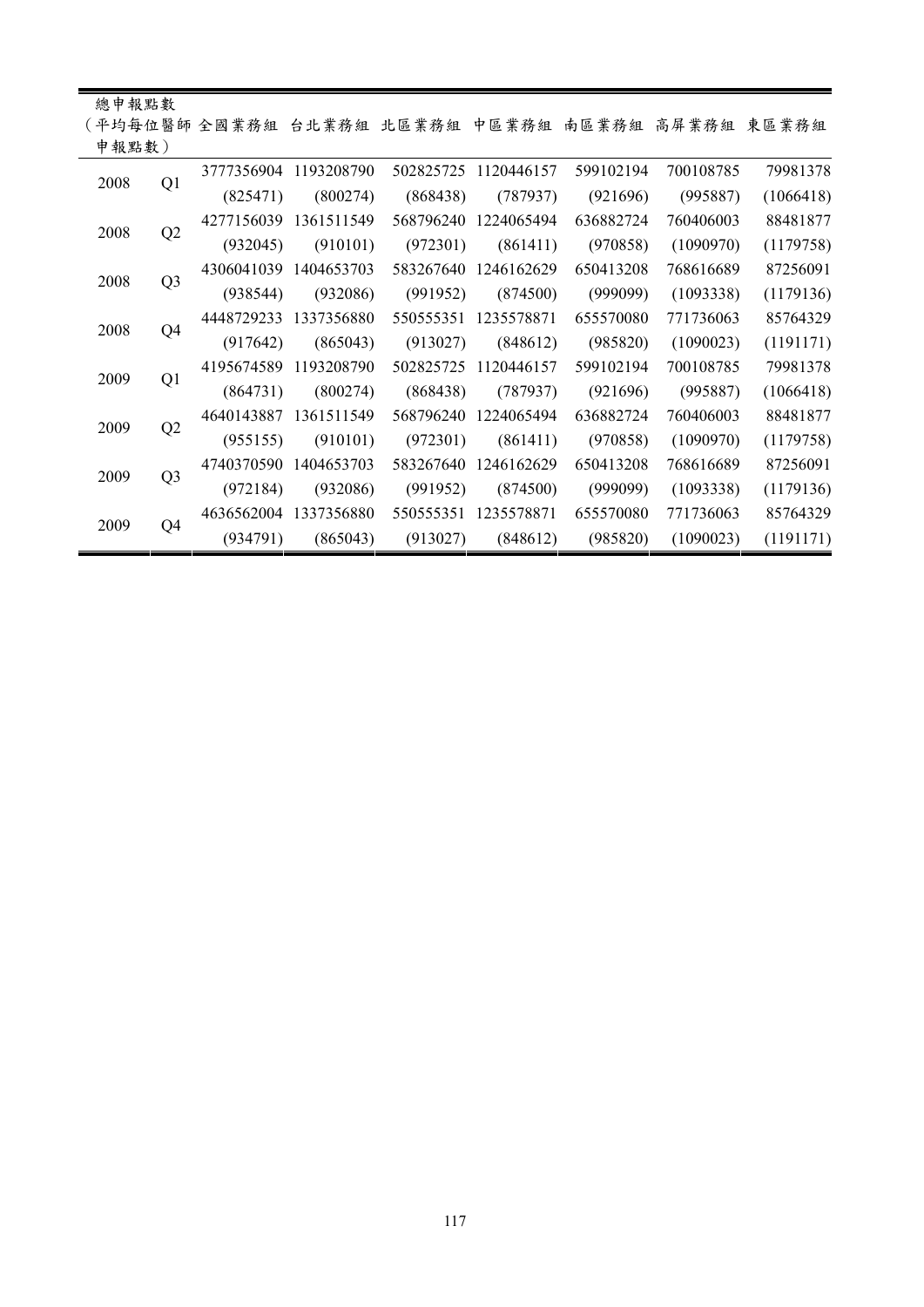# 中醫總額預算分配公式之德菲研究

### 專家問卷第一回合

您好,我們是中臺科技大學醫務管理系的研究團隊,接受行政院衛生署費協 會委託進行「中醫門診總額地區預算分配模式對醫療資源及民眾就醫權益之影響 評析研究計畫」研究計畫。本研究應用德菲法(Delphi Method),邀請國內產官學 各領域專家,對未來中醫總額地區預算分配模式規劃等相關議題與政策提供寶貴 意見。

第一回合一請專家對問卷所列子題勾選個別意見。 第二回合一提供第一回合問卷結果,專家可視情況於第二回合問卷中 修改意見,使成為具通盤且趨於一致,若未能達成此目的, 則重覆進行,以逐漸導出共識。

您是中醫界的重要學者專家與意見領袖,您的意見是形成政策最重要的一部 份,您的支持也是本研究成功的關鍵,誠摰地敬邀您參與。請填答問卷以及專家 諮詢費用之收據後,於一百年九月十四日以前,利用所附之回郵信封投擲寄回, 本研究兩回問卷結束後將奉寄專家費用 1,500 元,過程中若有叨擾之處,敬祈原 諒。

再次謝謝您,最後敬祝

萬事如意

|   |   |   |   | 計 畫 執 行 單 位 : 中臺科技大學    |
|---|---|---|---|-------------------------|
|   |   |   |   | 計 畫 主 持 人 : 洪錦墩 副教授     |
| 研 | 究 | 助 |   | 理 : 謝儀靜                 |
| 聯 | 絡 | 雷 | 話 | : $(04)22391647$ 轉 7211 |
| 傳 | 真 | 號 |   | 碼 : $(04)22391000$      |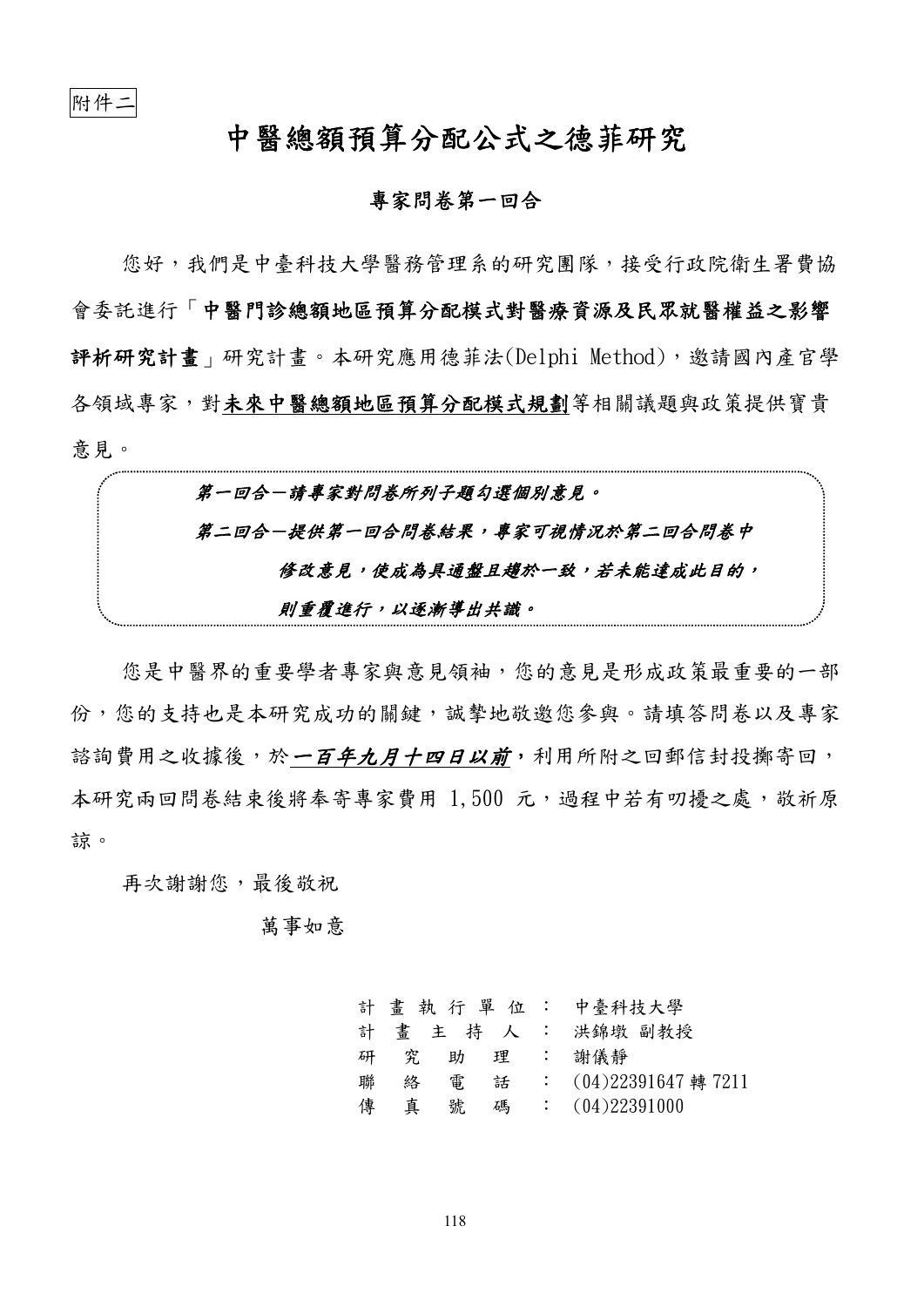# (一)對中醫總額分配基準態度評估

此部份是想瞭解您對中醫總額分配基準規劃之態度,請您根據下列句子的陳述, 依照您本身的觀念,在方格中打「√」。

| 評量項目                          | 非<br>常<br>贊<br>同<br>5 | 贊<br>同<br>4 | 普<br>通<br>3 | 不<br>贊<br>同<br>$\overline{2}$ | 非<br>常<br>不<br>贊<br>同<br>$\mathbf{1}$ |
|-------------------------------|-----------------------|-------------|-------------|-------------------------------|---------------------------------------|
| 1. 中醫地區總額應以六個健保業務組(原為分局)為分配單位 |                       |             |             |                               |                                       |
| 2. 中醫地區總額應以縣市為分配單位            |                       |             |             |                               |                                       |
| 3. 中醫地區總額應以鄉鎮為分配單位            |                       |             |             |                               |                                       |
| 4. 總額分配應考慮過去申報點數              |                       |             |             |                               |                                       |
| 5. 總額分配應考慮人口數                 |                       |             |             |                               |                                       |
| 6. 總額分配應考慮中醫利用人口占率            |                       |             |             |                               |                                       |
| 中醫總額分配應以論服務量計酬為基礎<br>7.       |                       |             |             |                               |                                       |
| 8.<br>您對中醫總額區分東西兩區之分配模式的看法    |                       |             |             |                               |                                       |
| 您對100年度中醫總額預算分配公式設計滿意<br>9.   |                       |             |             |                               |                                       |
| 10. 總額點值對中醫師人力地理分布會產生一定影響     |                       |             |             |                               |                                       |
| 11. 民眾中醫醫療利用率會受到中醫醫療機構分布之影響   |                       |             |             |                               |                                       |
| 12. 中醫醫療機構分布會受到民眾中醫醫療利用率之影響   |                       |             |             |                               |                                       |
| 13. 中醫資源不足區域設定中醫師開(執)業收入保障    |                       |             |             |                               |                                       |
| 14. 總額另撥專款獎勵中醫資源缺乏區域新設中醫機構    |                       |             |             |                               |                                       |
| 15. 對新設立中醫診所開業地點受到保險特約限制      |                       |             |             |                               |                                       |

註 1.中醫利用人口占率=有使用過中醫醫療服務人口/區域人口數。

註 2. 100 年度中醫總額預算分配公式請見附錄。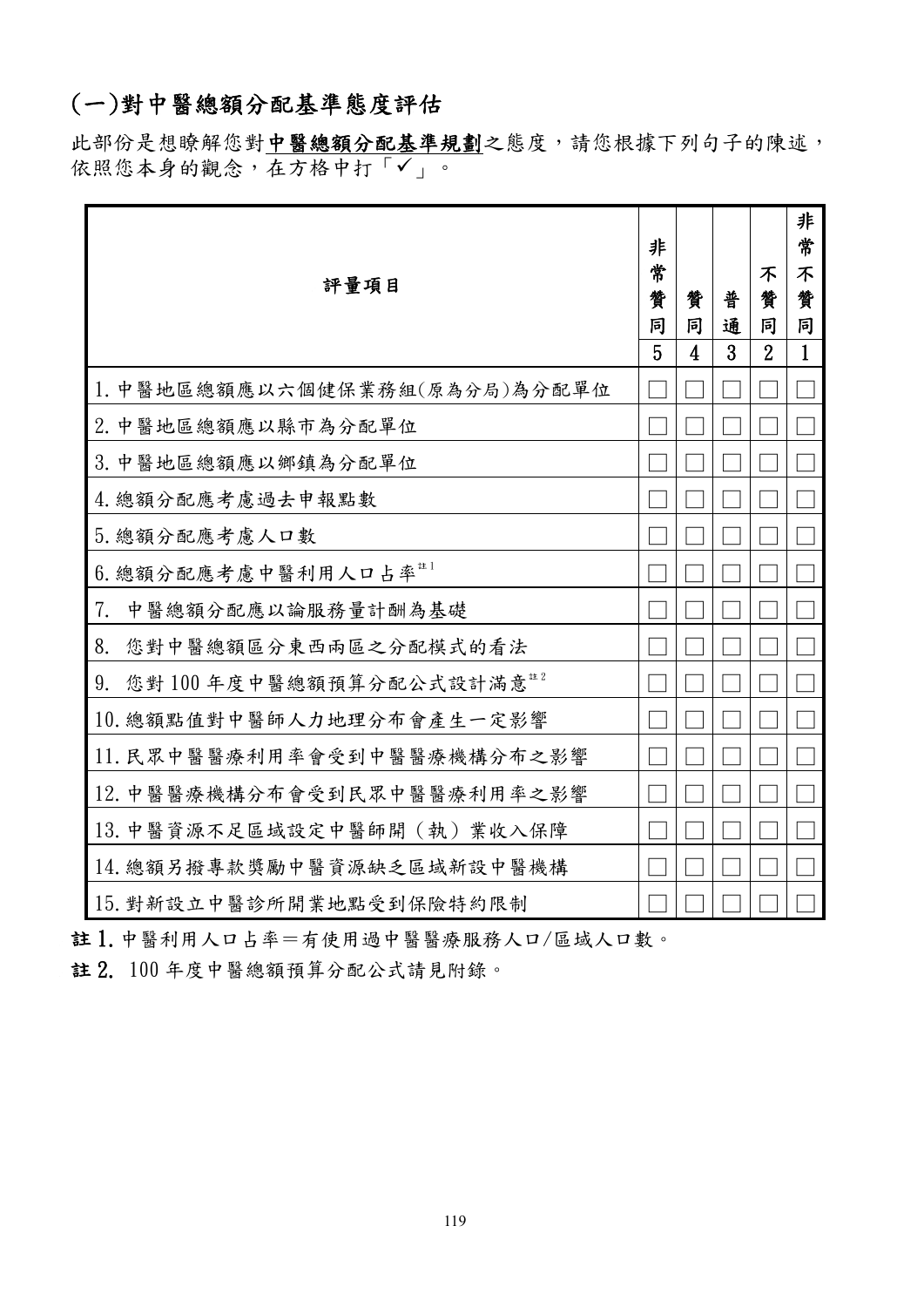# (二)中醫總額分配公式設定之評估

### 總額分配公式應納入考量因素

| 總額分配公式應納入考量因素   |                           |  |                |   | 普通 |   |   | 很重要 |   |   |    |
|-----------------|---------------------------|--|----------------|---|----|---|---|-----|---|---|----|
|                 |                           |  |                |   |    |   |   |     |   |   |    |
|                 | (請依照1-10分的重要程度給予勾選)       |  | $\overline{2}$ | 3 | 4  | 5 | 6 |     | 8 | 9 | 10 |
|                 | 戶籍人口占率                    |  |                |   |    |   |   |     |   |   |    |
| $\overline{2}$  | 地區老年人口占率                  |  |                |   |    |   |   |     |   |   |    |
| $3\overline{)}$ | 標準化死亡比                    |  |                |   |    |   |   |     |   |   |    |
| 4               | 人口風險因子(包括年齡性別指數及標準化死亡比)   |  |                |   |    |   |   |     |   |   |    |
| 5               | 區域執業的成本(人力成本、物價等)         |  |                |   |    |   |   |     |   |   |    |
| 6               | 西醫診所的數量                   |  |                |   |    |   |   |     |   |   |    |
| 7               | 中醫診所的數量                   |  |                |   |    |   |   |     |   |   |    |
| 8               | 無中醫師服務鄉鎮人口數               |  |                |   |    |   |   |     |   |   |    |
| $\overline{9}$  | 「各分區各鄉鎮市區每萬人口中醫師數」指標加     |  |                |   |    |   |   |     |   |   |    |
|                 | 權校正後之占率分配                 |  |                |   |    |   |   |     |   |   |    |
|                 | 10前一年申報點數                 |  |                |   |    |   |   |     |   |   |    |
|                 | 11中醫利用人口占率                |  |                |   |    |   |   |     |   |   |    |
|                 | 12 各區去年同期每人於各分區就醫次數之權值占率  |  |                |   |    |   |   |     |   |   |    |
|                 | 13 各區去年同期人數利用率成長率(p)與醫療費用 |  |                |   |    |   |   |     |   |   |    |
|                 | 點數成長率(r)差指標加權校正後之占率       |  |                |   |    |   |   |     |   |   |    |

占率考量(為評估中醫總額下地區總額之分配公式之可能考量因素應佔有之比率, 請各位專家考量若於未來 3 年內(101-103 年)實施之占率考量,可視各因素重要性 單獨考量,作答時所選定因素之占率不一定須合計為 100%。)

### 1.如果戶籍人口占率需納入考量你覺得合適之比率為:(單選)

| □不適用□ 5%                         | $\Box$ 10%         | $\Box$ 15%    | $\square$ 20% | $\square$ 25% | $\Box$ 30%  | $\Box$ 35% | $\Box 40\%$ | ∏45%       |
|----------------------------------|--------------------|---------------|---------------|---------------|-------------|------------|-------------|------------|
| $\Box$ 55%<br>$\Box$ 50%         | $\square$ 60%      | $\square$ 65% | $\square$ 70% | $\Box$ 75%    | $\Box$ 80%  | $\Box$ 85% | $\Box$ 90%  | $\Box$ 95% |
| 2. 如果地區老年人口占率需納入考量你覺得合適之比率為:(單選) |                    |               |               |               |             |            |             |            |
| $\Box$ 不適用 $\Box$ 5%             | $\Box$ 10%         | $\Box$ 15%    | $\square$ 20% | $\square$ 25% | $\Box 30\%$ | $\Box$ 35% | $\Box$ 40%  | $\Box$ 45% |
| $\Box$ 55%<br>$\square$ 50%      | $\Box 60\%$        | $\Box$ 65%    | $\Box$ 70%    | $\square$ 75% | $\Box$ 80%  | $\Box$ 85% | $\Box$ 90%  | $\Box$ 95% |
| 3. 如果標準化死亡比需納入考量你覺得合適之比率為:(單選)   |                    |               |               |               |             |            |             |            |
| $\Box$ 不適用 $\Box$ 5%             | $\Box$ 10%         | $\Box$ 15%    | $\square$ 20% | $\square$ 25% | $\Box$ 30%  | $\Box$ 35% | $\Box$ 40%  | $\Box$ 45% |
| $\Box$ 55%<br>$\square$ 50%      | $\Box 60\%$        | $\Box 65\%$   | $\Box$ 70%    | $\square$ 75% | $\Box$ 80%  | $\Box$ 85% | $\Box$ 90%  | $\Box$ 95% |
| 4. 如果西醫診所的數量需納入考量你覺得合適之比率為:(單選)  |                    |               |               |               |             |            |             |            |
| □不適用□ 5%                         | $\Box$ 10%         | $\Box$ 15%    | $\Box$ 20%    | $\square$ 25% | $\Box$ 30%  | $\Box$ 35% | $\Box$ 40%  | $\Box$ 45% |
| $\Box 50\%$<br>$\perp$           | 55%<br>$\Box 60\%$ | $\Box$ 65%    | $\Box$ 70%    | $\Box$ 75%    | $\Box$ 80%  | $\Box$ 85% | $\Box$ 90%  | $\Box$ 95% |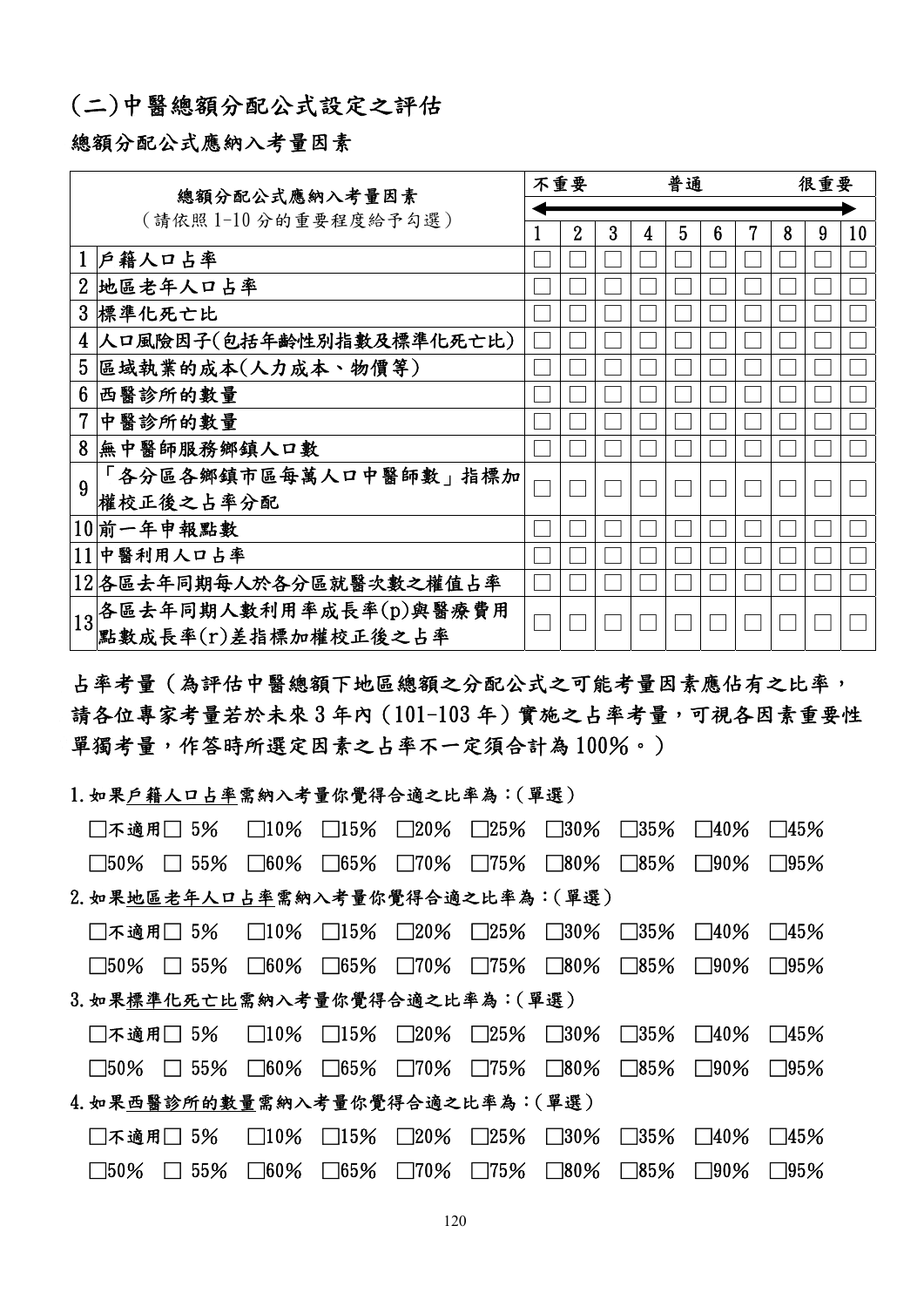| □不適用□ 5%                                                                                            |            | $\Box$ 10%           | $\Box$ 15%    | $\square 20\%$ | $\square$ 25% | $\square$ 30% | $\square$ 35%  | $\square$ 40% | $\Box$ 45%     |
|-----------------------------------------------------------------------------------------------------|------------|----------------------|---------------|----------------|---------------|---------------|----------------|---------------|----------------|
| $\Box$ 50%                                                                                          | $\Box$ 55% | $\square$ 60%        | $\square$ 65% | $\square$ 70%  | $\square$ 75% | $\square$ 80% | $\Box$ 85%     | $\Box$ 90%    | $\square$ 95%  |
| 6.如果無中醫師服務鄉鎮人口數分配需納入考量你覺得合適比率為:(單選)                                                                 |            |                      |               |                |               |               |                |               |                |
| □不適用□ 5%                                                                                            |            | $\Box$ 10%           | $\Box$ 15%    | $\square$ 20%  | $\square$ 25% | $\Box$ 30%    | $\square$ 35%  | $\square$ 40% | $\Box$ 45%     |
| $\square$ 50%                                                                                       | $\Box$ 55% | $\square$ 60%        | $\square$ 65% | $\square$ 70%  | $\square$ 75% | $\Box$ 80%    | $\square$ 85%  | $\Box$ 90%    | $\Box$ 95%     |
| 7. 如果分區各鄉鎮市區每萬人口中醫師數加權後占率需納入考量你覺得合適之比率為:( 單選 )                                                      |            |                      |               |                |               |               |                |               |                |
| □不適用□ 5%                                                                                            |            | $\Box$ 10%           | $\Box$ 15%    | $\square$ 20%  | $\Box$ 25%    | $\square$ 30% | $\square$ 35%  | $\square$ 40% | $\square 45\%$ |
| $\Box$ 50%                                                                                          | $\Box$ 55% | $\square$ 60%        | $\square$ 65% | $\Box$ 70%     | $\Box$ 75%    | $\Box$ 80%    | $\Box$ 85%     | $\Box$ 90%    | $\Box$ 95%     |
| 8. 如果中醫利用人口占率需納入考量你覺得合適之比率為:( 單選 )                                                                  |            |                      |               |                |               |               |                |               |                |
| □不適用□ 5%                                                                                            |            | $\Box$ 10%           | $\Box$ 15%    | $\square$ 20%  | $\square$ 25% | $\square$ 30% | $\square$ 35%  | $\square$ 40% | $\Box$ 45%     |
| $\square$ 50%                                                                                       | $\Box$ 55% | $\square$ 60%        | $\square$ 65% | $\square$ 70%  | $\square$ 75% | $\Box$ 80%    | $\Box$ 85%     | $\Box$ 90%    | $\Box$ 95%     |
| 9.如果前一年申報點數需納入考量你覺得合適之比率為:(單選)                                                                      |            |                      |               |                |               |               |                |               |                |
| □不適用□ 5%                                                                                            |            | $\Box$ 10%           | $\Box$ 15%    | $\square$ 20%  | $\square$ 25% | $\square$ 30% | $\square 35\%$ | $\square$ 40% | $\Box$ 45%     |
| $\square$ 50%                                                                                       | $\Box$ 55% | $\square$ 60%        | $\square$ 65% | $\square$ 70%  | $\Box$ 75%    | $\Box$ 80%    | $\square$ 85%  | $\Box$ 90%    | $\square$ 95%  |
| 10. 如果各區去年同期每人於各分區就醫次數之權值占率需納入考量你覺得合適之比率為: (單選)                                                     |            |                      |               |                |               |               |                |               |                |
| □不適用□ 5%                                                                                            |            | $\Box$ 10%           | $\Box$ 15%    | $\square$ 20%  | $\square$ 25% | $\square$ 30% | $\square$ 35%  | $\square$ 40% | $\square 45\%$ |
| $\square 50\% \square 55\%$                                                                         |            | $\square$ 60%        | $\square$ 65% | $\square$ 70%  | $\Box$ 75%    | $\square$ 80% | $\square$ 85%  | $\Box$ 90%    | $\Box$ 95%     |
| 11. 如果各區去年同期人數利用率成長率(p)與醫療費用點數成長率(r)差指標加權校正後之占率需                                                    |            |                      |               |                |               |               |                |               |                |
| 納入考量你覺得合適之比率為:(單選)                                                                                  |            |                      |               |                |               |               |                |               |                |
| $\Box$ 不適用 $\Box$ 5%                                                                                |            | $\Box$ 10%           | $\Box$ 15%    | $\square$ 20%  | $\square$ 25% | $\square$ 30% | $\square$ 35%  | $\Box$ 40%    | $\Box$ 45%     |
| $\square$ 50%                                                                                       | $\Box$ 55% | $\square$ 60%        | $\square$ 65% | $\square$ 70%  | $\Box$ 75%    | $\square$ 80% | $\square$ 85%  | $\square$ 90% | $\square$ 95%  |
|                                                                                                     |            |                      |               |                |               |               |                |               |                |
| (三)基本資料                                                                                             |            |                      |               |                |               |               |                |               |                |
| $1.$ 請問您的性別: $\Box$ 男 $\Box$ 女                                                                      |            |                      |               |                |               |               |                |               |                |
| 2. 請問您的出生年次:                                                                                        |            |                      |               |                |               |               |                |               |                |
| 3. 請問您目前是否為學校專兼任教職                                                                                  |            |                      |               |                |               |               |                |               |                |
| $\Box(1)$ 不是 $\Box(2)$ 兼任 $\Box(3)$ 專任教師,年資有 $\Box(1)$ 不是 $\Box(2)$ 兼任 $\Box(3)$ 專任教師,年資有 $\Box(2)$ |            |                      |               |                |               |               |                |               |                |
|                                                                                                     |            |                      |               |                |               |               |                |               |                |
|                                                                                                     |            | 4. 請問目前您是否執行中醫臨床醫療業務 |               |                |               |               |                |               |                |
| $\square(1)$ 無 (問卷結束) $\square(2)$ 有,執業年數共有 $\_\_\_\_\_\_\_\_\_\$ 午。                                |            |                      |               |                |               |               |                |               |                |
| 5. 請問您目前最主要執業的場所是在:                                                                                 |            |                      |               |                |               |               |                |               |                |
| $\Box(1)$ 公立西醫醫院附設中醫部或中醫科 $\Box(2)$ 私立西醫醫院附設中醫部或中醫科                                                 |            |                      |               |                |               |               |                |               |                |
| $\Box(3)$ 私立中醫醫院 $\Box(4)$ 聯合診所 $\Box(5)$ 個人診所 $\Box(6)$ 其他                                         |            |                      |               |                |               |               |                |               |                |
| 6. 請問您是否曾參與中醫健保相關行政業務                                                                               |            |                      |               |                |               |               |                |               |                |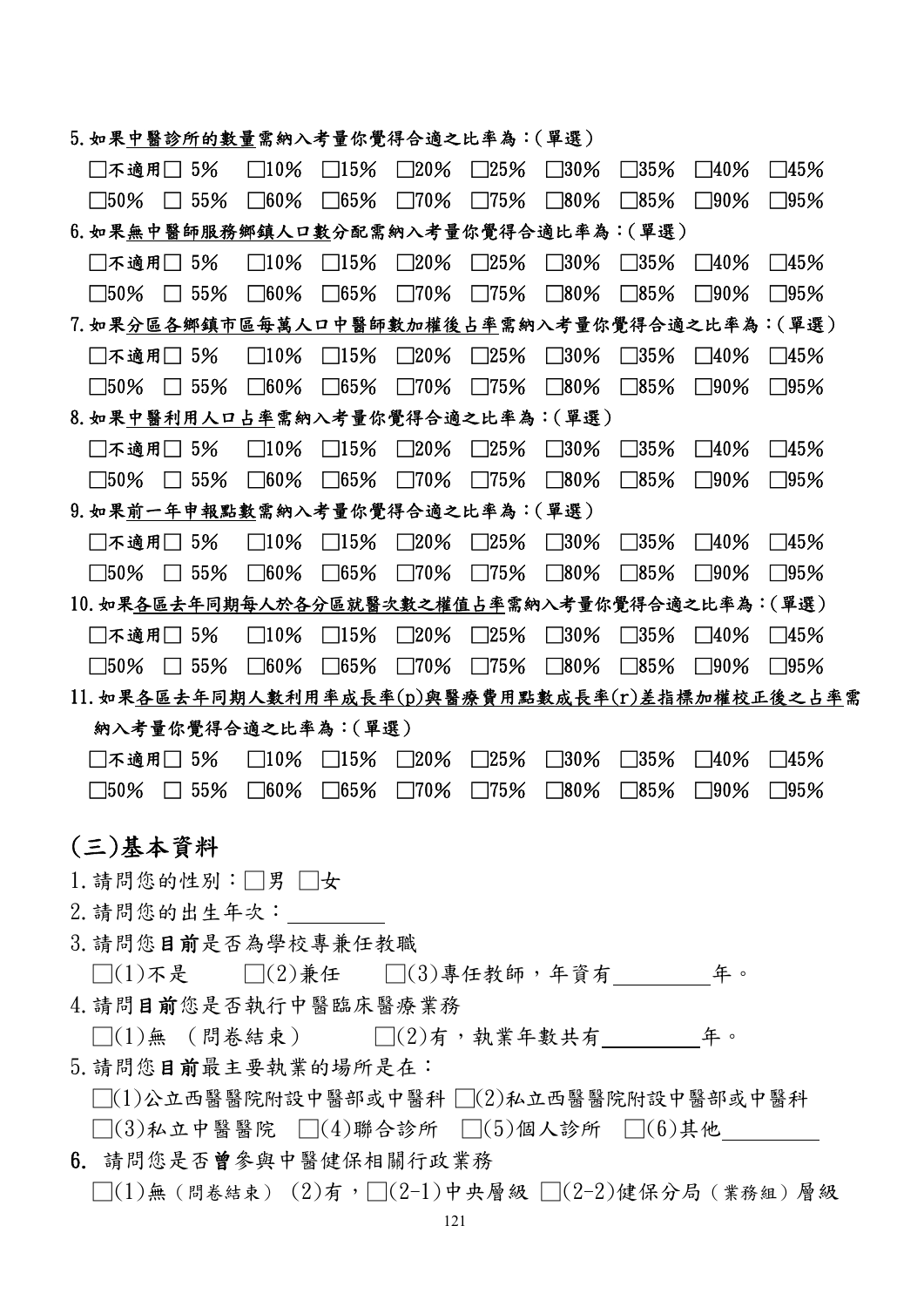# **(**四**)**其他

歡迎您對中醫總額分配公式與中醫整體醫療體系規劃提出任何問題或意見: 如-人力數量:數量培育、中醫師人口比、地理分佈政策規劃等。

-中醫總額公式分配原則:公式決定因子、分配區域規劃等。

-中醫醫療政策:政策的改革等。

謝謝您的填答!我們會將分析結果提供給您。 請利用所附回郵信封寄回。 十分感謝你!

填答人: \_\_\_\_\_\_\_\_\_\_\_\_\_\_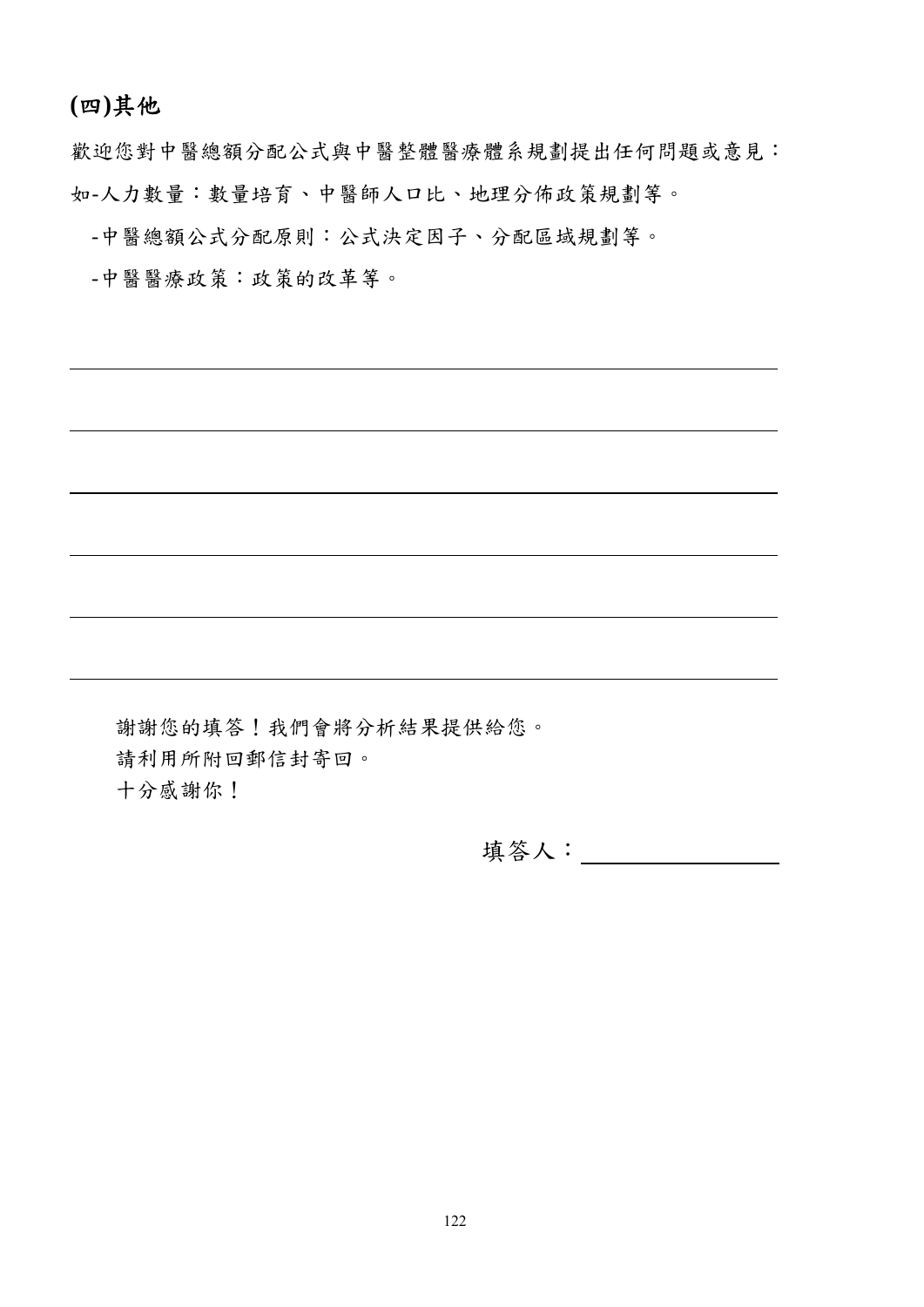附錄:牙醫總額、西醫基層與中醫總額分配模式

### 壹、牙醫總額分配模式

100年度牙醫地區預算分配原則如下:100%依各地區校正人口風險後保險對象人數分配

### 貳、西醫基層總額分配模式

100 年西醫基層地區預算分配原則如下:

- (一) 100 年各分區預算=100 年一般服務算×[0.65×人口風險因子及轉診型態校正比例(R 值)+0.35×89 年西醫基層申報醫療費用占率(S 值)]。
- (二) R 值之保險對象人數及人口結構校正因子採 100 年數值;SMR 及 Trans 二項校正因子則以 95-98 年數值依 25%、25%、25%、25%加權平均計算。
- (三) 依前述計得之各區預算成長率,若超出全局成長率±22%,則再予以微調。

#### 參、中醫總額分配模式

100 年中醫總額地區預算分配原則如下:

- 一、當年度中醫門診總額一般部門預算,東區預算占率 2.22%,其餘五分區(以下簡稱五分區) 預算占率 97.78%。
- 二、五分區各季預算分配方式如下 (操作型定義詳附件 1): (一)80%預算以「95 年第 4 季至 98 年第 3 季加總之各區各季實際收入預算占率」分配。 (二)5%預算以「各區去年同期戶籍人口數占率」分配。
	- (三)5%預算以「各區去年同期每人於各分區就醫次數之權值占率」分配。
	- (四)5%預算以「各區去年同期人數利用率成長率(p)與醫療費用點數成長率(r)差指標加權校 正後之占率」分配。
	- (五)5%預算以「各分區各鄉鎮市區每萬人口中醫師數」指標加權校正後之占率分配(當年前 一季)。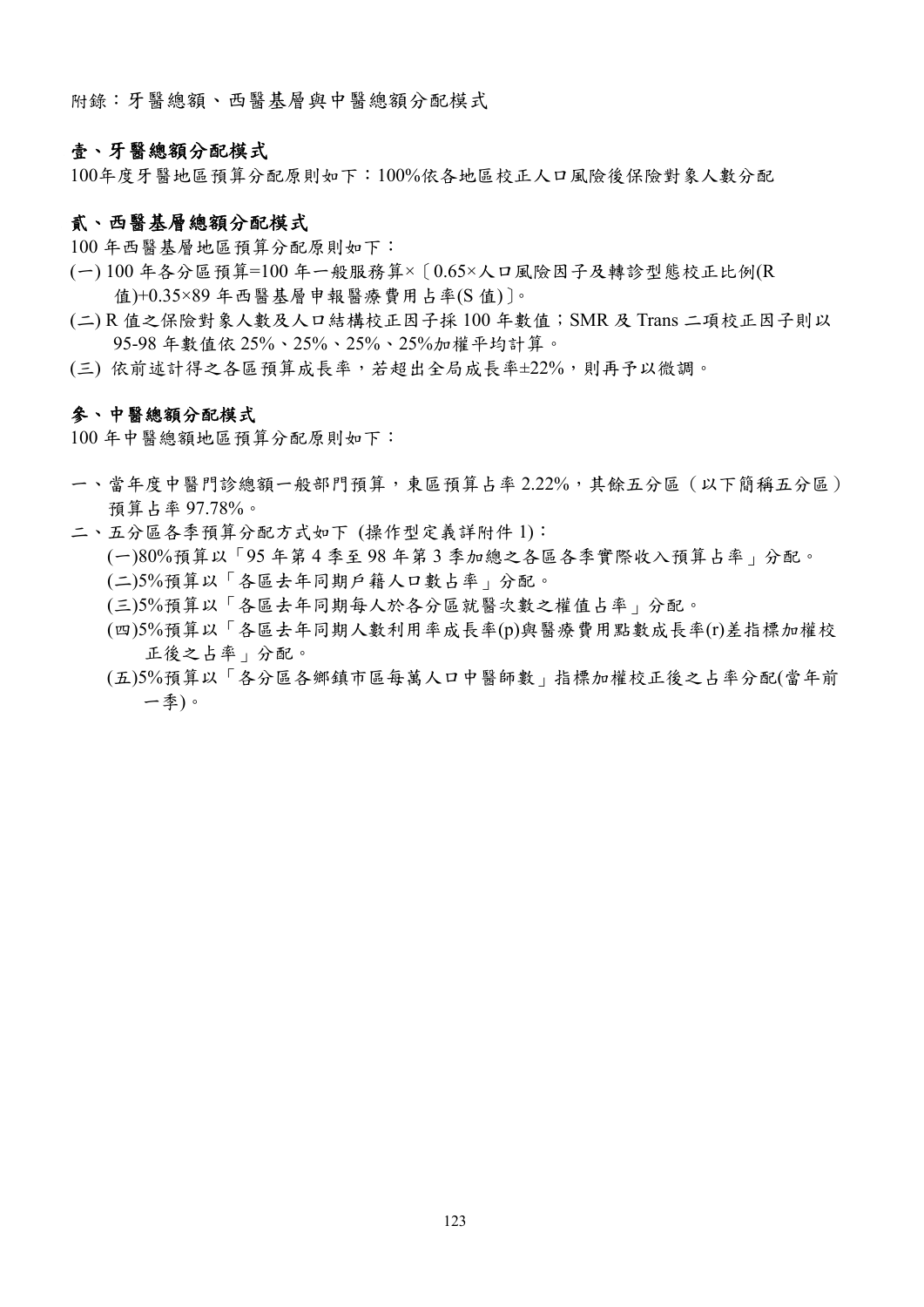附件三

中醫門診總額地區預算分配模式對醫療資源及民眾就醫權益之影響 評析研究計畫(第二年)

# 中醫總額預算分配公式之德菲研究

| 編號 | 屬性   | 姓名  | 職稱                    | 備註 |
|----|------|-----|-----------------------|----|
| 01 | 中醫界  | 孫茂峰 | 全聯會                   |    |
| 02 | 中醫界  | 陳俊明 | 全聯會                   |    |
| 03 | 中醫界  | 陳志芳 | 臺北主委(理事長)             |    |
| 04 | 中醫界  | 彭堅陶 | 北區主委                  |    |
| 05 | 中醫界  | 鄭耀明 | 中區主委                  |    |
| 06 | 中醫界  | 謝明輝 | 南區主委                  |    |
| 07 | 中醫界  | 張廷堅 | 高屏主委                  |    |
| 08 | 中醫界  | 張棟鑾 | 花東主委(理事長)             |    |
| 09 | 業界   | 趙正安 | 台灣醫院協會                |    |
| 10 | 業界   | 郭正全 | 台灣醫院協會                |    |
| 11 | 中醫學者 | 白裕彬 | 長庚大學醫務管理系             |    |
| 12 | 中醫學者 | 郭乃文 | 臺北醫學大學                |    |
| 13 | 中醫學者 | 林金龍 | 臺北醫學大學衛生政策研究中心        |    |
| 14 | 中醫學者 | 陳立德 | 中國醫藥大學                |    |
| 15 | 中醫學者 | 沈建忠 | 長庚大學中醫學系系主任           |    |
| 16 | 醫管學者 | 黄偉堯 | 長榮大學醫務管理系 (上屆支委會專家學者) |    |
| 17 | 醫管學者 | 許怡欣 | 臺北醫學大學 (上屆支委會專家學者)    |    |
| 18 | 醫管學者 | 蔡文正 | 中國醫藥大學醫務管理系教授         |    |
| 19 | 消費者  | 黃鈺生 | 財團法人中華民國消費者文教基金會      |    |
| 20 | 消費面  | 葉宗義 | 全國商業總會                |    |
| 21 | 官方代表 | 黄林煌 | 中醫藥委員會                |    |
| 22 | 官方代表 | 蔡淑鈴 | 健保局醫務管理處              |    |
| 23 | 官方代表 | 梁淑政 | 行政院衛生署健保小組            |    |
| 24 | 官方代表 | 楊銘欽 | 全民健康保險醫療費用協定委員會       |    |
| 25 | 總額專家 | 蘇鴻輝 | 牙醫門診總額之委員代表           |    |
| 26 | 總額專家 | 陳宗獻 | 西醫基層總額之委員代表           |    |

註:擬依審查委員建議酌量增加學者專家代表,調整專家費用。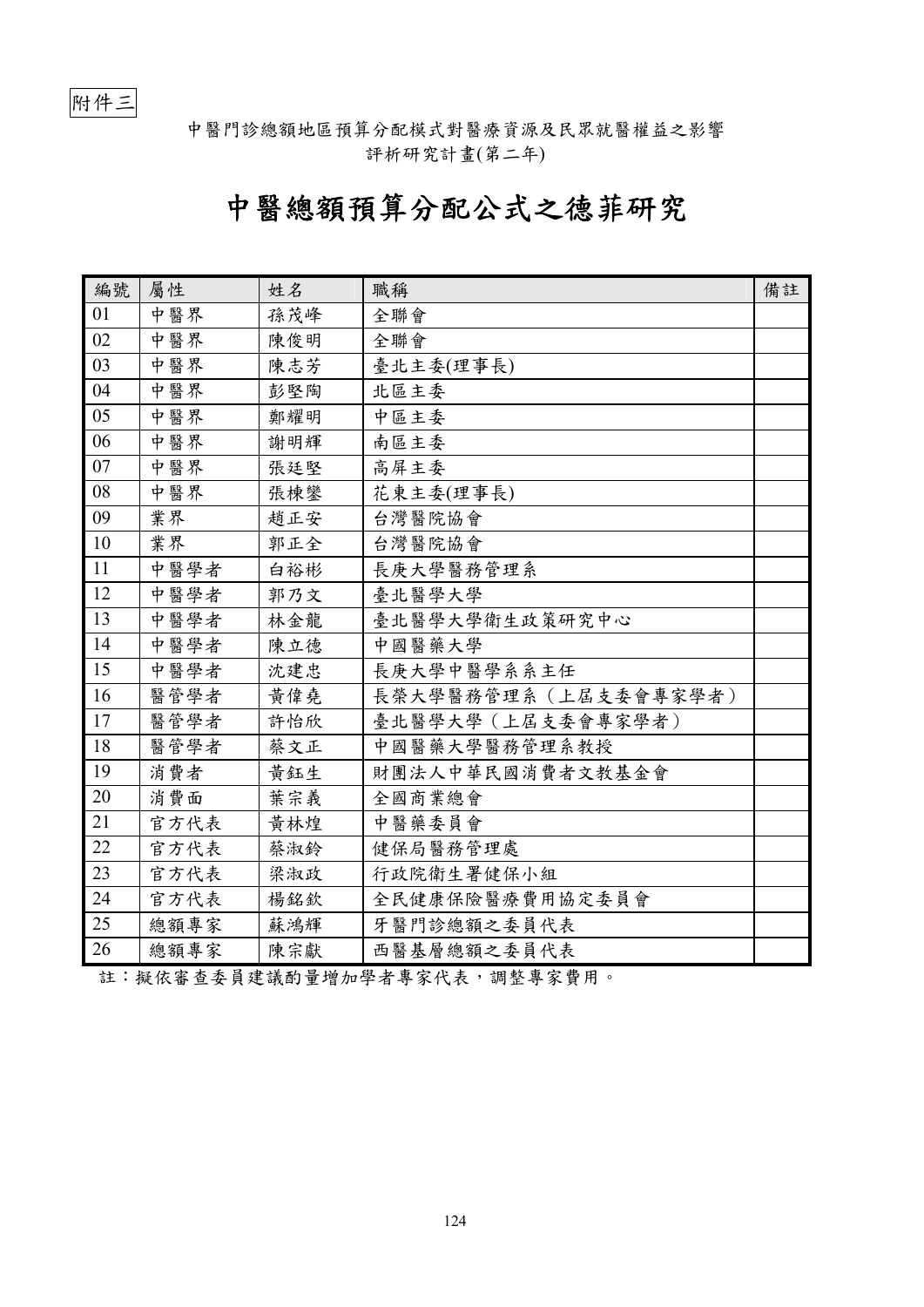# 專家效度以及專家學者會議參與人員之背景資料

|     | 專家會議                                                                                                                                               |
|-----|----------------------------------------------------------------------------------------------------------------------------------------------------|
| 鄭耀明 | 中央健康保險局中醫總額支付委員會中區主任委員、中醫師公會全國聯合會常<br>務理事、南投縣中醫師公會理事長、隆安中醫診所中醫師。                                                                                   |
| 陳立德 | 中國醫藥大學學士後中醫學系副教授、聯合中醫診所院長、全國中醫師聯合會<br>常務理事。                                                                                                        |
| 賴俊雄 | 中國醫藥大學職業安全與衛生學系暨碩士班教授,日本國立岡山大學醫學研究<br>所醫學博士,曾任中國醫藥學院副校長、中國醫藥大學公共衛生學院院長、中<br>國醫藥學院職業安全與衛生學系系主任等、中醫全聯會理事、公共衛生學會理<br>事等,著作包涵多篇中醫、健保相關政策之研究計畫與論文發表。    |
| 葉宗義 | 中華民國商業總會常務監事、全民健康保險監理委員會委員、中央健康保險局<br>中醫總額支付委員會委員、臺灣省商業會副理事長、臺閩地區勞工保險監理委<br>員                                                                      |
| 蔡文正 | 中國醫藥大學醫務管理系暨碩士班教授兼系主任、台灣公共衛生學會理事、台<br>灣醫務管理學會理事、台灣健康經濟學會理事、署立醫院中南區聯盟顧問。                                                                            |
| 宋文娟 | 財團法人馬偕紀念醫院新竹分院總務課課長,國立陽明大學醫務管理研究所碩<br>士,曾任財團法人馬偕紀念醫院新竹分院院長室企劃組管理師,曾獲頒國家生<br>技獎銅牌獎、醫策會醫品銅獎、馬偕醫院優良學術論文獎、模範職員獎。                                       |
| 李卓倫 | 國立臺中護理專科學校老人服務事業管理科副教授,倫敦熱帶醫學暨衛生學院<br>衛生政策博士,曾任國立臺中護理專科學校副校長兼總務主任、中國醫藥大學<br>公共衛生學系副教授、中國醫藥大學醫務管理系所副教授兼所長兼系主任、行<br>政院經建會全民健保規劃小組兼任副研究員。             |
| 黃光華 | 中國醫藥大學醫務管理系暨碩士班助理教授,國立陽明大學公共衛生研究所衛<br>生政策與管理博士,曾任中華民國醫院協會全民健保小組委員、中華民國藥師<br>公會全國聯合會醫院藥局規劃委員會委員、智新醫事專業中心副理、聯新醫療<br>聯盟北區管理中心主任、桃園縣藥師公會理事。            |
|     | 專家效度                                                                                                                                               |
| 陳立德 | 中國醫藥大學學士後中醫學系副教授、聯合中醫診所院長、全國中醫師聯合會<br>常務理事,中國醫藥大學中國醫學研究所博士,曾任中國醫藥大學學士後中醫<br>系主任。                                                                   |
| 宋文娟 | 財團法人馬偕紀念醫院新竹分院總務課課長,國立陽明大學醫務管理研究所碩<br>士,曾任財團法人馬偕紀念醫院新竹分院院長室企劃組管理師,曾獲頒國家生<br>技獎銅牌獎、醫策會醫品銅獎、馬偕醫院優良學術論文獎、模範職員獎。                                       |
| 何清治 | 中臺科技大學醫療暨健康產業管理系助理教授兼系副主任,澳洲昆士蘭科技大<br>學醫療科學博士,曾任國立台東大學區域與政策發展研究所兼任助理教授、慈<br>濟技術學院醫務管理系專任助理教授、台東縣健康促進會總幹事、台東縣衛生<br>局社區健康營造計畫輔導員、佛教慈濟綜合醫院資材、庶務組長、專員。 |
| 王逸年 | 中央健康保險局中醫總額支付委員會委員、中華民國中醫師公會全國聯合會會<br>務人員。                                                                                                         |

125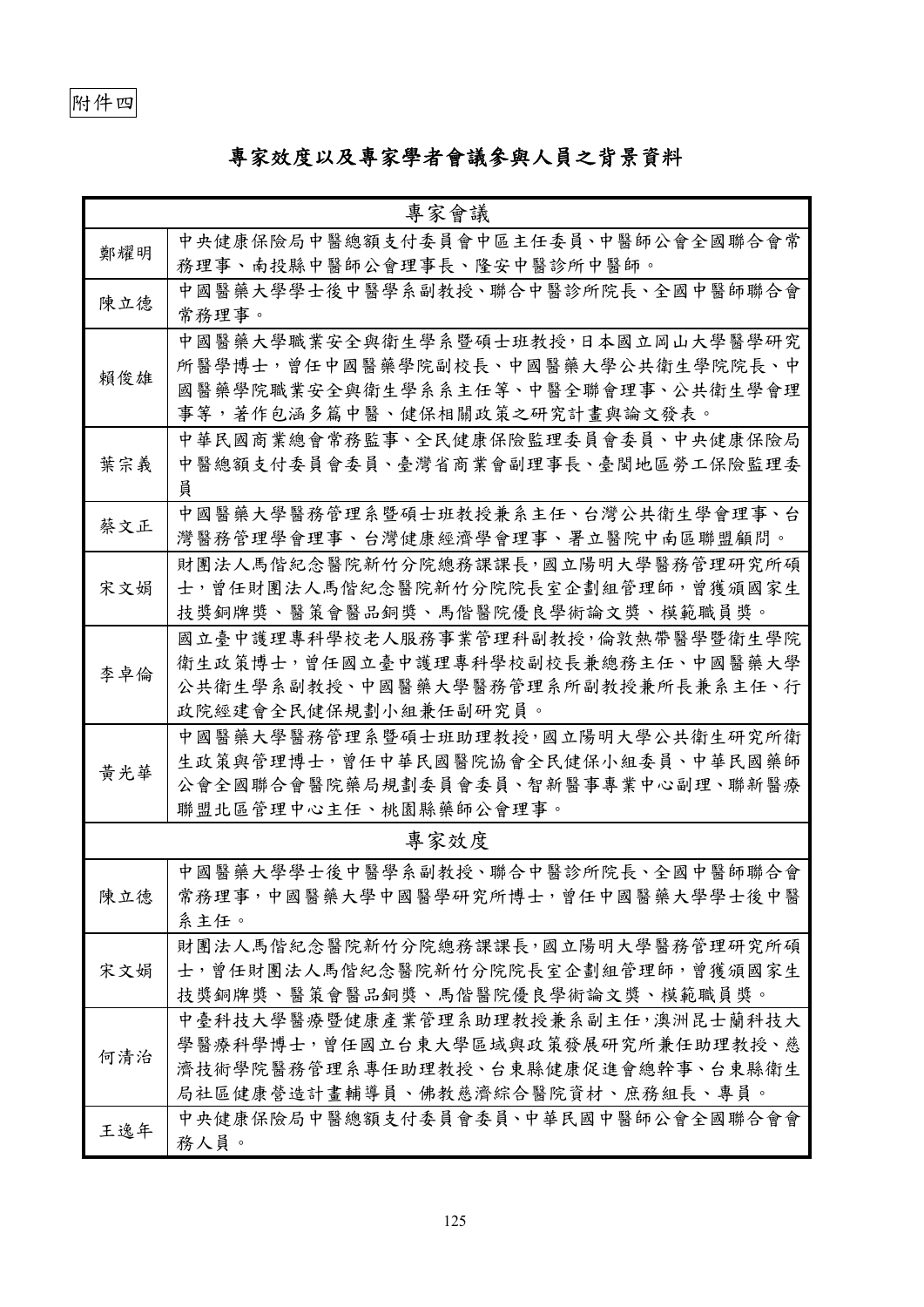# 中醫門診總額地區預算分配模式對醫療資源及民眾就醫權益之影響評 析研究計畫

# 專家討論會議紀錄

- 一、會議日期:2011 年 11 月 17 日
- 二、會議地點:中國醫藥大學 立夫教學大樓 6 樓第二會議室
- 三、計畫主持人:中臺科技大學醫療暨健康產業管理系 洪錦墩教授
- 四、出席人員:如簽到表
- 五、會議工作人員:謝儀靜、賴怡婷
- 六、會議流程:
	- 14:00~14:15 會議報到
	- 14:15~14:20 與會專家學者介紹
	- 14:20~14:30 德菲法初步結果報告
	- 14:30~15:40 討論時間
	- 15:40~16:00 交流時間
	- 16:00 會議結束

### 七、德菲法初步結果報告

- (1) 對中醫總額分配基準態度評估
	- 1. 總額分配應考慮人口數
	- 2. 總額分配應考慮中醫利用人口占率
	- 3. 總額分配應考慮過去申報點數
	- 4. 中醫地區總額應以六個健保業務組(原為分局)為分配單位
	- 5. 中醫醫療機構分布會受到民眾中醫醫療利用率之影響
	- 6. 民眾中醫醫療利用率會受到中醫醫療機構分布之影響
	- 7. 對新設立中醫診所開業地點受到保險特約限制
	- 8. 總額另撥專款獎勵中醫資源缺乏區域新設中醫機構
	- 9. 中醫不足區域設定中醫師開(執)業收入保障
- (2) 中醫總額公式應考量之因素
- 1. 中醫利用人口占率
- 2. 地區老年人口占率
- 3. 戶籍人口占率
- 4. 人口風險因子 (包括年齡性別指數及標準化死亡比)
- 5. 中醫診所的數量
- 6. 無中醫師服務鄉鎮人口數(占率考量)
- 7. 前一年申報點數(占率考量)
- (3) 討論議題

中醫門診總額地區預算分配模式對醫療資源及民眾就醫權益之影響評析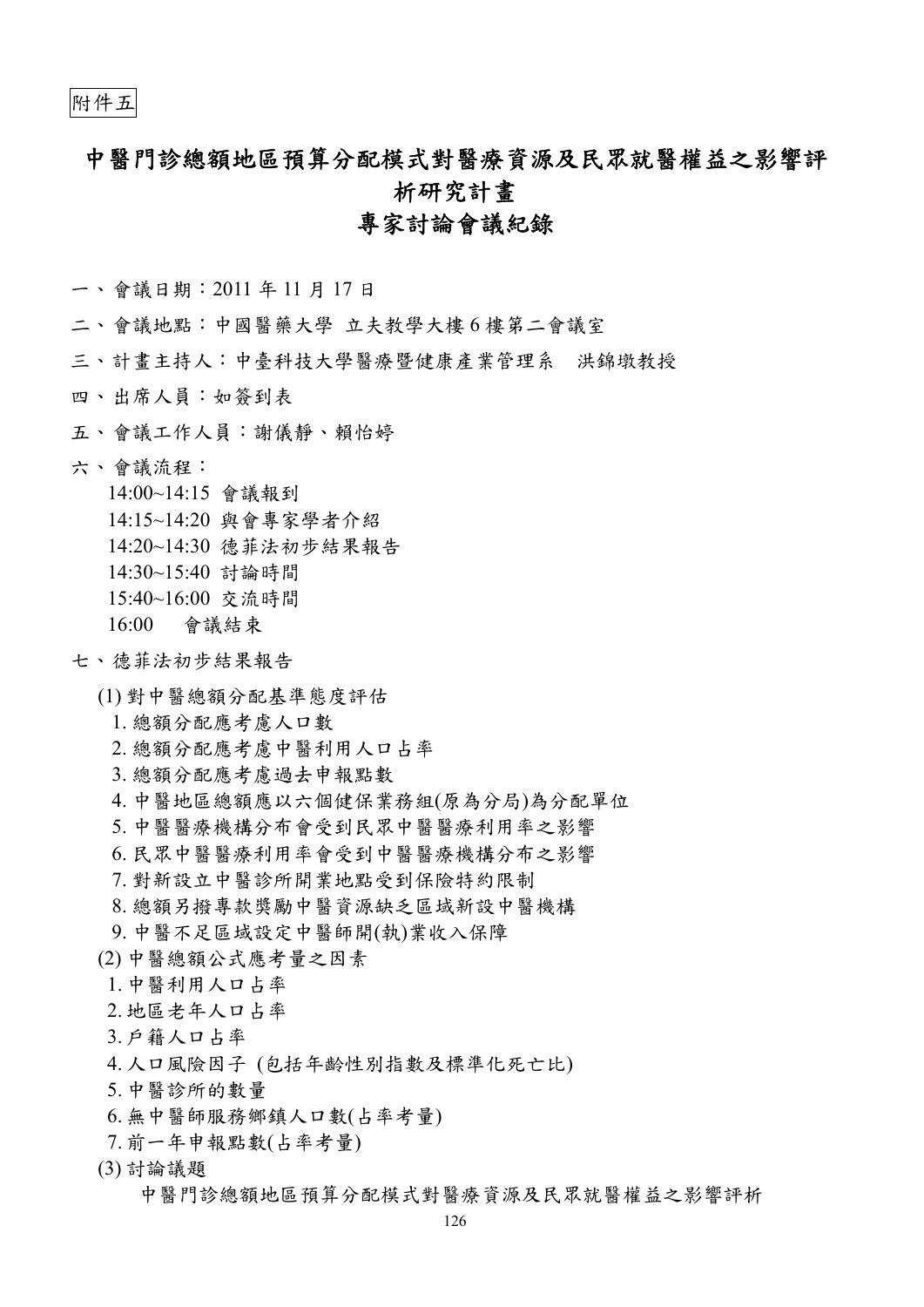1. 總額地區預算分配模式是否需要負起這樣責任或是公權力的責任

2. 民眾就醫權益意涵是:提供需求者滿足或是提供民眾最大之選擇

3. 中醫總額之公式應考量那些因素

八、專家意見:

專家 A 意見

### **(1)** 過去中醫總額點值設計無法達到醫療資源分布均勻

### **(2)** 中醫總額公式應考量之因素:

 整個考量因素中,我覺得有幾個不需要,雖然專家問卷調查結果如此,但實際 上放進總額公式並不恰當。

1.戶籍人口占率:應是總額分配基準占率最高的。

2.地區老年人口的占率:不適用,因為實際研究發現中醫使用者中,老年人口占 率並不高。

3.中醫利用人口占率:適用,過去研究發現只看中醫者約11~14%,中、西醫兼看 者約占 40%,但 40%中每年只看一次中醫者就占了 1/3,所以中醫利用人口占 率應考慮,但仍受到很多因素影響注意。

4.人口風險因子:其實這個很難去算。

- 5.診所的數量: 等同於醫師的數量, 供給會創造需求, 所以供給者越多, 需求者 就越多,需求越多,在總額的分配就要考量進去,中醫診所/中醫師的數量會 影響到整個中醫的總額,關聯性相當強,但是否把它放進公式,就很難說。
- 6.無中醫師的服務鄉鎮的人口占率:應該用一個特殊的鼓勵方法來做,把它放在 總額裡面我覺得不是很恰當。

7.前一年申報點數:這就是需求量的多少,這當然可以考慮。

專家 B 意見

### **(1) 101** 年分配方案大概與 **100** 年差不多

 地區分配還是維持了 80%、20%,20%裡面還是維持了四個指標各 5%的分配 方案,第一個指標戶籍人口數的 5%,是中區的痛,因為每進 1%大概就少了 1536 萬左右,這個模式如果持續往前進的話,中區目前的點值大概在 0.92~0.94 之間, 不過因為事實上在浮動點值已經跟高屏落差超過 10%了。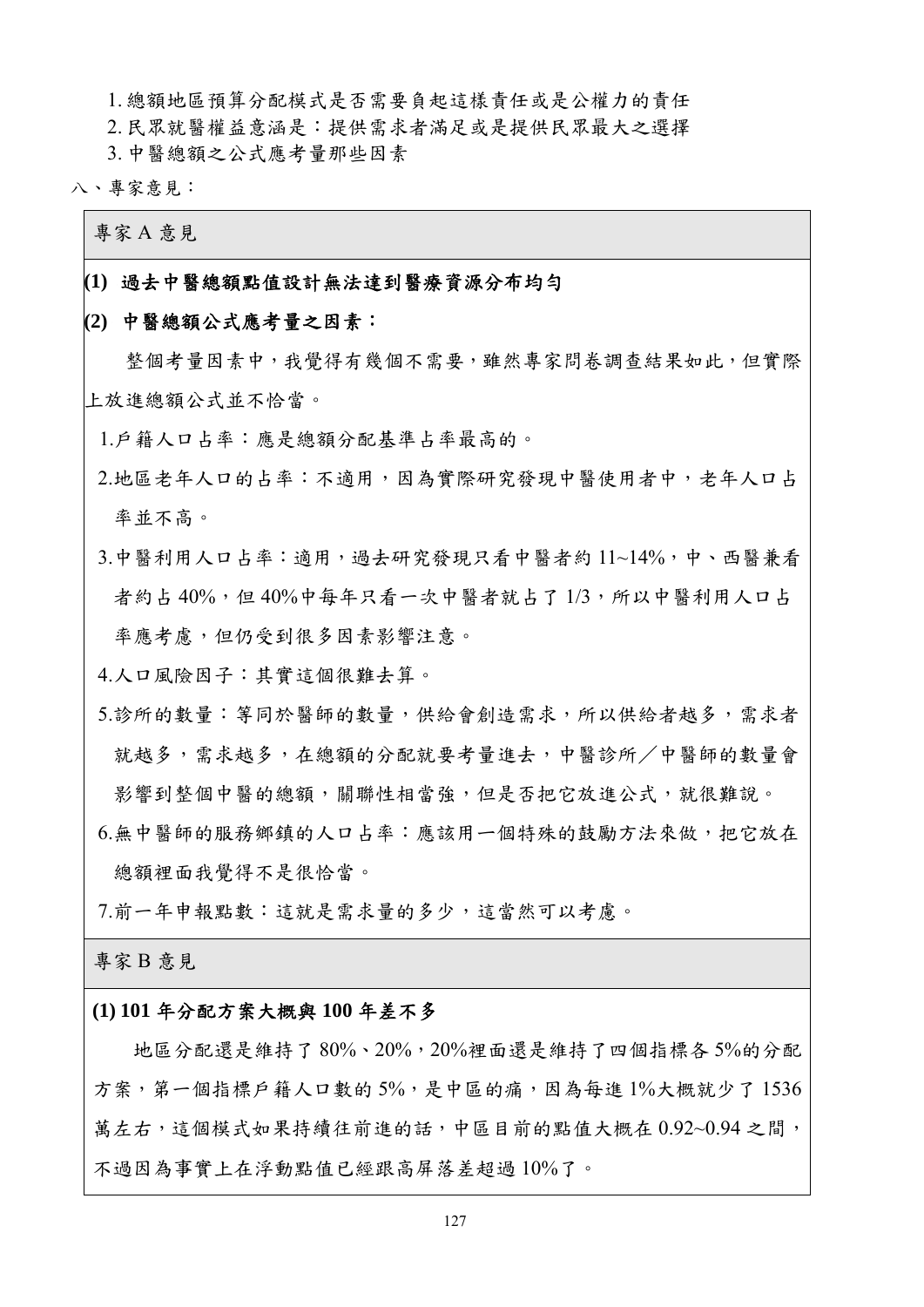### **(2)** 限制特約的問題需以公權力介入

 中區醫師公會過去曾做過兩個限制條件,一是「全審」,就是做多少件就審多 少件,屬於行政障礙,另一條件就是費用障礙,因此公會理事長被公平交易委員 會約談,最後公平交易委員會各縣市裁罰五萬,並且須把錢還給新進執業的診所, 委員認知上還是認為形成不正常的分配情形,不過因為它是公權力的疏失,要求 地方公會去補公權力的疏失,但公會沒有權利,無法要求會員不要進來。

公權力沒有去適當的介入的時候,每一個地方分布不均勻的部份,尤其是在 高每萬人口醫師數的地方,例如北部地區,基本上沒有人敢去觸犯憲法人民有職 業跟遷徙的自由,所以在這種情況下,這幾年下來情況皆相同,中醫師都喜歡在 中醫診所集中處開業,這是人性的選擇,事實上再限制高的地區的時候,他就是 需要公權力。

#### **(3)** 六區分配應嘗試改以鄉鎮分配

總額負擔那麼大的功能就是資源分配,一開頭沒有給那麼大的重擔,但逐漸 就重擔一直加進去,總額就必須負擔整個資源分配的公平性,民眾就醫的權益性, 如果一開頭總額就要給他那麼大的壓力,六區並不是原始想法,六區是以方便做 工作的作法,如果原始這麼想的話,就應該以鄉鎮為想法,六區分配的概念無法 改善醫療資源分配,例如中區,中醫師怎麼選都不會選南投,因為在南投跟在中 區其他地區都是一樣的點值。事實上在高密度的地區,必須公權力的介入,資源 缺乏地區可以嘗試地區分配改以鄉鎮為單位,例如台中市的中醫師,不可能因為 東區點值高就移到東區執業,如果要改這幾年就已經改了,但他可能會移到台中 縣的神岡或是南投縣的集集,因為通車在 40 分鐘以內,所以這些高資源分配的地 區,應是可以疏散到旁邊的縣市的地區。

專家 C 意見

### **(1)** 中醫總額的最理想看法

立足點都不同的東西,套一樣的公式並不合理,最簡單的解決方法,但這個 解決方法也不是真正好的方法,但多少顧能慮到所謂的民眾的權益,就是「以中 醫利用人口占率的分配當基礎,再用這個利用率的成長變化來校正」。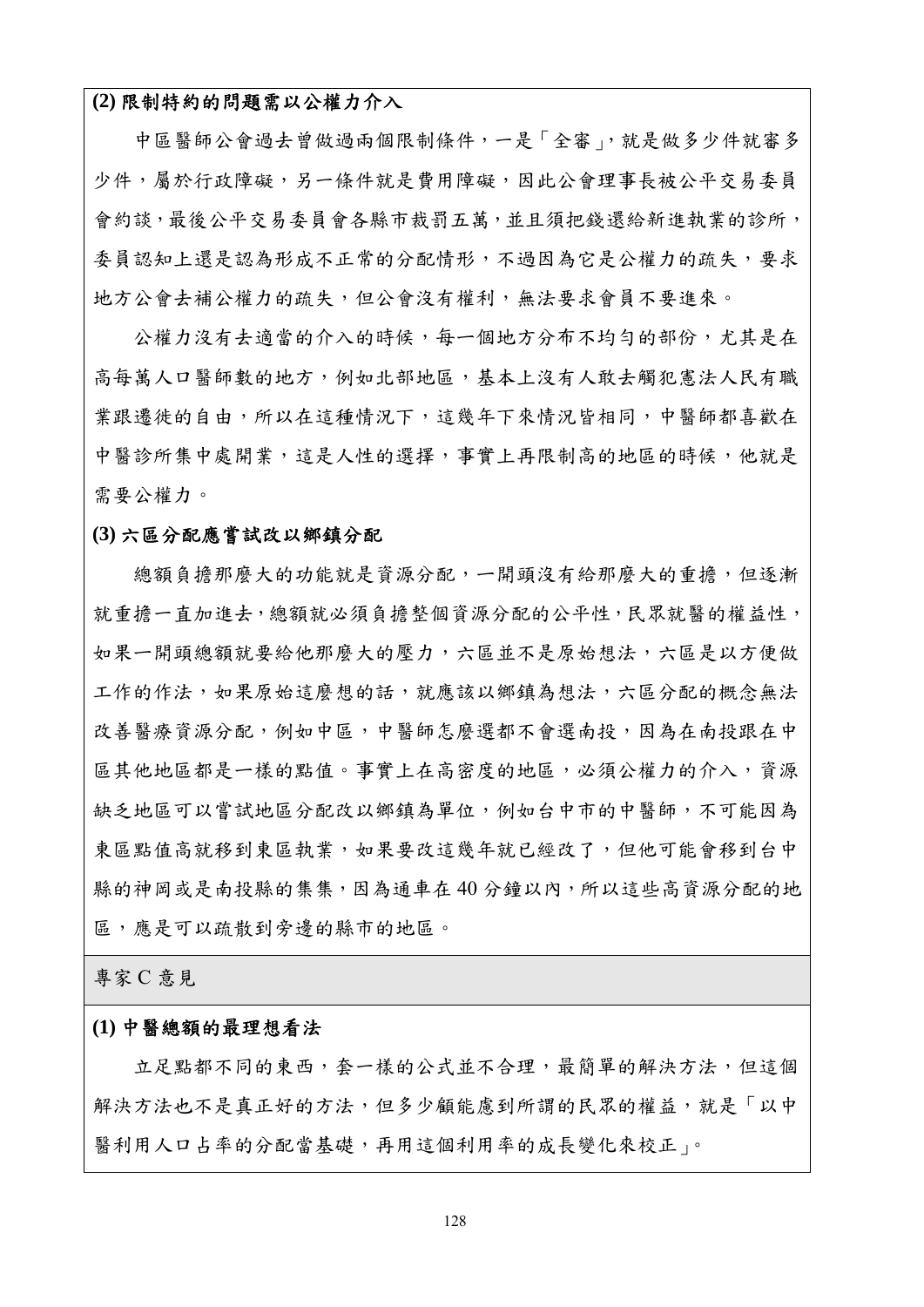各地區每萬人口醫師數的概念、鄉鎮的概念,其實還是脫離不了戶籍人口數、 投保人口數、使用人口數。

### **(2)** 許多事實證明過去公式並不適用

### **1.**中醫總額不應以六區做分配單位

高鐵號稱一日台灣,為何地區分配一定要分六區呢?這樣的一個分配根本沒 辦法解決問題,東區 2.2%總額保障地區點值高,但仍然很少中醫師願意過移去, 我認為台灣的中醫界根本沒有供給創造需求的問題,反而是需求創造供給,供給 創造需求是以這種托拉斯的西醫醫院的這種思維在算中醫,中醫百分之九十七都 是診所,所以這樣算這個整個都不對,而且中醫只有門診,與西醫基礎不同。

#### **2.**中醫集中於中區有其歷史性

 公衛研究發現在醫師哪裡就學,最後就會在哪裡生根,中國醫藥大學在台中 生根 54年,中區是藥材的集散地之一,早期的中醫特考,彰化幫相當龐大,因為 需求創造供給,這個歷史的情況下造就了中區的中醫醫師數。

### **3.** 未來老人中醫就醫次會下降

 老年人口中醫利用率不高是因中醫沒有住院,不像西醫有一個整體的配套措 施,而且二代健保將做 150 次的管控,未來老人中醫就醫次數只會下降不會上升, 因為光是老人在西醫的就診次數就已經占很多了。

#### **4.**關於戶籍人口數的 **5%**

我們中醫界堅持使用的人口是投保人口,但卻折衷找了一個中間點變成戶籍 人口,與現實脫節,為什麼可以放棄原本堅持的投保人口?有兩種可能,一是政 治因素,二是當初的設計就不對或是設計有瑕疵,既然能夠退到戶籍人口,考慮 到公平性,那為什麼不能退到利用人口?或許公衛的角度不會認同我的講法,因 為公衛的角度就是利用平均的觀念在算,但中醫的屬性並非如此,這又須討論到 到底中醫跟西醫是站在互補還是替代,其實也未必有證據可以去回答,因為是兩 個不同的體系。

專家 D 意見

### **(1)** 中醫仍有許多細節問題需調整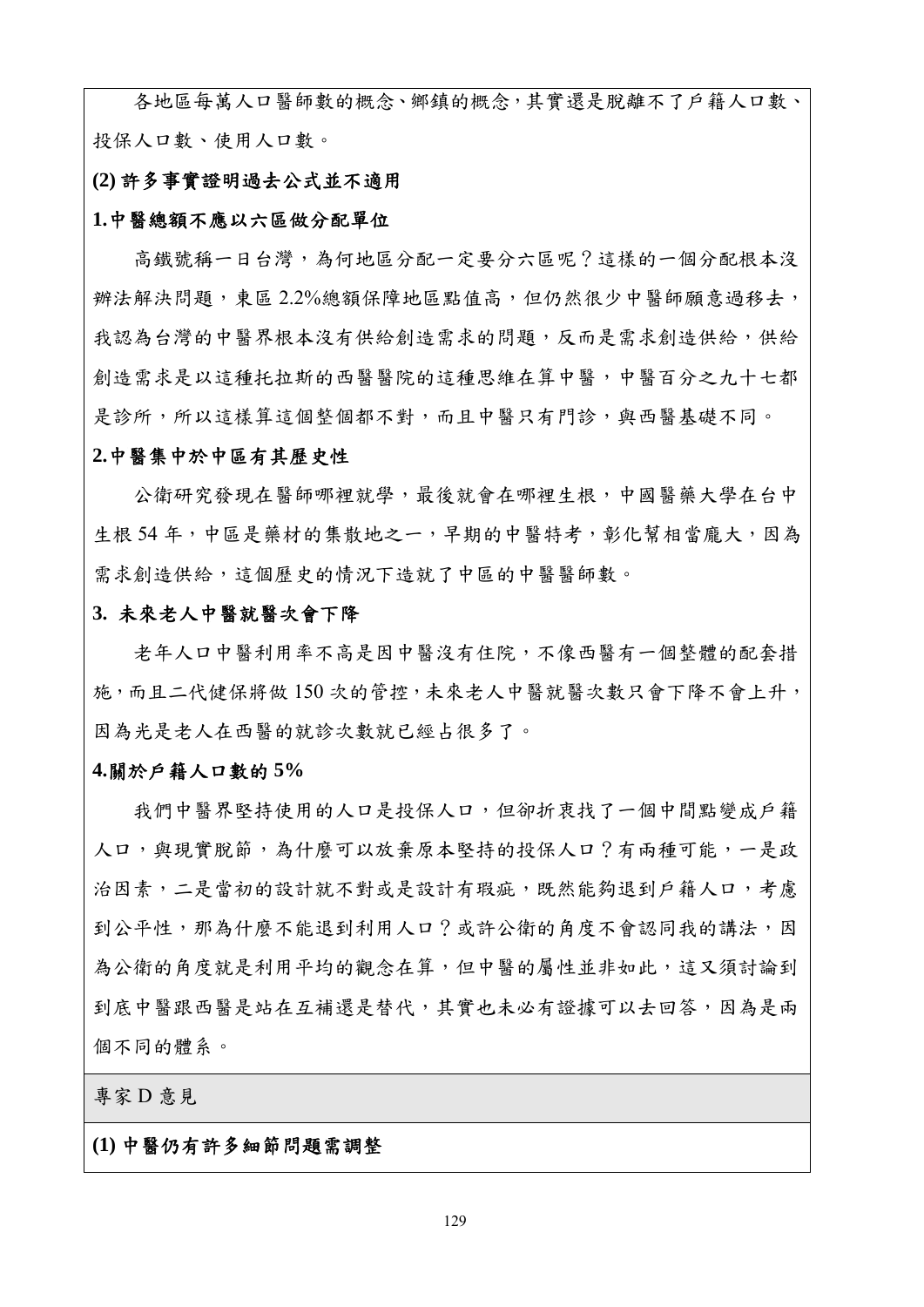之前開會曾遇到許多糾紛,例如成長廢掉的同時還倒扣14億,因為推拿等相 關問題,也會遇到委員的意見不同的情況,甚至也牽涉到西醫總額的部份。每個 利益團體都未保障自身利益秉持不同意見,爭執相當多,健保局的協調相當困難。

### **(2)** 是否真的需要政府保障這麼多

 全世界有哪個生意人哪個行業有政府保護你還要煩惱你有沒有生意嗎?大間 病院的代表說我們的醫院,每一年都淘汰百多間,難經營,那是裝傻,台灣每天 有 98 萬人就醫,無法經營的機構應自然淘汰即可,欲開業者還是很多。

### **(3)** 中醫應專致於內在醫療改革

東區山區的問題,健保裡面每個項目都有往偏遠地區都有一個補助、獎勵, 也是多少有些醫師會過去,但是如果這個醫師技術不好,叫他去東區還是無法存 活,如果這個醫師技術好,病患再遠都會跑來。所以最主要是醫界醫師本身要提 升,台灣中醫規模硬體設備不如西醫,中藥當然吃的比較慢,我覺得中醫本身有 許多問題,曾參觀過印度的草藥博物館,裡面展示兩千多種草藥,每一種都能夠 清楚說明草藥的特性與治療疾病,這是西醫難以做到的,但那邊的中醫師訓練到 可以感受到草藥的靈性。

專家 E 意見

**(1)** 健保總額分配已涉及計劃經濟之概念。

**(2)** 應先規劃一個中醫資源與總額分配之指導原則,且該原則應先由衛生署訂頒政 策作為依據。

專家 F 意見

#### **(1)** 醫療網的醫療生活圈概念應用

討論分區的部份,看到醫療資源就想到另外一個名詞就是醫療網的這個部 份,他當初用的這個區域是屬於醫療生活圈,醫療區域的概念,不曉得過去是否 有研究經驗是將此醫療生活圈當做研究的標準,但實際實行上也是相當的困難。

### **(2)** 專家會議之專家意見的呈現與突顯

這個委託計書寫得很清楚,是以德菲法做研究,德菲法就是多個專家平均出 來的一個共同的意見,最後所呈現的也就是平均值最高的呈現出來,但是不曉得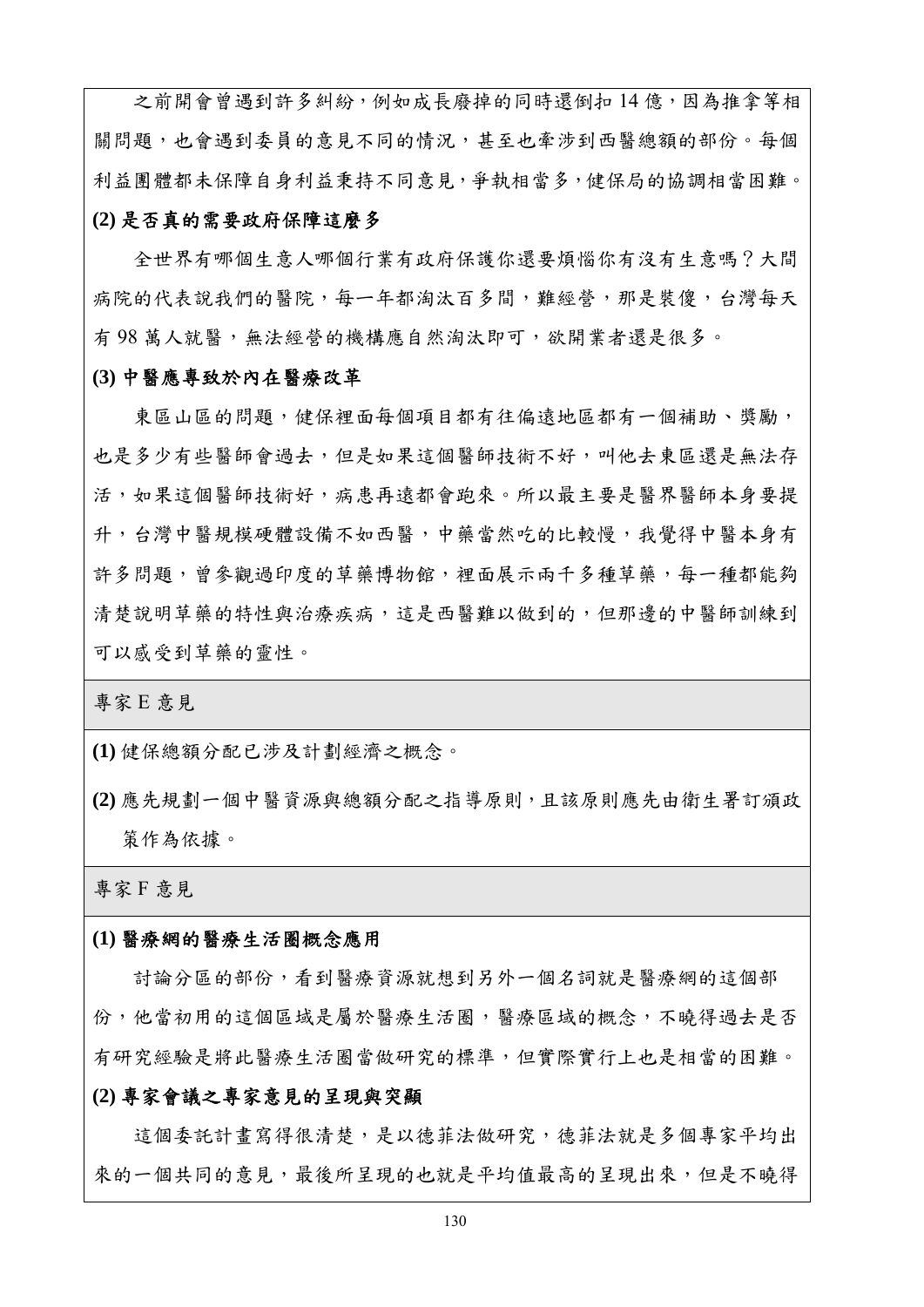主持人有沒有這樣的想法就是像今天在座的有一些不同的意見,他們有他們的考 量,也滿有道理的,這個部份有沒有一個方式可以將它在報告中突顯出來,否則 依照德菲法,那只是大家的一個平均的分數。

專家 G 意見

總額地區預算分配公式主要以需求面為主,另可從供給面探討,做為分配公式微 調的參考。

專家 H 意見

**(1)** 療資源分配重在被保險人健康照護的可近性,好的分配公式要能引導中醫師到 醫療資源需求的地方。

**(2)** 要朝國民可以感受中醫醫療服務的價值方向邁進。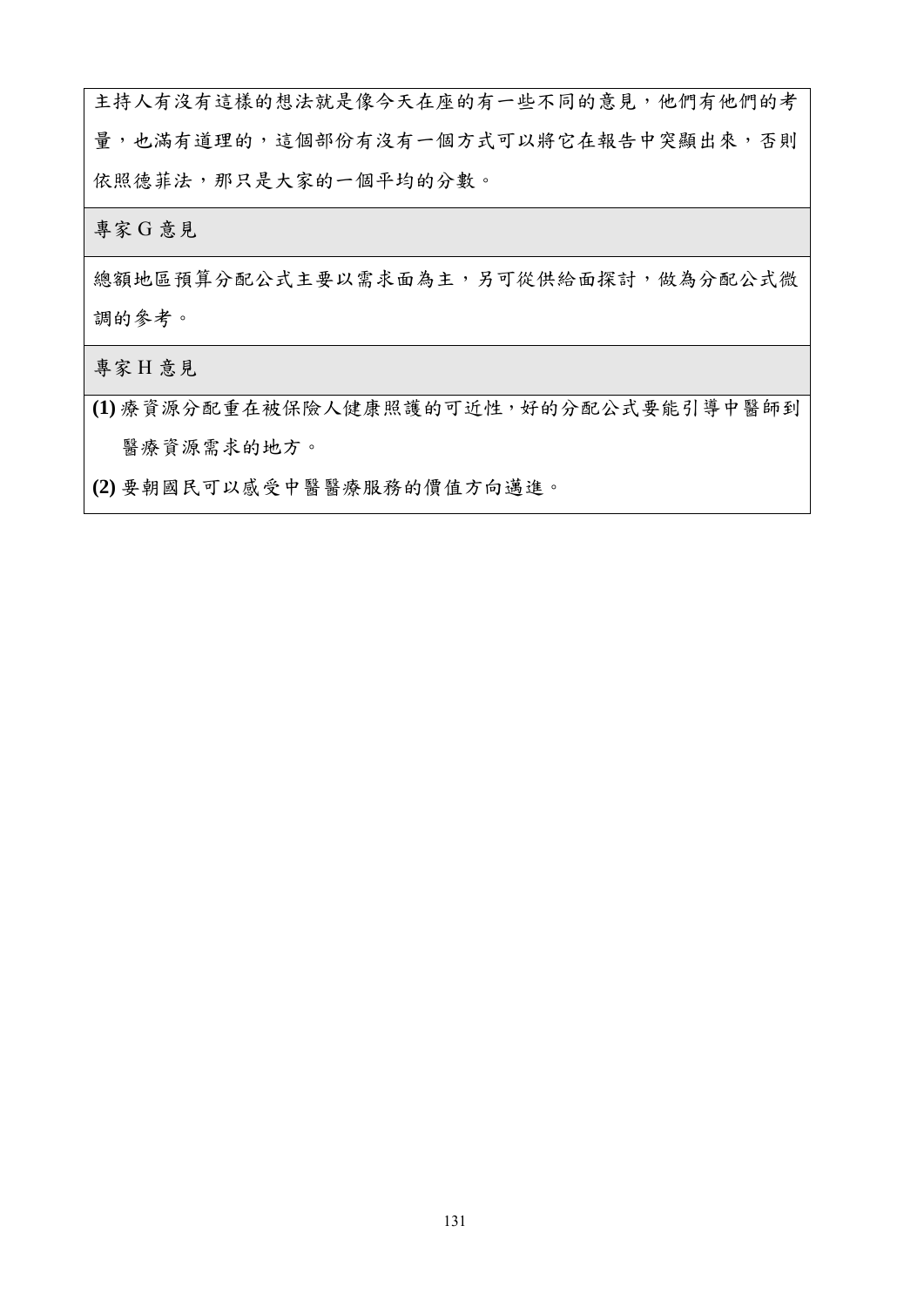# 一位中醫師對總額分配及整體醫療體系規劃的來函建言

### **(**一**)**就東部醫師的分布與人數而言:

- 1.健保總額依投保人口比例而分配,仍保障東區偏遠地區民眾就醫的權利。對東區 民眾就醫而設的任何方式之就醫限制,只會增加民眾就醫的不便利,對偏遠醫療 缺乏地區的民眾而言,是一種枷鎖。限制多與保障弱勢族群精神背道而馳。
- 2.花東地區的人口結構特殊,有三分之一強的原住民。其傳統生活教育與漢民族的 方式不同,從出生至老死,都很少有漢民族傳統的中醫藥養生概念,比較來說, 推廣中醫藥原住民能接受的程度,自然比較困難。再加上地區衛生單位長期由西 醫把持,部分比較有偏見的醫師,竭盡可能的醜化中醫藥,甚至明白的禁止原住 民吃中藥,所以中醫的巡迴醫療山地區較不易推廣。
- 3.原住民能接受中醫的程度本來就有先天不足,加上國家教育,長期重西輕中的醫 療宣導政策,又有後天失調之遺憾。經過花東地區醫生長期熱心參與醫缺地區巡 迴醫療服務的推廣,已經慢慢地有較多的原住民,感受到中醫藥的治療特色。要 推廣更普及,需要政府衛生教育單位的推廣,非由民間團體能力所能及。想要提 升民眾對中醫藥的使用率,是需要長期的教導、鼓勵、推廣與保障,絕非一蹴可 成。
- 4.東區的社經生活品質自有其先天之不足,再加上後天環境之失調,如交通不便 利、教育不足、生活教育的資訊及國家的建設,有明顯的城鄉差距、貨不能暢其 流、人不能盡其才等,都是東部地區的魔咒。經過長期的改善,東區的確比以前 進步。但是與西區的各項建設來比較,東區的改善,遠遠比不上西部的進步速度。 這也是西區的中醫師不願到東區執業的最主要因素。
- 5.大家提到東部,首先誇獎的說:「好山、好水、好空氣」。能有大家都誇口的「好」, 並不是東部民眾懂得做好環保,而是西部民眾不願東來所致。同樣的道理,中醫 師的不足,是因為前述原因,再加上先天不足又後天失調的環境因素,讓西部的 中醫師裹足不前。西部的中醫師不願東來,非東區的醫師所能左右。請問政府有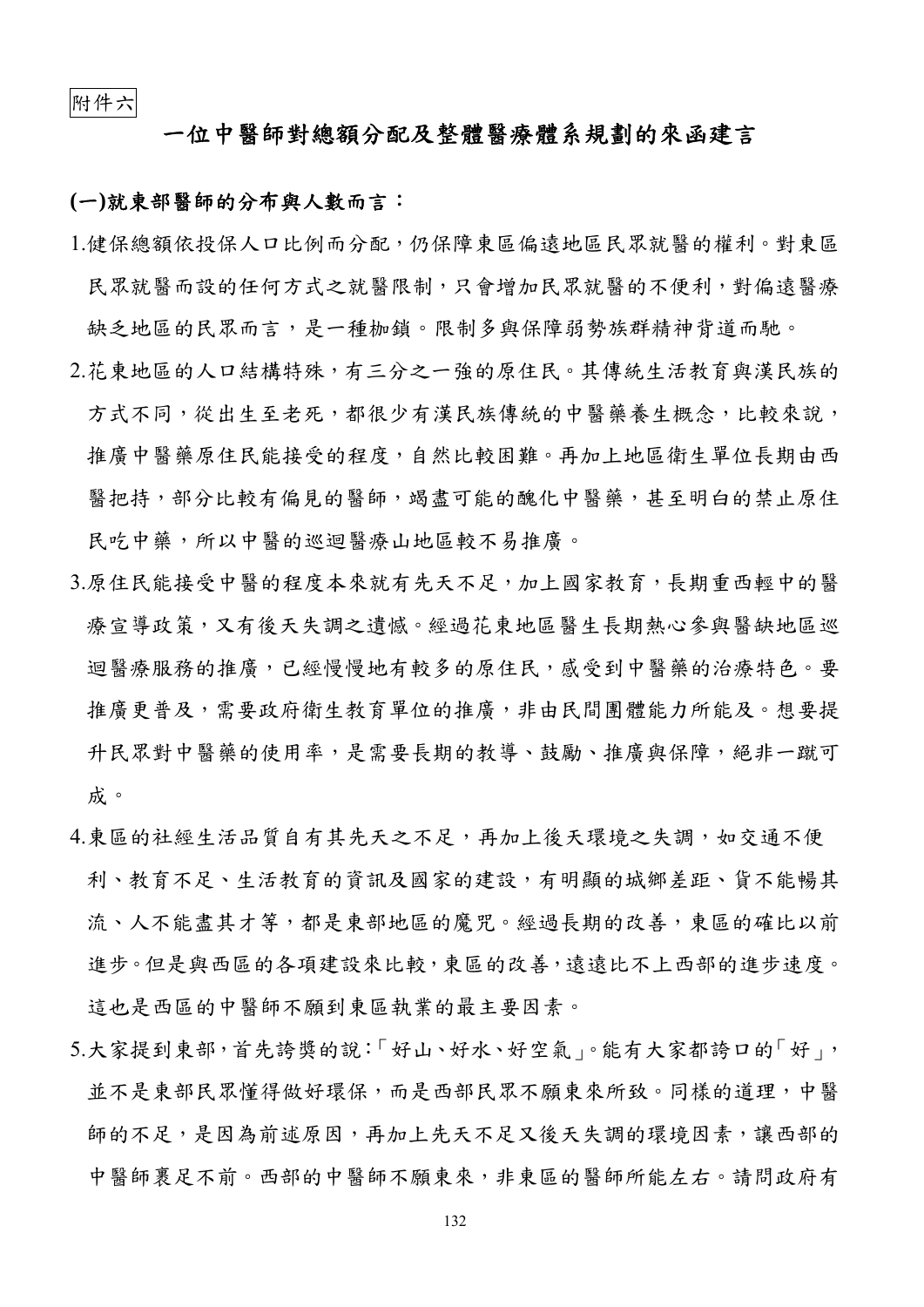能力改變民眾來東部居住,可以減輕西部的污染嗎?政府都無法改變的事實,除 了使用獎勵的方式,鼓勵醫師東來,似乎也無其他比較有效的辦法。

6.以往高點值的收入,有沒有吸引西區的醫師?答案是肯定的。醫師數由十年前到 如今,不也呈正成長嗎?如果沒有一些誘因,東區的醫師一定也往西區擠,東區 醫生數會比現在更少。醫師執業首要考慮,往人口密集地區,不是最好的證明嗎? 7.高點值不是東區醫師內心的期盼,有心往東區發展的醫師,基本上來說,大多比 較不在意收入多寡,相對來說他們願意付出的比較多。西區的醫師不願到東區賺 多一點,他們遲疑最重要條件是,東部的任何生活條件都比不上西部。只要持續 高點值(比西區高)會有醫師願意東來服務,若將點值設限,會扼殺醫師東來的意 願,非東區所願。請注意東區的醫師,大部分都集中在市區,偏遠地區的醫師更 少得可憐。政府對願意到鄉下服務者,更應盡量獎勵及補助。實際上需要的是加 碼,而非減碼。

## 建議:

- 1.政府應大力宣導中醫藥的醫療優劣;普遍灌輸民眾,要瞭解自己的身體,善用中 醫的預防醫學,防範疾病於未然。減少病痛的折磨,改善生活品質;萬一生病了, 優先考慮利用大自然產物的療法,正確的使用,對人體的治療相對較少傷害。
- 2.光是肯進駐醫療缺乏地區或人煙罕至的地區,他的精神就值得大大稱許。所以在 政策面,需要以實質獎勵在偏遠地區開執業的醫師,更要加碼鼓勵誘使新進醫師 投入更偏遠的地區服務。增加巡迴醫療的服務總額,不限制服務的駐點數。只要 醫師有心服務,願往偏遠地區,愈多愈好。
- 3.東區最大的困擾之一,是要面對全區醫療品質管制的齊頭式平等的數據,健保局 常常依據東區數值偏高,要求東區檢討。醫療品質管制,乃為西區有總額不足點 值偏低的壓力,而設計出的多種管制方法。東區無點值偏低的壓力,況且東區幅 員遼闊,加上東區年輕人往西部就業,家中多半只剩老人及小孩。民眾就醫的頻 率更不方便,需要請鄰居或其他較有空的人士陪同就醫,交通不便,民眾就診所

133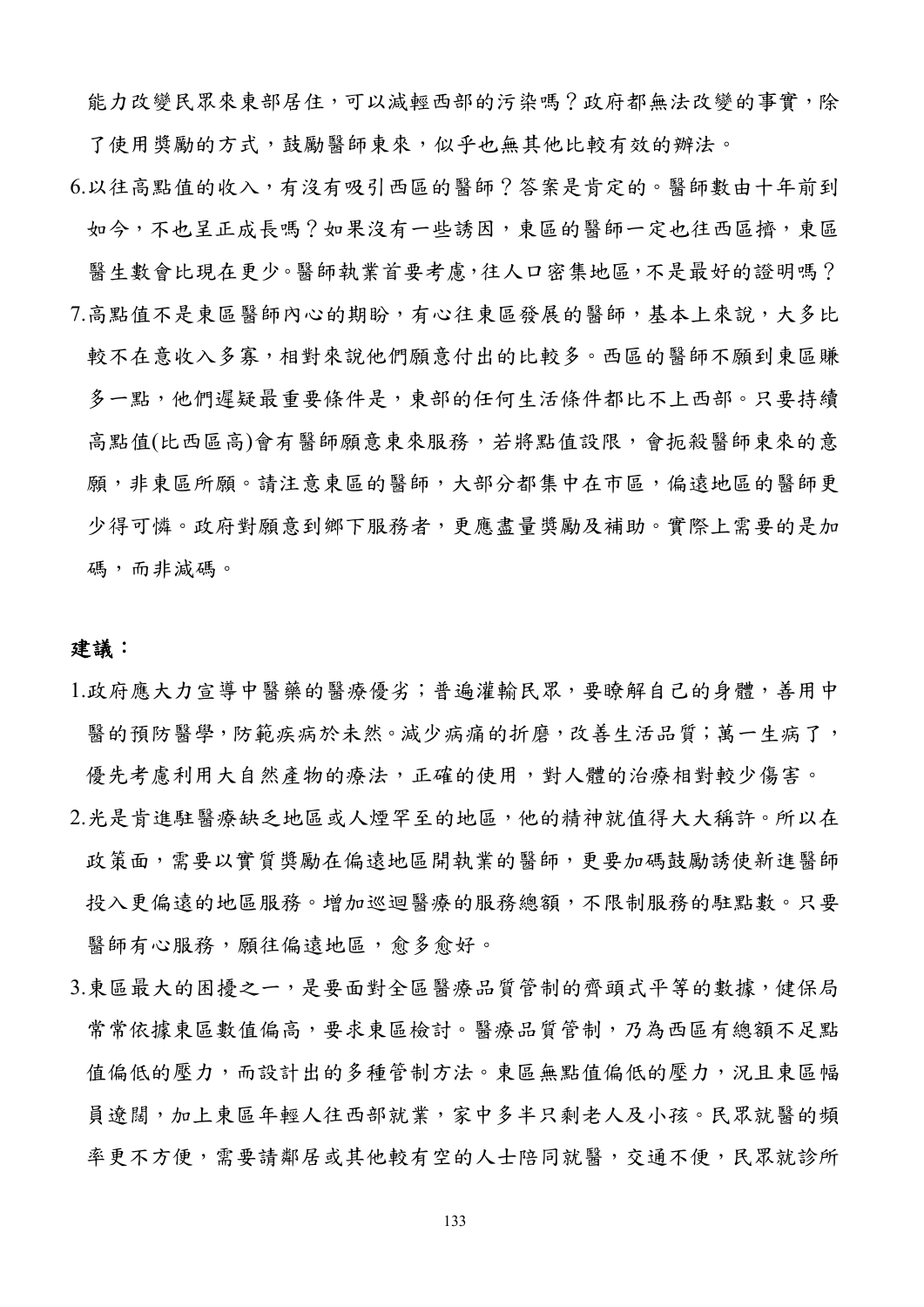花費時間與交通費的支出,較之西區任何地區的民眾,都要來得多。我曾建議管 制不要比照西區,另訂不違背健保法規的數據,給東區的民眾有更方便的就醫方 式。中醫師全聯會認為有道理,同意照辦。卻被健保局,以全國需統一為由打回 票。東區的高點值,常需要面對支付委員會部分委員質疑,請有疑問的委員,親 自到東區鄉下地區長住,親身體驗所要面臨日常生活各方面的不便利。

## **(**二**)**就醫療人才用運與制度方面來說

所有的中醫師都不反對,調劑藥物需要有專業合格證照的人員擔任,但是中 醫界希望由政府合理規劃教考用,培育適合中醫界能勝任的人才。而不是衛生署 蠻橫地自己認定那些人合用或不合用。

衛生單位長期由不熟悉中醫藥的行政人員把持,從未規劃中醫藥從業人員的 長期培訓及中醫藥的研究及發展。以致從業人員如中醫的護理人員、調劑人員、 骨傷科助理人員,從未曾規劃人才培訓。再以管理西醫的模式,硬生生地套入中 醫藥管理。也將以往訓練西醫從業人員,硬要塞給中醫界。不管專業領域的差異 性,以及人員技能是否合適,未徵詢中醫界,自行發文認定就是一定合適。

最近衛生署及健保局,均承受監察院糾正的壓力,一而再、再而三的,對中 醫界目前兩種中醫的人才使用,有不同意的概念。想以擁有合格的醫師執照人員 替代之。以藥師法及醫療院所設立的法規為由,要依法行事。頻頻對中醫界施壓, 要求中醫應聘用有合格醫師證照的人員。

- 1.中醫界的心聲:依照中醫界所有同道的看法,多數認為,政府依法行事是值得肯 定。但衛生署所提的合格醫事執照人員,都不能符合中醫界事實的需求,以急就 章的方式,要硬塞給中醫界聘用。不管所列人員只有西醫醫療體系概念的專業知 識, 把他們搬到中醫界,與其所學專業不符,一切專業知識都需從頭開始。衛生 署認為,訓練可以成就之。
- 2.訓練一定可以有成效:這點不可否認,重點要訓練哪種人?以往至今,衛生行政 人才,一律都由西醫養成教育培育,其所做出的法令解釋與決策,有意無意的,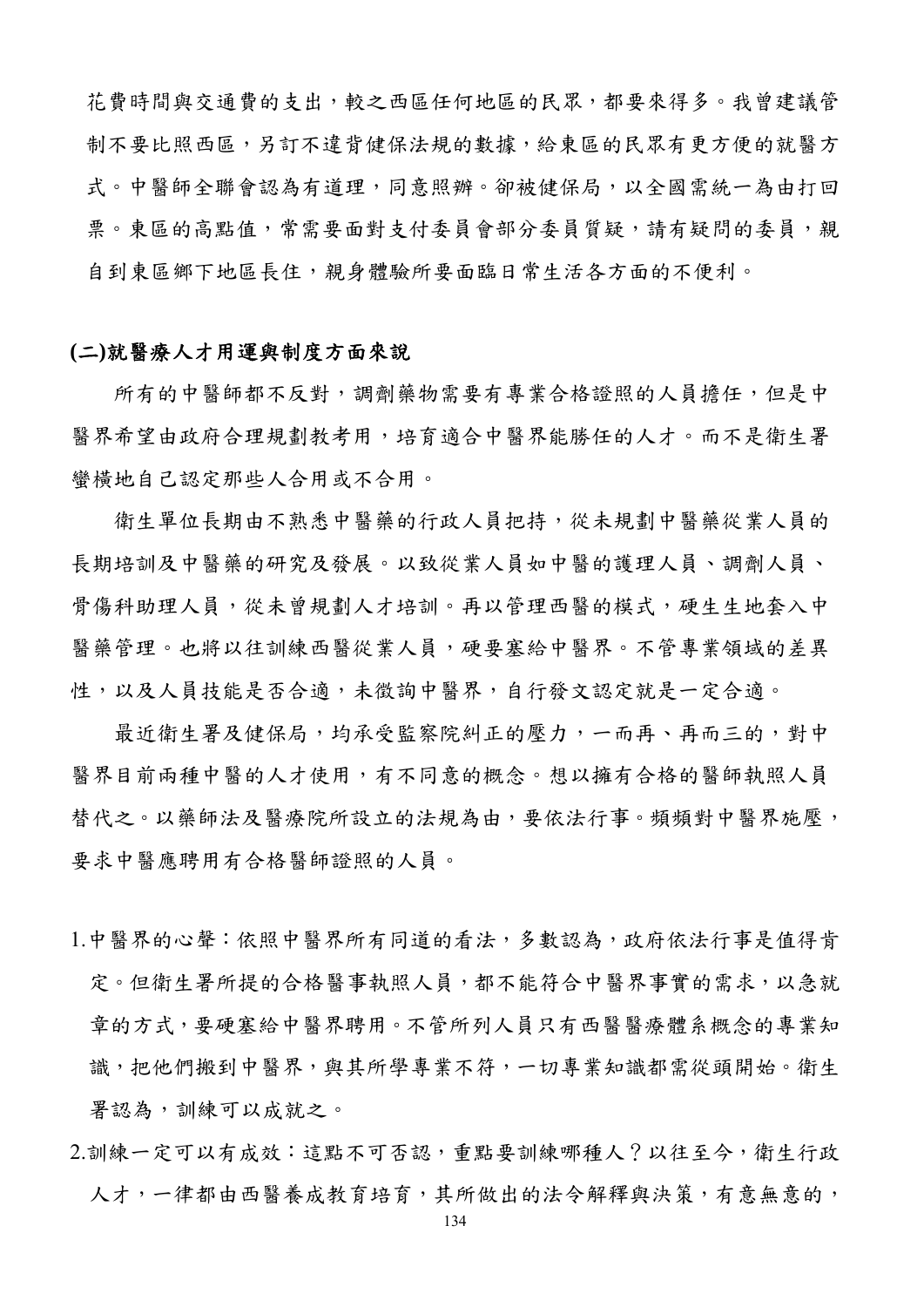處處表現對中醫藥的不瞭解與不信任,完全不曾有一丁點兒,站在中醫藥的觀 點,公平的相待。從最基本的中醫藥人才的培育,付之闕如;醫藥的研究及發展, 都只限於點綴式的少少規模,好像安慰獎一樣,有一點就不錯了。

- 3.健保總額線的情況,要求非醫師人員退出健保給付,期能維持一定的醫療水準。 這種措施,我們也舉雙手贊成。可是衛生署及健保局,忽視中醫藥人才缺乏的事 實。強迫式的規定,以現有藥師,只要修有中藥學分16學分,即可具有調配中 醫藥的能力。不管實務上修完16學分的藥師,是否真有中藥辨識的能力。站在 中醫的立場,我們花很高的代價,請一位實務上仍需從頭訓練的藥師,從事調劑 的工作。若你是雇主,你會願意嗎?(我們曾私底下與許多藥師溝通,他們心聲 處處顯示出,他們情願做西藥的調劑,也不願在中藥局待。因為中藥種類繁複, 再加上中草藥飲片,需要繁瑣的炮製手續,有髒又累。柿子挑軟的吃,乃人性的 趨勢無可厚非。)衛生單位根本無視於實務上的正確需求,只是一昧的硬性要求 安插西醫培育人才,好像是硬要將西醫系統的人員,安排分享中醫的總額,可以 減輕西醫總額的壓力。
- 4.中醫藥人才的規畫、養成、訓練、乃至加入社會醫療服務行列,理應由國家衛生、 教育單位、做有系統的推行。但一向由西醫系統訓練出身的人才,擔任衛生行政 工作,因其對中醫藥的不瞭解,以及以往錯誤的認知:「認為中醫不科學」。從 未加以重視中醫藥的研究及發展,更刻意忽視實際醫療市場的需求,也從不正式 地對中醫藥需要的醫療團隊,正確地規畫一套完整的「教、考、用」措施,而是 任由中醫自生自滅。實非有擔當的大有為政府,所應有的百年樹人教育大計。當 下在迫於燃眉之際,才體認需要顧慮醫療法規的完善需求,急迫地將現有西醫體 系的人才推給中醫使用。請問多年以來,我們的衛生教育行政單位在做甚麼?該 培育的人才沒做好,人到用時方恨少?還把人才未培訓,歸責於中醫界無人可 用,這所有的作為對中醫公平嗎?為何監察院糾正衛生署,忽視中醫藥人才培訓 的糾正案,未見衛生署有任何合理的改善。刻意的忽視中醫,不是偏袒西醫是甚 麼?

135